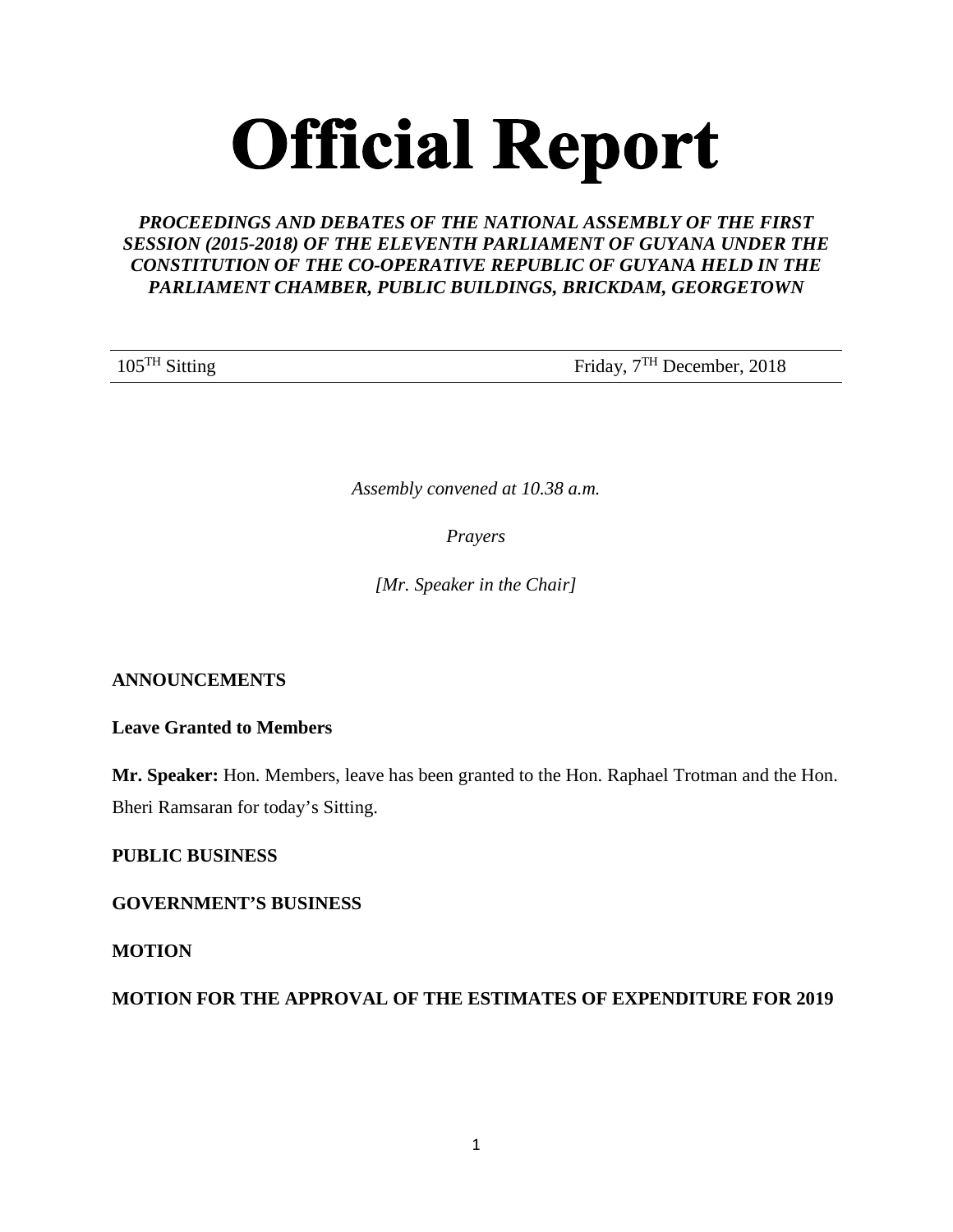WHEREAS the Constitution of the Cooperative Republic of Guyana requires that Estimates of the Revenue and Expenditure of the Cooperative Republic of Guyana for any financial year should be laid before the National Assembly;

AND WHEREAS the Constitution also provides that when the Estimates of Expenditure have been approved by the Assembly an Appropriation Bill shall be introduced in the Assembly providing for the issue from the Consolidated Fund of the sums necessary to meet that expenditure;

AND WHEREAS the Estimates of Revenue and Expenditure of the Cooperative Republic of Guyana for the financial year 2019 have been prepared and laid before the Assembly on 2018-11- 26

## NOW, THEREFORE BE IT RESOLVED:

That this National Assembly approves the Estimates of Expenditure for the financial year 2019, of a total sum of two hundred and seventy seven billion, four hundred and thirty one million, nine hundred and sixty eight thousand dollars (\$277,431,968,000), excluding twenty three billion, two hundred and eighty seven million, and forty three thousand dollars (\$23,287,043,000) which is chargeable by law, as detailed therein and summarised in the undermentioned schedule, and agree that it is expedient to amend the law and to further provision in respect of finance. [*Minister of Finance*]

*Assembly resumed budget debate.*

**Mr. Nandlall** (*10.41 a.m.*)**:** Thank you very much, Mr. Speaker. I would like to say welcome. I see many young people, including students, in the Gallery. Of course, as has become traditional, the staff of the Attorney General's Chambers are here to hear me speak. I want to express my gratitude to them for their loyalty over the years.

This is the fifth day of this debate and a lot has been said in relation to the Budget which we are debating. We have heard from the Government's side how well the Government has performed over the last four years. We have listened to the various speakers outline the policies of the Government and state how effective they are and how positively they have impacted the people of this country. But we cannot turn our eyes blind to reality. What is the reality? Fortunately, this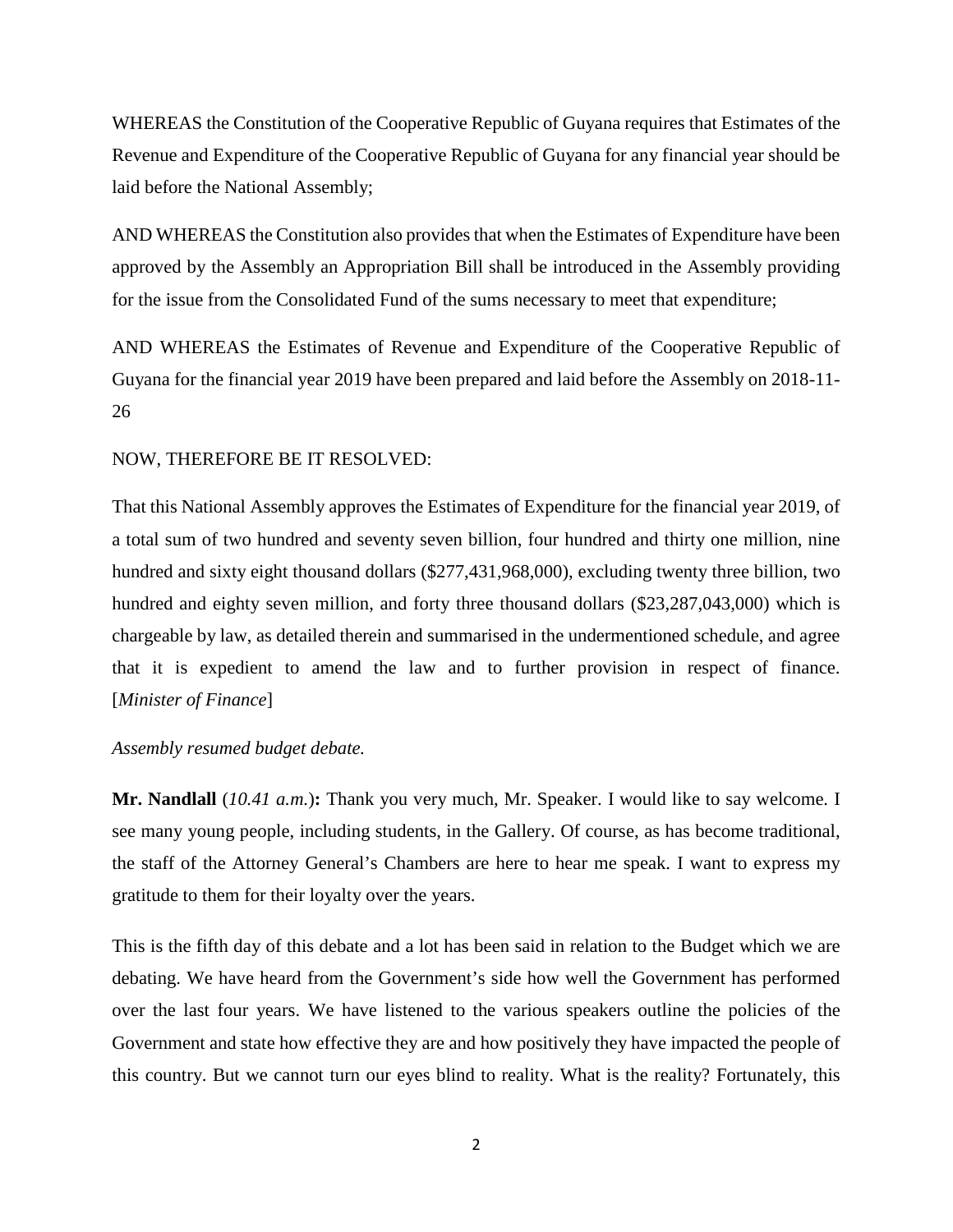Budget is being debated at a particular juncture when we can make some realistic assessment of how the Government has performed, *vis-à-vis* the people of our country.

On 12<sup>th</sup> November, 2018, just a month ago, the people of this country spoke, and they rejected the policies of this Government. We cannot turn a blind eye to that reality.

The commercial banks in any economy are a safe barometer by which one can judge how that economy is performing. The commercial banks operate in the commercial sector and they are dealing with the flow of money in an economy, and they are better positioned, more than many other organisations, to assess the economy of a particular society.

If we want to reject the verdict of the people from  $12<sup>th</sup>$  November, as they expressed them, we cannot - and I advise we should not - turn a blind eye to signals that are coming from the banking sector. Today, the Bank of Baroda is selling its operations in Guyana. That is what is happening. That is the reality on the ground. Three weeks ago, we were met with the announcement that Scotia Bank is selling its operations in Guyana. That is the reality.

We can speak here in the finest of languages, using the best of adjectives to describe the economy, but the reality out there is quite a different one, and that is how I wish to begin my presentation today – by advancing the proposition that the Budget is not one that is in sync with the reality of what is transpiring on the ground. There is a reason for that.

The crafting and presentation of a national budget is not an abstract exercise. Governments prepare budgets to fulfil certain objectives. These objectives are the direct output of that government's economic, social and political policies. The fundamental failing of this Government, from the time it took office in 2015, is that it has failed to clearly articulate to this nation what those economic, social and political policies are.

Five budgets have been presented and we are yet to decipher what and where is the economic, social and political plan that the Government is pursuing. *Budget 2019* is no different. Like its predecessors, it is a chronicle of random policies and projects lacking a centrally-directed vision. Indeed, such a vision has been absent in every budget presented by this Government, and the people of this country are entitled to know what on developmental path this Government is piloting them to traverse. That is why, after the expenditure of over \$1trillion in budgetary allocation by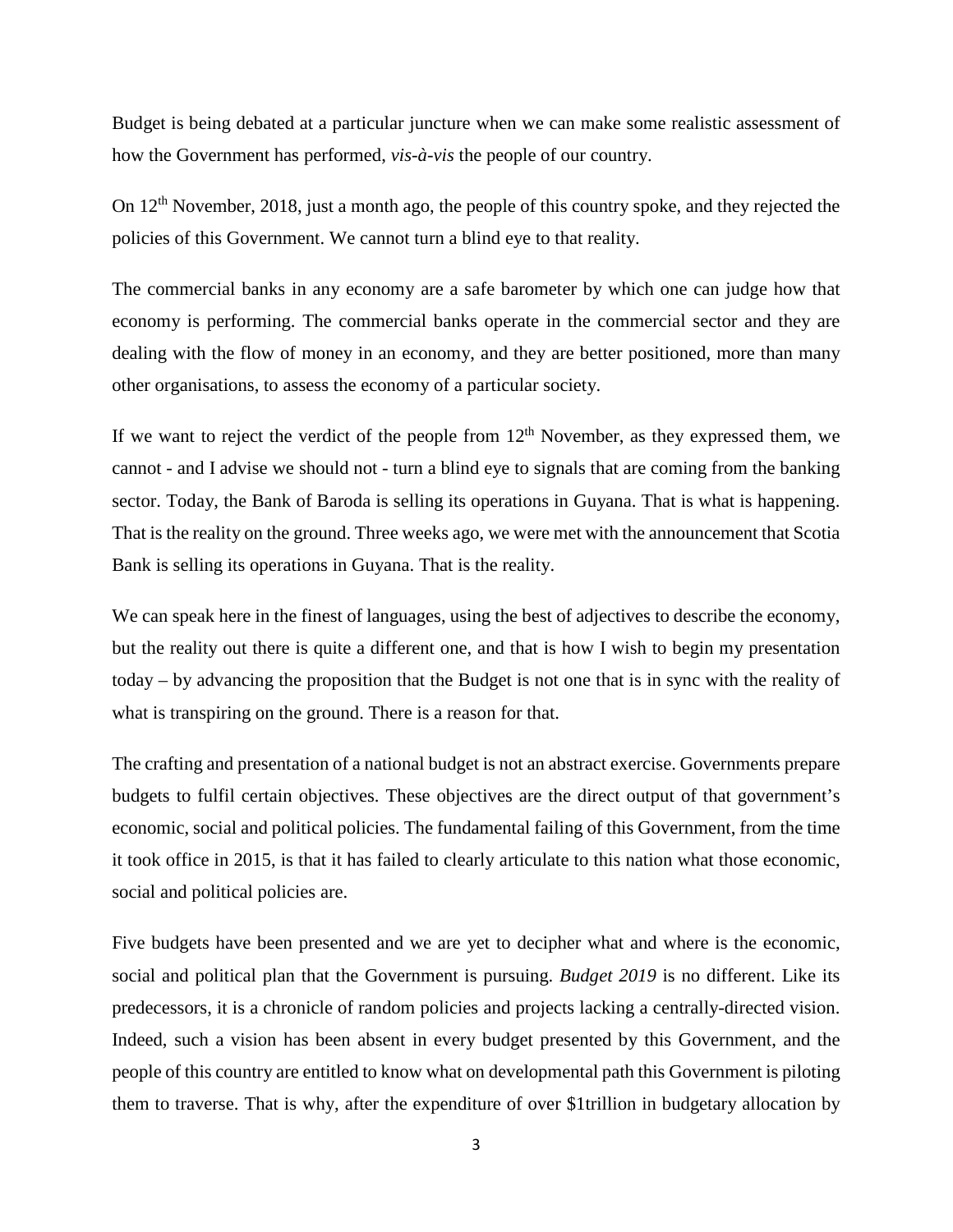this Government, if you ask the ordinary Guyanese, they would tell you that they are worse off than they were in 2014. In fact, last month, they did so by voting resoundingly against this Government at the Local Government Elections (LGEs)

Hon. Member, Mr. Harmon, by no standard can the Green State Development Strategy (GSDS), in the manner in which you have articulated it, be described as a developmental plan for this country. At best, it is simply an environmental policy to which your Government is committed, whenever it decides to craft a developmental plan. If we cannot agree on these basic concepts and cannot get these basic concepts clear in our minds, how can we ever competently manage this economy?

So, they have simply squandered \$1 trillion, over the past four years, in consumables and a neverending list of non-productive expenditures, policies and programmes. My Colleagues have spent a lot of time highlighting them so there is no need for me to repeat them.

Look at the capital projects that are being executed. Every single capital project of worth, executed over the past three years and currently ongoing, are the People's Progressive Party (PPP) projects. They include the East Coast Highway, the Cheddi Jagan International Airport Expansion Project, the East Bank Berbice Highway, the recently-concluded West Demerara Highway, the recentlyconcluded East Bank Demerara Highway and the Sheriff Street/Mandela Avenue Road Expansion Project. That is the reality. No matter what we say here, we cannot change that. The Hon. Member, Mr. Patterson, cannot seriously argue that the roundabout at Vlissengen Road and the two pedestrian overpasses on the East Bank Demerara are projects of worth. They are not.

Not only has this Government spent over \$1 trillion from 2015 to 2018, in the process, they have doubled the national debt. They have placed our foreign reserves at perilously low levels, more than it has ever been in years. They have made our balance of payment as volatile as it has ever been in two decades. They have imposed over 200 tax measures on the backs of the Guyanese people. Through their policies, they have caused a reduction of both our imports and exports. They have closed the sugar estates, our largest productive industry. And due to mismanagement, they have triggered a decline in almost every single productive sector. As a consequence, 30,000 jobs have been lost; dozens of business have closed; our growth rate continues to decline; crime is wreaking havoc in our society; and our dollar has become as weak as it has ever been in two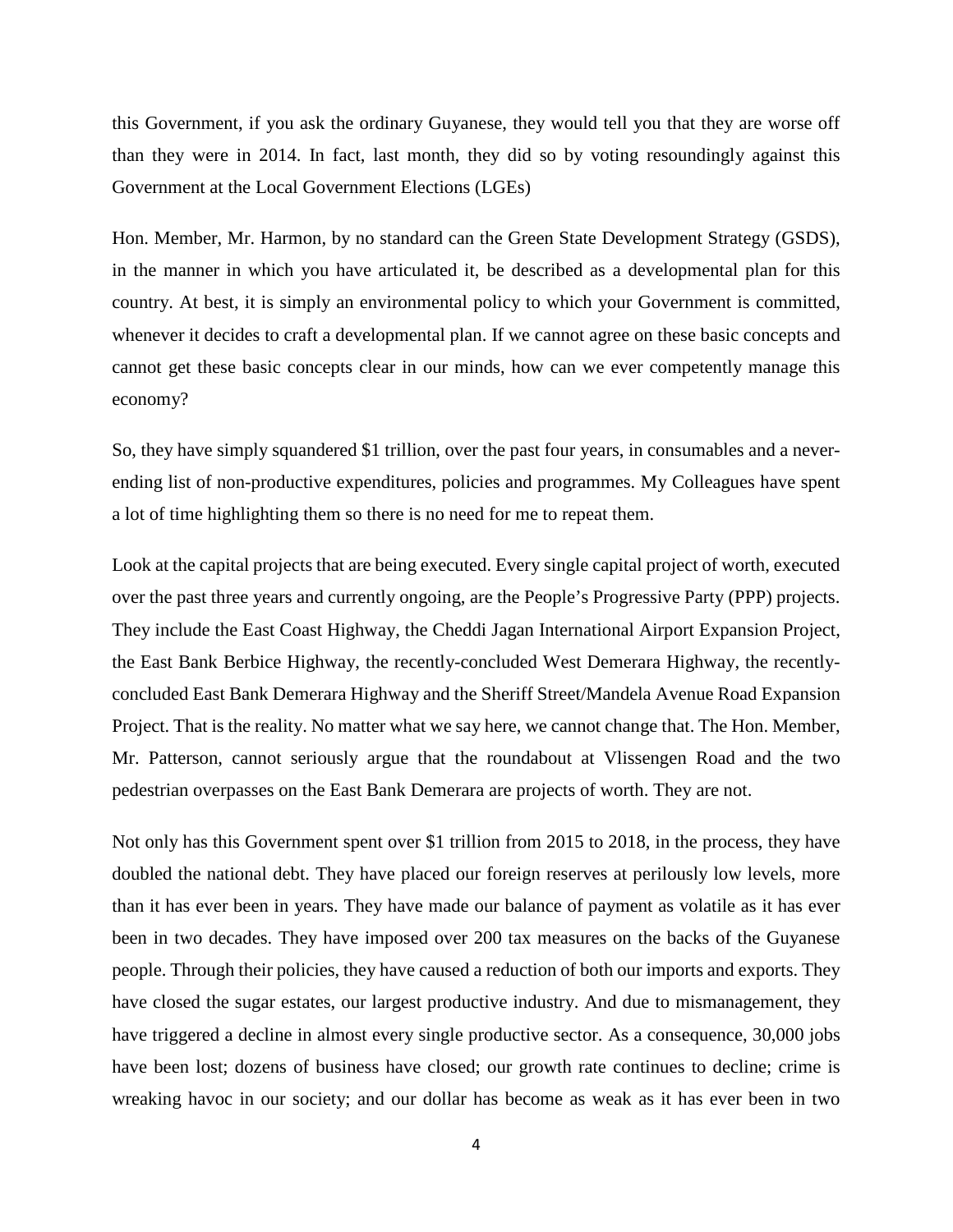decades. In this milieu of misery, I cannot omit the fact that, apart from at the ministerial level, wages, salaries and pensions increases for the ordinary Guyanese have remained at a bare minimum.

In addition to that, the Government has also scrapped a whole regime of poverty-alleviation policies and programmes, promulgated by the PPP Administration, which targeted the poor, the elderly and the less fortunate in our society. I hate to paint such a dismal picture, but that is the reality of what has transpired over the last four years, and that is the reality which faces the Guyanese people, and of which this Government appears absolutely oblivious.

It is against this bleak backdrop that, at a minimum, the average Guyanese expects this Budget to at least attempt to rectify this depressing situation and to chart a new course. However, it does no such thing. It is simply a compendium of highly questionable data and there is citation of projects and policies, sophistically packaged with the intention of deceiving the Guyanese people into believing that it will transform the economy, empower them and build sustainable communities for a good life.

I say questionable statistics because, while the Minister boasted about presenting an early budget, he omitted to tell us that the statistics he has used were extracted from the mid-year report, with a projection of how he estimates the different sectors will perform for the remainder of the year 2018. Therefore, what we have and have been given are only six months of actual data, merged with the Minister's self-serving, optimistic speculations.

We are being asked to debate a Budget which has no reference to a national developmental plan and where the foundation of the framework in which the Budget is presented is fraught with surmise and assumptions. However, the Minister has skilfully managed to package this farce attractively and with great sophistry. A little probing beyond this glittering exterior reveals how hollow and empty the Budget is. I will attempt to unmask this deception as I go along.

Understandably, the people of this country are anxious to know the plans the Government has for the oil and gas sector, for there is no doubt that this sector has the potential of transforming the life of every single Guyanese in record time. At the same time, we are very much aware that without proper regulatory framework, competent management and strong oversight, we can be visited with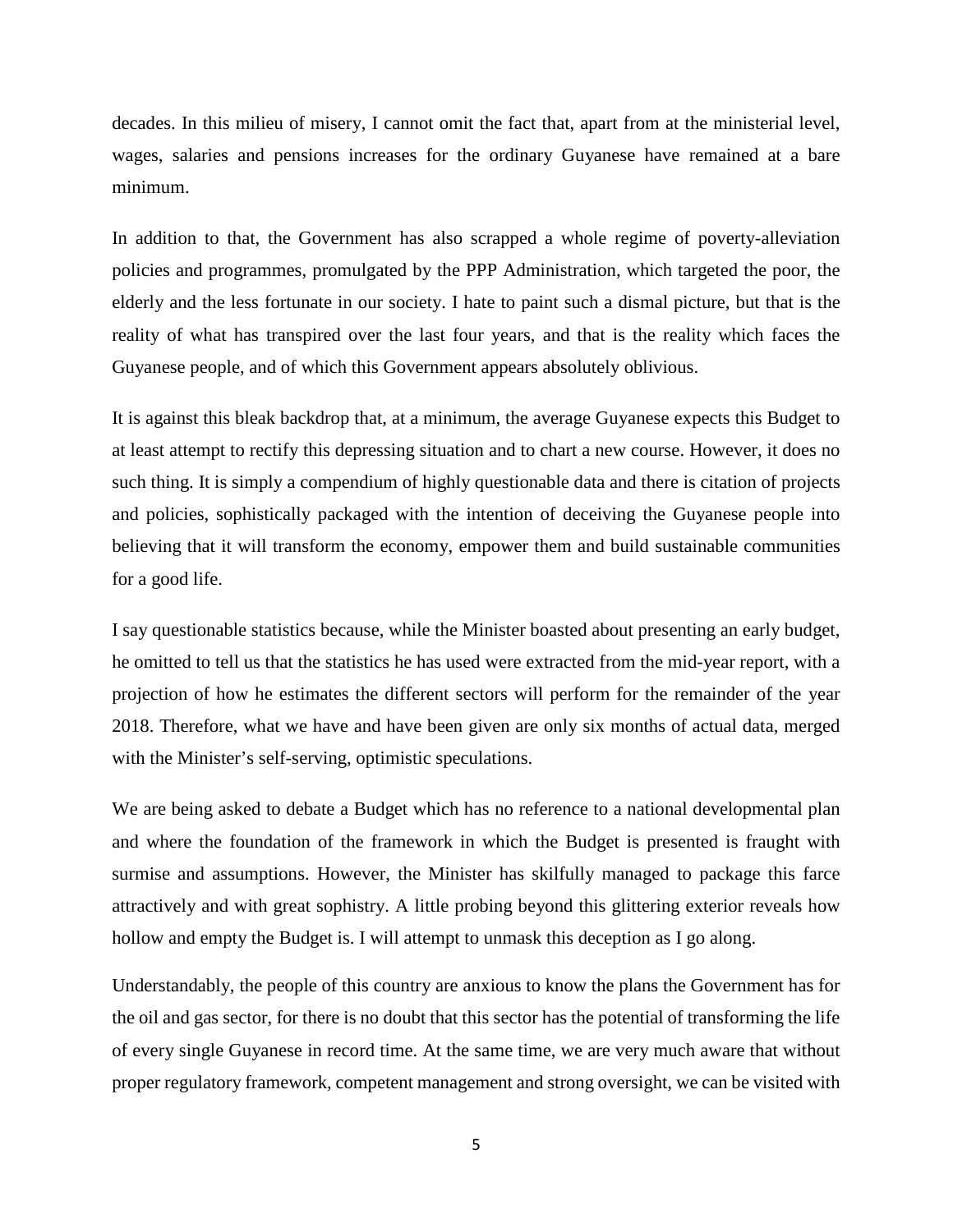the resource curse that has befallen so many oil-producing countries in the third world. Yet, the Minister, in his Budget, mentioned not a word about the fundamentally important local content legislation, neither did the Minister make any mention whatsoever of the Petroleum Commission Bill. These two pieces of legislation will constitute the foundation necessary to properly manage and scrutinise this sector to ensure that Guyana gets its fair share.

### *10.53 a.m.*

After all we are starting out with the most lopsided profit-sharing agreement ever negotiated on planet Earth. How could we prepare for first oil in 2020, as projected by the Minister, when in 2019 we do not have these indispensable mechanisms in place? These are gaping holes in the budget.

On the important issue of foreign direct investment, the Minister has articulated no investment scheme, whatsoever, to attract them. In fact, we know that the incentive schemes that were established under the People's Progressive Party/Civic (PPP/C) administration for both foreign and local investments have all been dismantled. In fact, many of these investors are currently being hounded by the Guyana Revenue Authority (GRA) to recover concessions granted under the previous Government. The budget does nothing to make Guyana an attractive investment destination, yet the Minister craftily said:

"Guyana Office for Investment (GO-Invest) had facilitated approximately \$73.8 billion in proposed investments anticipated to create 1,700 jobs across the coastal region and Region 9 in sectors such as agriculture, light, manufacturing, services, forestry and tourism. To date, \$44 billion of the aforementioned proposed investment has been approved in 2019. Go-Invest is targeting between \$60 and \$80 billion in investments."

Mr. Speaker, you will note that in all the billions that the Minister has referred to and in all the sectors he has mentioned he has not told us that a single dollar has or being invested in 2019, not a single dollar in this nice compendium of the citation of what will happen. That is the guile. That is the sophistry of this budget. The budget speech of the Minister is replete with illusory statements such as these which are intended to fool the Guyanese people.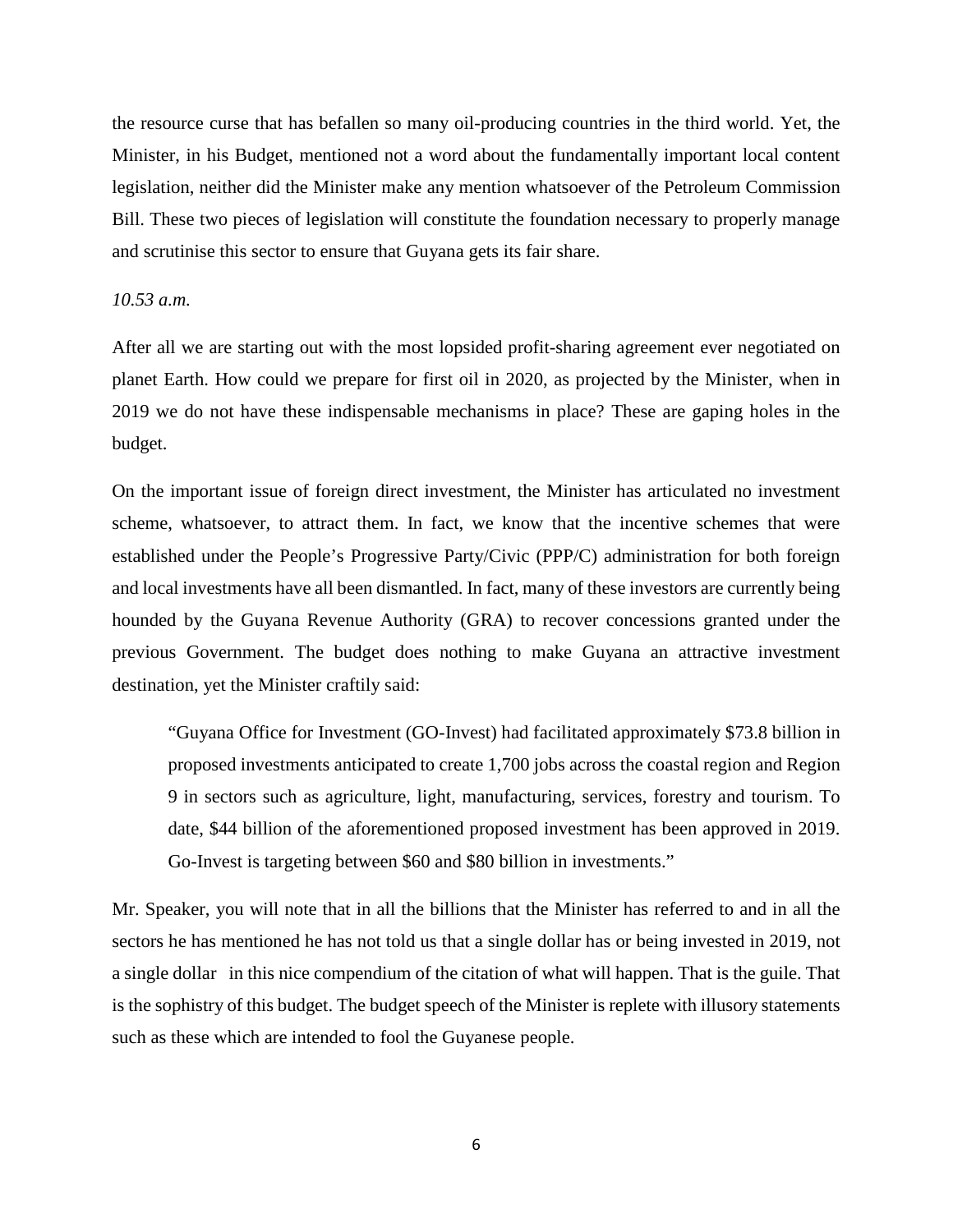It is the same vein that the Minister told us that our young entrepreneurs are seeding and fertilising rice fields in Berbice with drones. I cannot say in this House that the Minister is lying. No one has ever known of seeding and fertilising of rice fields being done in Berbice by drone. What the reality is that is happening in the rice industry, and this is as of yesterday, the *Stabroek News*, "Corentyne farmers without water to irrigate rice fields at peak of rice cultivation." That is the reality on the ground. They do not even have water to put in the rice lands and the Minister is coming here and telling us about drones with rice fields. That is the guile. That is the sophistry that I am speaking about. What I do know is the rice farmers leases are being revoked in Berbice. The accessed dams in the rice fields have become impossible. The drainage canals are plugged. Mahaica-Mahaicony-Abary/Agricultural Development Authority (MMA/ADA) has imposed hundreds of percentages increases in rates and rent for rice land and still it is bankrupted. As a result, rice farmers continue to lose thousands of acres in paddy. There is no drone. That is what I said, that this budget is out of sync with reality.

The above, notwithstanding, it is in the area of infrastructure that the Ministers prevarication and artifice range as supreme. The Minister has listed almost every major infrastructural project ever conceived in this country since independence and put them as part of Budget 2019. They included the converting of Lethem aerodrome to a regional airport, the bridging of the Kurupukari River, the conversion of the Linden into a central commercial hub, the Diamond to Ogle access road, the upgrade of the Parika Stelling to a modern marine transport, the construction of an all weather road from Parika to Bartica, a four-lane highway from Buxton to Mahaica, the construction of a fourlane bridge across the Demerara River, the Linden to Lethem Highway, the extension of Soesdyke -Timehri road to form a continuous link from Georgetown to Lethem via the Takutu Bridge to the transcontinental highway connecting South Central and North America. Reading this, the ordinary Guyanese believe that by the end of 2019, he can jump in a taxi at Stabroek and arrive at Liberty Avenue or Flatbush in Brooklyn. That is the impression that it is creating here. This is not optimism; this is delusion. However, when one reads between the lines, all that the Minister is speaking about is the drawing of plans, the commissioning of the pre-feasibility studies, feasibility for each of these projects. In reality, not one would commence in 2019. That is the farce of this budget.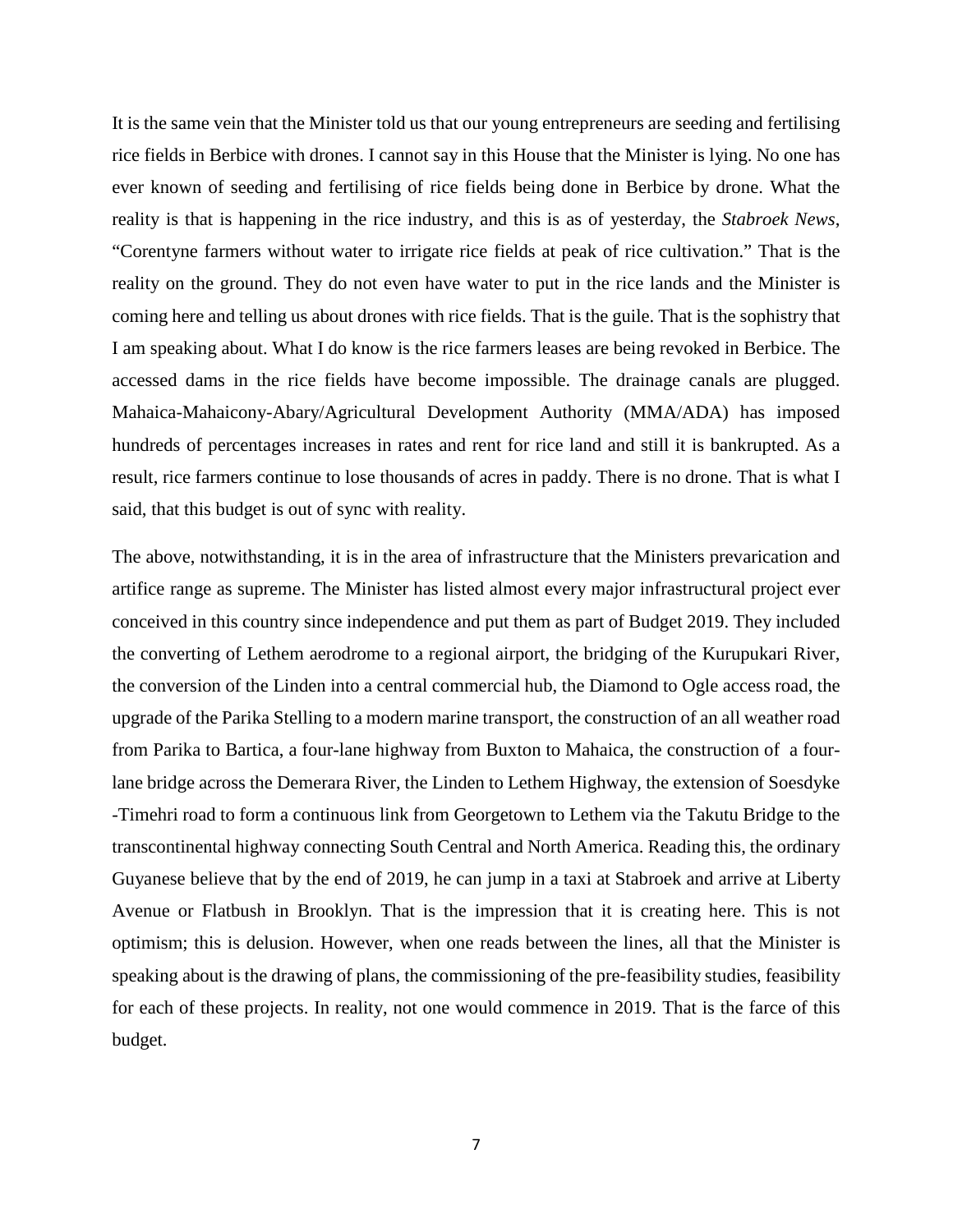I suppose that the Minister knows full well that the ordinary Guyanese enjoys a good gaff. However, when all the gaff and the huff and the puff subside, the people out there wants to know in simple terms what this budget contains for them. I ask, what do I tell the 8,000 dismissed sugar workers? What do I tell them that this budget contains for them? What do I tell the rice farmers that the budget has for them? What do I tell the cash crop farmers that the budget has for them? What do I tell the fishermen? What do I tell our public servants? What do I tell our teachers? What do I tell our nurses? What do I tell our university graduates? What do I tell our Amerindians? What do I tell the private sector? What do I tell them? I could seriously identify no specific measure or policy which targets any of these groupings. What I could tell them though is that Minister Jordan projects to collect in 2019 from them taxes in the sum of \$224 billion. That is \$52 billion more than in 2017 and \$89 billion more than in 2014. That is what I could tell them. This money is moneys that would have been available as disposable income for the ordinary Guyanese people. This Government has sucked it out away from them. This information is not written in the gloss and the glamour of these pages. It is at the back in an appendix, in fine print. That is the sophistry that I am speaking about.

Mr. Jordan also omits to say that he will be spending \$16 billion more on Government employment costs. We will have more contract workers. Cleaners will continue to get \$200,000 take home with gratuity at the Office of the President. That is where the money is going. That is where the \$52 billion that they are taking from the people will go. The Hon. Member Volda Lawrence is here. We know the employment practices she had made references to them. Only friends will benefit, and family.

Another \$20 billion will be going towards buying goods and services at the capital expenditure through contract, which most likely, having regard their track record, would be awarded in violation in Procurement Act to another grouping of friends and cronies. To top it all, after sucking \$52 billion more of taxpayer's dollars, relative to 2017, Minister Jordan still has to borrow \$41.5 billion in 2019. Not contented with *vampiring* from the people a \$52 billion in taxes, he still wants to borrow \$41 billion more.

I will turn to the legal sector. Once again, the nation is treated with the Government's perfunctory to the declarations of its commitment to constitutional reform. Again, in reality, there has been no appreciable effort on the part of the Government to push this agenda, although it has been given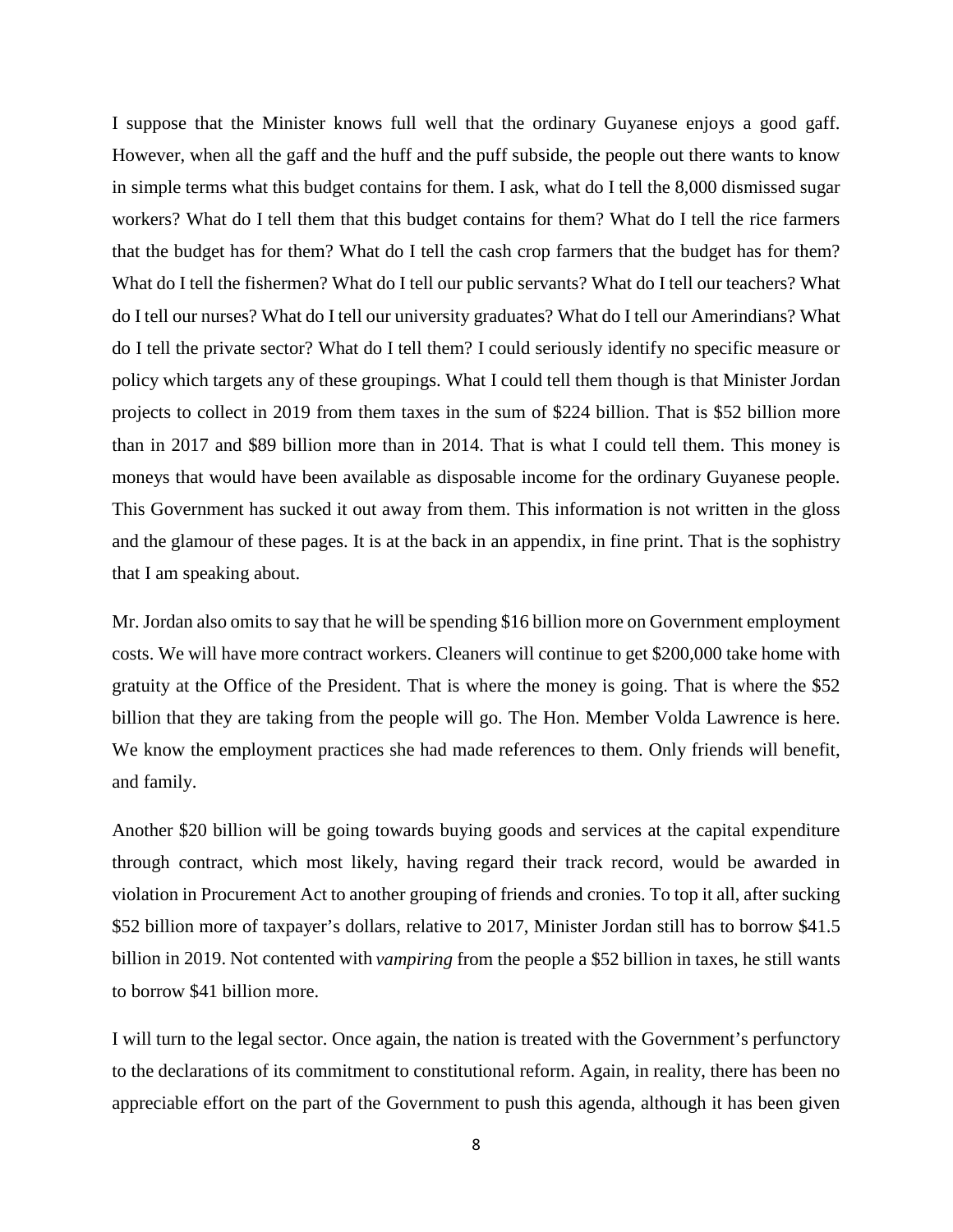to the Prime Minister who has no portfolio. They choose a man without any portfolio to push the agenda, yet it cannot be pushed. More time is spent in framing photographs at \$1.2 million. Over the past four years all we have had is a report done by a committee established by the Prime Minister. This committee did not consult with either the public nor the Opposition in Parliament. The report apparently ranks among the state's most high-profile secret since no one has ever seen it. Only this year a Bill came to this House on constitutional reform. It was sent to a Standing Committee chaired by the Attorney General. [**Ms. Teixeira:** It was in 2017.] It was in 2017, sorry. There has been, I think, one meeting and two days ago I received via e-mail an invitation to go to an emergency meeting this afternoon, so that the Prime Minister will stand up there and talk that there is work being done. That is the sophistry in the budget. It is the fooling of people, telling us that we have a meeting this afternoon to give an impression that there is great improvement. I acknowledge the presence of the Prime Minister.

That is the sum total of the Government effort in four years in delivering one of its major campaign promises. That is what it did in four years. A few gaff sessions we will have and in 2019 we will have a few gaff sessions in the committee and nothing will crystallise out of it. Of course, we will be spending a lot of money.

The Minister continues to speak about promoting in the independence of financial constitutional bodies. Just two weeks ago the nation witnessed him bringing their budget here and chopping them. Under the judicial reform and strengthening, the Minister begins with the sacrosanct admonition that the rule of law is good. The rule of law serves as the backbone of any society. With that declaration, I must register my emphatic concurrence, but the reality as we know, it is different. Every Guyanese is guaranteed under the Constitution as a fundamental right, freedom and equality of treatment, protection from any and all forms of discrimination, the right to hold political views and to belong to any political party of their choice, protection of the law from vindictive and malicious prosecutions and a whole host of other freedoms. It is the amalgam of these rights and freedoms which forms the foundation of the rule of law. What is the reality? The reality is this: Only friends I have is PNC, so the only friends I will give work is the PNC. This strikes at the heart of the rule of law. This is political patronage. This is discrimination. This is cronyism. The Minister has not uttered a single word of condemnation.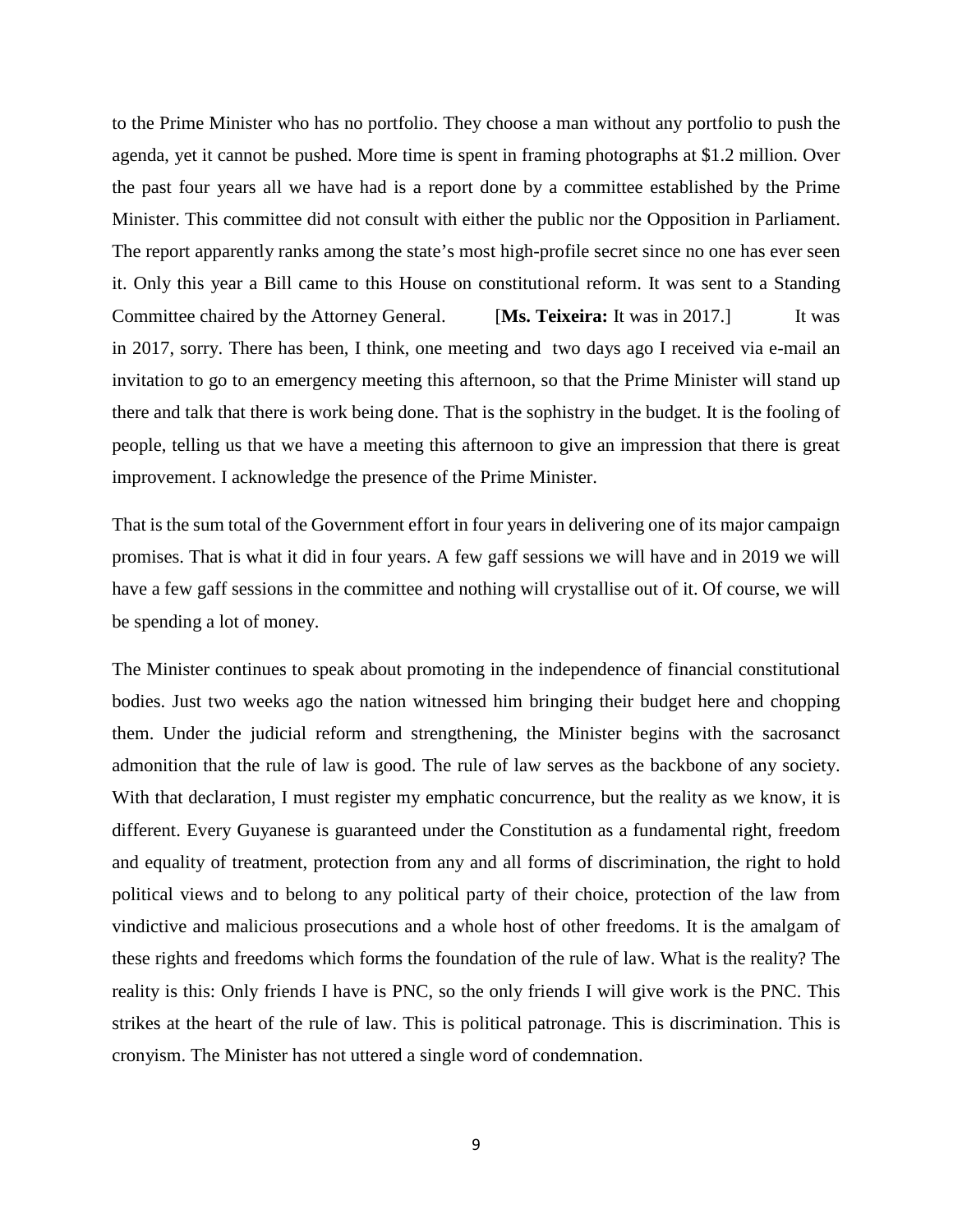The institution of contrive and concocted charges against your political opponent is not only vindictive and pity politics, but it is an assault on the rule of law. Do not use the criminal justice system as a form of oppression. They abuse of judges in open court is an assault in the rule of law. The failure to constitute the Judicial Service Commission for over a year is an assault on the rule of law. The failure to pay thousands of sugar workers their reverence forthwith upon severance is an assault on the rule of law. The capricious revocation of rice farmers leases and attempts to disposes them from rice lands are an assault in the rule of law. The political directions given by Ministers to service commission is an assault on the rule of law. The failure and the obstinate refusal of this administration to deposit US\$18 million signing bonus into the Consolidated Fund is an abrogation to the rule of law. The multiple and rampant violation of the Procurement Act by this administration.

#### *11.08 a.m.*

The public safety of our citizens, rampant and violent criminals is one of the fundamental functions of the rule of law. The Government has failed to craft a policy to protect our people from the violent criminals that are out there.

The Minister in his budget speech said this: Four new court houses have been set up in 2018 in Grove/ Diamond, Bartica, Mahdia and Kwakwani. He said it would have already been set up. I have here, this is Bartica, last year, the Minister said that the courts were already built. Mahdia, they are turning the sod again, Kwakwani, one truckload of sand, Diamond two truckloads of sand, and the Minister is telling the House that these courts have been built in 2018.

Three years ago, the Attorney General came here with great haste and told us that we need to amend the Coroners Act, that His Excellency the President has made promises in the campaign to hold thousands of inquests. He rejected our amendments and he rushed that Act. Since 2016, not a single coroner has been appointed under these amendments, not a single coroner. This year again we are hearing about law reform, Law Reform Commission. We passed a Bill here about two or three years ago, last year we budgeted millions, we rented a building, we approved money to rent a building at \$800,000 a month. We approved salaries at a rate of \$750 a month. Up to now, we are at the end of 2018, not a single commissioner is being appointed to the Law Reform Commission.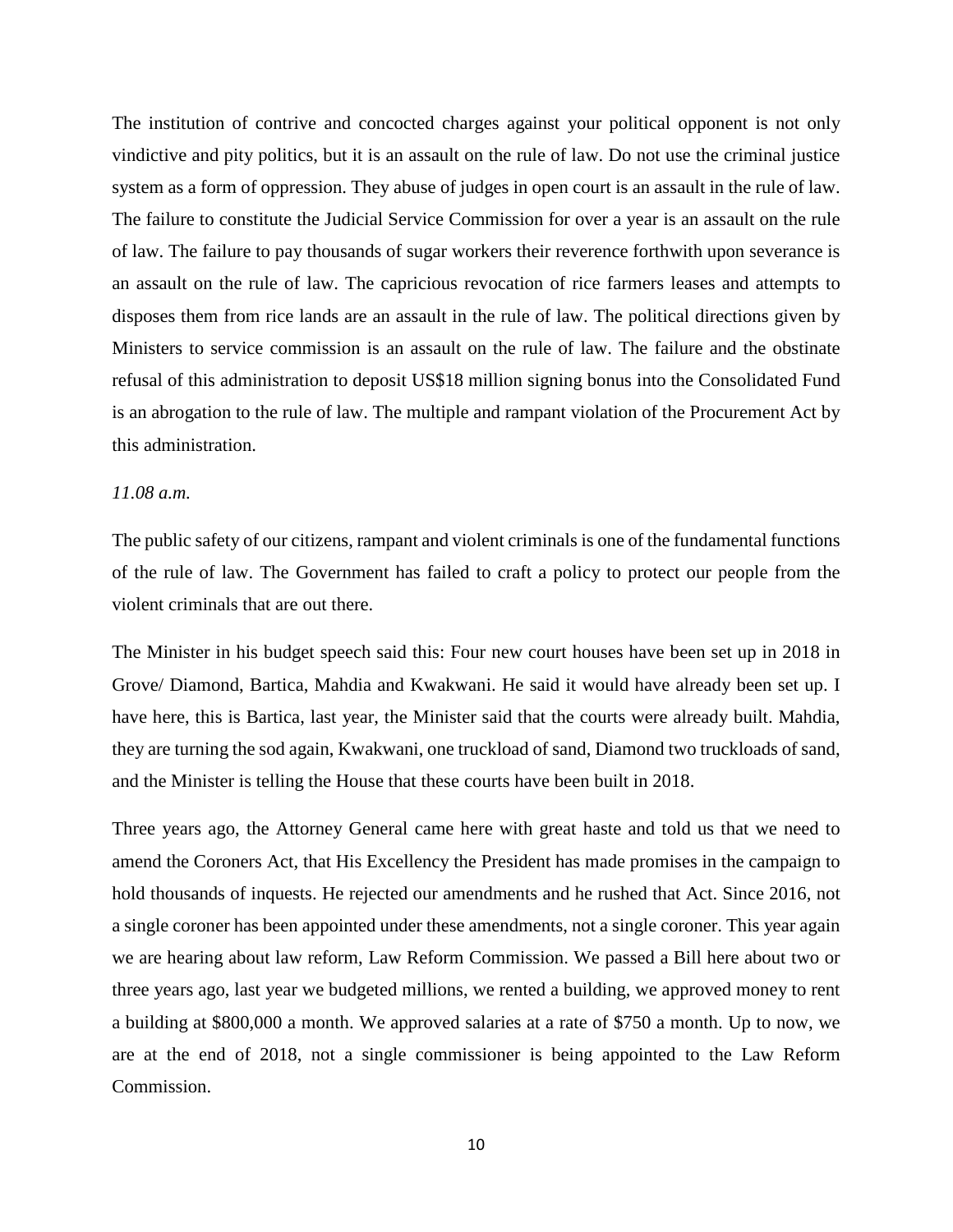The Attorney General's office is devoid of any programme. It is difficult for me to make an assessment, but what I know is that it has held a few training seminars for judges and prosecutors. I want to put on the record our objection to judges and prosecutors being trained together. It creates a bad impression, an impression that strikes at the heart and soul of natural justice. Prosecutors and judges represent different interests. They cannot be trained together. I am asking the Attorney General to stop that practice. The programmes there have been done in a very piecemeal manner. We already have the public record of the performance of the Attorney General Chambers in defending litigation, defending the state. I do not have to say much about that the public is aware. It is one thing to say that you lose law books. It is another thing to say that you lose cases. It is another thing to say that you lose the chairmanship of your party, but when you lose a whole law school, Mr. Speaker, that is a cause for concern. How do you lose a law school? I do not know.

With those brief remarks, I cannot support the Budget 2019.

Thank you very much Mr. Speaker. [*Applause*] (*11.12 a.m.*)

**Attorney General and Minister of Legal Affairs [Mr. Williams]** (*11.13 a.m.*)**:** I rise to congratulate the Minister of Finance and his team, the Hon. Mr. Winston DaCosta Jordan. It is a brilliant budget. Notwithstanding the old Marxist-Leninist approach to negation of the negation, we would not be side-tracked. There is the biggest budget ever in this country and they are trying to tell the nation that big is little; that big is nothing. You cannot fool the people of this country. What the budget is saying to you is that inclusivity has triumphed over divisiveness that had hitherto permeated the politics of this country. You have been bypassed. You do not even know that. You felt that this Government would have done the same thing that you did to the traditional communities that never supported you, such as Linden which you decimated and marginalised. You thought that we would have done the same thing in the sugar industry, but we did not. What we did was that we saved the sugar industry in this country. We inherited a sugar industry that was a parlour state. We, the APNU/AFC Government, roll back all those years and we decided that, notwithstanding the failures of the People's Progressive Party (PPP), we are going to ensure that we salvage the sugar industry and justify the existence of the sugar workers in this country.

We had warned them. I personally, in this chamber, had advised them in 2010 when all the world knew that sugar was not going to have the preferred position under the African Caribbean and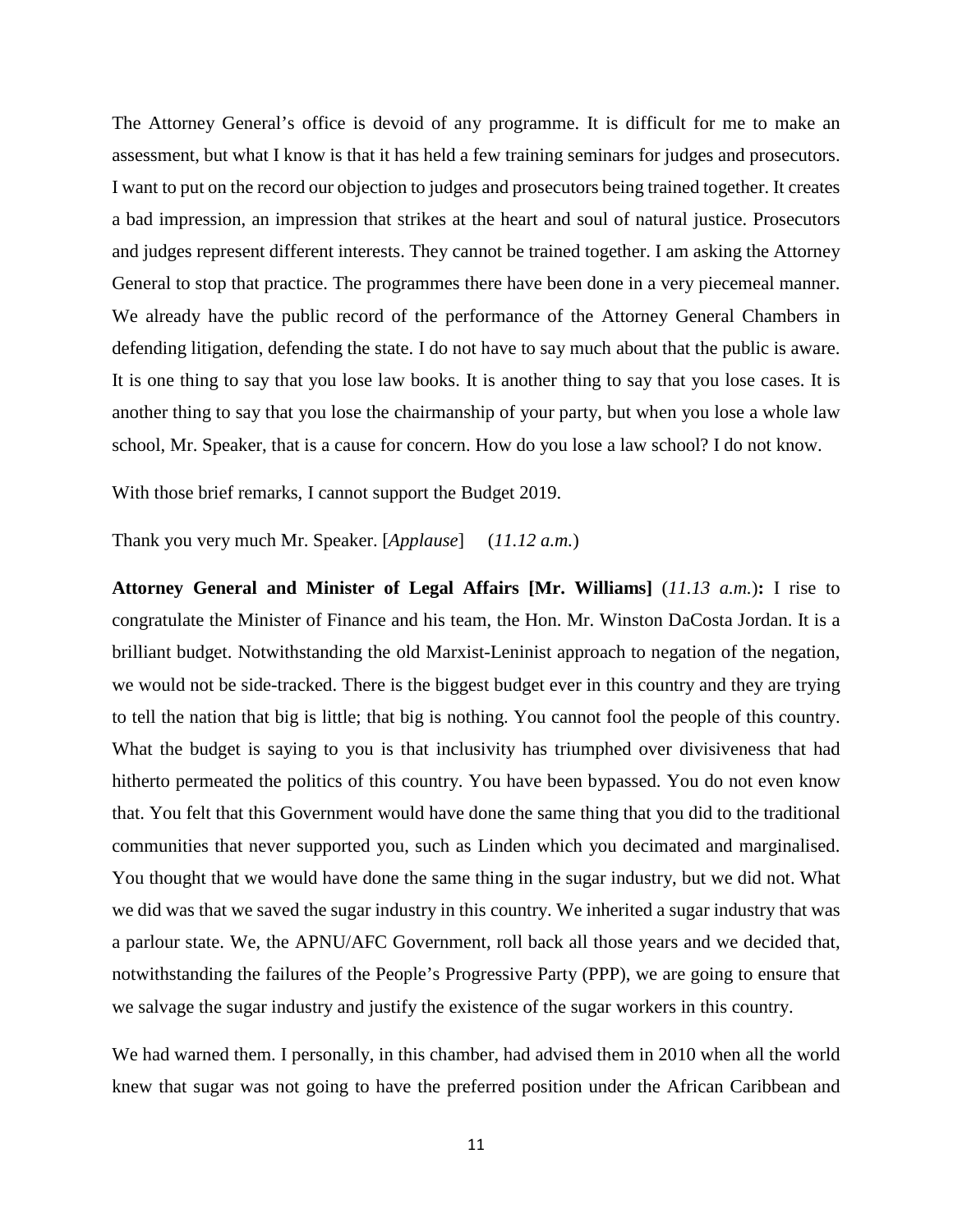Pacific countries (ACP) convention. We told them that they should start retraining the workers. They never did that. A certain Hon. Member of this House, Mr. Ramotar, was managing the sugar industry when there were other of members of the politburo on the board of the sugar industry. There was the Chief Executive Officer (CEO) operating out of a Washington suite and a New York suite being paid the normal salary. What is going on? We refute, out of hand, that we had anything to do with the sugar industry reaching another year and we will continue to look after the sugar workers to the best of our ability. I think that we should observe… I had spoken for years in support of our traditional workers in the public service teachers, police, that they have been neglected by us in favour of the sugar workers of this country. The divisive politics of the past will prove to be the 'dead bell' of the PPP.

Let me address some other misconceptions. We were told about the rule of law. The rule of law never existed in 23 years of PPP's ruling this country. What it would have produced was a gangster advertising in the national newspapers that he was in charge of the national security of this country. What did the administration produce? What it also produced was the largest killing field in the history of Caribbean Community (CARICOM) and Guyana, where over 800 young Guyanese, husbands, brothers, uncles, sons, were decimated in a crime spree in which this country had never seen before. I do not want to be distracted, because we have the no confidence motion which will be coming up and we would talk to them more on these matters, but they are in no position to lecture us on anything about the rule of law.

For example, there was this 'big' talk about the Coroners Act. If upon a proper perusal of the Coroners Act or even a mere visual apprehension of this Act, anyone can see that there is no power of repose under that Act in the Minister of Legal Affairs to appoint any coroner. I do not know if it is because the Hon. Member has been out of office for some time now that he is no longer dealing with the law. I do not have power to appoint the coroner, so the record must show that this is another misrepresentation in this House.

The Hon. Member spoke about the performance of the Attorney General Chambers. That public relations programme in which they went on - I am a very busy man, I must say that - I do not have any intention to be firefighting those stories. I would ask my learned friend to list the cases that I have lost. That is the end of the conversation.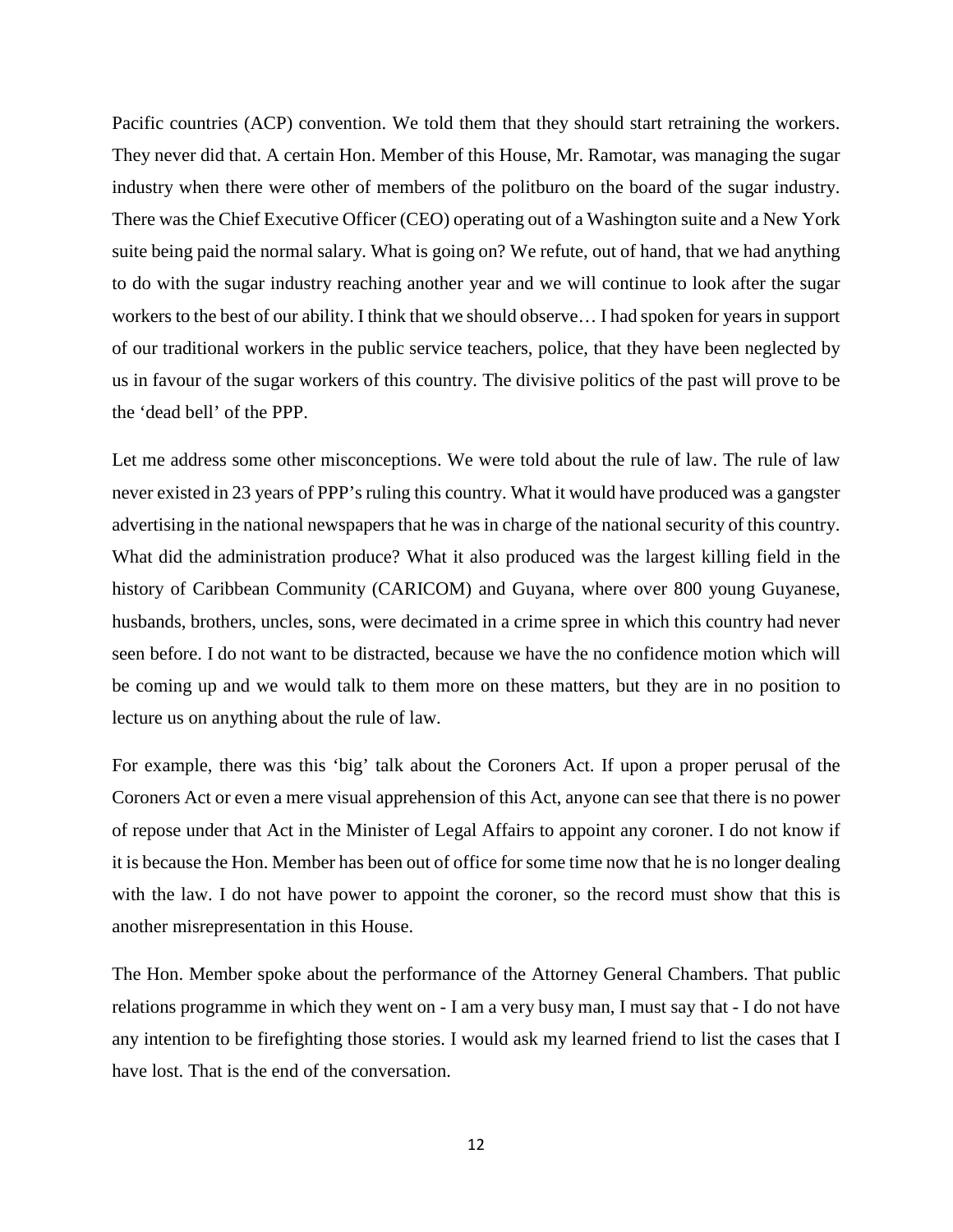Let us talk about it. In the reporting year, up to 277 cases that were concluded, these were the results: 118 were dismissed or discontinued; 110 were won by the Attorney General Chambers, with or without cost and 68 were lost. Where is the losing Attorney General's Chambers? Our winnings double what we lost, so we are winningest chamber.

It is not only that. Let us go to the court system. In 2018, the Attorney General Chambers won several high profile cases. Mr. Nandlall would want to leave. We have to hold him down there. He wants to leave. In the High Court, *Bibi Safora Shadick versus the Minister of Communities* in the Chief Election Officer case which attempted to prevent the holding of the 12<sup>th</sup> November Local Government Elections, that was thrown out by the court. In the Court of Appeal in the case of Mr. Zulfikar Mustapha, my good friend, and Attorney General, it upheld the decision of President David Granger to appoint retired Justice James Patterson to the office of Chairman the Elections Commission. That is constitutional. Further, in the Caribbean Court of Justice (CCJ), in the *Attorney General of Guyana versus Cedric Richardson* that court upheld the presidential term limits were valid. The CCJ, by majority decision, allowed the appeal, set aside the order of the lower courts here and declared that section 2 of the Constitution (Amendment) Act, No. 4 of 2000, was constitutional. It was an amendment to article 90 of the Constitution and was validly enacted.

We also won the case *the Guyana Stores Limited versus the Attorney General of Guyana.* The Commissioner General of the Guyana Revenue Authority, where the CCJ held that there had been no violation of the company's constitutional right to protection from deprivation of property. It further held that the 2% minimum corporation tax was not alone, because the state does not repay the taxpayer nor does the taxpayer has the right to repayment or redemption. Instead, the taxpayer could get the deduction under section 10(A).

Additionally, we won the *Satti Basdeo versus the Guyana Sugar Corporation Limited*, *Noel Holder and the Attorney General.* These cases were at the CCJ. I want them to show me where they won comparable cases in the CCJ under the tenure of the Hon. Member. What he did was he left us with some enormous amounts of heavy judgement and we will get to that just now.

In the *Sharmilla Indarjali versus Director of Public Prosecutions*, Marcus Bisram's case, where the CCJ held that Bisram must stand trial for murder. The CCJ dismissed the application made on behalf of Bisram for an urgent hearing of a challenge to a local judge's refusal to discontinue the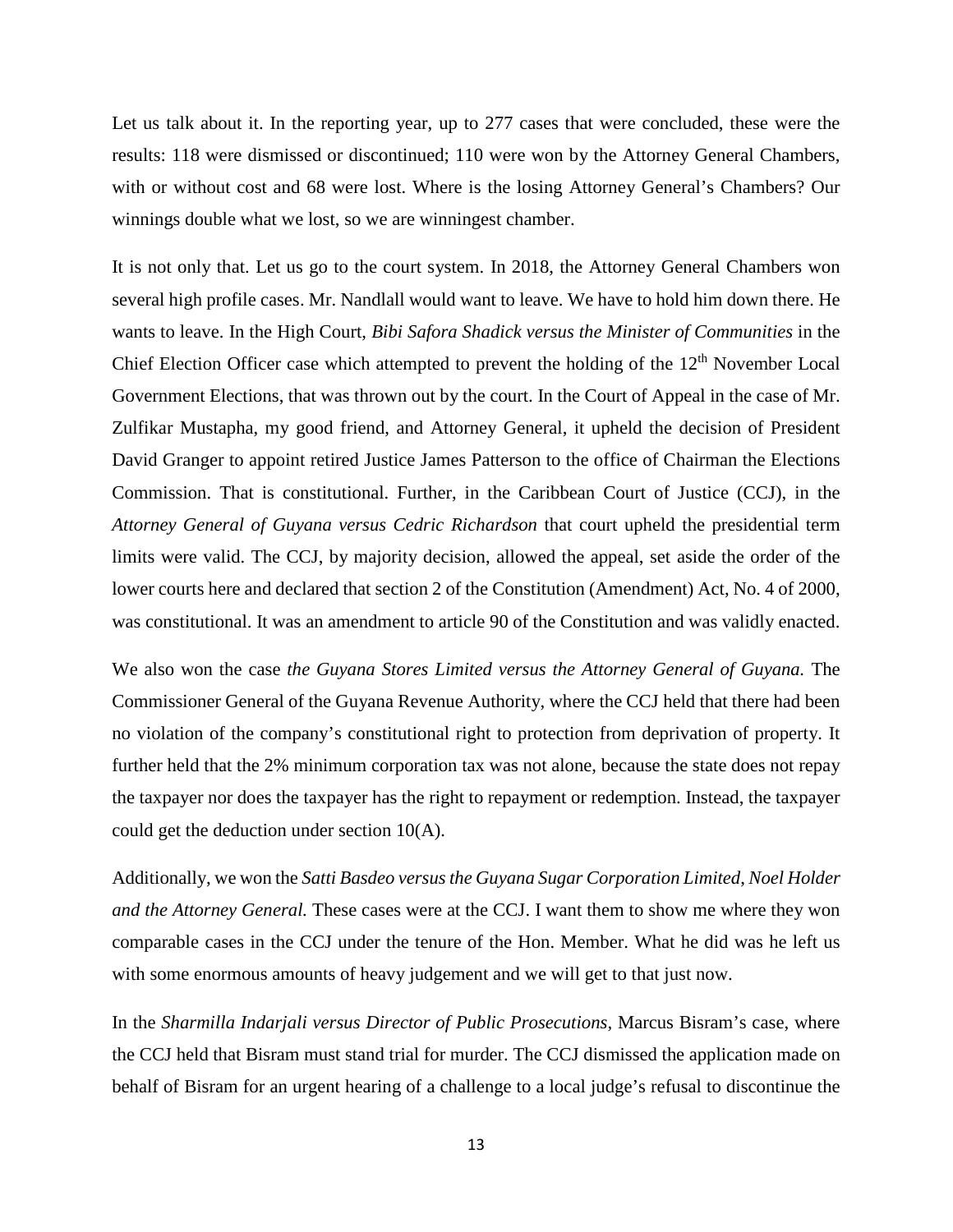charge against him. Is that familiar? You were running to the court to stop the trial. I do not know if my colleagues want me to go on to show my winningest ways.

### *11.23 a.m.*

Let me show you how busy we are in the Attorney General Chambers, as I go to the Drafting Division. The Drafting Division, in 2018, has been a very productive year for it. The division has successfully drafted a total of 20 Acts which were passed by the National Assembly. There are Bills before the Special Select Committee and two Bills have been read for the first time before the National Assembly. Attorneys of the division were also involved in country wide Anti-Corruption and Anti-Money Laundering and Countering the Financing of Terrorism, (AMLCFT) proliferation financing (PF) sensitisation seminars. With respect to legislation, some of the Acts passed were the Juvenile Justice Act 2018, my learned friend, Vice-President Ramjattan spoke of that yesterday, *inter alia*, the intention was to remove the offence of wandering and others, so certain Acts were repealed.

Under the Local Authorities (Elections) (Amendment) Act 2018, that Act amended certain Acts including the Municipal and District Councils Act and the Local Government Act. It did so, among other things, to facilitate the effective implementation, which is very important, of continuous registration and the availability of an electoral list which shall always be enforced, and which shall be routinely updated every six months. It also made provisions to resolve ties in the election of mayors, chairpersons and deputy chairpersons and ties among constituency candidates which must result from an election.

The Attorney General Chambers has been very active and productive. We do not have time to be running after fake news. Our record speaks for itself. I do not have time to reel out. Look, we have the Rasul Saddiqi case, where the last Government had given an armoury, equivalent to that of the Guyana Defence Force's (GDF)'s own, to this man, Mr. Saddiqi, and we won that case, so there is no more armoury. Ask the Minister of Public Security. There are so many cases. I do not want to be detained with that. Let us go on to more important issues.

The Support for the Criminal Justice (SCJS) Programme: In June 2017, the Government of Guyana received a US\$8 million loan from the Inter-American Development Bank (IDB) to support the criminal justice system in reducing the situation of overcrowding at prison and increasing the use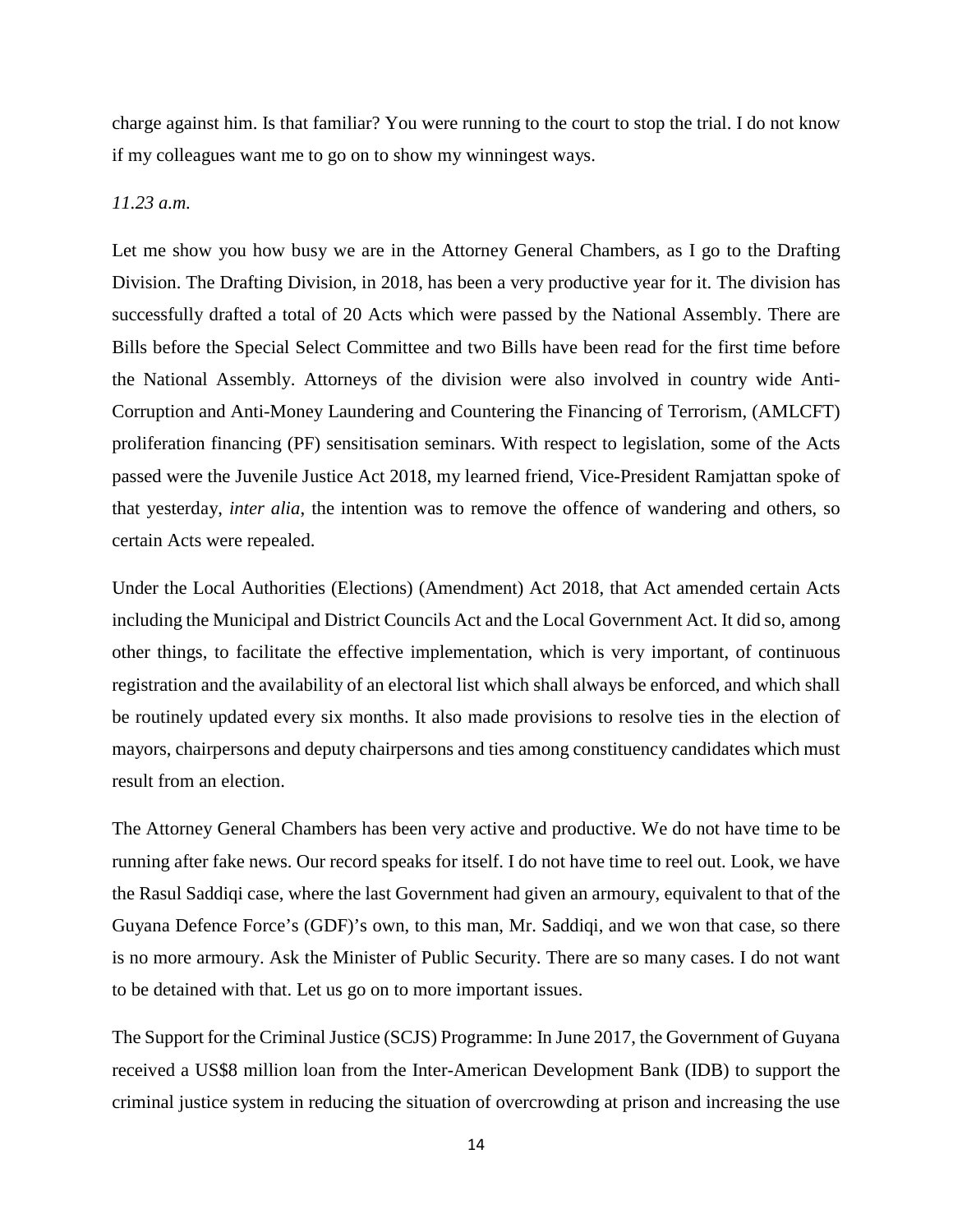of alternative sentencing. Currently, the prison's overcrowding rate is 209%. We have experienced the challenges of prison's overcrowding in Guyana on multiple occasions, such as numerous safety challenges, negative effects on the physical and mental well-being of prisoners and violent incidents. The SCJS programme comprises six interventions which will help in tackling this challenge, namely a legal aid intervention, strengthening the probation services, a restorative justice project, implementing a case management system, technical support to the Law Reform Commission and strengthening the judiciary and prosecutors.

A study completed in 2017 shows that approximately 71% of prisoners did not have legal representation. For those who were able to access representation, only 14% were represented by a public defender. The SCJS programme allocated \$31 million to provide support in various legal aid tasks in prisons and police stations, such as seeking dismissal of charges, arranging diversion where appropriate or arguing for bail and generally avoiding procedural delays. We anticipate that at least 20% of those accused of minor non-violent offences, in pre-trial detention, will benefit from this intervention.

Also, statistics from the Ministry of Social Protection, of my learned friend, the General Secretary, show that only 0.57% of the total prison population was placed on probation in 2018. Our goal is to strengthen the Probation Services Department, so that a minimum of 1.05% of the prison population is placed on probation and shifting the focus to the person's rehabilitative needs. To this end, we have allocated to that Ministry, \$58 million to implement a probation development action plan.

We have allocated a further \$20 million for the implementation of a case management system. Studies have shown that implementing case management technologies in the justice sector resulted in 7% average rate of a decrease of old civil, criminal and juvenile backlogs. Additionally, it resulted in a 15% productivity in the public sector. The case management system will allow key justice institutions to share information and access live data. This network will connect probation services, the magistrate's courts, legal aid, restorative justice, interlink with the high court, Director of Public Prosecutions (DPP) and police prosecutors and interlink with the prisons. The SCJS programme seeks to introduce new alternatives to imprisonment, particularly restorative justice practices. We have decided that since this practice has seen 72% satisfaction rate among victims and 80% to 90% successful resolution rate in the criminal justice system, we will allocate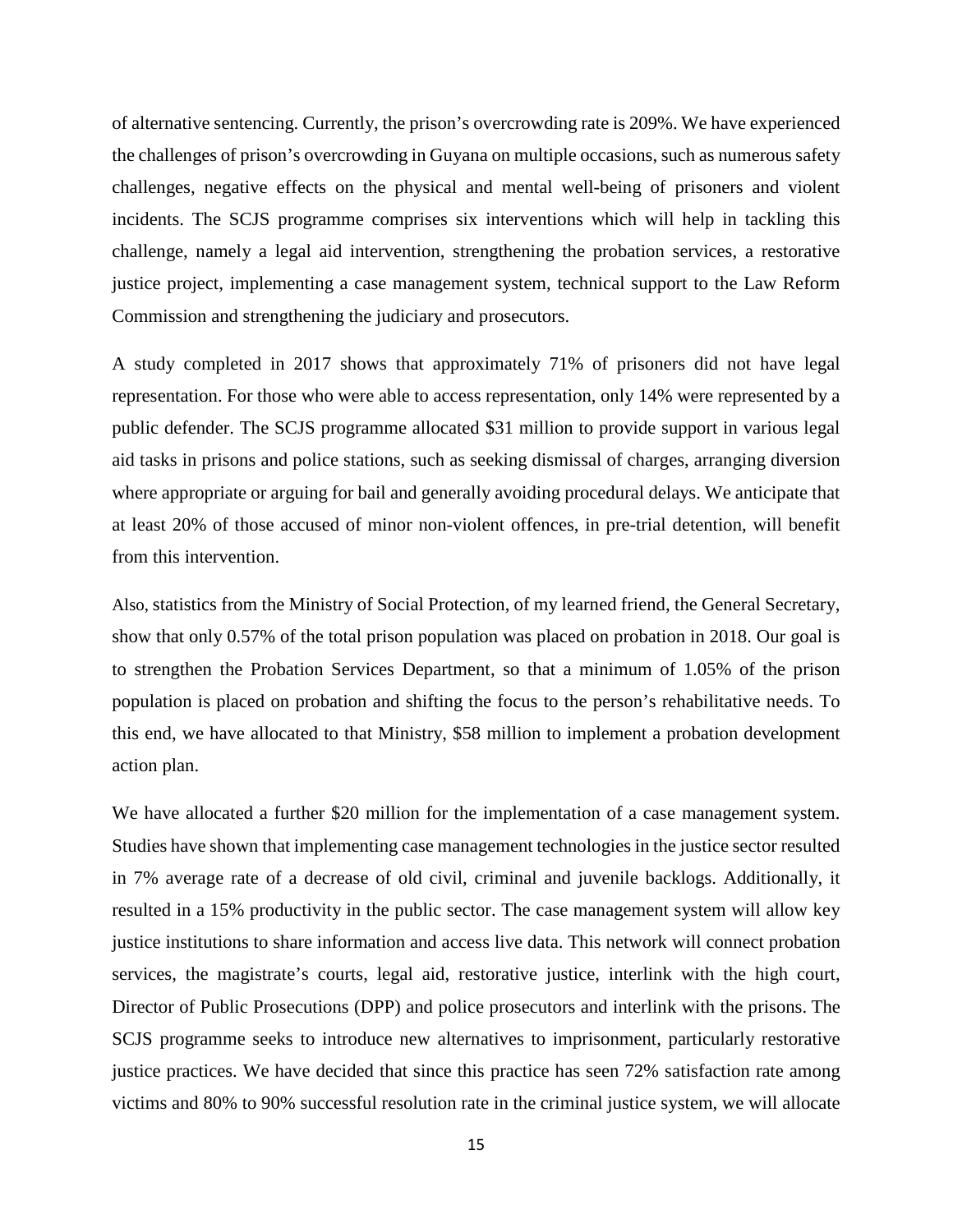\$56 million for capacity development and sensitisation activities in introducing this new practice in Guyana.

We continue our efforts in legislative reviews to ensure that modern alternatives to imprisonment are introduced which transforms the administration of justice and improves the lives of the citizenry. In 2018, we advanced our work in reviewing the Summary Jurisdiction Offences Act to remove archaic laws and introduce alternatives to imprisonment. We identified the commissioners for the Law Reform Commission. We provided ten heavy-duty copiers for police prosecutors. That was what my learned friend was saying about commission. We have identified the commissioners. It is just the financing to be set on its way. We already have, as he said, the building, staff and they will have to be appointed by the President, but they have already been identified. We have allocated \$44 million to continue our efforts in supporting the judiciary, police prosecutors and the Law Reform Commission. We have identified the need for training, the need to address marijuana as a public policy issue and the need for legislative reforms in other pieces of legislation, such as the Mental Health Act, the need for a Bail Act and the Narcotics and Psychotropic Substances Act of 1988.

The Ministry's administration, that is, of the Ministry of Legal Affairs. The Ministry of Legal Affairs in its support for legal education in region, successfully hosted the Executive Committee and the Council for Legal Education (CLE) meetings. The meetings were attended by the Chairman of the CLE, a representative of the Caribbean Court of Justice, Attorney Generals, Chief Justices from CARICOM member states, members of the Bar Associations and principals of the three law schools located in Trinidad and Tobago, Jamaica and the Bahamas. The Joseph Haynes Law School (JHLS) was subjected to another shifting of the CLE's position, to deny Guyana its rights to establish a law school. However, we will continue pressing the CLE, the Bar Association, the judiciary, the Department of Law at the University of Guyana and the Opposition for their support of the establishment of this law school. They will step up and tell the students that they are going to continue opposing the establishment of this law school. The Hon. Member who left. He knew why he left. He wrote, he emailed, the chairman of the CLE to tell him, "Do not worry with this school, we did not get permission to support it. "That is what he did and that is why he has to leave in disgrace.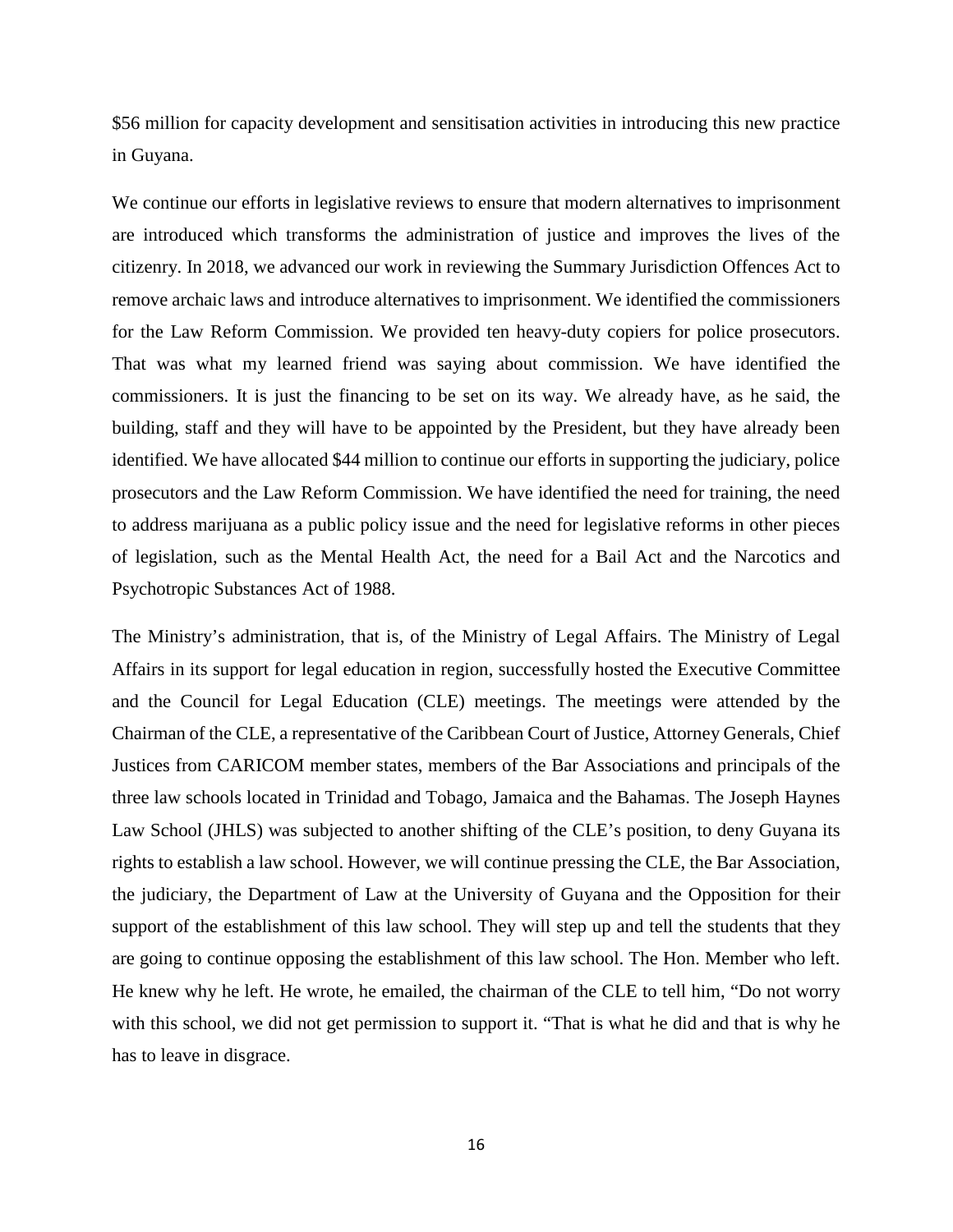The effect of such support would remove the discriminatory quota of 25 Guyanese in a backdrop where 250 students are being graduated every year from the law schools in Trinidad and Jamaica. It is allotting to us - Guyana, a founding member of CARICOM, a signatory to the CLE, it was signed here by no lesser persons like Sir Shridat Ramphal - 25 students while they are churning out students there. I do not know where they are going to come because this here is the hub. If it is going to do that and feel that we are going to employ all those lawyers that they are churning out at the expense of the Guyanese lawyers, let us see what is going to happen. We are going to do as the Bahamas.

We cannot understand how the Opposition that we have mentioned is seeking to maintain this quota of 25 law students, annually, to the Hugh Wooding Law School. Once we remove this quota and we have more Guyanese students coming into our own law school, the hardships suffered by our young people in Trinidad, we cannot even begin to describe here. It is punishing our students. This nation must call on this Opposition, in this country, for this law school that should be built and in the name of that legal giant Joseph Haynes Law School. We on this side of the House have always had the interest, welfare and well-being of the Guyanese people at heart and we will continue to do so.

Recognising that capacity building is fundamental to ensuring the effectiveness of state lawyers, attorneys of the Attorney General Chambers received training and attended workshops and seminars in several areas. Some of these include, human rights and acquire immune deficiency syndrome (AIDS) discrimination, World Intellectual Property High Level Ministerial Meetings, seminar on International Criminal Court, International Arbitration Training, Anti-Money Laundering (AML) Compliance Training from Arthur Lok Jack Global School of Business at the University of the West Indies World Bank Seminar for Countering and Combatting the Financing of Terrorism, Caribbean Regional Exclusive Economic Zone Course, workshop on the Fair Administration of Justice and the United Nations (UN) Convention on Torture and Impact Justice Workshop on the Law of Treaties, Treaty Negotiations and Drafting with Reference to CARICOM member states, just to name a few. Additionally, the Ministry of Legal Affairs conducted its second training on the new civil procedure rules. This training served to familiarise attorneys within the chambers with the new civil procedure rules, so that they can effectively draft pleadings and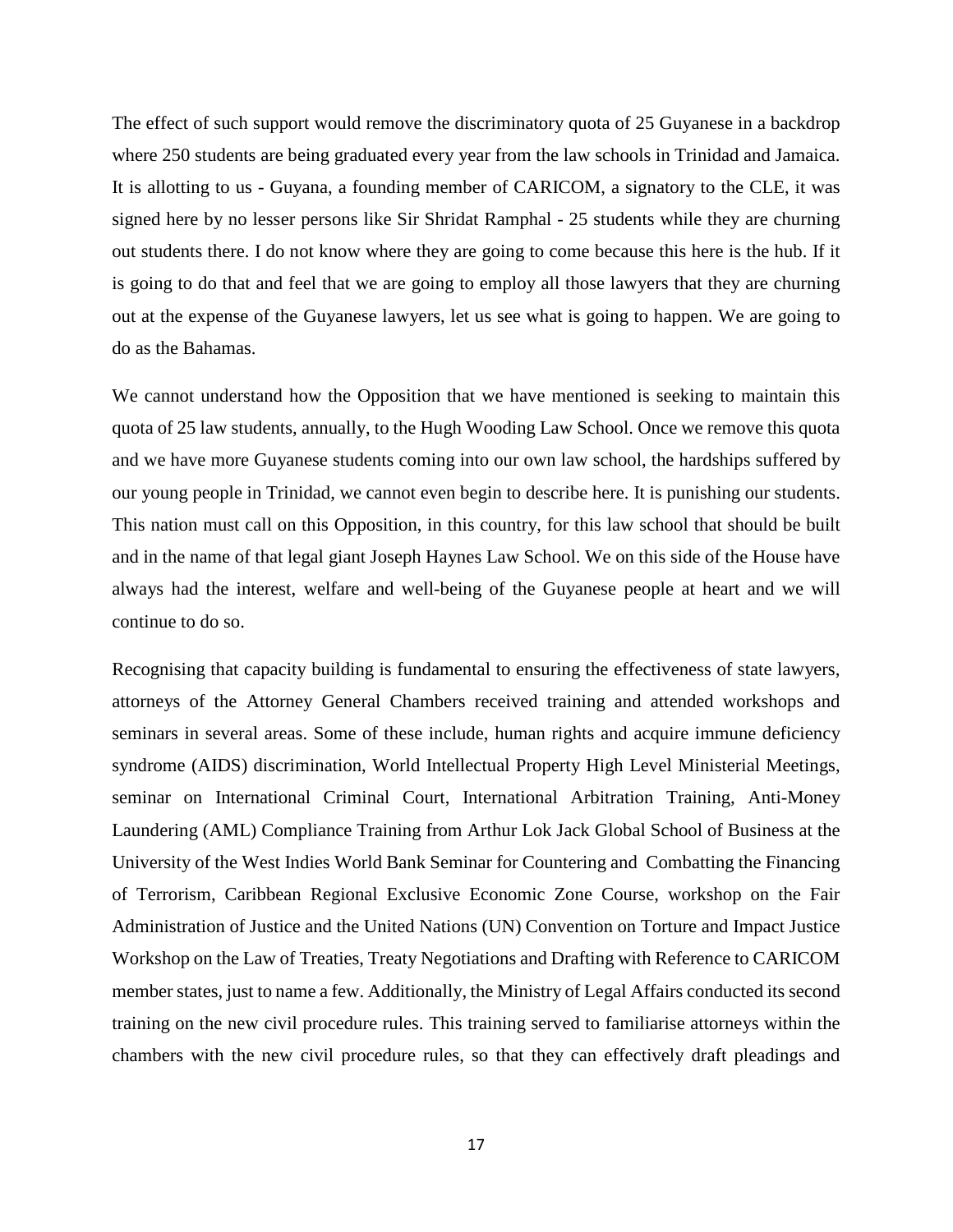conduct cases. In 2019, we hope to expose our attorneys to more courses and workshops to ensure that the mandate of the Attorney General Chambers is executed with continued excellence.

Office of the State Solicitor/Public Trustee and Official Receiver: This office is responsible for filing all pleadings in actions instituted by the state and against the state, administering the estates of deceased persons, minors and the liquidation of companies and collects rents for the Government. The Public Trustee Department received and responded to 80 estates and 43 papers for estates duty were lodged and compliance granted.

The registries: The Commercial Registry had several significant accomplishments for the year 2018. The Deeds and Commercial Registries Authority (DCRA)'s website was launched. This website enables the general public to have access to the services provided by the registry. One of the key features of the website is that the necessary forms needed to register businesses and incorporate companies can be downloaded. The Commercial Registry can now boast that the two sub registries, in Berbice and Essequibo, can now connect to the database server in Georgetown via the wider area network. The registries can now access and input data regarding businesses and companies into the database located at the Commercial Registry, Georgetown. The Guyana eregistry system was also developed and is stored at the CARICOM data centres. The credentials for the database along with the universal resource locator (URL) were submitted to the registry in order for staff to begin to use the system. The registry earned \$183 million or roughly \$184 million for the period January to November 2018. It has done very well, too.

The documents filed for the period January to October are as follows and are instructive: local companies application – 418, foreign companies application – 16, new business name –  $9,813$  – check and see who made these registrations - business names renewed  $-8,619$ . I do not know what all this talk is about that we are not doing well. Why are all these people coming to register businesses in Guyana if it was a doom and gloom situation? We all know that Guyana is the place to come. Why? It is because we are on the cusp of transformation. We are rich. That cannot change. What is important for us to be rich though is to ensure who distributes the wealth. It must not be those who distribute it in those 23 years where most of the country was impoverished.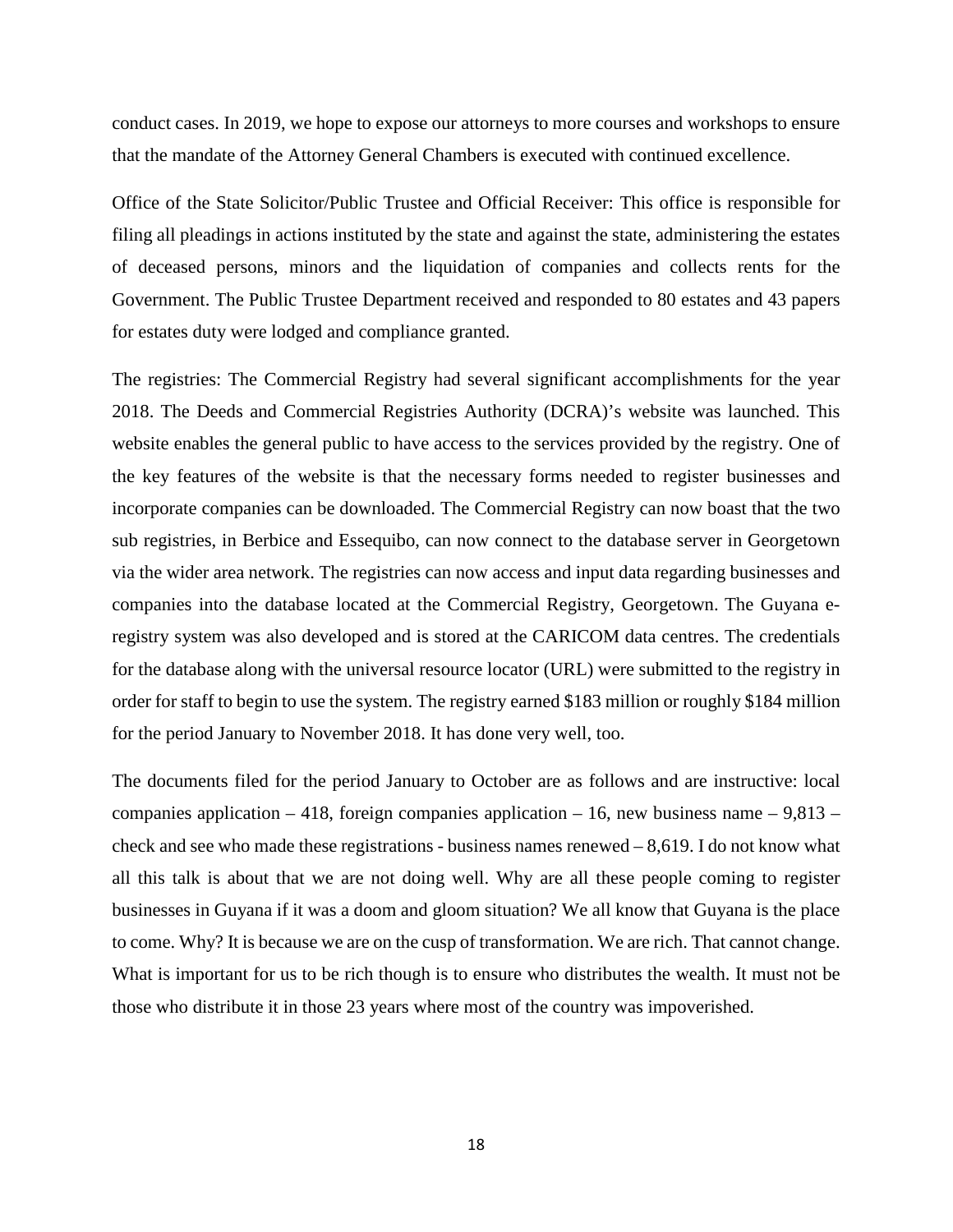The Deeds Registry is mandated to efficiently and expeditiously administer the laws enacted by Parliament affecting land by way of transport and leases. What is important about this registry is its discharging of its responsibilities and they have earned significant revenue for the state.

## *11.38 a.m.*

The Deeds Registry, Demerara earned \$654,167,948, the Berbice Registry earned \$56,610,656, and the Essequibo Registry earned over \$14 million. This brings the grand total earned by the Deeds Registry for this year to \$725,255,405. This sum can be compared to last year January to October figure of \$683,888,000, so there is definitely an improvement and increase.

Land Registry - when we took Office, this was the most heavily criticised institution of the State. I am pleased to report that the issue of backlog, which typified conversations concerning the Land Registry, is now a thing of the past as matters are now being dealt with in a timely manner. For the most part, the Registry has been achieving a two-week time span after date of filing, for delivery of titles.

Excellence of service has been the watch word of the Land Registry and towards this end, there have been some major developments, namely the registers in the Berbice and Georgetown Registries have been scanned and the process of uploading same to the main system and restoration of registers has been completed. At the Head Office Branch, the Registry's profile has been enhanced by the launching of its website. Computer terminals have been acquired, such that, as intended, at the commencement of 2019, each member of staff will be able to access the digitised records, thereby providing responses to the public.

The transactions that were completed for this reporting period are: transfers - 1,413; re-issued titles - 236; mortgages - 1,393; and miscellaneous - 4,041. The Guyanese people and foreigners have found Guyana to be a place for doing business and are complying with our legal requirements to get their registration and the necessary documents that would give them *locus standi* to do business in this beautiful country of ours and they are flocking in droves.

Anti-Corruption – this is something so good that we could actually deal with it now. We were regaled from day one of this budget. All of a sudden, us being only three plus years in Office are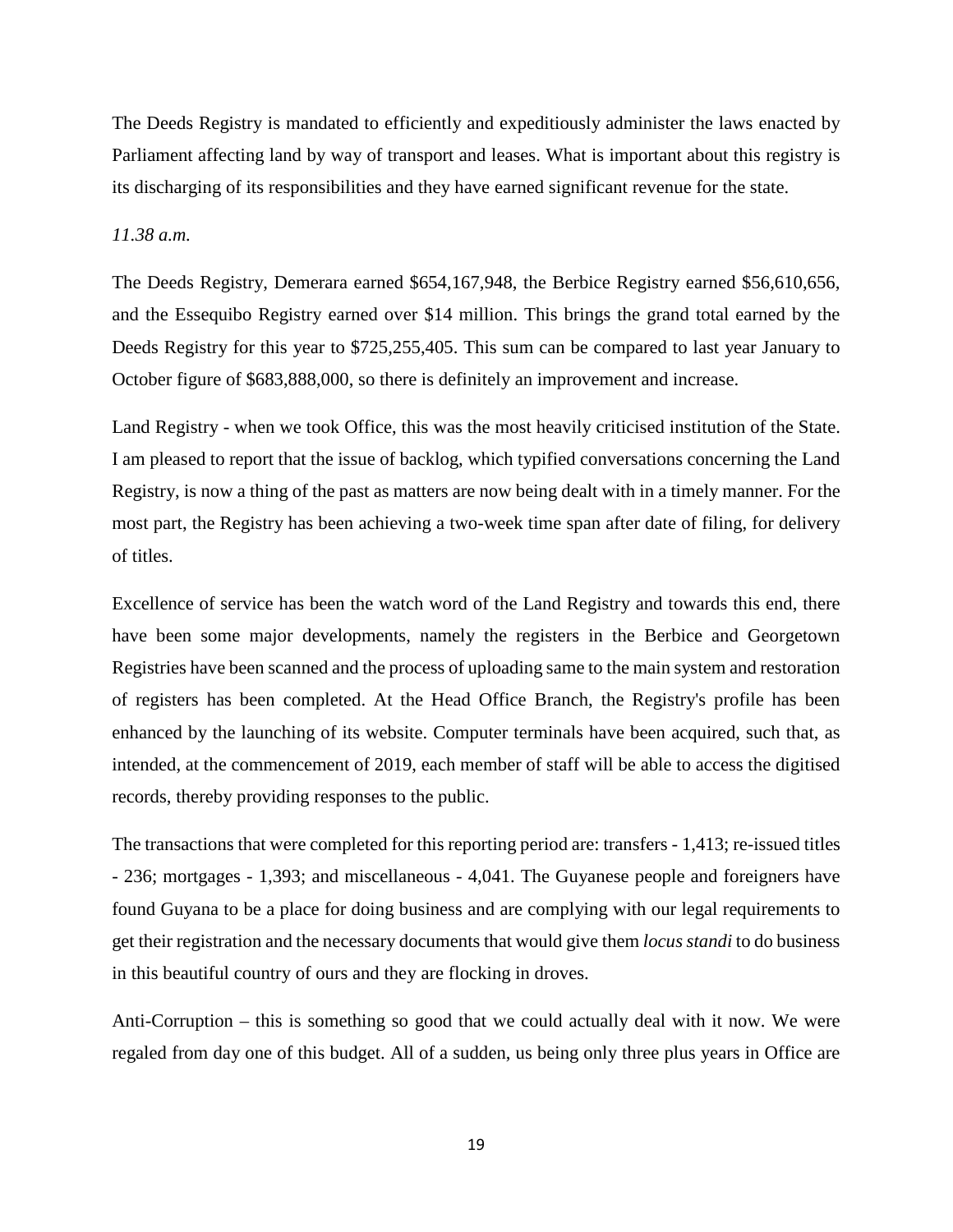accused of being the corrupt ones, when we know that the corrupt ones are on the other side. I am not speaking idly, I will give you the facts.

The A Partnership for National Unity/Alliance For Change Government (APNU/AFC) continues to have combatting corruption on the front burner, unlike what they are trying to say, which is that we forgot about it. The Government has been working to fight against all forms of corruption and our policy is that corruption must be eliminated. This Government recognises that corruption hinders economic growth and development and undermines public confidence in the Administration. That is what they are trying to do by making these false allegations, unsupported by evidence as the Hon. Member on the other side likes to say. The Government, therefore, continues to strengthen its anti-corruption mechanisms and to formulate strategies to ensure that all Guyanese, not some, can enjoy the 'good life'.

This year, the Attorney General's (AG's) Chambers continued its anti-corruption sensitisation seminars. The team visited Bartica in Region 7, Vreed-en-Hoop in Region 3, and Fort Wellington in Region 5. These seminars form part of the Government's anti-corruption policies and raised awareness on the protection afforded witnesses and other persons who assist in the investigation and prosecution of perpetrators. To this end, presentations were made by the Drafting Division of the Ministry of Legal Affairs on the State Assets Recovery Act, the Witness Protection Act and the Protected Disclosures (Whistle-blower) Act. Additionally, the State Assets Recovery Agency (SARA) and the Office of the Director of Public Prosecutions (DPP), joined the Attorney General Chamber's team and were involved in the seminars and gave presentations on the role of SARA and corruption related offences. These sensitisation seminars will continue in 2019 in the other regions.

The State Assets Recovery Agency - SARA's mandate is to recover stolen national wealth. The agency has been working on 25 cases referred to them by the Police Legal Advisor, plus other referrals. Presently, the agency has five cases, which are 90% complete and are only being held up because requests for information have not yet been fulfilled. Several agencies are still going through mountains of old documents to find the relevant pieces of information which are needed to wrap up cases. There are another 12 cases, with a possible recovery value of over \$2 billion, that are about 70% complete.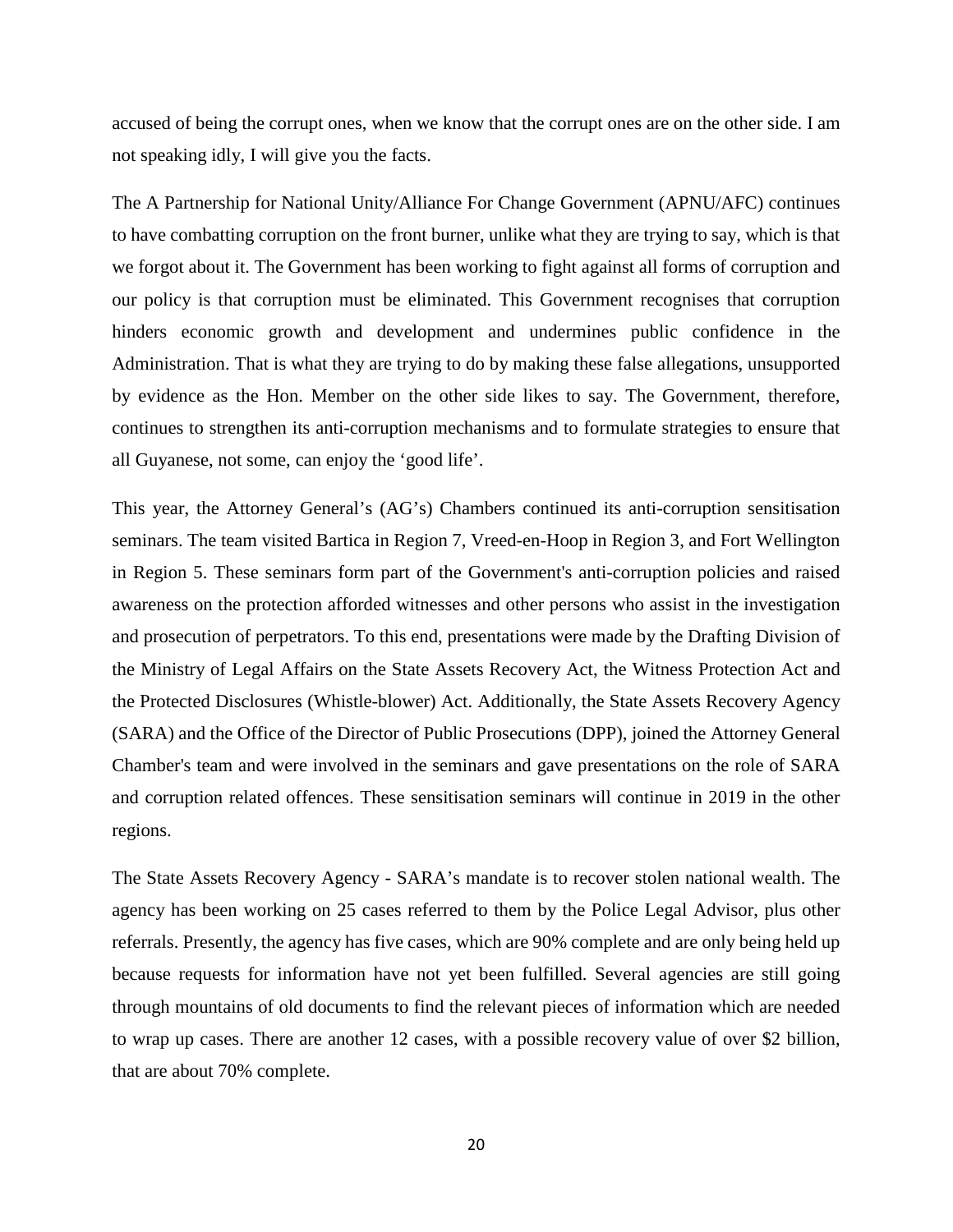The State Assets Recovery Agency, working with National Industrial & Commercial Investments Limited (NICIL), was able to have three pieces of Government property repossessed from delinquent leases. Two of these properties are again on the market and interested parties are prepared to pay 300% - 400% more than the previous tenants, which means that these properties were rented at a gross under value. The third piece of property was sold to the Guyana Revenue Authority (GRA) for over \$60M. The State Assets Recovery Agency, working alongside the various agencies which have the responsibility for lands, was able to provide information, which led to the following actions: one - the Guyana Forestry Commission (GFC) repossessed approximately two million acres of forestry land; two – the Guyana Lands and Surveys Commission (GLSC) repossessed approximately 80 house lots; and three - the Guyana Sugar Corporation (GuySuCo) was able to repossess 100 acres of land, plus several smaller pieces.

Further, SARA, working with the Ministries and regions led to improved inventories of equipment and the repossession and reallocation of more than 30 buildings across the country. If we are recovering buildings, it means that these buildings were being falsely occupied by the persons found in them.

The Ministry of Legal Affairs and the Ministry of Foreign Affairs, working with SARA, are seeking to recover revenue loss through gold shipments leaving Guyana. There have been several cases where amounts declared at the Cheddi Jagan International Airport (CJIA) were vastly different to what was declared at John F. Kennedy International Airport (JFK), in New York. The State Assets Recovery Agency is presently seeking cooperation with Brazil to identify and, if possible, recover gold held in Brazil due to illegal activities by Guyanese smugglers. Since corruption is at the root cause of Government property being stolen, the less the nation loses, the less the need to recover. Hence, SARA has made meaningful contributions to the anti-corruption efforts.

Available figures cited in a series of articles written between 2012 - 2014, note the time, show that the Government of Guyana was losing billions per annum in procurement fraud. Tens of billions were lost in illicit capital flight and due to the activities of the underground economy. While the analysts in SARA are still working to obtain current figures using three international indices as references, they have moved, not slipped, several points in the right direction. They have moved, not slipped. [*Interruption*] Did the people in Linden get their money back? We will talk about that.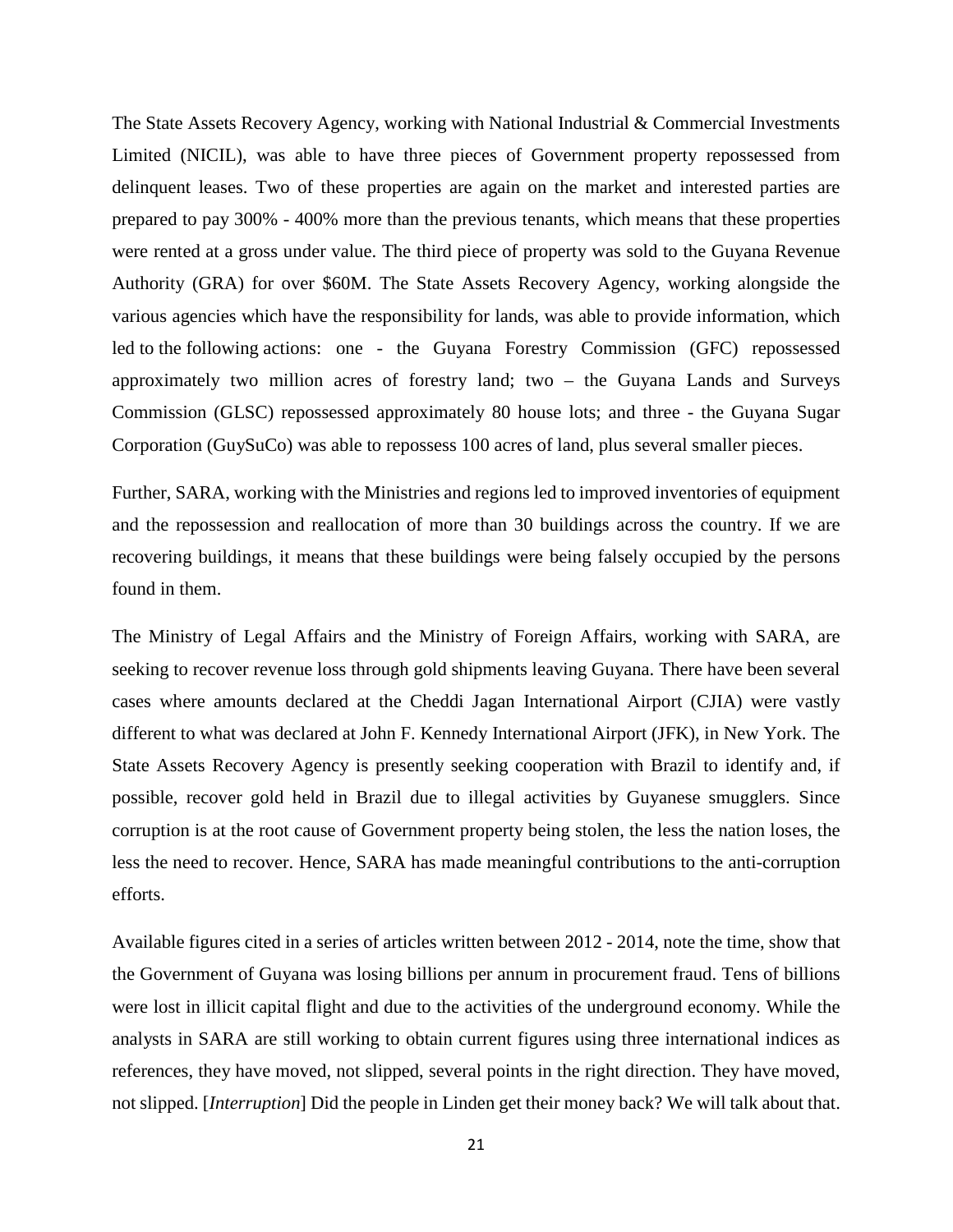Prince Akeem listen carefully, the Special Organised Crime Unit's (SOCU's) core function continues to be focused on money laundering, weapons of mass destruction, proliferation and terrorist financing, given that the Caribbean Financial Action Task Force's (CFATF's) 4th Round of Anti-Money Laundering and Countering Financing of Terrorism (AML/CFT) Mutual Evaluations in 2022 requires more convictions…

**Mr. Speaker:** Hon. Member, you have five minutes remaining.

**Mr. Williams:** Thank you, Sir… to show sufficient progress. The work of SOCU has been very important because, coming out of their forensic audits, there were 18 submissions of money laundering terrorist financial referrals to SOCU, inclusive of Mr. Shervington Lovell. This has resulted in several criminal and civil files for prosecution. The cases referred for prosecution during this period includes the Guyana Bank for Trade and Industry (GBTI) case; the Omar Shariff case where the former Permanent Secretary (PS) of the Office of the President (OP), not Ministry of the Presidency, is being investigated for \$20 million, there is \$34 billion; the Guyana Gold Board (GGB) - Ashni Singh and Winston Brassington for eight charges of misconduct; and also there is the Guyana Rice Development Board (GRDB) case - 132 counts of keeping fraudulent accounts of body corporate or public company. [*Interruption*]

[*Mr. Speaker hit the gavel*.]

**Mr. Speaker:** Hon. Members…

**Mr. Williams:** Mr. Speaker, I trust that I will get back my time, please.

**Mr. Speaker:** Hon. Members, we do not do ourselves any good if we keep on shouting.

**Mr. Williams:** There is nothing to the case in Court. We are stating, we are not examining the contents of the case. [**Hon. Member:** [*Inaudible*]] You are not a lawyer.

**Mr. Speaker:** Hon. Member, Mr. Williams?

**Mr. Williams:** Yes, Sir.

**Mr. Speaker:** If any matter is presently engaging the attention of the Court, it ought not to be the subject of comment.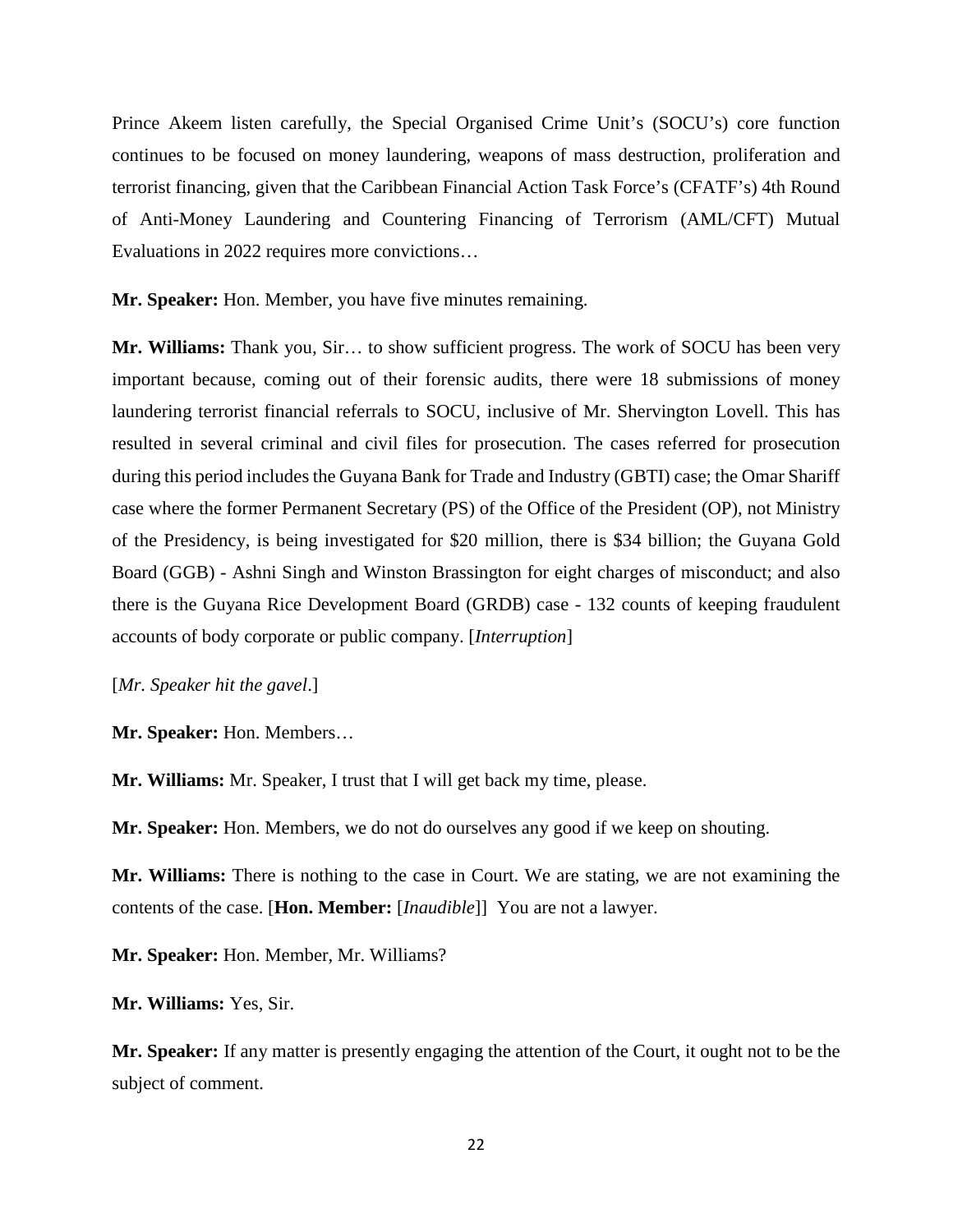**Mr. Williams:** We are not commenting on the case, we are stating that for these cases, persons have been charged and are before the court. We are not doing anything else.

**Mr. Speaker:** Please, proceed.

**Mr. Williams:** We are not talking from the top of our heads, these matters are reported in the press. We are not examining the contents, we are merely stating the work that SOCU has done. They are receiving taxpayers' money to operate and so they must be accountable and transparent. We are not going into whether they are guilty or not. They must know if they are guilty.

We have 132 counts in the GRDB case for keeping fraudulent accounts of body corporate, involving \$428,328,940. The Guyanese people must know. In that case, there are several defendants including Mr. Dharamkumar Seeraj and Mr. Nigel Dharamlall. There are also other Hon. Member, Mr. Anil Nandlall involving one count of larceny by a bailee and the Hon. Member Mr. Irfaan Ali, for 19 counts for Pradoville 2 - \$174,824,388. [*Interruption*]

## [*Mr. Speaker hit the gavel*.]

**Mr. Speaker:** Hon. Member, Mr. Williams, I must tell you that we cannot mention names. If you say that there are cases, let that suffice. The matter is before the Court, then we should respect that.

**Mr. Williams:** I am guided, Mr. Speaker.

**Mr. Speaker:** Please, proceed.

**Mr. Williams:** Thank you. What we are saying is those hollow accusations of corruption that were attempted against this fledgling Government, a three-year-old Government, as against the hardened 23 years that they had; it is important to show that there is nothing to show, whereas, in relation to the 23 years, there are lots and counting. There are more investigations that have been held.

**Mr. Speaker:** Hon. Member, you have two minutes remaining.

**Mr. Williams:** Thank you, Mr. Speaker. Cabinet has approved that we adopt The Hague Children's Convention and the Hague's Apostille Convention, so the Ministry of Foreign Affairs will ratify those conventions.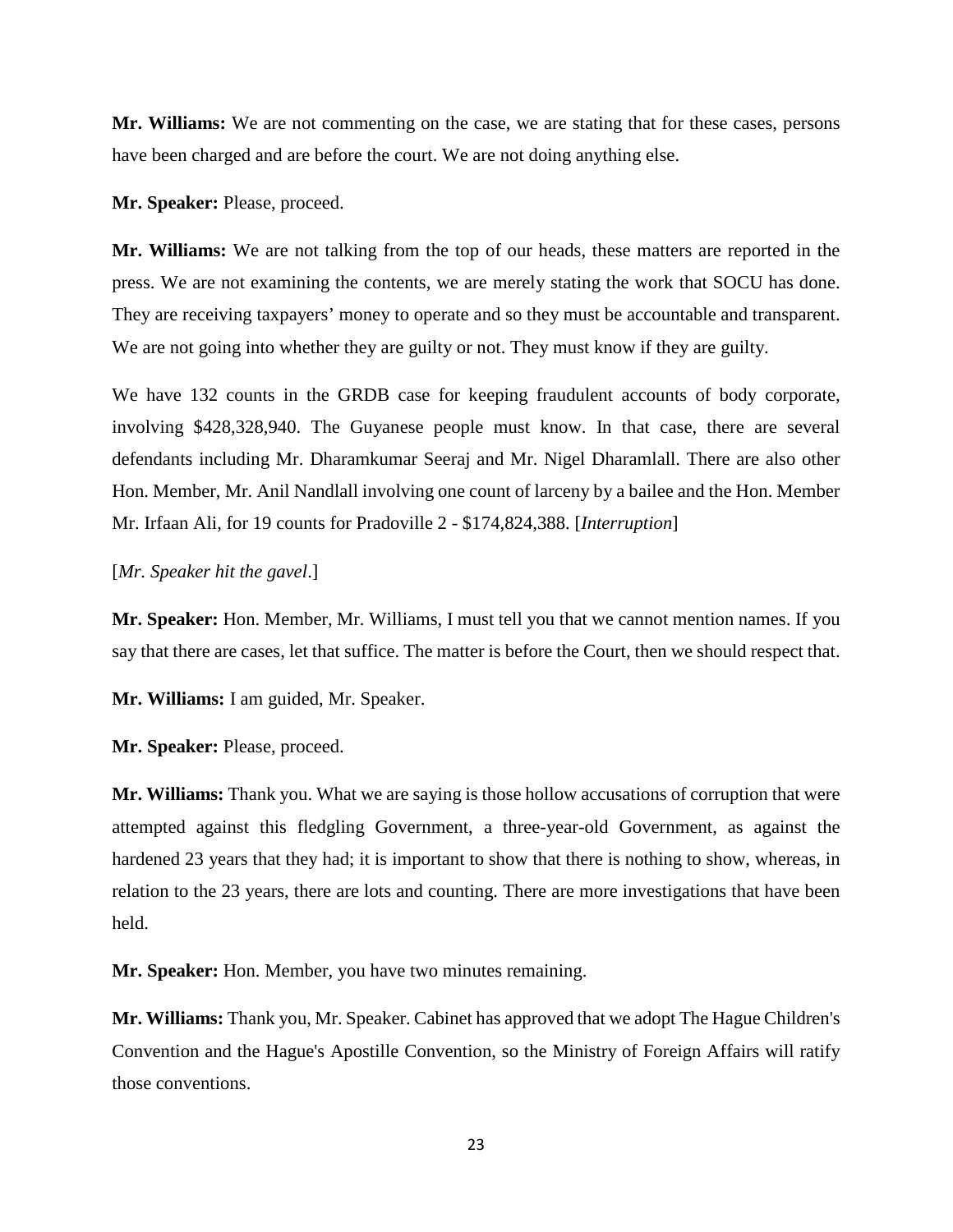In closing, we must remind the people of Guyana that… [**Mr. Nandlall:** You did not say anything Mr. Williams.] You ran, and I spoke about you. You would have heard.

In concluding, the achievements of our Ministry, as outlined today, are clear that we have been working assiduously towards ensuring that the transformation and empowerment takes place for the benefit of all Guyanese, not a President, his family, friends, and cronies.

For 2019, we will continue to ensure that the Guyanese people benefit from a justice system that meets their needs and that the budget of this Government, delivered in the House by the Hon. Minister of Finance, will allow us to fulfil our mandate. Therefore, I commend this budget for passage through this honourable House. I thank you. [*Applause*] (*11.52 a.m*.)

**Mr. Speaker:** I thank the Hon. Member. Hon. Members, we are five minutes to the lunch hour. I will propose that we take the suspension now and return at 12.55 p.m. There is one announcement to be made, which is that the Standing Committee for Constitutional Reform will meet at midday.

*Sitting suspended at 11.55 p.m.*

*1.23 p.m.*

#### *Siting resumed at 1.23 p.m.*

**Vice-President and Minister of Foreign Affairs [Mr. Greenidge]** *(1.23 p.m.)***:** Mr. Speaker and Hon. Members of the National Assembly, I bid you all a good afternoon. I will start by saying that I wish to congratulate, most warmly, the Hon. Minister of Finance and his team for the impressive and comprehensive Budget 2019 Presentation. For that reason, I am, therefore, pleased to support the motion before us and to give further assurance that we at the Ministry of Foreign Affairs would work to ensure that we discharge the mandate entrusted to us and those aspects of our work funded under this Budget 2019.

I would like to start my comments by saying that, I am proposing today to touch on a number of aspects of foreign policies that are not normally the subject of our presentations in this House, some of which seem to be the topic of, perhaps, some misunderstanding. I start by making my comments on the implications for foreign policy of the development of the petroleum sector.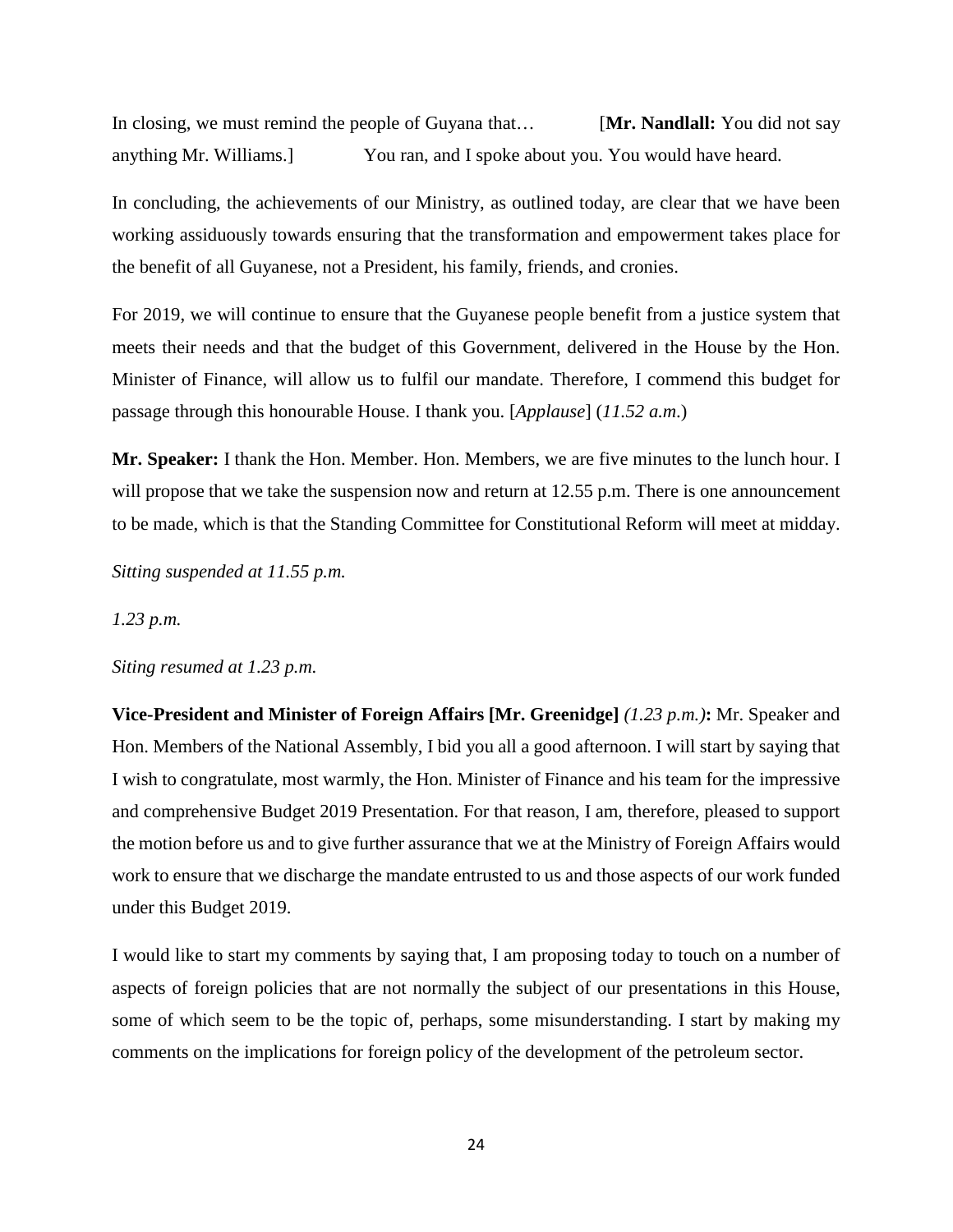As you know, the ExxonMobil Corporation announced this week that, on the basis on its new Puma 1 Well discovery, coupled with a 25% increase in its projections from their finding, the reserve estimates have been raised from four million barrels of oil equivalent to five billion. Puma 1 is the ExxonMobil Corporation's tenth discovery in the Stabroek Block. One seasoned observer has described this five-year cycle of discovery, development and production along this block, which is to lead, as the Hon. Minister of Finance has indicated, to five floating production storage offloading platforms by 2025, generating some 750,000 barrels a day as nothing short of spectacular.

A recent report issued by the renowned research firm Wood MacKenzie has termed the ExxonMobil Corporation, Guyana's exploits, as one of the most impressive exploration campaigns of recent times. If these developments alone materialise on time, the Government of Guyana could be expected to earn annual revenues that would be a multiple of our current Gross Domestic Product (GDP), even if the price of oil stays around \$50 per a barrel.

I make this point just to emphasis or underscore that the Ministry of Foreign Affairs has been charged with accelerating the process of integrating elements of the emerging petroleum and gas sector into the overall architecture of foreign policy. One such element is collaboration with other petroleum producing nations, multilateral entities and others, to share their experience and to have the benefit of the analysis of the petroleum market and the production processes with which they are familiar.

A most urgent need for the country, even in its established industrial and agricultural industries, is the shortage of physical and socio-economic infrastructure. The provision of infrastructure is an area in which Guyana has struggled to secure meaningful funding over the last four decades, except in perhaps what might be described as fitful financing. The development of the petroleum, especially the gas section, will not materialised unless we are able to arrange such funding in a manner and with a timing consistent with the Government's approved plans of the operators.

The Government of Guyana is currently considering this issue, which also has implications for industry diversification and our ability to secure and maintain control over the new commanding heights of the emerging economy. It will not be achieved if the ill-informed and political jaundiced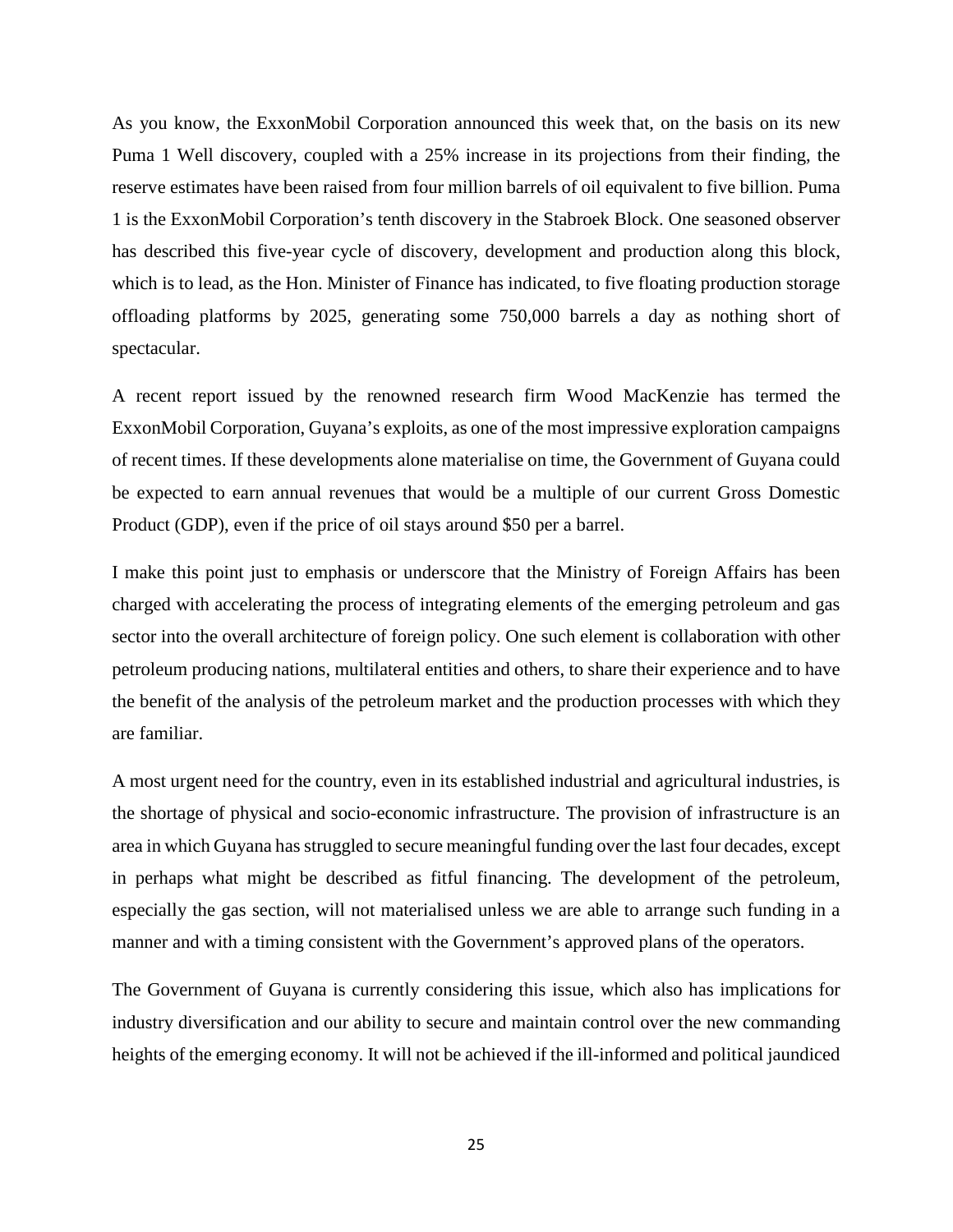views being peddled by what distinguished Professor Clive Thomas calls the Guyanese media's the peddling of wholesale and retail anxiety among the public.

Most of our traditional bilateral partners have shown little interest in rendering assistance in this context, and by that, I mean, in terms of the infrastructure funding. So, we have to turn to nontraditional partners as well as supporting bilateral and other agencies - private sectors and Non-Governmental Organisations (NGOs) - to secure funding for the development of that aspect of infrastructure. To this end, the Ministry has been consulting with a variety of agencies ranging from the Global Liquefied Petroleum Gas Partnership (GLPGP), the Energy Transportation Group (ETG), which are entities focusing and providing assistance to developing countries. For example, to plan finance and implement national scale availability and the use of liquify petroleum, as well as providing assistance on energy logistics and infrastructure project developments.

We are working, also, with Japan-Caribbean Climate Change Partnership (J-CCCP) of Japan, which is funding pre-feasibility studies, and an oil and gas master plan in relation to the development of downstream activities in Guyana. In that regard, I make mention of the Memoranda of Understanding (MoUs) which are constantly confusing the press with 'I reuse' I believe. MoUs are a tool which could facilitate collaboration, including joint ventures, the promotion of joint ventures, and those devices identified by the Minister of Finance, such as Public-Private Partnerships (PPPs) for downstream activities, which the industry might find appropriate and feasible, as well as profitable. We are pursuing this, prior to and alongside the engagement of relevant agencies with the external partners.

The Ministry of Foreign Affairs will be looking at opportunities and avenues offered by existing international regional agencies to see what they could offer. We are particularly interested in seeing how these entities might help with identifying the pillars that are necessary to support such a large and complicated sector.

Perhaps, I could just pause a second to make mention of a feature which has characterised the debate in Guyana, in which some observers have sought to make arrangement for the prevention or handling of oil spills, for example, as a condition for their support for exploration and production. I would say that, whilst the risk of oil spills are real, no single developing state has ever been called upon to meet the cost of a petroleum spill in its entirety.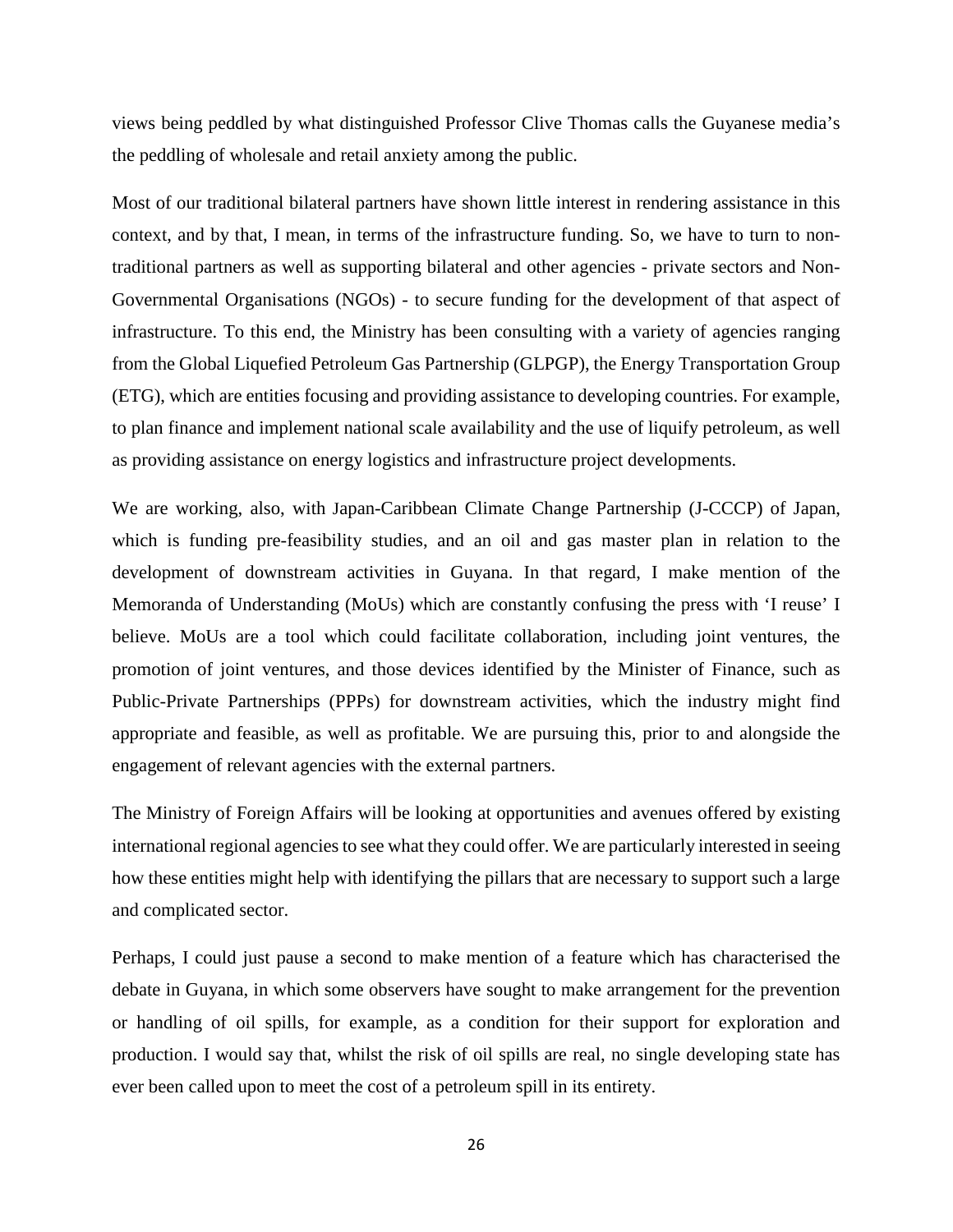In fact, states insulate themselves from the risk by the time one devise of insurance - industry insurance as well as national disaster arrangements. I make mention of the 1992 International Oil Pollution Compensation Fund and also the Supplementary Fund. I want to say that Guyana would be no exception in this regard. In that context, the Ministry of Foreign Affairs has already presented to Cabinet, recommendations which Cabinet has accepted, regarding the international agreements and conventions to which we need to be signatories in order to benefit from such protection. We have also had discussions with the Government of Trinidad and Tobago with a view to seeing where we could collaborate; where we could get an insight into how they are handling their risks, and where the risks between the countries may overlap, how the two countries could tackle this possible eventuality.

What I wanted to say is that, we would also, when the time comes, advise Cabinet to have the relevant agencies on the internal front put in place the appropriate regulations. Meaning that the Maritime Administration Department (MARAD), Environmental Protection Agency (EPA), Guyana Geology and Mines Commission (GGMC) and the others may wish to consider requiring tankers operating in Guyana waters to contribute to funds and have contracts with the Civil Defence Commission (CDC), for example, and Caribbean Disaster Emergency Management Agency (CEDMA), to ensure that the disaster relieve arrangements are properly in place on the internal side as well, not only in relations to the international front.

I want to say that, obviously, our work in this regards was not simply a question of joining the relevant, what you might call, Petrol Diplomacy Organisations, which is what I had been talking about or examining our standing in international bodies, but also determining what new internal institutions we might find it necessary to create in order to advance our own foreign policy.

So, in closing my comments on that chapter, as it were, I want to say that, contrary to what seems to be perception in some of the press, the Ministry of Foreign Affairs is charged both with having an interphase with the international multinational corporation, international organisational multinational organisations and the like, to ensure that they understand our position, they are aware of our laws and regulations. By the same token, we will comment upon positions taken internally, whether it is by the media or any element of the media, to ensure that they do not misrepresent or project to the international community an image of Guyana, which is incorrect, let alone one which is irresponsible. I would not say more on that.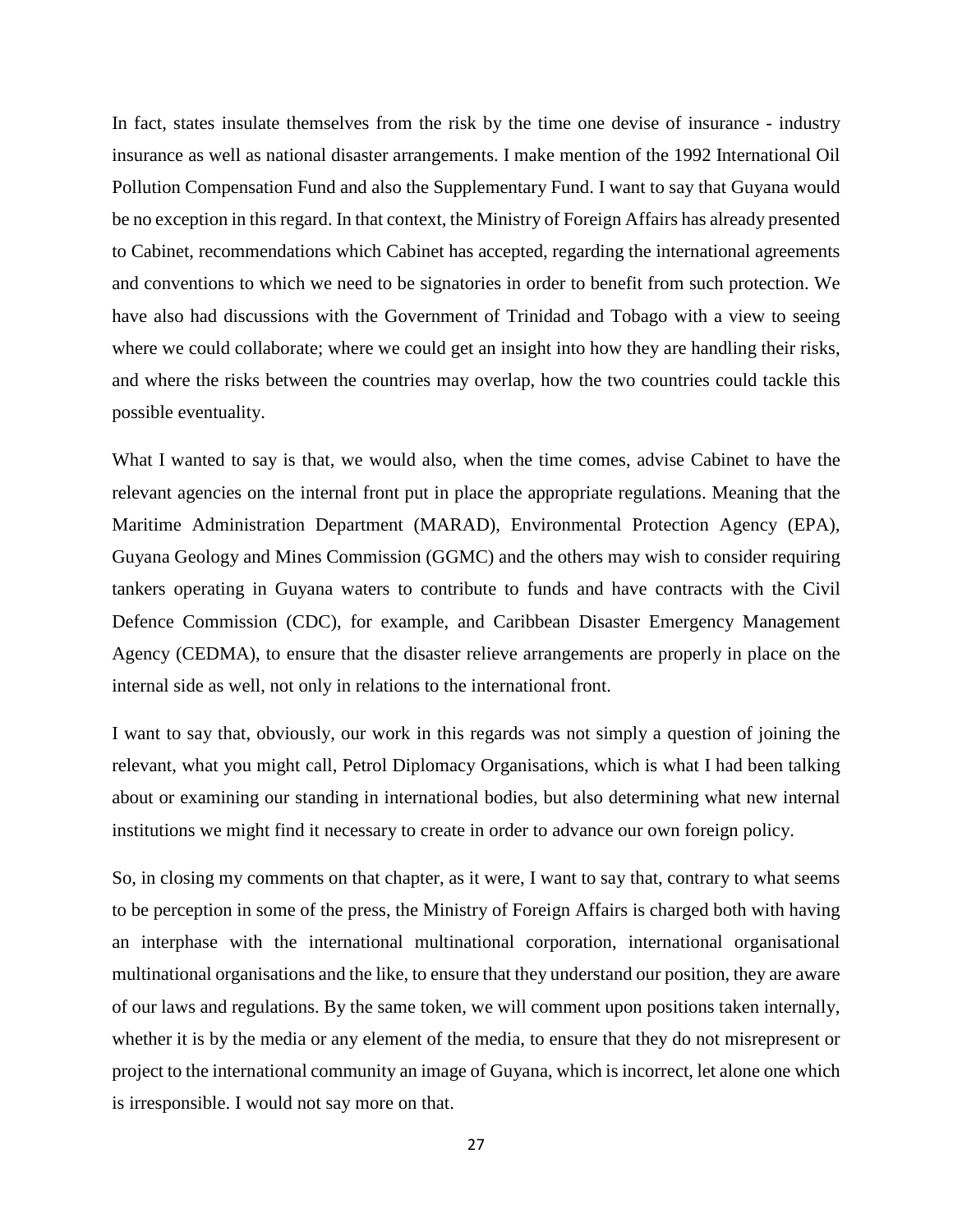I want also to say that the post-independent governance of Guyana, for example, for one relatively recent period – relatively short period, have taken a nationalist position on the operation of multinational corporations in Guyana. We have learnt, I think, of the limitations of some of the tools we have used in past, whether they be nationalisation or very tight regulations. What I think, from where I sit, we try to convey to the multinational corporations is that they have a responsibility to live within Guyana's law and to adhere to those laws. We will try to ensure that regulations that are in place have a light touch and are relevant enough to ensure that their performance is mutually beneficial, and that they operate with an eye on the sensitivities and the legal requirements in the country. I am thinking here of the current debate that is taking place in relations to honouring or respecting labour laws and industrial relations practices. I do not want to say more on that, except to say that, of course, we would be expecting all operators to recognise that we do have also a history of working with multinational corporations, and in the past, had similarly require them to adhere to our laws and regulations.

If I may turn briefly to the question of the sovereignty and territorial integrity of Guyana, which is the usual fear of such presentations in this House. Of course, everyone is painfully aware that we continue to face challenges along our borders, both to the east and west. In 2018, following heightened diplomatic efforts, we were able to secure a decision, where predecessors on both side of the House, I believe, sought to achieve over the years. That decision has been to refer to the International Court of Justice (ICJ), the contention by Venezuela, that the 1899 Arbitral Award is invalid.

## *1.38 p.m.*

On 30<sup>th</sup> January of this year, the United Nations Secretary General (UNSG), António Guterres, informed the Presidents of the Corporative Republic of Guyana and the Bolivarian Republic of Venezuela that he had:

"…chosen the International Court of Justice as the means that is now to be used for its solution."

This position was arrived at after exhausting all the options under the 1966 Geneva Agreement for a peaceful resolution of the controversy. In accordance with this decision, Guyana filed its application with the ICJ on 29<sup>th</sup> March, requesting the Court to adjudge and declare on several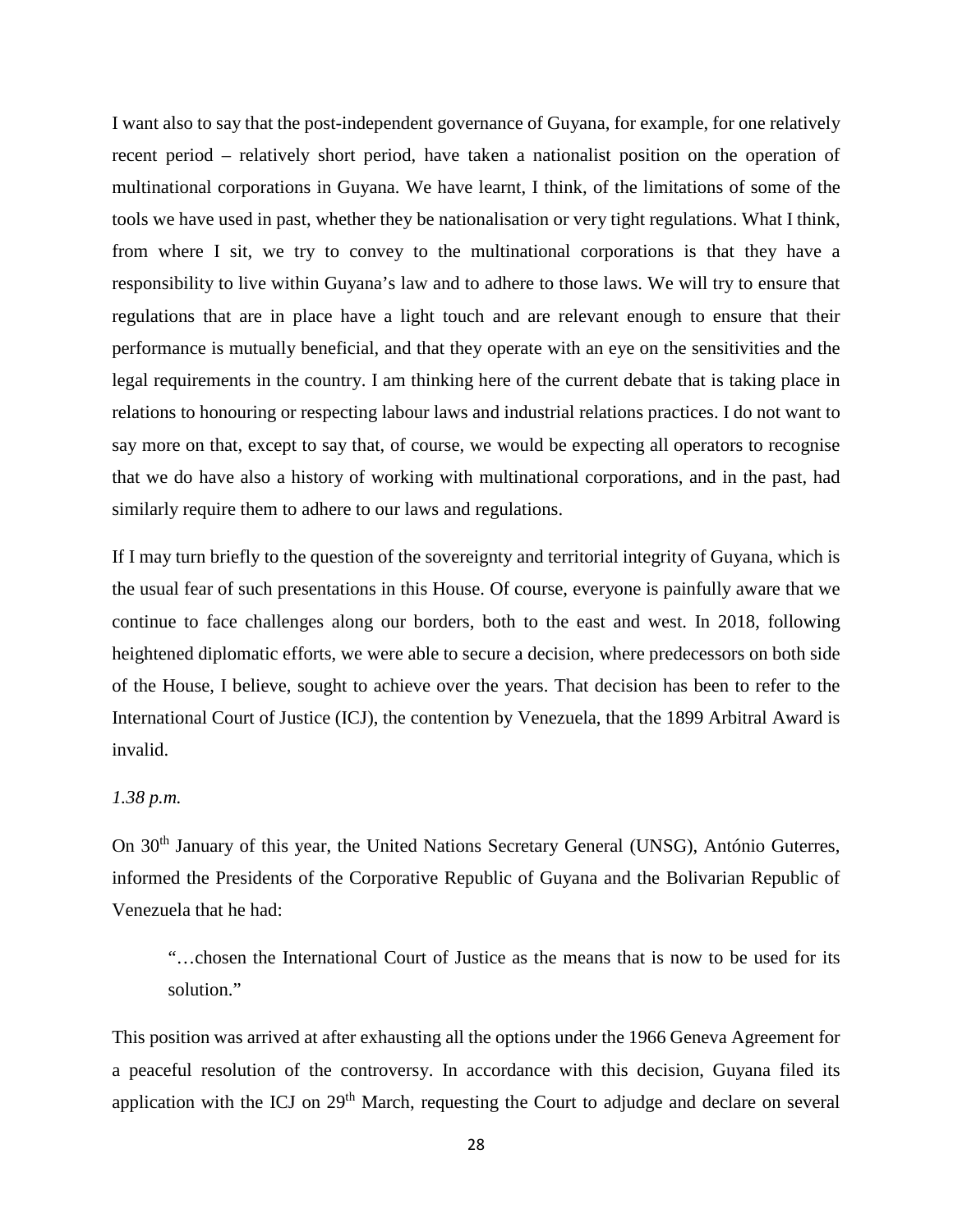issues, including the fact that the 1899 Arbitral Award is valid and binding on both Guyana and Venezuela.

On 19<sup>th</sup> November, in accordance with an order of the Court, Guyana submitted its memorial on the jurisdiction of the Court. The Court has established 18<sup>th</sup> April, 2019, for the submission of the counter memorial by Venezuela. We have no doubt that the Court has jurisdiction to resolve the controversy that has plagued our relations with Venezuela and undermined our ability to develop our sovereign territory and the natural resources within our frontiers. We are confident that the 'rule of law' will prevail in this arena.

Now that the matter is before the ICJ, observers may be tempted to ask what, if anything, is left for the Ministry of Foreign Affairs to do. In relation to Venezuela, Venezuela remains our neighbour, and so, we still have to work closely with them on matters of mutual interest, where possible, within the framework of several regional and international arrangements and institutions in which we share common membership. Notwithstanding the ICJ process, Guyana remains open to pursuing meaningful, functional cooperation, whenever the opportunity arises. We have sought to do just this in relation to challenges we face, in relation to health, for example, as you know, the problems of measles, malaria and other infectious diseases and threatening pandemics.

This honourable House would also be aware that Venezuela, at the highest political level – meaning in its own National Assembly – has not accepted the direction of the Secretary-General in this matter to the court, so I will leave that there.

Venezuela, in the meantime, continues to experience a quite significant outflow of Venezuelans to its immediate, as well as its distant neighbours. In recent years, or in recent months even, Guyana has itself been the destination of many thousands of migrants. Of course, I think we ought to acknowledge and not forget that Guyana itself, over the last three or four decades, has been the origin of many migrants to distant and near shores. In fashioning our own policies and reactions to the movements of persons, we have to bear that in mind. The people crossing our borders will not only be and have not only been Venezuelans, but also Cubans, for example, and Haitians. In the distant past, we have had significant movements of migrants from the Republic of Suriname, which I think people forget and which is something that we should not. We have sought to address these regular, as well as irregular flows across our territories by putting in place mechanisms that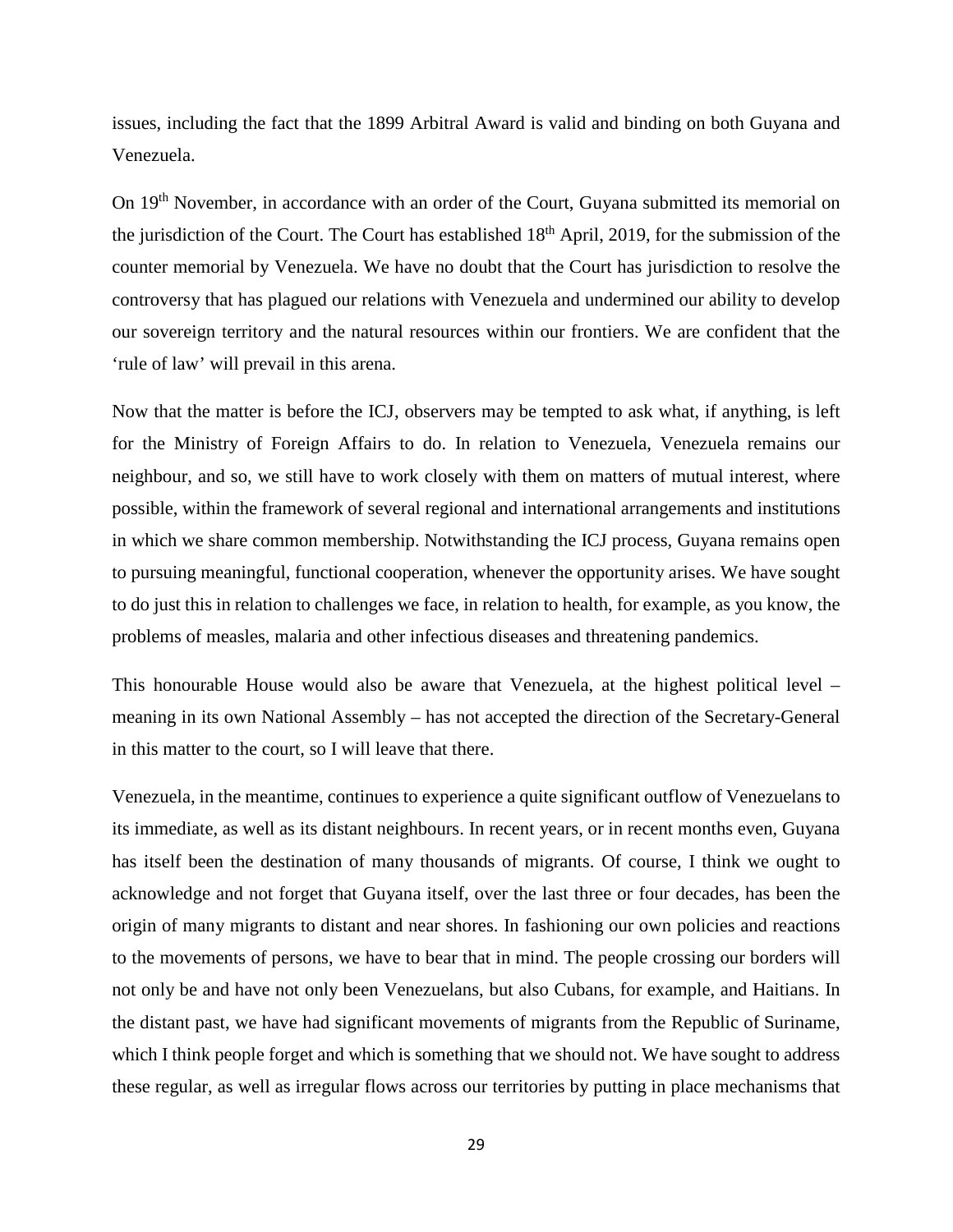avoid the undesirable feature of criminalising ordinary persons, or those migrants forced to move, simply for infringements of relatively routine immigration laws. I do not want to take that too far, but I am saying that a part of our goal here is to try and ensure that we use means, and whilst they protect our security, our national interest and our citizens, we do not, perhaps, go overboard in terms of criminalising those that move for reasons that we can understand politically.

On the other hand, our relations with our Caribbean Community (CARICOM) sister state Suriname is a warm relationship, but it is not without its challenges. Those challenges, I might add, are not without solutions, but the challenges do require political will and good faith, and most importantly, the full implementation of agreements that we have signed with the Government of Suriname. I would like to emphasise that the Border Commission of both states – we have a joint Border Commission – meet and work towards developing recommendations for solutions to the outstanding border issues between Guyana and Suriname, a resolution based on the diplomatic history of boundary creation from the 1930s in particular. We have to be mindful of the fact that the agreements reached between ourselves and Suriname are, on occasions, made inoperable, or perhaps, I should say barely operable. This is because some agencies in Suriname mistakenly view their own laws as being superior or not consistent with the agreements that they have signed with us. And so, this is an area that we have to work on; it is an area in which the Border Commission need to attend to. As I say it, they are not insoluble. If the political will is there, they can be resolved.

Both Guyana and Suriname have much to gain from cooperation, and we are the only two geographically contiguous CARICOM member states. Obviously, there is a great deal of scope for cooperation in agriculture, health, mining, combatting illegal activities, transboundary crime and so forth. These remain top priorities, but I would say that so are matters related to the Canawaima Ferry Service and the good-faith implementation of the cross-border protocol. These are very important to the services that we jointly commit to provide. What has been agreed to, including the operations of Guyanese minibus operators, for example, should be honoured in Guyana and Suriname, are to make progress towards greater cooperation for our mutual benefit.

In recognition of these challenges, the two Presidents did agree late last year to put in place a specific mechanism which will allow for consultations at the highest level through envoys that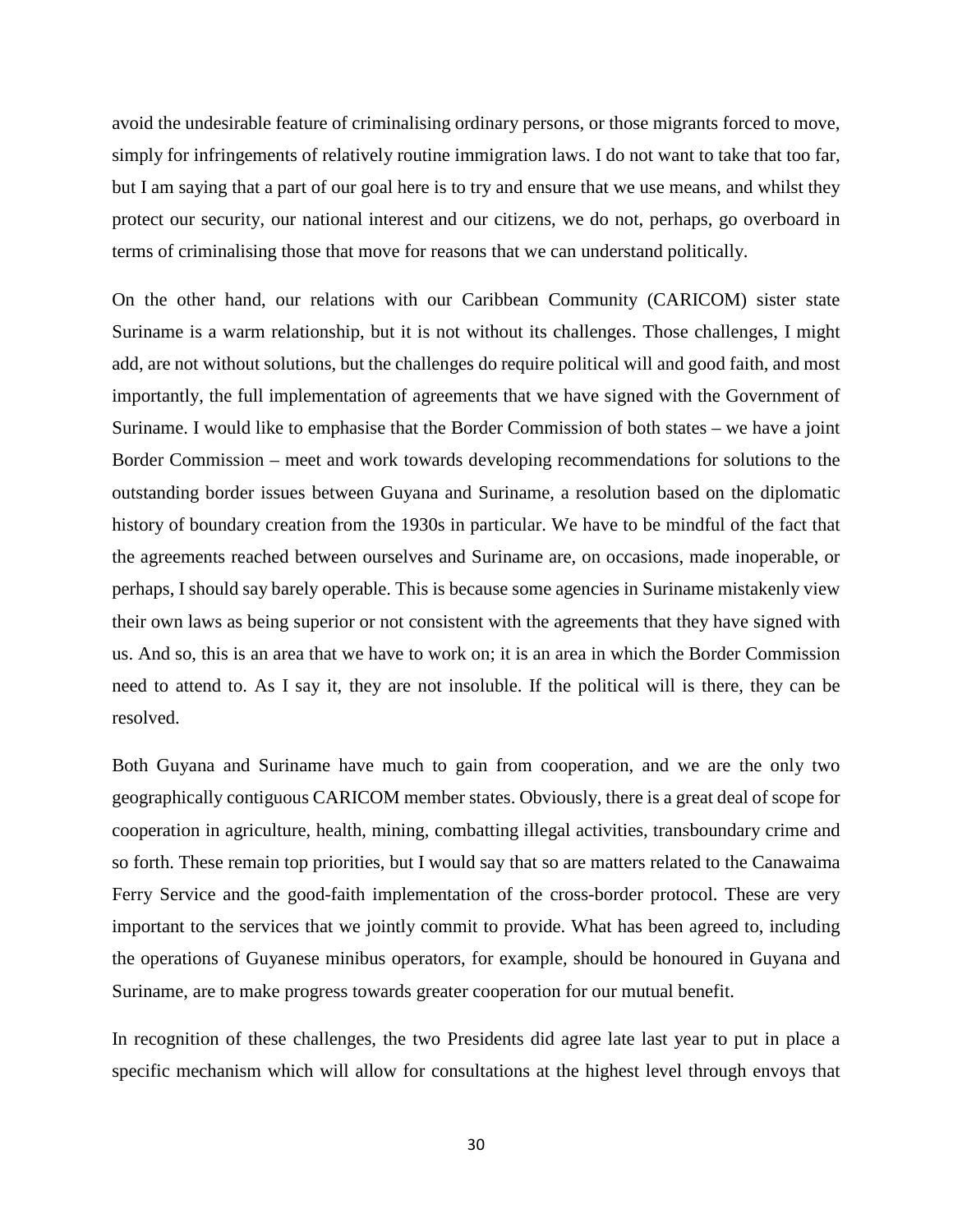have been appointed on both sides. The arrangements or mechanics for giving effect to those appointments are still being developed.

Colleagues and Mr. Speaker, as regards the maritime space, Guyana will be receiving technical assistance from the Commonwealth Secretariat to draft the necessary regulations and orders to provide the legal framework to support the Maritime Zone Act of 2010. Many of my colleague Ministers have a role to play in this exercise, and when we have put our heads together, we will be able to ensure that there is a framework, as regards the infrastructure for the development and expansion of the emerging sectors, off shore of Guyana can be in place.

Issues related to navigational rights in Guyana's exclusive economic zone (EEZ), the limits of our maritime zones, economic jurisdiction, the management of living marine resources in our EEZ, and the protection of the marine environment and a Marine Scientific Research Programme. You can see from that list that we are speaking of the work of many of the agencies in Guyana, and many of the Ministries will be required to contribute to that.

In this the 50<sup>th</sup> Anniversary of the establishment of the diplomatic relations, we have a year of extraordinary significance in the history of our relations with the Federative Republic of Brazil. There were several high-level exchange visits and the convening of meetings of various mechanisms for bilateral cooperation. These covered a wide range of areas, success in which could only reach down to the benefit of our peoples. Worthy of mention in this regard is the completion of the drilling, which was mentioned by my Colleagues – the drilling of potable water by way of eight artesian wells in the South Rupununi by the Brazilian military. This is a process initiated by the Ministry of Foreign Affairs, in collaboration with Itamarati on the other side. We will continue to build our long standing good neighbourly relations with Brazil.

It is, of course, both a destination and a consumer market, so it has the potential for economic cooperation, which is pretty extensive. Within the next five years for example, Brazil, which is already the world's leading exporter of soya, is scheduled to displace the United States of America (USA) as the main global exporter of corn.

The point I am making is that we will be working, and we are seeking to collaborate with our neighbour, not only in providing transport access to the Atlantic, but also acquiring some of the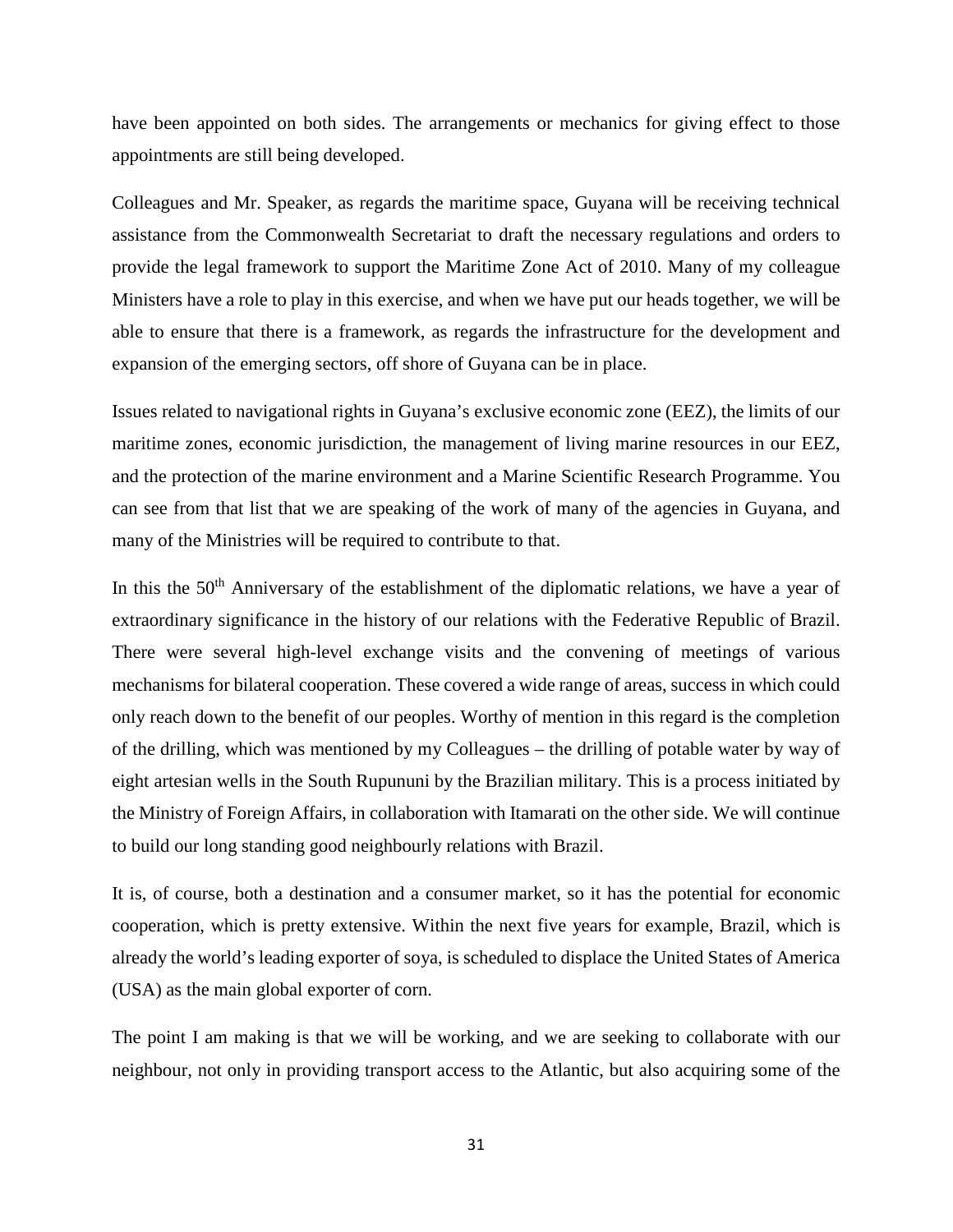management and technology skills that they have exhibited and exploited in order to achieve these feats in the agricultural arena.

As regards CARICOM, I wish to refer to the fact that the maintenance of our territorial integrity is largely a function of the management of our foreign relations. In the management of our foreign relations, CARICOM looms very large. It is the centre of what we might call a concentric circle of international relations. We continue to appreciate the value of that relationship, even as we participate actively to try to strengthen CARICOM itself, especially by way of the Caribbean Single Market and Economy (CSME), which we believe is important to CARICOM's future, and is critical to its economic well-being and social welfare in the future. The decisions taken at the recently concluded meeting of the Prime Ministerial Sub-Committee in the Republic of Trinidad and Tobago are very valuable in this regard.

For a long time, the discussions at the level of the CARICOM Heads have tended to suggest that there has been a stalemate, that we have come to a cul-de-sac. I think what you will see in the declaration issued by the Heads two days ago, and in the conclusions of CARICOM Heads, is a commitment to moving forward on many of the areas that appear to have been stalled in recent times. For example, there has been a decision to expand the category of skilled nationals to include agricultural workers, beauticians, security guards, and some other areas. This is in relation to the movement of people as well as other areas. We are amongst the states that signed the protocol on contingent rights and the declaration to provisionally apply that protocol. Contingent rights, I might add, are rights granted to the CARICOM nationals, and to the spouse and dependants of such nationals, if the principle CARICOM person has exercised the rights of establishment, provision of services, movement of capital or free movement of skills.

At the CARICOM level, I would also say that we have worked assiduously with a number of the member territories of CARICOM, Trinidad and Tobago, Barbados and Cuba, in a bid to pursue the very goals that I set out at the very beginning, in other words, to collaborate in a manner that would ensure that we can take advantage of the skills within the CARICOM region, of the markets in CARICOM and of the opportunities now being opened up in Guyana.

## *1.53 p.m.*

Some of those are specific to the oil and gas sector.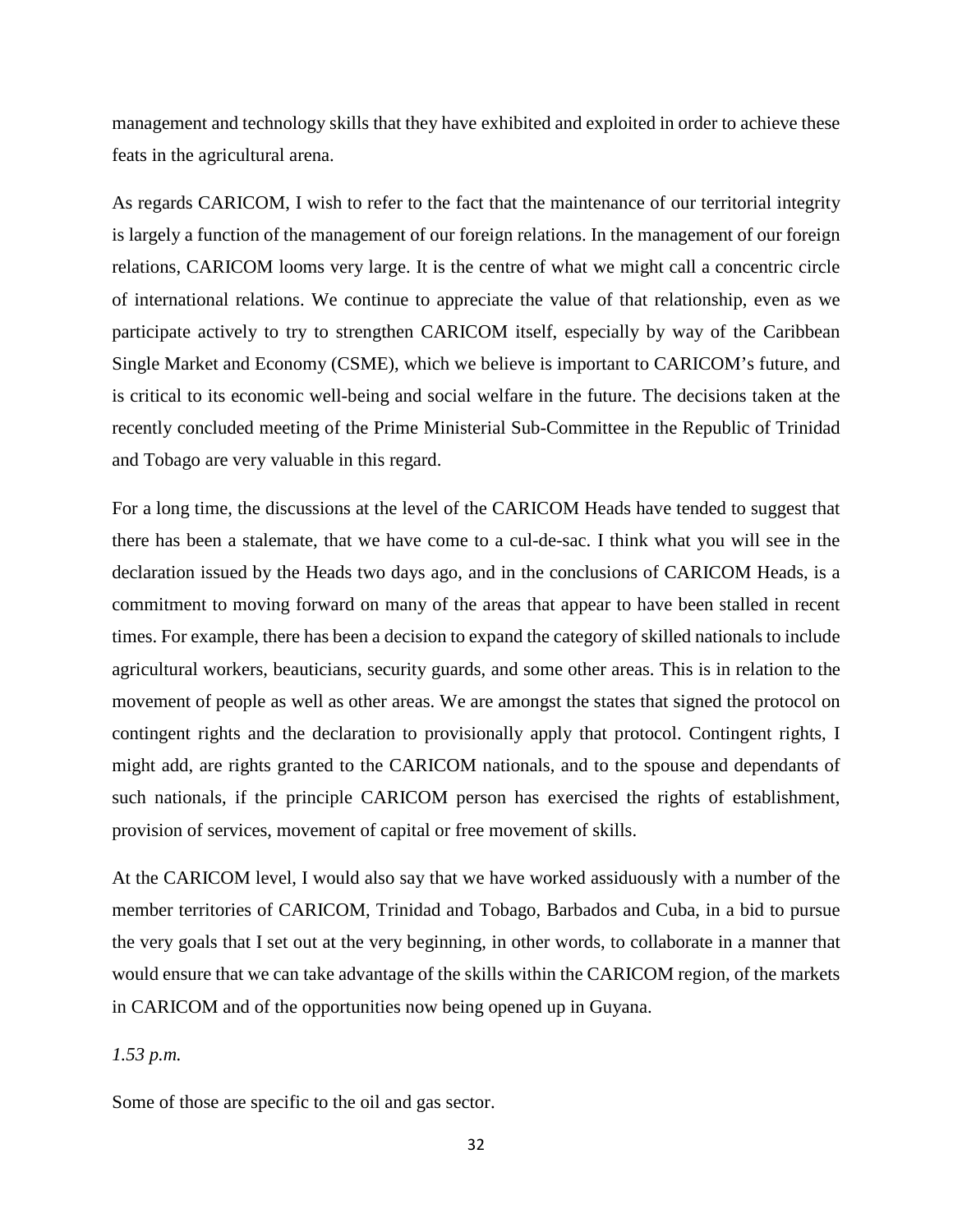For the wider CARICOM Region, in relation to Cuba for example, as you know, we have had long, deep and quite fruitful political and cultural relations with Cuba. We are moving to a stage where we are working on the economic relations with this very important political partner. At the level of the Ministry of Foreign Affairs and the Embassy in Havana, for example, you would have seen that considerable success has been achieved in opening the Cuban market, again, to paddy and rice as well as in the area of pharmaceuticals. So, those efforts have borne fruit and I think as a nation we have to ready ourselves to be enterprising and innovative in trying to deepen collaboration with our partners within the traditional and widening CARICOM fora.

**Mr. Speaker:** Hon. Member, you have five minutes remaining.

**Mr. Greenidge:** Thank you very much, Mr. Speaker. In the Americas, we have sought, also, to deepen our relations. You would have seen, in recent times, a lot more effort being made, especially in relation to Chile in the areas of mining and governance; Argentina on the cultural side; Colombia in technical cooperation and cooperation possibly in the agro-industry; and Mexico and elsewhere.

I want to say that does not mean that we have forgotten the longstanding ties with our traditional partners such as Canada and the United States of America (USA) with which we enjoy a close and good relationships.

The work in relation to Europe is well-known in the context of Brexit and Cotonou. In the Middle East and the Pacific, a considerable amount of effort is being made, especially to take advantage of offers they have made to collaborate with us in the new areas that we are developing, together with other areas of common interest, such as climate change in small and vulnerable economies and so forth.

In relation to the collaboration with Africa, diplomatic relations and work on the political side can be expected to be deepened and we will see some effort, as with the Middle East, to open either additional embassies or honorary consulates as well as other dimensions of cooperation.

I close with a comment on the question of working to enhance our cooperation with the diaspora and, finally, on the question of capacity building of the Ministry. The Government of Guyana firmly believes that our country's foreign policy will be best served by a core of professionals,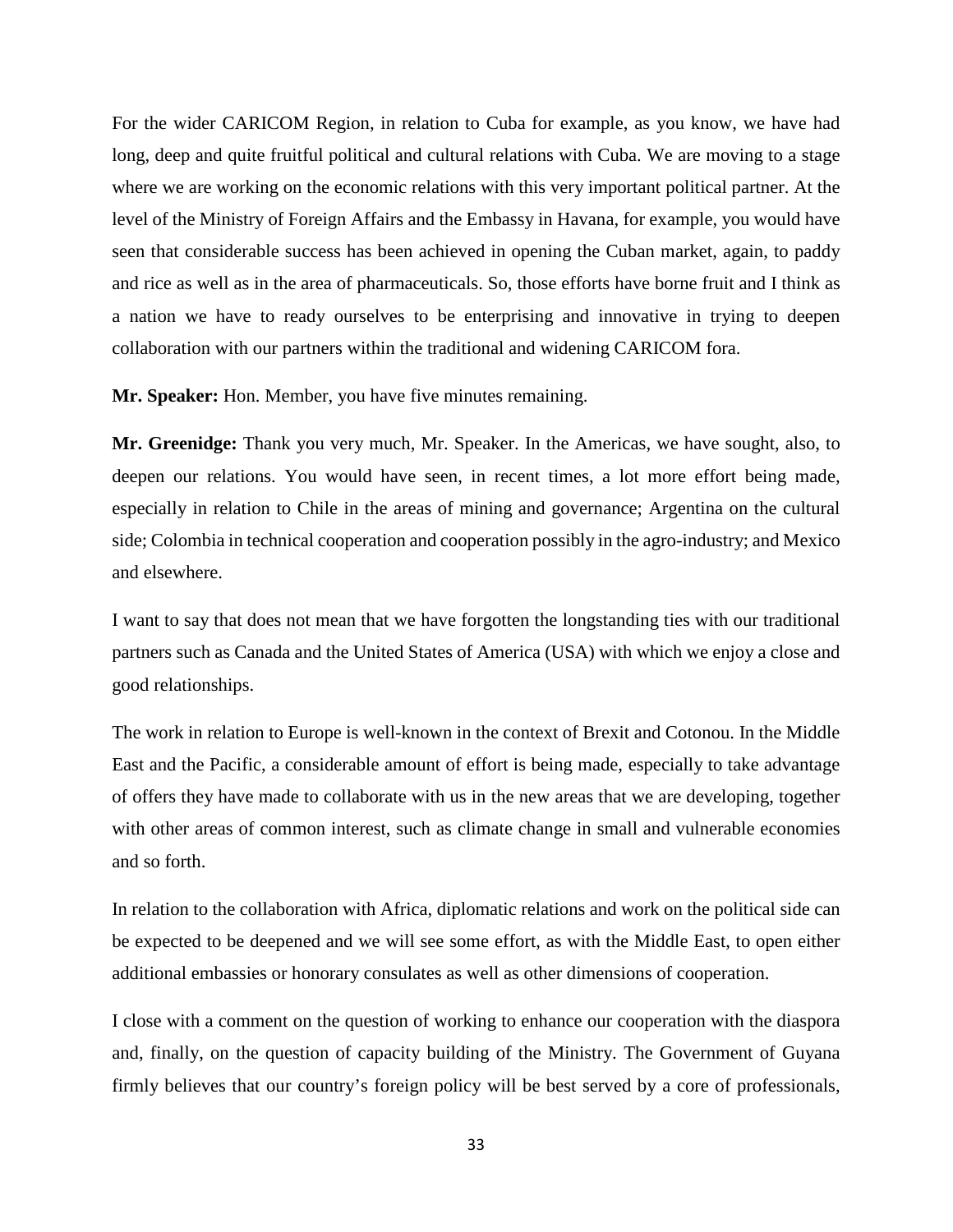who collectively comprise a diverse but relevant pool of skills. As such, throughout the year, the Ministry of Foreign Affairs has ensured that Guyana has benefited from our participation in numerous regional and international fora, dealing with issues which are relevant to our own foreign policy focus. The Ministry has conducted several in-house training programmes at the Foreign Service Institute and has been able to organise, with the assistance of bilateral, training for our staff abroad.

In conclusion, I would like to say that the Ministry of Foreign Affairs remains committed to working towards securing a better life for all Guyanese by safeguarding our sovereign rights and interests and working with like-minded States in the international community. We aim to build alliances in pursuit of our national development objectives. To this end, I wish to commend to the House *Budget 2019*, which is before us and which would help to fund and facilitate the work of the Ministry of Foreign Affairs in pursuing these goals.

I thank you very much for your attention. *[Applause]* (*1.58 p.m.*)

### **Leader of the Opposition [Mr. Jagdeo]** (*1.58 p.m.*): Thank you, Mr. Speaker.

#### *[Members of the Government withdrew from the Chamber.]*

I, on behalf of the People's Progressive Party, express our deepest wishes and prayers and that of all Guyanese for President David Granger, who is now receiving treatment in Cuba. We hope that he will get the best treatment and return to Guyana in good health to continue to serve our country.

I, also, right at the very outset, as is customary, would like to say to the Minister of Foreign Affairs that we support all of his efforts and that of the Government of Guyana in ensuring that our territorial integrity is preserved. There is no equivocation on our part where our national patrimony is concerned. This land, all of it, belongs to all of our people, regardless of our politics. He will continue to have our full support.

My Colleagues who preceded me addressed the goals of this Budget, as outlined in the theme on the front cover of the Budget Speech. I think that every single one of them has pointed out that no part of the theme outlined, *Transforming Our Economy, Empowering People, Building Sustainable Communities,* would be achieved through the Budget as it is currently configured. In fact, we believe, and we have demonstrated over the past five days, that not only are these goals not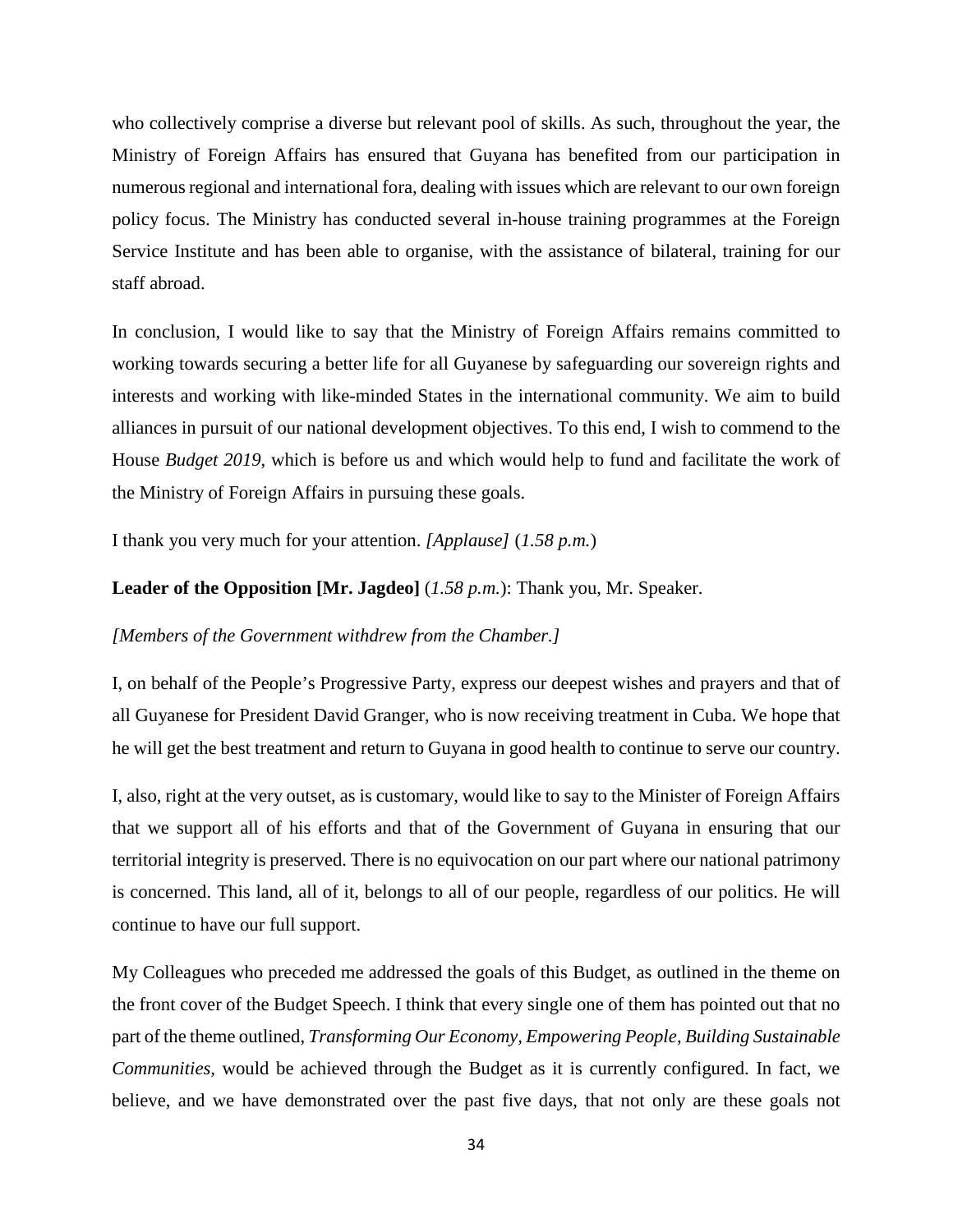achievable, that is transforming our economy, empowering people and building sustainable communities, but that the measures outlined in the Budget will run counter to those objectives and goals.

For anyone to have an understanding of the state of the economy and the future economic wellbeing of the country, they have to do a more in-depth analysis of the Budget and it starts largely with the four macro accounts. Mr. Speaker, if you and people across Guyana look at this, as some of my Colleagues did, you would see the most salient features of every one of these accounts. They paint a picture and they tell you about what will happen in the future in Guyana.

In the monetary sector, the most salient feature is the domination of Government borrowing from the banking system. The second dominant feature is the 'running down' of our net foreign assets from the banking system. These are two very important variables when one looks at the well-being of the economy and the future of Guyana.

Under the balance of payment, what do we see? What are the dominant features? There is a massive deterioration in the overall deficit of the balance of payment, defying all the rosy projections of the Minister. As a consequence of that, we have seen a depletion of our reserves because that balance of payment gap has to be filled by 'running down' the reserves. So, one would see that feature being demonstrated there.

On the fiscal accounts, we have seen a massive increase in taxes and revenue collection and that has already been spoken about extensively. We have seen a huge growth in expenditure, but mainly recurrent, non-productive expenditure. I would come back to every one of those accounts and analyse them in greater detail in a moment.

Then, in the real sector or the national aggregates, what have we seen? Again, if one just opens the first few pages of the Budget Speech, one would see that almost every sector of our economy has suffered from lower growth or anaemic growth. It is reflected in several variables. I am going to go to the variables themselves. So, that is the static picture, that is what has happened. It is very ominous for the future when the four major accounts, which are used to analyse the well-being of the economy, now and in the future, are all exhibiting these negative traits. That cannot be good.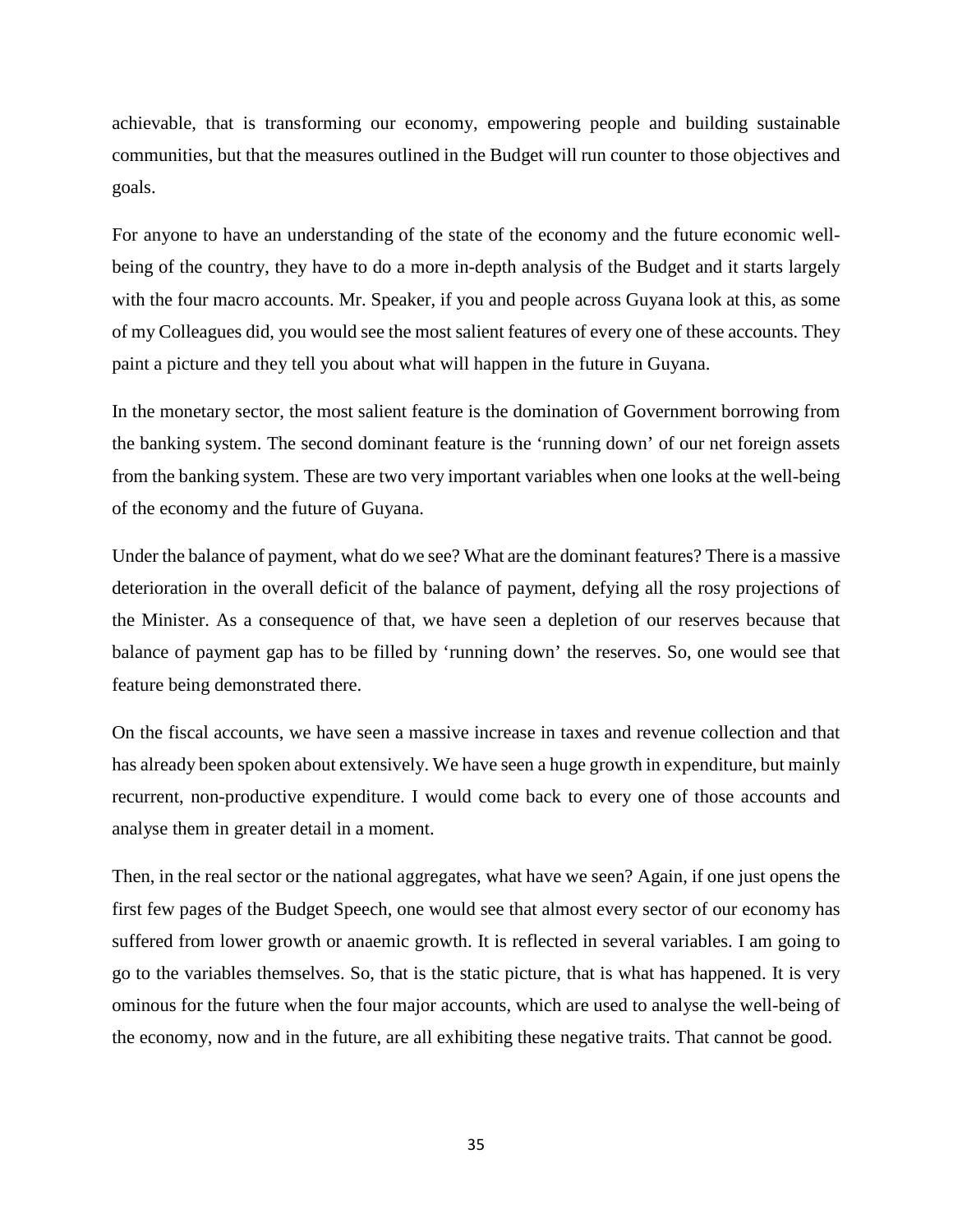We would have expected that the Minister of Finance would have come here - and rather than spend five hours reading out how many percentages a sector has increased by and largely going through this tedious recital of routine data, which puts us no closer to solutions - and said to us how he was going to address these problems that I have just mentioned and what policy measures he would put in place to address a reversal of our fortunes in these areas. That did not happen. We got a budget chock full of useless statistics that any child could have put together. Then, we heard a lot about the philosophical underpinning of the Budget, which is supposed to be this Green State Development Strategy. Then, we got a listing of several infrastructural projects, most of them culled from the National Development Strategy. Most of them are in there. I plan to come back to some of these issues.

We are engaged in a debate and the Government - this point has already been made - is utterly tone deaf. This Government has elevated incompetence to a virtue. It is impervious to criticism and advice because they think they know it all. The fact is that our country is heading for disaster, given their philosophy of management of our resources.

What we have had and are suffering from...and these are not immediate consequences alone because many of those have been felt already by our people through higher cost of living, loss of jobs and increased criminality in the country*, et cetera*. It is the damaging policies that will harm us in the long term. So, when one looks at how we are badly served through incompetent negotiations, they are also damaging our future prospects at growth.

We heard the Minister of Foreign Affairs and the Minister of Finance speak about the oil and gas sector. But for a moment, nobody talked about the incompetent negotiation that led to this lopsided agreement with ExxonMobil Corporation. I believe that ExxonMobil Corporation went into the room and placed its maximum demand on the table. On our side, we had a couple of people who are neophytes in this sector and who did not seek proper legal, technical, and financial advice as part of the team. Now, they even have difficulty in telling us who comprised the team that negotiated with ExxonMobil Corporation. This is a company that has a \$400 billion Gross Domestic Product (GDP) or revenue base. We have a GDP of \$4 billion. Their GDP is 100 times more than our entire economy. They hired the best lawyers and the best technical people, and we walked into that room to negotiate, putting the future of all Guyana and the hopes of all of our people at risk through incompetence and eagerness to please.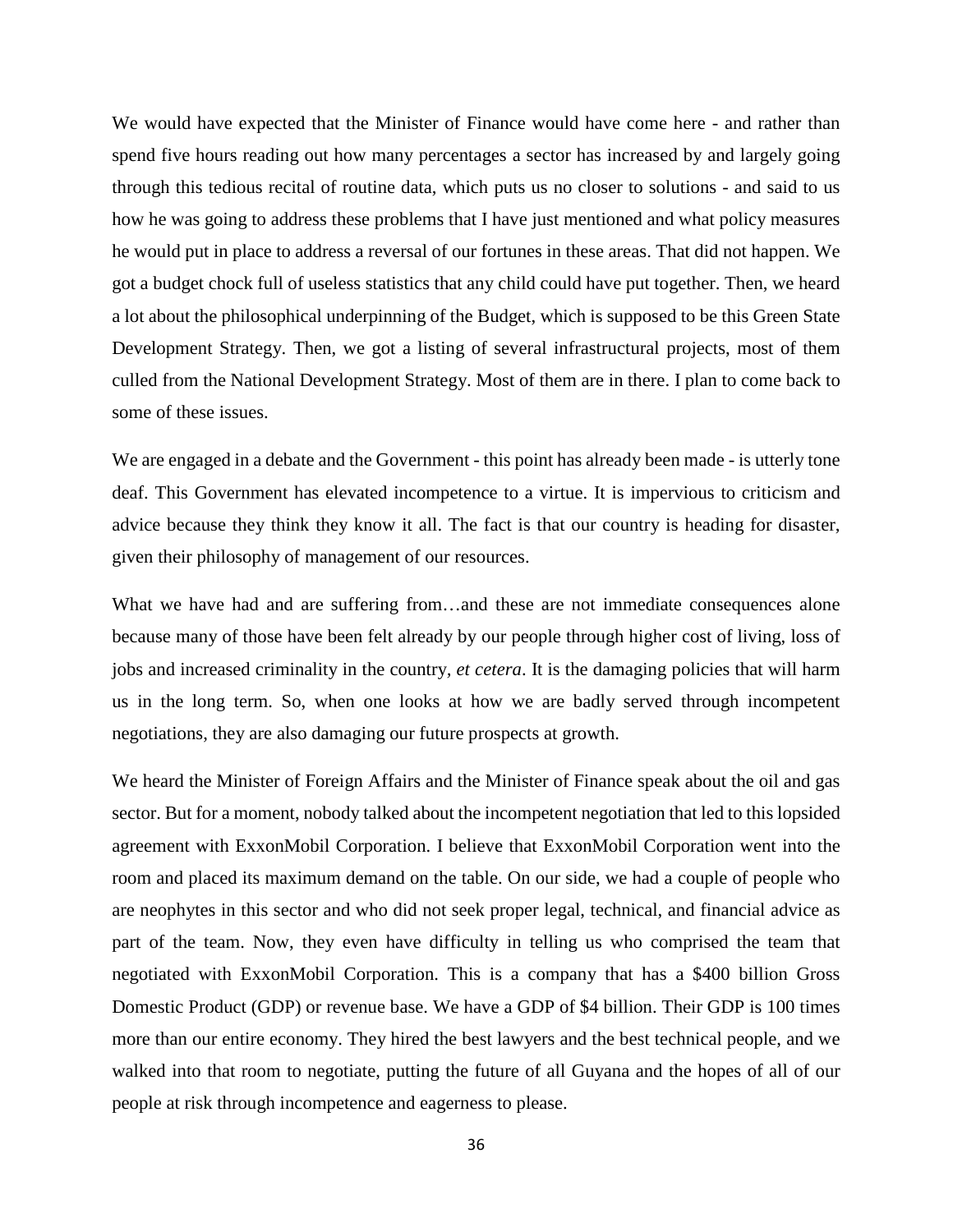#### *2.08 p.m.*

We went in the room, the people put their maximum demand on the table and what happened? We agreed, immediately, to the maximum demand. We are stuck, now, with a lopsided contract that will harm us. When they talk about \$5 billion barrels on reserves, every time ExxonMobil Corporation makes a new discovery, we weep a bit more because our share of that will not change. They are so proud to recite the successes of ExxonMobil Corporation, but they are still, until now, unwilling to come clean with the Guyanese public about how we are going to benefit from the proceeds of oil.

I saw the Minister of Foreign Affairs chastising the Guyanese media and civil society for spreading ill-informed views about the oil and gas sector. He said we are damaging our international reputation. But, in a democracy and a free society, where there is a free civil society and an independent media, this is normal. You do not expect them to carry the Government line only. They will investigate, and, in their investigations, the Government has been found very wanting, from concealing the contract, to concealing the bonus, to making spurious reasons for not releasing the contract. One time, they said it had national security implications - that Venezuela would invade Guyana, or something like that, if they released this contract. They hid it away for over a year using that as the excuse. Then, what happened? The contract became public and nothing happened. We did not suffer grave consequences or national security consequences because the Guyanese people suddenly had the contract. It was just an excuse. Then, we had them denying the existence of the USD \$18 million. A Minister of this Government, the Minister of Finance, said we never received it, nor did we ask for it. A year later, we discovered that they had received it and that it was in a bank account which was not part of the Central Government reserves or part of the Consolidated Fund. That bank account was set up by the Ministry of Finance since a year and a half prior. The denial came for a year and a half. I was just looking at the Natural Resources Fund Bill 2018, which was placed on our desk. It has some penalties and offences. At Part XI, Section 45, it states:

"A person who fails to comply with any obligation to publish information, provided for in this Act …"

Which is how much money he or she receives.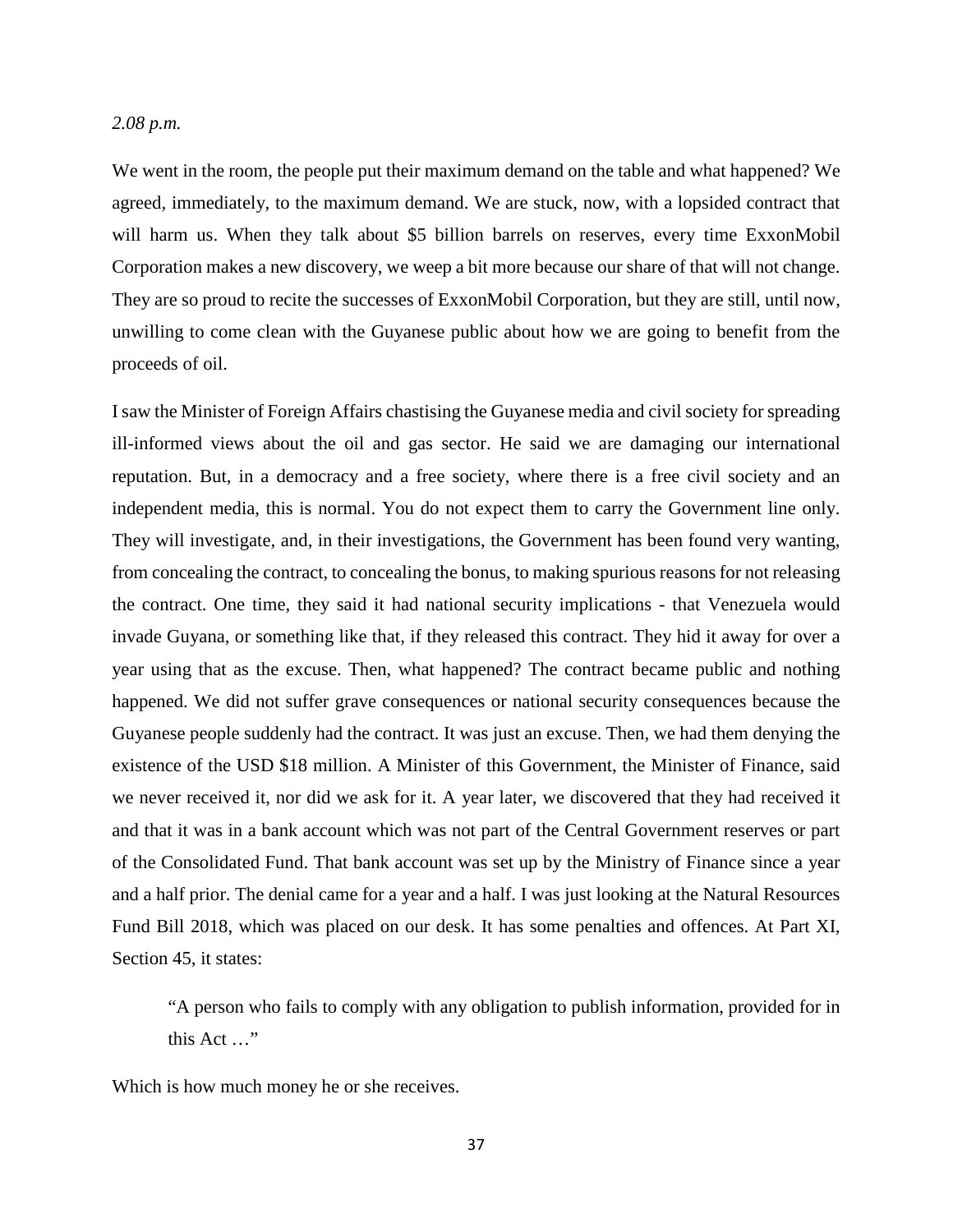"…is liable on conviction on indictment to a fine of five million dollars and to imprisonment for three years."

If this Act were in place then, some of the Ministers would have been in jail already. In fact, quite a few of them who denied the existence of the USD \$18 million. Then, the same penalties are there for people who disclose information, and this is the Government that talks about protecting whistle-blowers. I will come back to that.

Since the last person on our side who spoke was Hon. Member Nandlall and there were two speakers who came after him, right now, it behoves me to respond to those speakers before I get into the meat of my presentation. This is a debate. This is not reading of speeches in Parliament. This is not Ministers making statements here. This is a debate. You raise something, we have to respond to it.

So, I would like us to look at what the Hon. Vice President Greenidge said. He chastised, as I said, the media for exposing what took place with the ExxonMobil Corporation contract. He is very unhappy about it and he quoted Professor Clive Thomas as saying that we are inciting anxieties among our people and in the international community by peddling false information. Professor Clive Thomas was the one who suggested that each Guyanese family should get US\$5,000. We have 200,000 households, if you believe the census. That means a billion dollars USD has to be distributed every year to the Guyanese public. It is because US\$5,000 by 200,000 gives a billion. We are only collecting, in the first few years, USD \$300 million from ExxonMobil Corporation, but we will give out a billion dollars. Then, he went on to say this is only 2-5% of revenue, when it is 300% of revenue. Who are inciting anxieties among our people by peddling falsehoods? It is not the media. It is many in the Government and one hears it consistently when they paint this rosy picture about the future of Guyana. We heard from the Minister of Foreign Affairs who told us about his numerous engagements in the international arena to get us into a network that will oversee this transformation of oil and gas - the petrol diplomacy. I have with me a letter that the President sent to many institutions. The President said in that letter and I quote the last sentence of the letter:

"foreign and local agencies, corporations and financial institutions are urged to refer all oil and gas matters to the Department of Energy, Ministry of the Presidency."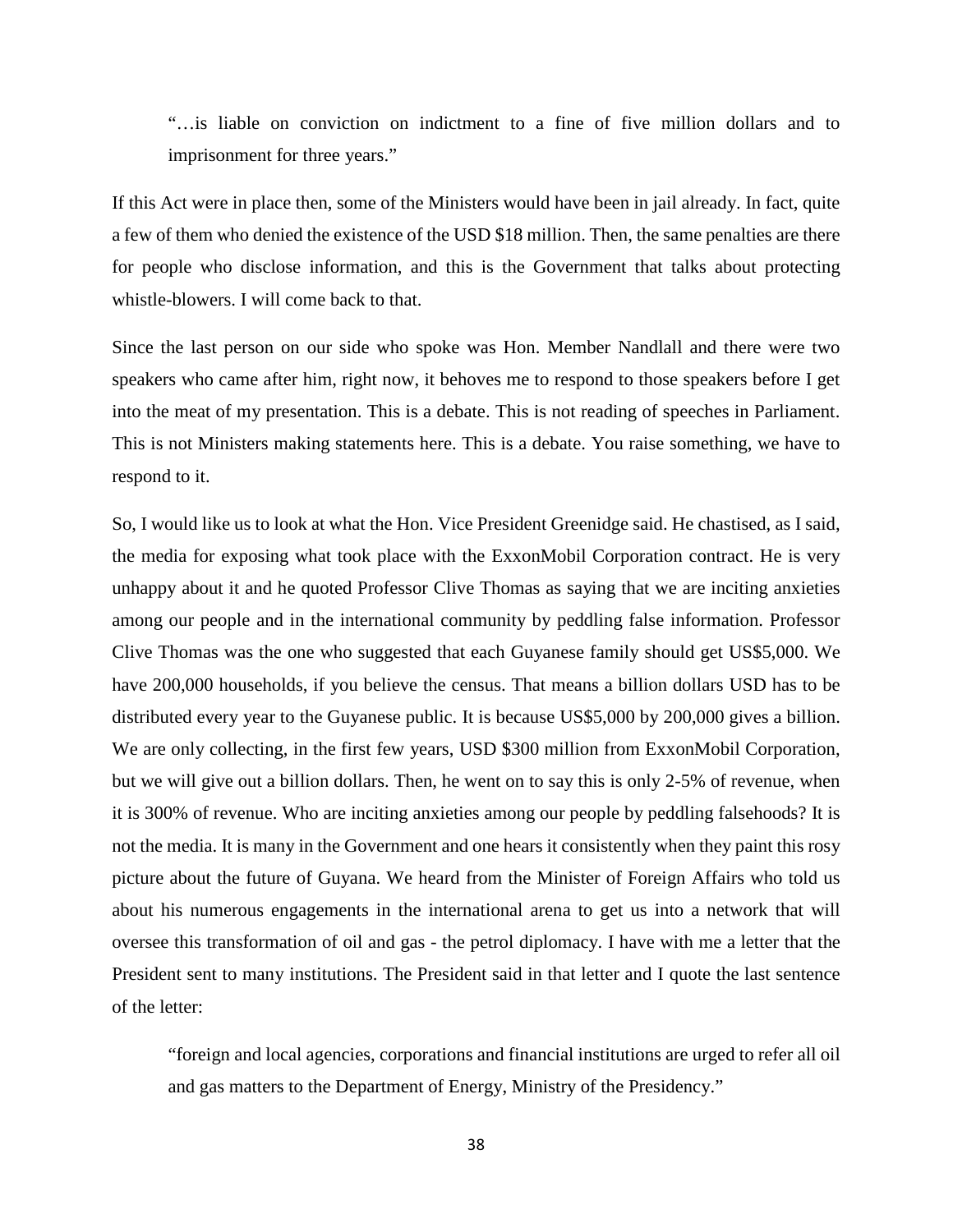How does he reconcile this with the letter from His Excellency, President David Granger, referring all matters by all international organisations to his Ministry? Is he poaching on the sector? Maybe, at some other time when the Minister is in the country, he travels quite a lot representing us, he may want to address that question.

The Minister spoke about cooperation with the diaspora. In this Budget, the Government decimated the re-migrant's scheme. They went, before the elections in 2015, and spoke about inclusion and about even having a Ministry for the diaspora; that people should come back to Guyana and they should invest here and live here; we need their skills, *et cetera*. After the elections, like with other people, they promptly forgot the diaspora. Now, we hear it resurfacing once again.

In this Budget, the Minister reduces the tax concessions. For people who live abroad and who are coming back to Guyana, previously, if they were to bring a vehicle here, they would have gotten the duty-free concession on their vehicle. Now, he is giving them a tax credit of only \$5 million. That limits the type of vehicle they could bring into the country. Many of the people who are migrating to Guyana and who have vehicles cannot bring their vehicles home. He reduced the period of qualification for students who live abroad from four years to three years, but they still would not benefit from the generous concessions that were there before because he has reduced the concessions. That they are interested in the diaspora is, again, a fallacy.

May I say a bit about the Hon. Member, Basil Williams? Mr. Basil Williams spoke about Marxism, Leninism, and negation of negation and he failed to look at this Government. This Government has grown the State sector to the detriment of the private sector by multiples, by exponents, since it assumed office. It is crowding out the private sector from every sphere of activity. Just look at the Budget itself. If a body could be characterised as socialist it is this one. This is parasitic socialism. This is not socialism designed to help people. This is parasitic socialism that they, over there, are practicing.

I know that the People's National Congress (PNC) has huge problems within its ranks. So, we witnessed a trend. Every one of the speakers who contested the position for chairperson of the PNC are jostling for position now. Each is trying to sound even more strident than the other in how they could respond to a base, a base that lived maybe 30 years back. It is so narrow and so clouded. It is only a few people because the whole country has moved on. The Hon. Joseph Harmon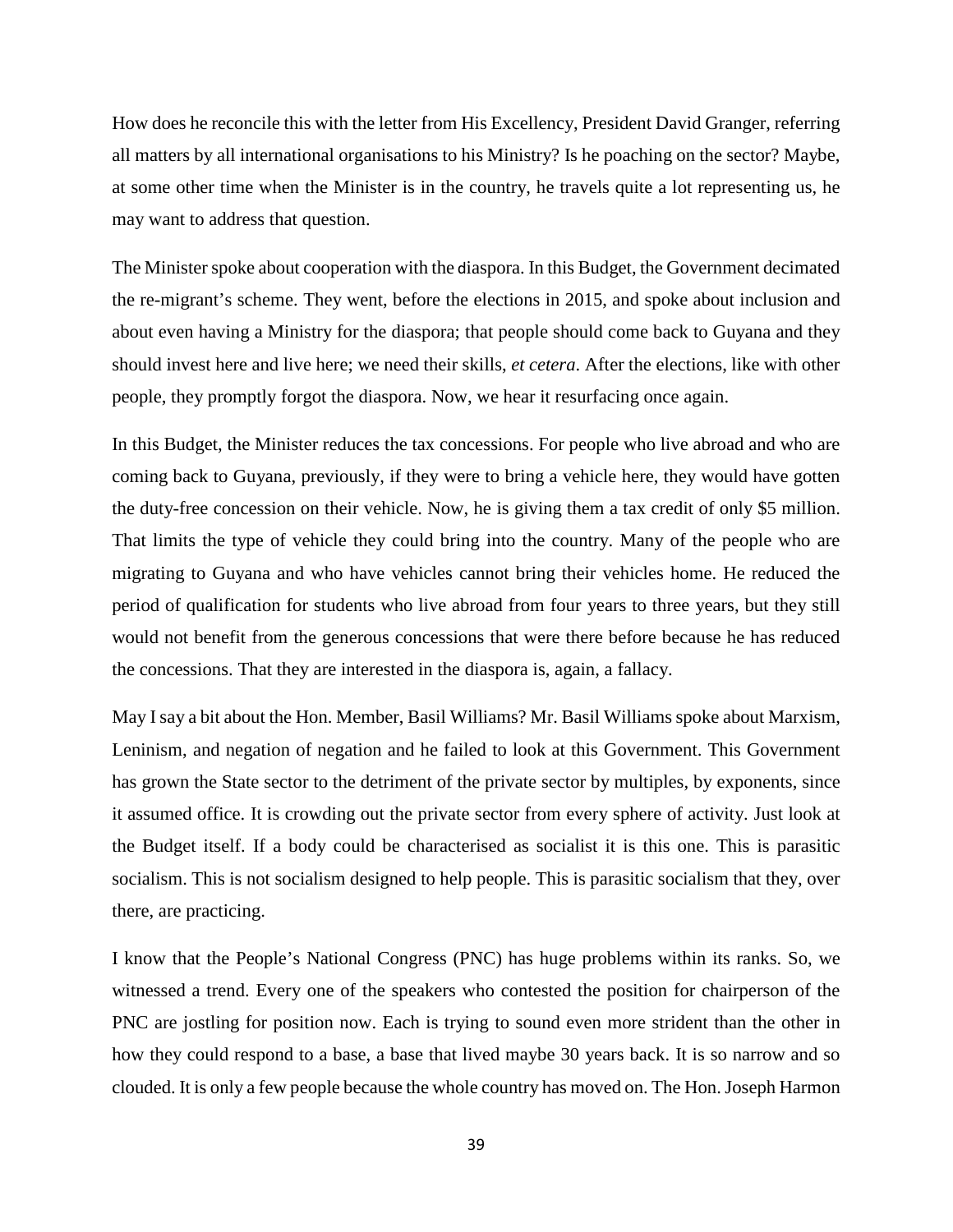had his moment in Sophia. Hon. Volda Lawrence had her moment at a party gathering. And, today, was the Hon. Attorney General's turn to sound very strident. If they want to know why they were defeated so badly, it is not because people in the base believed that they were being discriminated against. It is because they have seen this Government operate for nearly three years. There is this fallacy somewhere going around. In five months', this Government will enter its fifth year in office. This is the fifth budget of this Government. How many more budgets do we need to show the trend of what will be happening in the future? On the campaign trail recently, we had to point out to people…I heard Simona Charles-Broomes begging, basically, for a chance, saying it is only three and a half years, *et cetera*. We are saying it is clear…

### *[Mr. Speaker hit the gavel.]*

**Mr. Speaker:** Hon. Member, you will refer to Hon. Member as Hon. Member.

**Mr. Jagdeo:** Yes. The Hon. Member, Simona Charles-Broomes said that it is only three and a half years. Mr. Speaker, if you have an appliance that is running well, and somebody comes and markets a new appliance for all the new features it has, and you buy that new appliance and then you find it is defective - you open the door and you find grime coming out – it is like APNU - you do not need to wait another 20 years to go back to the reliable appliance you would have already known. You have seen the nature of this Government. What more? Look at the trends. It is taxation - more taxes, taxing poor people, taxing private sector - collecting more and spending on themselves. That is it. The arrogance. People walked the street among their activists. Their activities went door-to-door in the past. The same activists cannot come and see them now. They have differentiated themselves. They have gone into a different class because now they have a big income that they took for themselves. They are living a different life. How much more do we need to see? How much more suffering are we going to go through in this country?

## *2.23 p.m.*

As I was saying, in Hon. Member, Basil Williams' turn, he said that we decimated and marginalised the people of Linden. If anyone marginalised Linden, it is the People's National Congress (PNC) and the A Partnership for National Unity (APNU) Governments. In 1992, when we got into Office…and I have to repeat it here because it is pandering, once again, to a bigoted notion that the People's Progressive Party (PPP) managed Guyana for only a particular group of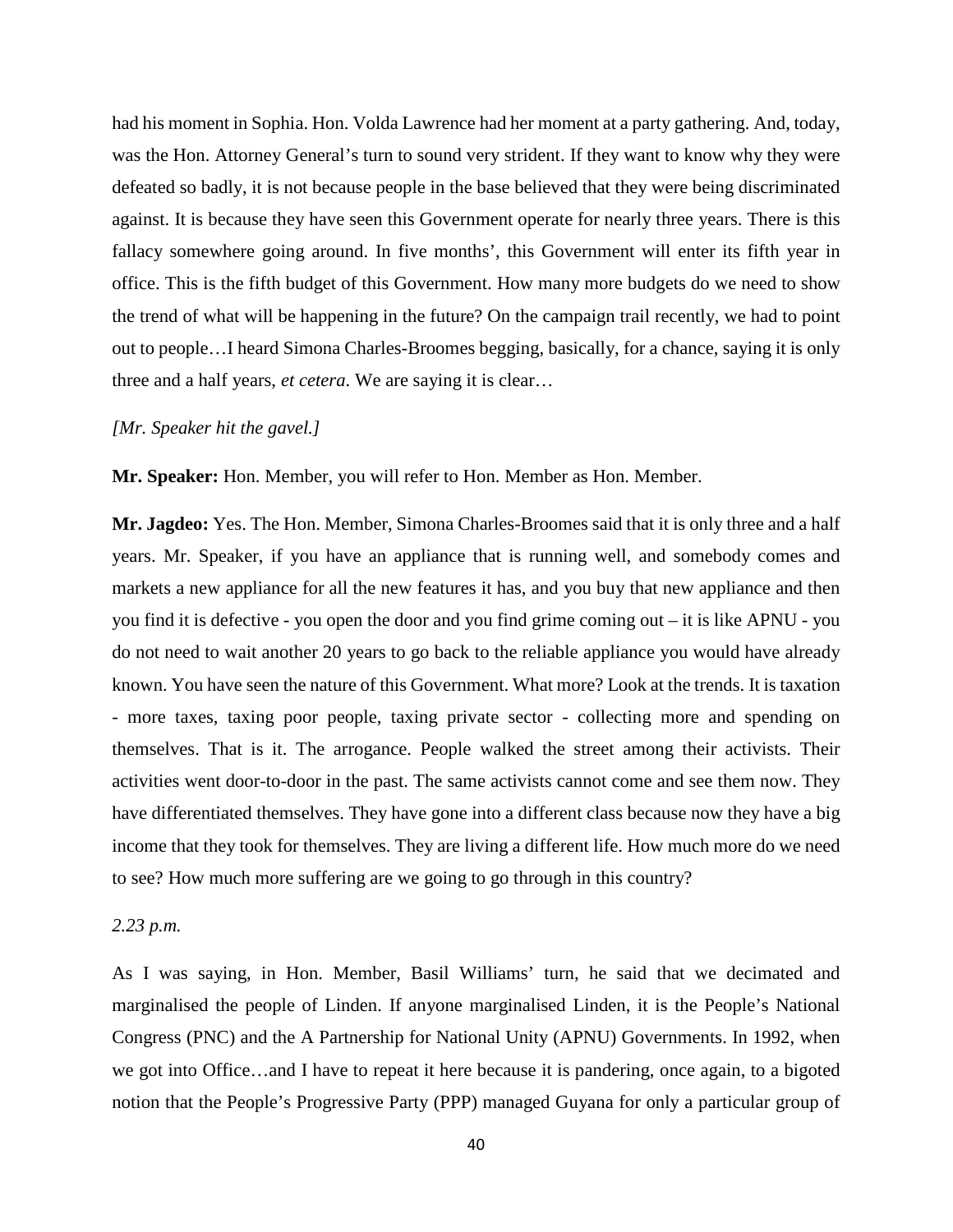people. They are falling back on based instinct once again and that is why I have to repeat what I have said in this House. In 1992, when we took Government, already the bauxite industry in Linden was on the verge of collapse. The Government, at that time, hired a company called Minproc Engineers Limited to determine whether it could restructure the bauxite industry and, if it could not, not close it. We had to make that decision and we said "no, we are not going to close bauxite". We started subsidising the industry. We made sure that we kept the community programme and added people to community facilities. So, the electricity and water bills, *et cetera* were subsidised and are being subsidised until today. We spent billions of dollars every year in subsidies, not for bauxite workers, but the entire communities in Linden and Kwakwani. That is happening until today and it happened throughout the 23 years of the PPP. We did not take it. That is not for bauxite workers only. It is for the entire community.

We then took a team to Linden. We did an area study. I, personally, led that team. At that time, I was the Minister of Finance. We worked into the night meeting the communities and walking the land. As a result of that, we came up with a development plan for the area. We then got a grant from Siemens. We built roads into West Watooka to open up agricultural lands. We built a business incubator to start small businesses. We set up a small loans programme headed, at one stage, by Minister Valerie Patterson so that people in the community could have gotten small loans to start small businesses. We established a call centre there; 88 persons were working there. They lost their jobs as soon as this Government came into office. We built a new hospital. In Block 22, we built a new housing scheme. This is billions of dollars. In Amelia's Ward, on 'worked-out' bauxite lands, there is a spanking new housing scheme. In Burnham Drive, there is a new water treatment plant. There are four new schools in the area. I can point to things. I can go on with a long list.

We, then, were not satisfied with that because we wanted to get more business entities to invest in that region because of the difficulties it was having as a result of PNC mismanagement that brought the industry to a collapse by 1992 when we got into office. So, we then passed, in this very House, a special incentive regime for Region 10. If persons invested in that region, it meant that they got concessions that were greater than in any other part of the country. It is because we wanted to stimulate that region.

What is their record? They are the ones, through their devaluation, who pauperised the public servants. They are the ones who, when the bauxite workers were striking, took the dogs and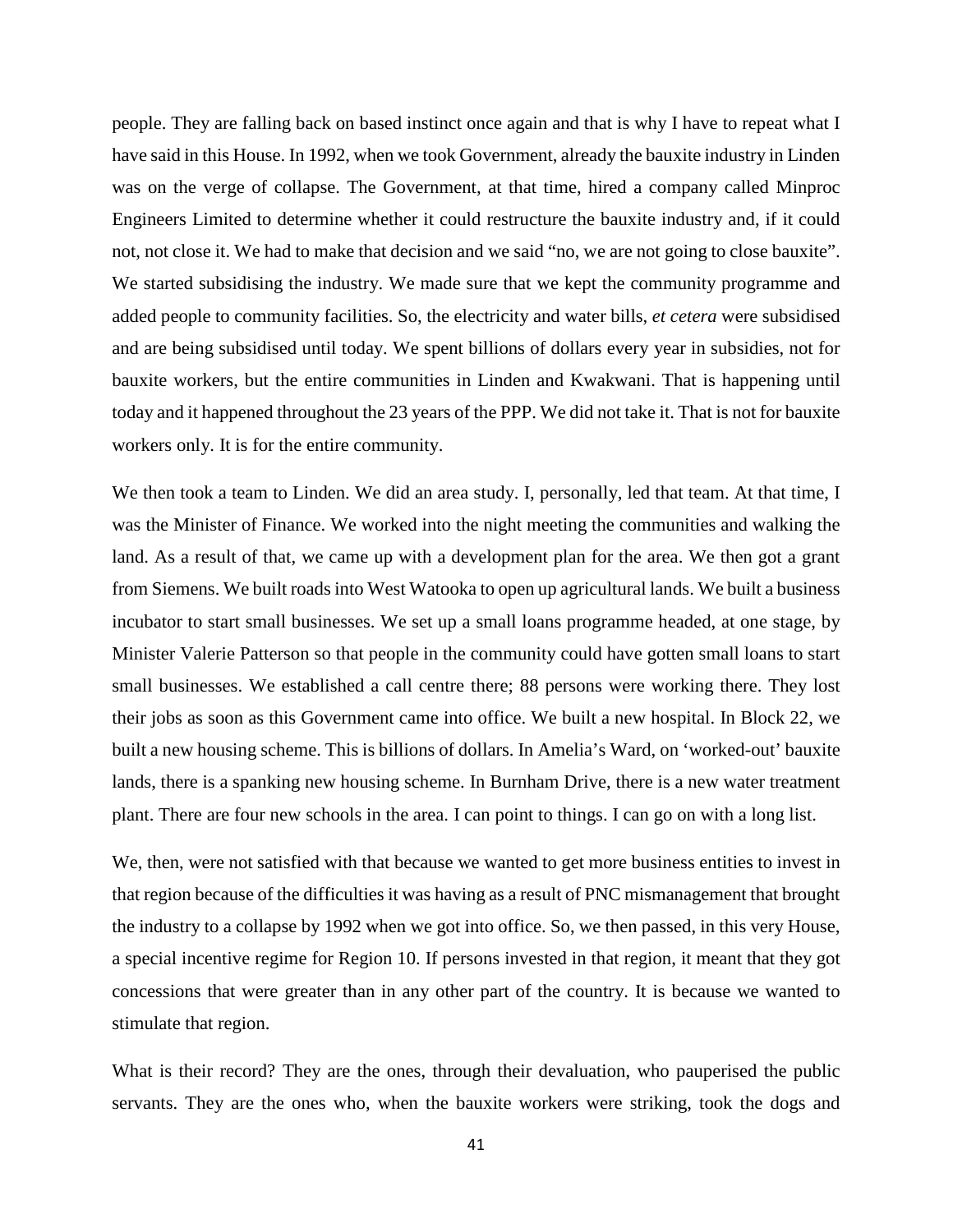teargassed them, *et cetera*. Now, suddenly, they have become the friends of Linden. What has happened in the nearly four years that they have been in office? What transformational projects have they done in Linden? Nothing. In fact, more persons have lost jobs and welfare in Linden that they had when the PPP left office. The people of Linden know this. They had a 21% turn out at the Local Government Elections. One out of every five persons voted in that region, the lowest for the whole country. That is the reality of what happened. So, who marginalised them?

What I consider another racist and bigoted statement is that we basically kept down servants, policemen, *etcetera* and we diverted all of this money. I forgot the word that he used, it means at the expense of. We put money in sugar at the expense of public servant and policemen. It is coded racism because most person know that the majority of the workers in the sugar belt are Indo-Guyanese and those in the Police Force and Public Service are Afro-Guyanese.

But let us examine the facts. Under this Government, did the Police and the members of the Disciplined Services get the money because now Government is not spending it on sugar? The answer is no. What have they done? They have taken away that one-month tax free bonus and said that we were bribing the policemen, the firemen and the soldiers and not paying the public servants the money. They stopped the subsidies to the Guyana Sugar Corporation (GuySuCo). So, you would think that if we were doing everything at the expense of the public servants, that money that they are not spending in GuySuCo will go to the Public Service, but the answer is that nothing came over. They then took the money away from the members of the Disciplined Services claiming…The Minister of Finance, in an article recently, said that we were bribing them at the expense of the rest of the Public Service. So, did the teachers get the money? The answer is no. They gave a paltry 2% increase, after the long strike, on what the teachers got in 2016. That is the fact of life.

Where has the money gone really? It has gone in more vehicles for Ministers, more extravagance, travel and celebration of national events; not the public servants. They want to polarise our country, once again, along racial lines. It will serve their purpose. That is how they see their future. It used to happen like that but people in Guyana are fed up with this. They are just fed up with this approach.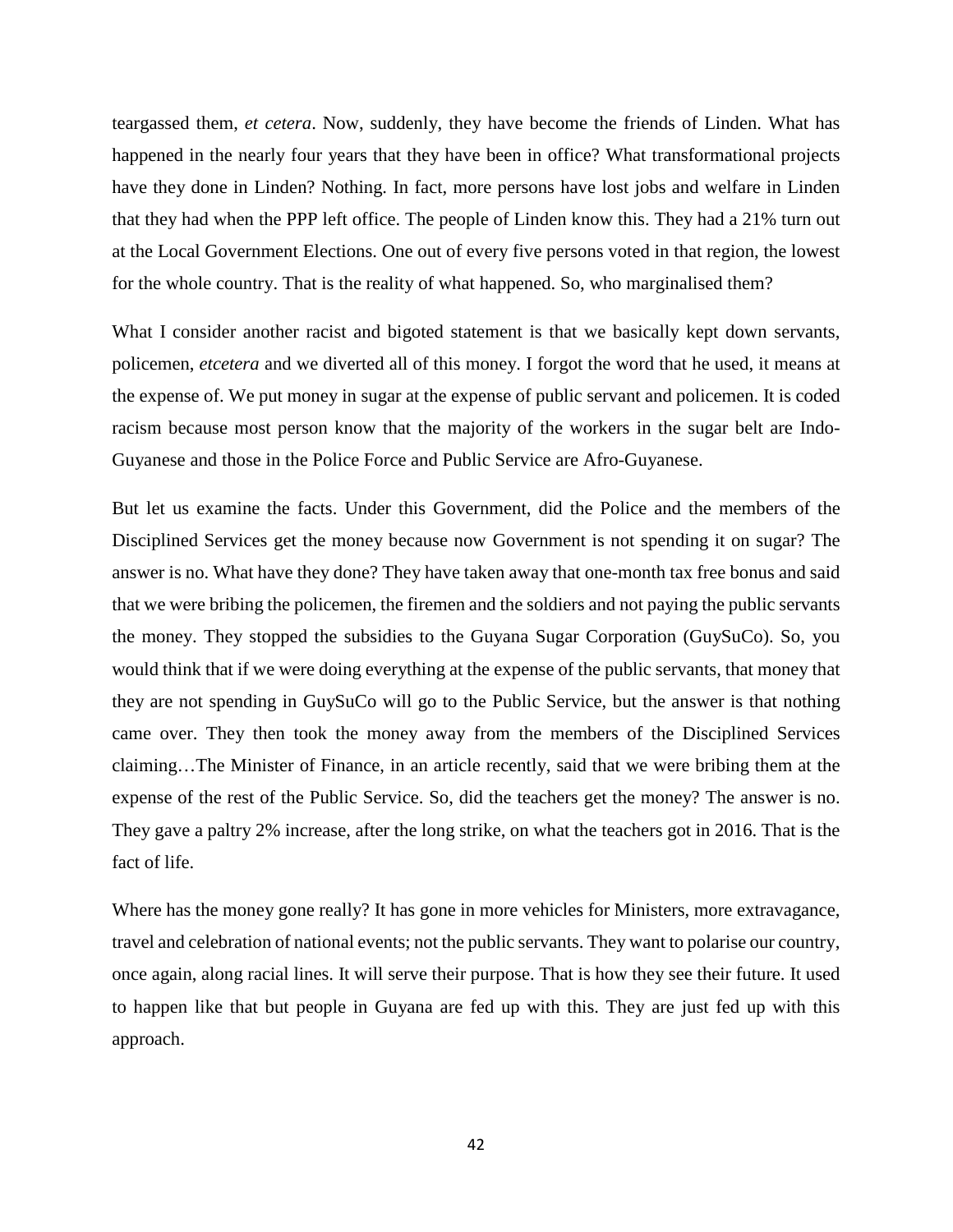If they want to understand the success of the PPP at the recent LGE, where we got over 60%, it is because we made it clear that we have a policy of inclusion. People of every race, every religion, every gender and every class can find a home in our party. It is not about who looks like Jagdeo and who looks like Volda Lawrence. It is not like that at all. It used to be that way. This generation of APNU/PNC leaders are stuck in the rhetoric of the past. They are stuck. They are dinosaurs. They cannot relate to people out there. They are dinosaurs, a dying breed. They cannot lead our country with that jaundiced view of our future and our people. Our people do not want all of this talk. They want to see a better life for themselves and their children, and they are not delivering any of that.

We heard, also, the Hon. Member Basil Williams say - he has increased the number now – that some 800 Guyanese have been killed by the PPP. It used to be 400. They put together a list and, like with everything else, the corruption argument and everything else, they used it to their advantage. He said that Guyana became the largest killing field in the Caribbean. His Excellency the President came here and said this was the period of the troubles and he wanted to do a Commission of Inquiry (COI). We said fine. We are going to cooperate with the COI. We need to find out what happened. We would like independent commissioners and we would like to participate in the terms of reference. We know that many people on the other side were visiting the same people, the same gangsters that he spoke about, and they were the ones who tried to mobilise people to support them in a community that was harmed in many ways. Reputationally, materially and physically the residents were harmed. The people in Buxton have become the victims of this all. It is not that they were aggressors. Ninety-nine of the people who lived there lived in fear because their community was taken over by bandits with the complicity of APNU leaders. Who were the lawyers? I have looked over there. He is talking about the killing fields. Who were the lawyers who appeared for those same bandits when they were caught? Some of them are there now on the other side. Why did they not want the COI - a comprehensive one, starting with the escape of the bandits all the way to when they were apprehended or killed by the security forces? The only aspect they chose was the aspect where there was an accusation by 'Fineman' who said he did not do the Lindo Creek killing. This Government chose to set up a COI to take his word. It was limited to Lindo Creek. Everyone here would agree with me that if you want to do an inquiry like that, you would choose independent people. The sole Commissioner was the father of a Member of the Cabinet and a sitting Minister and the lawyer to the Commission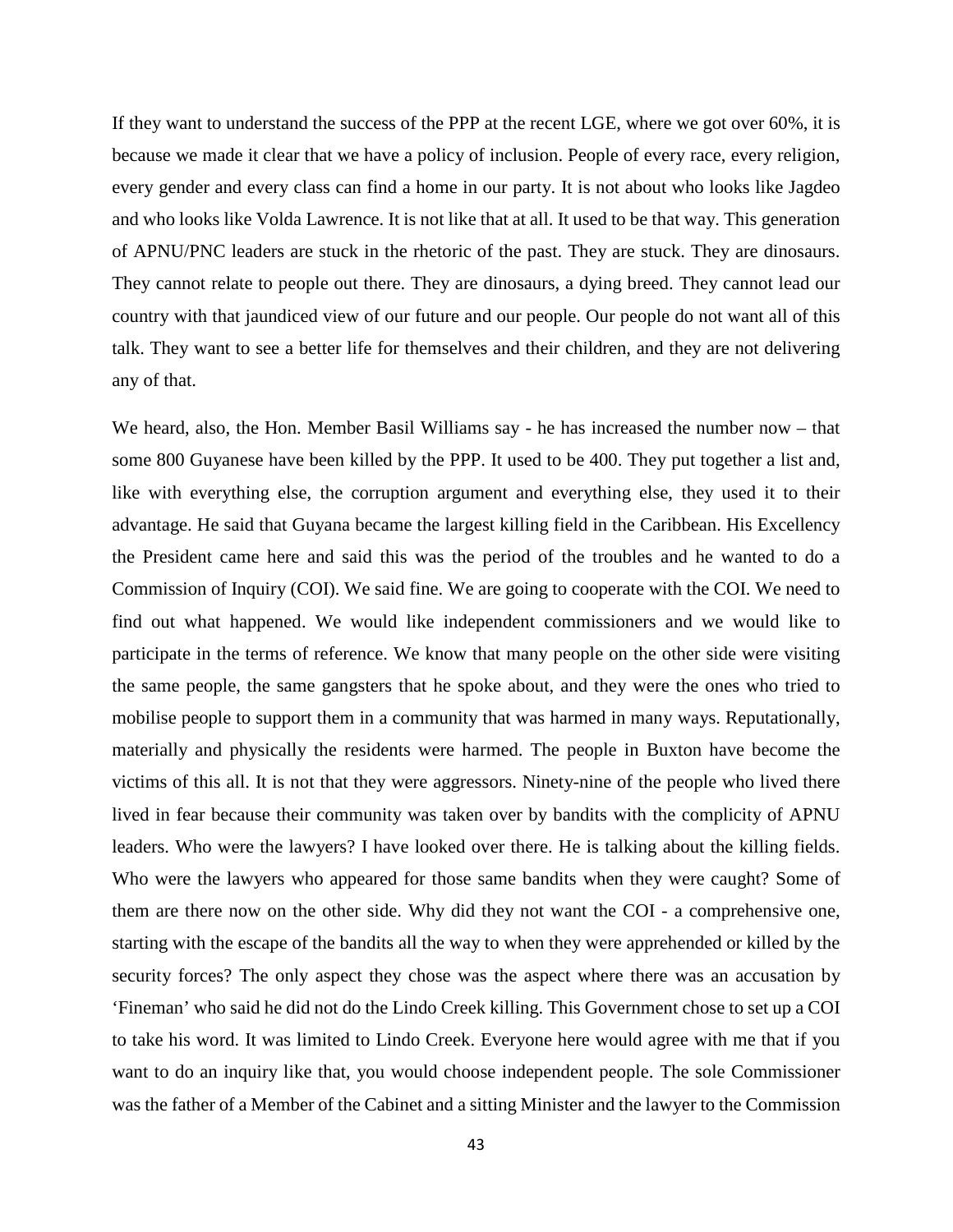was a brother of another sitting Minister. That is the commission for you. Impartial? I made it clear what the result would be even before the Commission concluded its work and, lo and behold, that was the result. They blamed the security forces. Our soldiers and policemen, who every night have to toil and keep this country safe, got blamed and 'Fineman' was vindicated. Why did they not want to do a COI into Bartica, Agricola or Lusignan and the links there? They selectively did. This list of 400 that they produced, which has escalated to 800 now, has the policemen who were killed, innocent victims, Indo- Guyanese, Afro-Guyanese, everybody, mixed up with the bandits. This is another fallacy. They were complicit in this.

Contrast the behaviour when the bandits escaped from the prison the first time - we have an incompetent Minister; he is not here - I said that the PPP stood on the side of the security forces; that we supported our security forces to apprehend them early; and that we could not put our country at risk. Contrast that with their behaviour in this period. The people who escaped from prison, who killed innocent people - a baby, I do not want to go graphic, but I saw the images and who mercilessly killed children, *etcetera,* were called "freedom fighters". Contrast the behaviour. It will tell you a lot about who have sympathies for what.

The Hon. Member, Basil Williams spoke about Guyana Stores Limited. They won the case. This was one that the PPP left also. They got \$3.8 billion judgment and until now they have not collected the money.

### *2.38 p.m.*

When the Commissioner-General was asked about it, \$3.8 billion outstanding in a judgement from the CCJ, he said, "I do not know how much came in yet. I have to check it", \$3.8 billion. They are busy running down the 'little' shopkeepers in the villages in the Rupununi, Mabaruma and in Mahaica, in my area, and all across the country, 'little' shopkeepers, vendors and taxi drivers for small sums of money, harassing people every day at the GRA. You have a fruit, the low hanging fruit, as the Minister said, of a \$3.8 billion judgement and you are not moving to enforce on it. Why? It is because of political connections.

It is the same thing as in the case where the Minister of Finance, a couple of days ago, said that the shares that were sold – this is in the public domain – to Mr. Badal, were below market value. Why did they not appeal that case? Mr. Badal diluted the Government's shareholding from 30%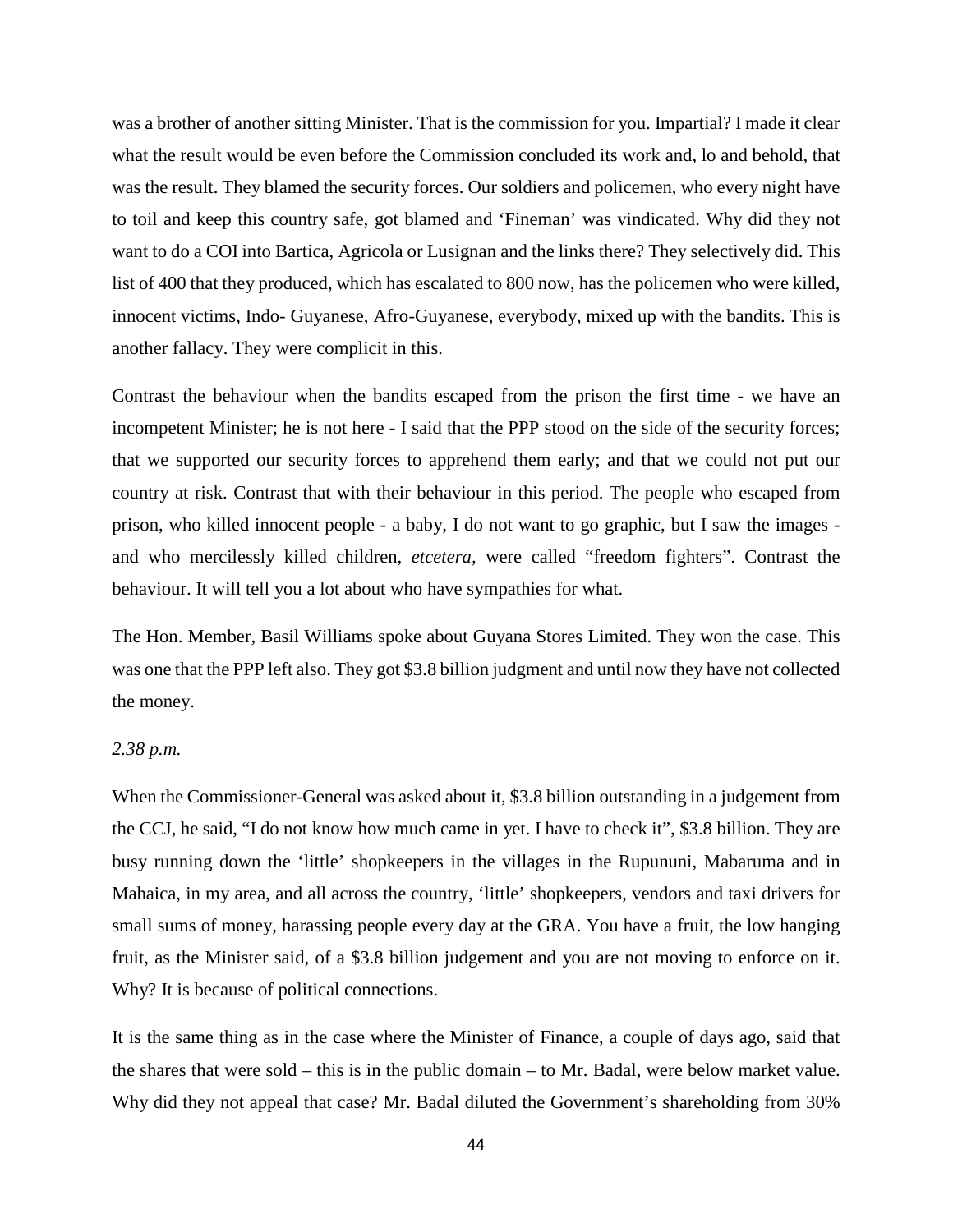down to 7%, unilaterally, and we took him to court and that led to a lot of falling out. The court ruled in the favour of the Government and restored the shares to 30%. This Government went to the Court of Appeal, half-heartedly. The Court of Appeal ruled that he should restore it to 7%. Why did they not take it to the CCJ and appeal it? Again, political connection. The 7% that remained, the then Minister of Finance said they sold it below market value to him. They gave it away. This is it.

The Minister mentioned – I have to do this because he mentioned it - the names of Dr. Ashni Singh and Mr. Brassington, in the National Assembly. Dr. Ashni Singh and Mr. Brassington are now charged with selling land below market value. Let us look at this. Liliendaal, on the East Coast Demerara, People's National Congress (PNC) Government sold it for \$3.5 million, 100 acres. Guess how much that workouts to? They sold it for \$35,000 per acre, 100 acres for \$3.5 million. We in the PPP opposed it. We went all the way to the CCJ. The CCJ gave back a huge part of the land to the Government. The Government then turned around and sold it at \$18 million per acre, \$180 million for 10 acres, which is 514 times higher than what they sold it for. We went and got it back and sold it at 514 times more and put the money in the treasury. Mr. Brassington and the others are charged for that now. *Pradoville,* the cost people paid for the land is 142 times more than what they sold it for, that piece of land there to one of their cronies, at that time.

I do not see the same zeal. I suspect the reason *Pradoville* is getting all this attention is because I live there. But I do not see the same zeal by State Assets Recovery Agency (SARA) to go after some other actions of Jagdeo. For example, I gave the Burnham family, when I was President, five acres of land, and guess how much they paid - they paid zero. The people of *Pradoville* paid \$5 million per acre and they got five acres for zero. Why is this Government not trying to repossess that? It is because that was a terrible act of Jagdeo too. That was prime land in the city, right here. Mr. Speaker, you see that, at the same *Pradoville*.

Mr. Irfaan Ali, his name was mentioned. He gets 19 charges. The Director of Public Prosecutions got a piece of land too and she was mentioned in one of the charges. She institutes charges against Mr. Ali and she is the beneficiary, or the holder of that office is the beneficiary of the land and it is a conspiracy. He does not receive a bit of land there, but he gets charge and not the 19 persons. He has to carry that blame.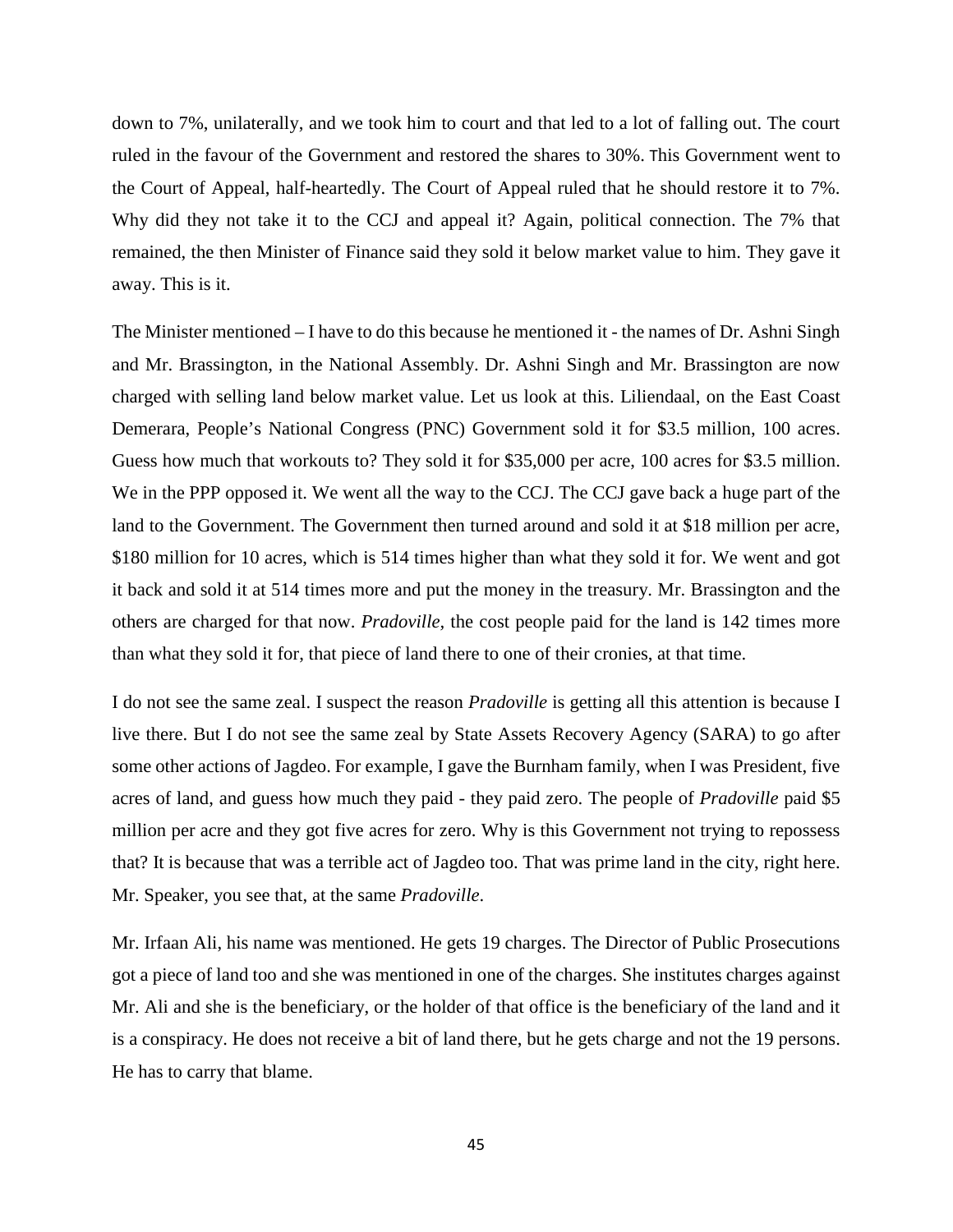Mr. Anil Nandlall, it is clear. The President, as per conditions of his service, it is proven in court, the Parliament Office, itself, showed that Ministers can benefit from concessions by their Cabinet outside of what they get as Ministers here. We have seen it happened a hundred-time. The Hon. Member Simona Charles-Broomes got \$500,000 for rental. The President of Guyana approved that lawbooks should…

**Mr. Speaker:** Hon. Member, I must remind you that…

**Mr. Jagdeo:** He spoke about it.

**Mr. Speaker:** You said that he spoke about it. I am not questioning what you said, but the wrong that one does does not entitle anyone else to do wrong. What I am saying is that if the matter is in court you should not discuss it.

**Mr. Jagdeo:** If you mention an Hon. Member's name and attribute corrupt motives to him or corruption to him in this House… Mr. Speaker, that is what he was doing. Then I think that the House is owed an explanation and you, as to the circumstances that took place, and the people of the country. It is supposed to be \$2 million. This time it was probably \$400,000 for those lawbooks. The Hon. Member, without conceding, because he did not do anything wrong, offered to restore another set of books, not the same ones. They refused to do that. For \$2 million, at that time, he gets charged. He is before the court. He is threatened here to be convicted. What has happened? There is \$500 million missing and there is an Auditor General's report supporting that from the Ministry of Public Infrastructure for the D'Urban Park fiasco. The Hon. Member, Minister Patterson, does not face the police - \$500 million missing.

The Public Procurement Commission (PPC) said that he illegally went ahead with an unsolicited bid for the feasibility study for the Demerara Harbour Bridge. What happened? We reported to Special Organised Crime Unit (SOCU). The Hon. Member Juan Edghill, in this very House, pointed out to the difference between what Cabinet also illegally approved and what was expended, over \$80 million, and he has not been charged as yet. The Hon. Member Nandlall is now facing a charge and Irfaan Ali did not benefit anything.

He mentioned Hon. Member Mr. Seeraj and Hon. Member Mr. Dharamlall and there was some \$438 million fraud. They are not charged for the missing money. Nothing is missing. What they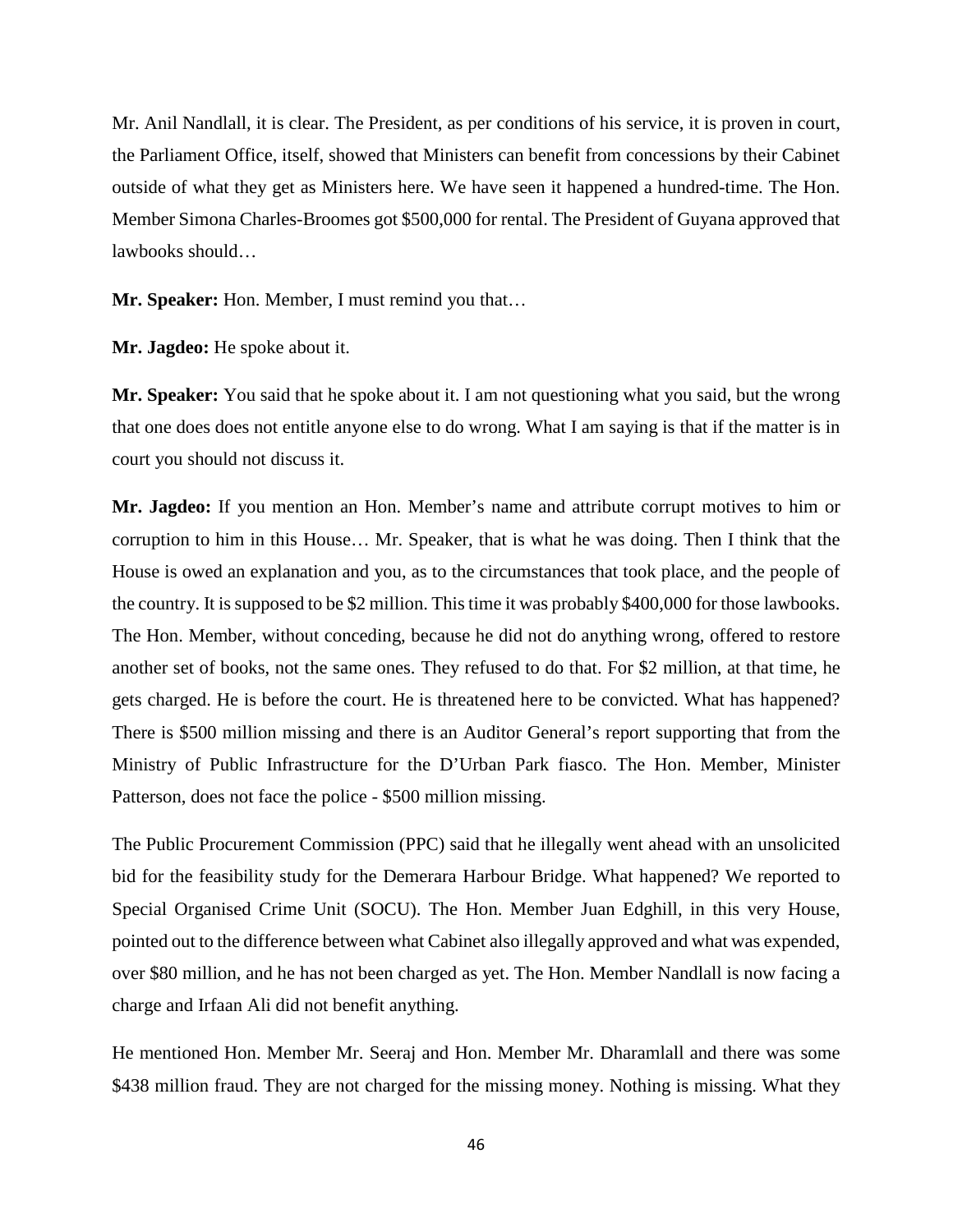are charged for is failing, as board members, to update the general ledger. If this is not a witchhunt, when billions and billions of dollars are being stolen every day. I will deal with that in a moment. This is what people are being charged for, claiming that you are trying to recover state assets.

I do not want to spend too much more time on the Hon. Member Basil Williams' presentation. Again, he repeated in the House, as there is no history to this, the same old campaign rhetoric, that SARA is going after \$300 billion that was stolen. It cannot even recover anything as yet. I think he said ten house lots it has recovered and it has repossessed two million acres of forested land. That had nothing to do with SARA's effort. That was the Ministry of Natural Resources working out a deal with those investors, absolutely nothing. It is not as if it is stolen and it has recovered it. It is still state land; it was always state land. What did he recover? The \$300 billion cannot be justified. It is only in Professor Clive Thomas's head and writing. The same Minister of Finance said, and it was repeated here several times, that the economy was funded from drug proceeds under the PPP. What happened? The private sector asked him for evidence, and guess who he cited again? It was Professor Clive Thomas who had written about that and one PPP Member who left us. I suspect that it is the Hon. Member Nagamootoo. Those were his sources.

They spoke about \$28 billion to \$35 billion of procurement fraud per year under the PPP. Guess who wrote about that? It was Mr. Goolsarran. Until today, he is hiding. If any of you know Mr. Anand Goolsarran, ask him to disaggregate how the PPP stole between \$28 billion and \$35 billion per year. You will see that he will run from this country. There is no credibility, whatsoever. I invited him to make a public presentation to explain it in the media. It was all in their manifesto. It is as I am citing Mr. Irfaan Ali or Mr. Clement Rohee as the technical source for my undertaking. Professor Clive Thomas was part of A Partnership for National Unity (APNU) and Mr. Goolsarran was also part of APNU. Now, their studies have become the internationally verified studies.

The Hon. Member Basil Williams spoke about winning cases, and stuff like that, a lot of cases that he won. I think he forgot the case where he was forced to operationalise the Judicial Review Act. He lost that one. He tried to hide from it and he was in contempt of the court and when the proceedings were being served on him. He hid and then brought it into being. He spoke about Rasul Saddiqi and how he got some armoury under the PPP. The licence to export gold was given to this man under the APNU Government. He spoke about the CLE. He got a public spanking from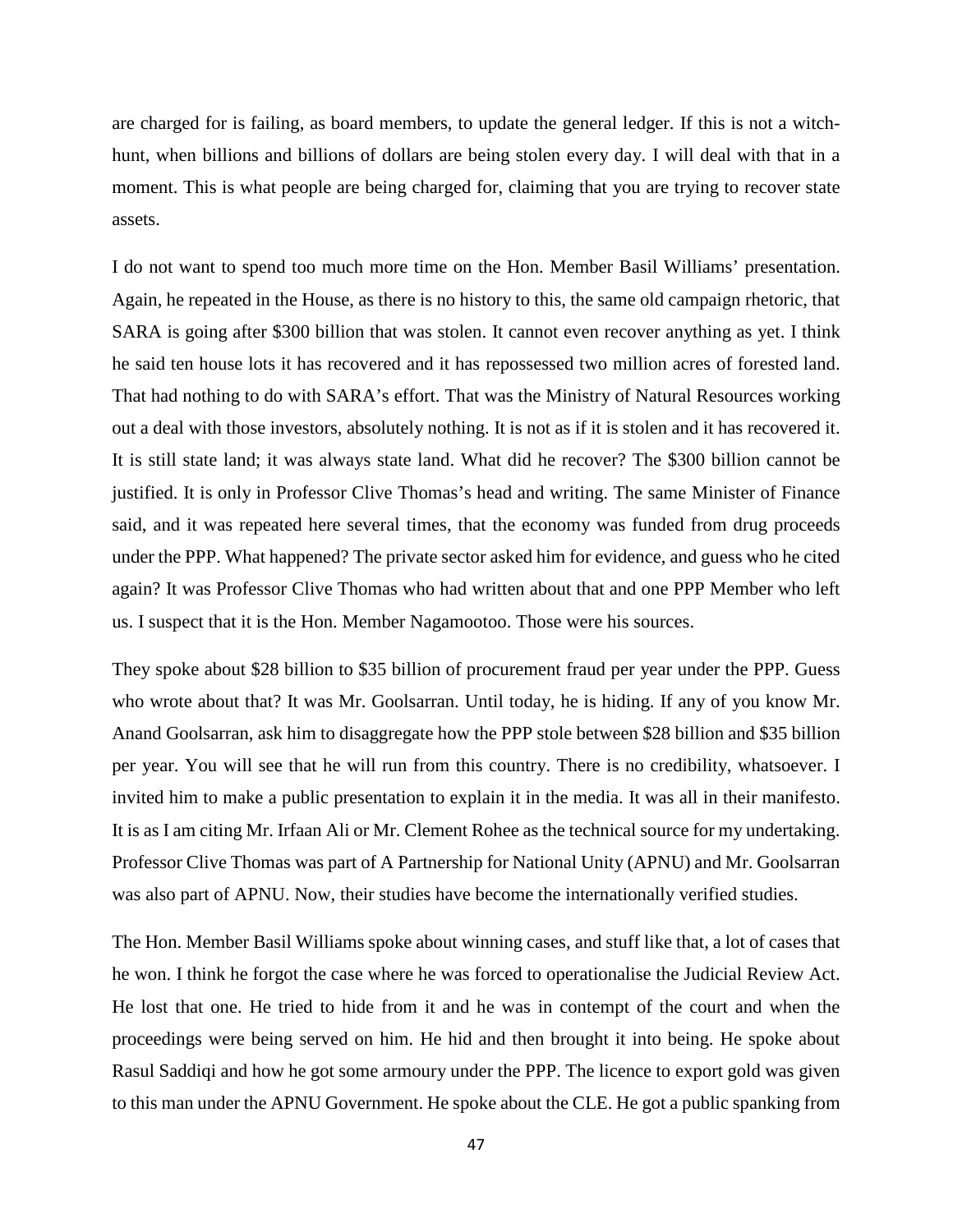the CLE because of incompetence. He could have easily done what he is doing now and come and ask us for our support and we would have guided him accordingly on how we go about doing this properly. He ran ahead and said that they are going to start a law school and the CLE just put a public spanking on him. These are just some of the things. I have a lot more to talk about Hon. Member Williams, but I will not do that.

I promised that I will come back to the accounts, the macroeconomic accounts to discern some of the trends that we see. Let us look at the monetary sector. The Minister, on page 13 of his presentation, said that net domestic credit is expected to grow by 14.6% to \$251 billion in 2018. That is one position. What the Minister declined to tell the country is that public sector net credit is going to grow by 88.5% and private sector credit by 3.9%. This tells the whole story. When someone sees a figure of domestic credit growing by 14.6%, that person would say it is a respectable figure, but you have to disaggregate the component. Who is borrowing? It is the Government. Of the credit that grew, 88.5% of it went to the Government and the private sector only borrowed 3.9%.

## *2.53 p.m.*

Let us look at another aspect. It is the borrowing again. If you look at another statement, on the same page, it is one sentence, "The public sector is expected to remain in net credit position." That is that he said. When you hear that, an ordinary Guyanese would say that net credit position means that they are, with the banking system, in the positive with their banking system. If you go to the estimates of 2019, where you see a positive figure, that is borrowing. Where you see the negative - that is how it is done in the monetary survey and tables - it is a deposit with the banking system. In 2014, this credit to central Government was \$28.8 billion. That grew in 2018 to \$103 billion.

In 2019, if you look at the fiscal accounts, you will see a financing gap there and \$32.843 billion will come from domestic sources. That is domestic borrowing. If you add a stock of \$103 billion and \$32 billion more in 2019, that gives you a \$136 billion. If you net out 2014 and then calculate the percentages, this Government has increased domestic borrowing by 373% since it took office. When the Minister came and talked about foreign borrowing, he said it only grew by 11%, people are thinking how the PPP is coming up with all these figures. It is here; it is domestic borrowing. Do you know why they cannot borrow from foreign sources so quickly? One, they require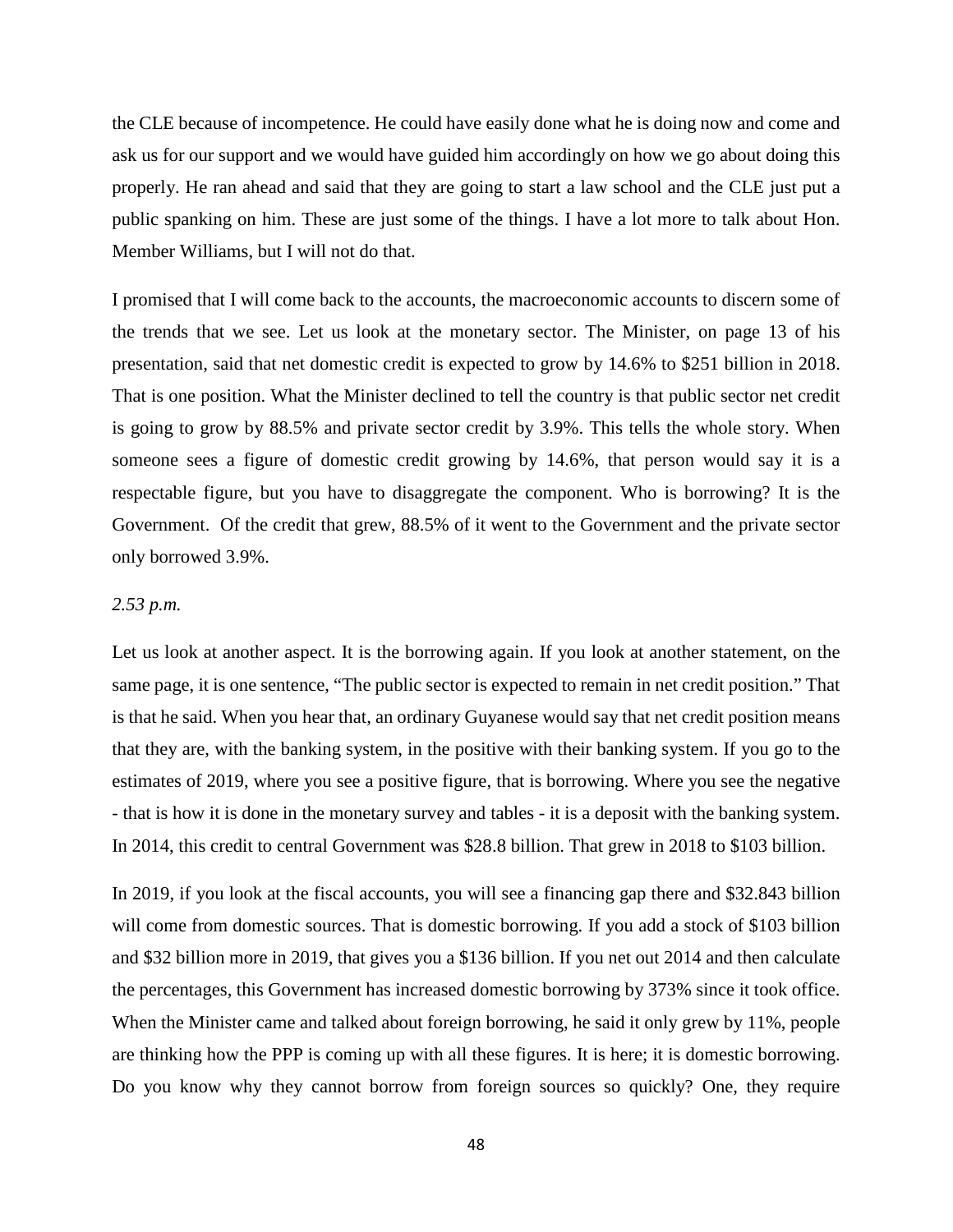feasibility studies; two, the foreign money has another audit, an external audit. They do not like audits in this Government. The country gets what I mean.

On the net foreign assets for two of the banking systems, I made that clear, for 2014, it was \$195 billion, it is now \$160 billion. That means that it has changed for the worst by \$35 billion. This is key when you are looking at future indebtedness. The domestic borrowing is about two years of all the money from ExxonMobil to pay back. It is just for domestic borrowing, if you were to recover this. The first two years of all the money would be gone, and they talked about these things.

Let us look at the overall balance of payments. It is another issue, because it tells you about the health of the economy with the rest of the world. In 2018, the Minister said that it would have been \$79.7 million. That is in the negative. The actual was negative \$180.7 million. It was \$100 million worse than what he projected. In Budget 2017, he said that it would be \$19.9 million, but it turned out to be negative \$69.5 million. That was about \$89 billion worsening. In 2016, he said it would be \$46.3 billion in surplus and it turned out to be minus \$29.3 billion and a worsening of US\$75 million.

We have seen consistently a pattern, the balance of payment figures that the Minister brings here when he presents the budget, the actual out turn is very different. What does this mean? In this year's budget, he said this would lead to a build-up of reserves. When you have a positive balance of payments, you have a build-up of reserves and when you have a negative one, it runs down the reserves. He said it is going to be a positive build-up of reserves. I am predicting, because of this historical trend, that we will see a further running down of reserves in this year. The reason is that this Minister has just in a static way reported on the balance of payment as he has done with everything else. There is absolutely no policy measure to address the deteriorating balance of payment. You can do two things. You can control demand. Private sector demand is practically flat, so they are lucky that it does not put pressure on the balance of payments. It is flat because there is nothing happening. We have lost the business confidence. They are lucky about that. On the other hand, this expansionary policy with the Government sector is going to put more pressure on the balance of payment. That is one. They are not managing demand nor are they doing anything to increase supply. There are no supply side policies. We have value added tax (VAT) on exports. This is one of the few countries which has introduced VAT on exports.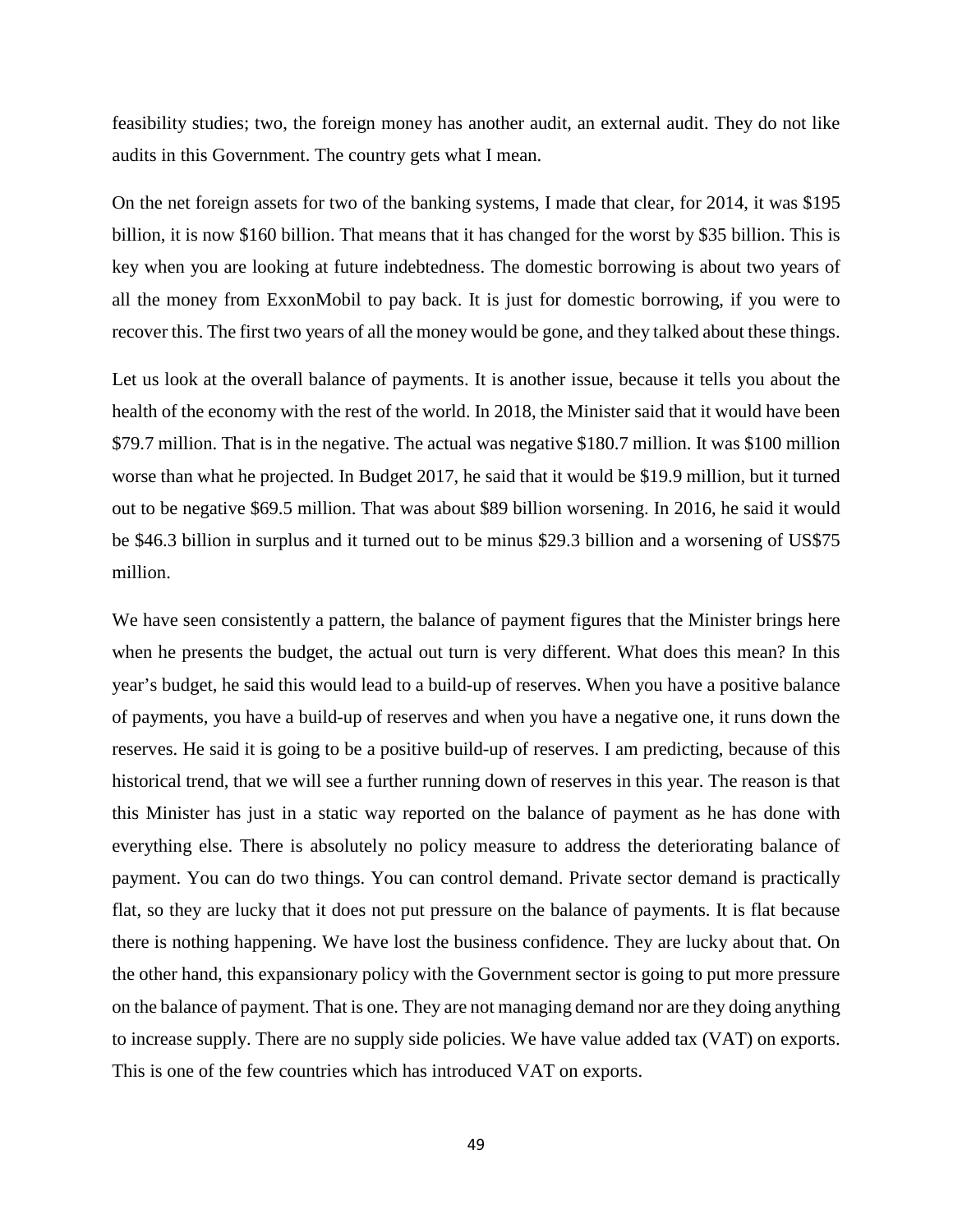The Minister came here and said in his budget presentation that "I am going to give you credit for your electricity and water bills, a refund, if you export." Exports were zero-rated. They should have automatic credit on all their inputs, not only on water and electricity. That is how you make the sectors globally competitive. A policy, rather than stimulating the improvement of the balance of payment, what he has done here is causing a deterioration of the balance of payment.

Putting VAT on inputs, such as fertilisers, pesticides and a ton of these things, moving them from the zero-rated category often to 14% then putting them back in the exempt category. It does not help people because they cannot claim the import VAT. When you put VAT on inputs into production, especially for exports, you have a cascading too and this is going to harm our exports again. You are not going to have an improvement in the balance of trade and the balance of payment. There would be unreliable electricity rates, higher fuel costs and land charges, all of these contribute to making sectors more globally uncompetitive.

The Minister of Finance should be coming with measures to improve the situation and the supply side policies, but there is nothing. What is dangerous, in this sort of environment, there is a massive running down of reserves and it impacts the stability of the exchange rate. This Government has kept exchange rate fairly stable by reintroducing exchange control through *bullyism*. They have directed the banks: a circular from the central bank was sent to the cambio dealers limiting the spread. They have called in the key exporters in the rice and gold industry and directed them to sell at a particular rate despite the demand that exists in the market. The threat is, if you do not do that, we will revoke your licences. The market is not clearing although the rate is fairly stable, but this would lead to a worsening of the situation there.

On the fiscal side, a lot of my colleagues spoke about this extensively. I just want to get on the record how the fiscal accounts are going to deteriorate too. We have known now that \$88 billion more is being collected - you have heard this figure often - in tax revenues compared to 2014, in five budgets. It is \$88 billion more. When we left office, it was \$135 billion, so they are getting close to doubling it. Secondly, this year alone, on tax revenue, it is about \$31 billion if you net out the half from the amnesty. They are collecting a lot of money and, as I said, that is a prominent feature of this account.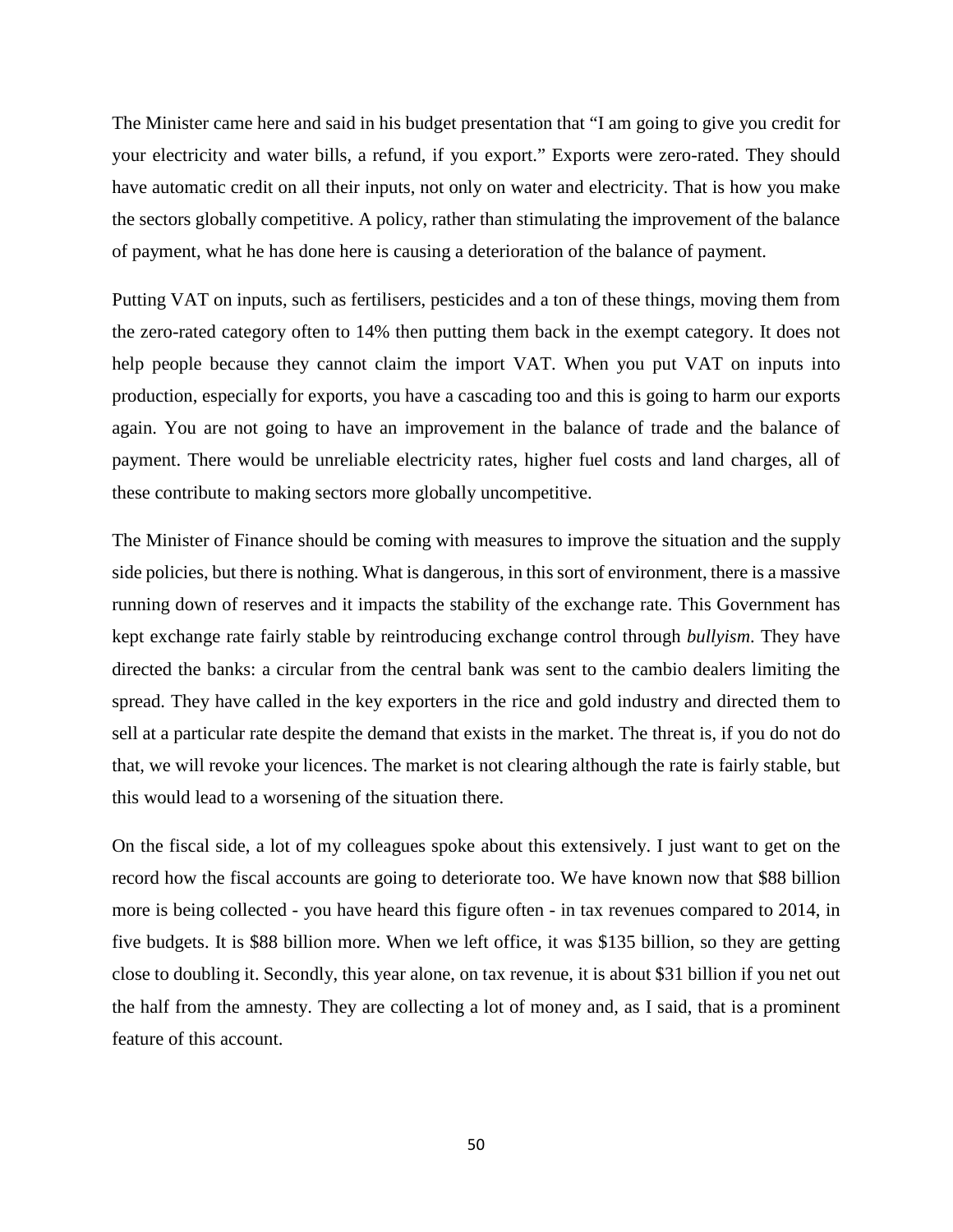Let us look at the growth in ten areas. My colleagues mentioned these figures, but I just want to repeat them. This is a comparison between the budgets of 2014 and 2019 to show how these figures have grown, National Events - \$675 million and Dietary - \$2.203 million. The Hon. Member, Mr. Bulkan is disingenuous when he said that it is for children, and stuff such as that. We know where the *fatfowling* is going if there is a word like that. I think there is. The Other Category on Other Operating Expense increased by \$1 billion, Local Travelling and Subsistence - \$1.014 billion, Vehicles Spares and Service - \$645 million, Other Transport Travel and Postage - \$519 million, Rental of Buildings - \$827 million, Security Services - \$2.6 billion. This is not for the Guyana Police Force (GPF). You know, Mr. Speaker, why because we have mentioned that there are lots of new security companies which are aligned to lots of people in the Government. The Government is expanding this budget. In the regions where there could not even be a security guard for the school, now there are security guards for even the toilets in the schools. It is because they want to expand this budget because they are making money there. For the Equipment Maintenance - \$595 million and the Other Category under Goods and Services - \$3.397 billion dollars.

The overall increase is at \$13.5 billion more in these ten areas that we are spending more on then in 2014. Mr. Speaker, why I recite this, once again, it is just to tell you, the Guyanese public and my colleagues here about the priorities of this Government. Guess what, for Drugs and Medical Supplies, 2014, that budget head, \$5.13 billion, in this year's budget - \$5.12 billion. It is less we are spending on drugs and medical supplies than in 2014. I think my colleague did that. On capital expenditure for Ministry of Public Security, Ministry of Health and Ministry of Education, if you exclude the regions, it is \$4.6 billion more. We are spending for these regions \$4.6, but \$13.5 billion on these consumables.

The capital expenditure increase for the budgets for all ten regions is \$1.4 billion this year. We talked a lot about how we want to expand infrastructure across our country, in all ten regions of Guyana, across all five programmes, that is, regional administration, agriculture, health, education and public Infrastructure, the growth in the budget for capital project is \$1.4 billion. The increase in four areas: dietary, local travelling and subsistence, rental and national events is more than the entire capital expenditure. That increase, in only those areas, is more than the entire capital stock of all ten regions in the country.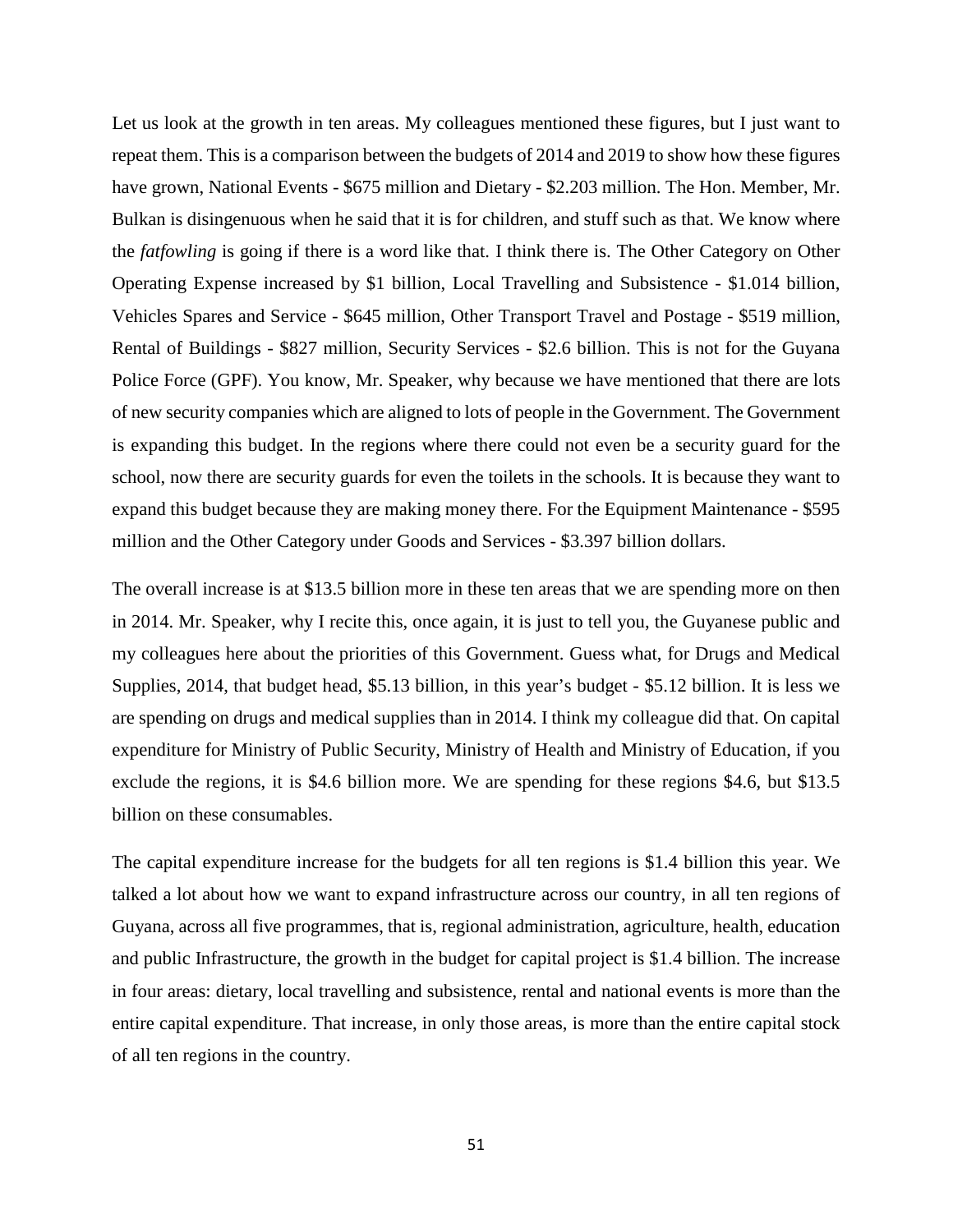This gives you a big idea of the priority of this Government. In this same budget, we have seen a reduction in capital expenditure on the Amerindians. Hon. Member Ms. Pauline Campbell-Sukhai spoke about that, the Amerindian Development Fund (ADF). On agriculture, it is the same; on youth, it is down; the child care and protection, it is down and the Director of Public Prosecutions (DPP), it is down. We are spending less in these areas.

You get the idea of what I am talking about on the fiscal accounts and the salient features that I mentioned at the beginning, that is, how it is dominated by large-scale increases in taxes from everyone and how massive increases in recurrent expenditure are taking place which are often nonproductive. The capital stock of this country is not expanding. That is dangerous for the future.

I will not go through the fourth account because that one is pretty obvious, that is, the real sector. If you only go to budget you will see what I am talking about.

## *3.08 p.m.*

You just look at it and will see negative, it is as if almost all the sectors in the economy are not performing. As I said before we have seen no measures to address these. Take for example, the measures, all of the measures from A-K, I think there are 11 groups of measures and there many listed under 60 measures, and guess how much the Government is giving up from all of this? It is \$3.5 billion and that is the big concession that they are giving back to all the sectors, from older folks, to people in the green sector, disabled people, private sector, social assistance and everybody which is less than the increase in some of areas for consumables alone in Government. That is how much the Minister is doing for the people. It is very confusing. For example, it is dominated by special interest. We have taxes coming down on Shandy, but we are arguing about food for children or take off the tax on prescription drugs, so that when people go to the hospital or the pharmacy they do not have to pay a 14% VAT. You cannot be taken it off from the prescription drugs even, but you could take it off Shandy, and that is the priority of this Government. We are taking it off limestone, but you cannot take it off sand, stone and cement, because those are building materials. I know which company uses a lot of limestone again. It is dominated - I am not going through the entire list - by special interests.

What is interesting is that in 2015, when the Minister stood here, and we were not here as yet, and he presented the budget speech and he said there is \$55 billion in tax remission, widespread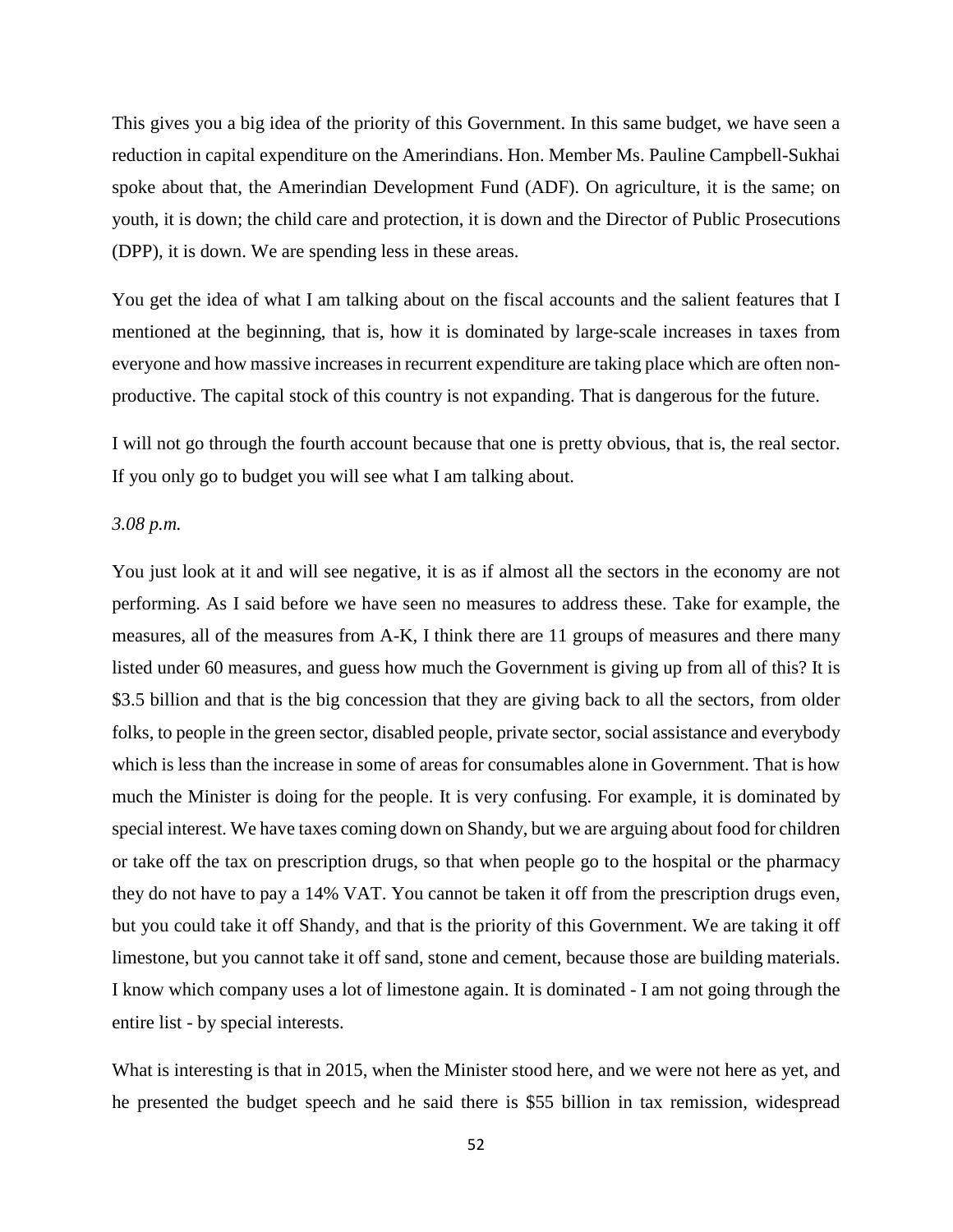discretionary elements which are being used to favour and reward friends. He was extremely proud in 2017 to say he has reduced it to \$49 billion. Guess what it is today? It is \$72.9 billion, and it has gone up back with no explanation. It is to friends and family of the APNU's people, all of Hon. Member Ms. Lawrence. What is dangerous too is that this discretionary power is returning. We wanted to move the administration of concessions away from politicians to a technical agency. The PPP/C, when in Government, removed the discretionary powers of the Minister and placed the administration of all duty-free concessions in the GRA which was technically done.

Now, this Minister, for the first time, is reversing that. He is saying remission of VAT – "I propose to amend the VAT Act to provide for the Minister of Finance to make regulations to remit in whole or in part, the VAT and the interest on VAT payable by any person where good cause is shown." The businessmen now have to go to the Minister's office and sit outside and wait and then go in and show him the good cause and then he will decide whether he waives their taxes or not. It is a recipe for corruption, the return to discretionary powers.

I recall another amendment we made when we took the Cabinet out of the award of contracts. We said Cabinet, as politicians, must not award the contract. It can offer a "no objection" role but if it exercises that "no objection" function, it has to say why it is exercising the "no objection" function and then it cannot recommend who will get the contract. It has to send it back to the adjudicating authority which is the National Procurement Tender & Administration Board (NPTAB) to make a decision and the final decision will stand. This Cabinet has reversed it, and not only is it exercising "no objection", but as we have seen in the Demerara Harbour Bridge's feasibility study case, it has awarded the contract. They have reversed even that. We have seen a return to the discretionary powers of this Government.

There are lots more that I can say about the budget, but I want to hurry to a couple of other issues. It made the news about the People's Progressive Party/Civic doing some \$600 million worth of projects without any feasibility study done. I think the embattled Minister Patterson who was devastated by the presentation of Hon. Member Juan Edghill when he asked about the missing money and spoke extensively about the Demerara Harbour Bridge's feasibility study, the tact was to divert attention - do not deal with my issues, and before \$500 million missing through my Ministry for the D'Urban Park project, I have illegally got an unsolicited bid and spent \$79 million more than the illegal award that I got from the Cabinet and I am before the Special Organised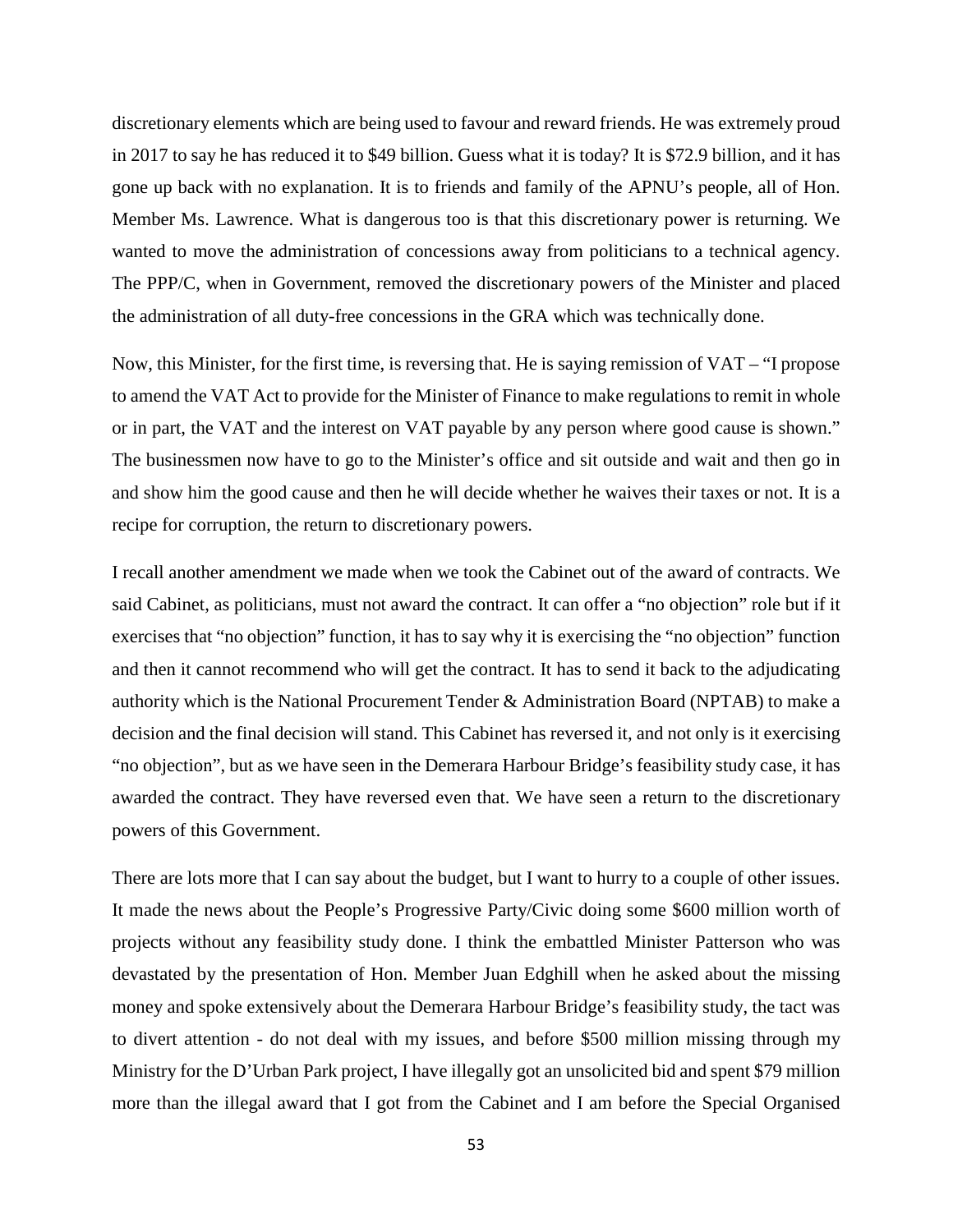Crime Unit (SOCU). I should not say "I am", because next thing they would clip that. The Hon. Member Mr. Patterson has been in flagrant violation of the tender laws. Our Procurement Act mandates, set out, how to structure, how you have to adjudicate bids. They have been tampering with that, and that has become the practice rather than the exception.

We are giving the hinterland roads contracts to people who have the seventeenth highest bid among all recognised bidder. They have gone back to pure discretion. We have seen the suggestion that they want to set aside 20% of civil works for small contractors, but we have seen how, right here in this House when the Hon. Member was questioned, he manipulated the pre-qualification process to award contracts for Berbice for the small Alliance For Change (AFC) contractors in that area. We have seen all of this and the Minister did not want to deal with those issues, a huge pile of baggage before him, all for corruption.

We also heard what happened at the Guyana Power and Light (GPL) board and it was asked of him what benefits there is for not having a board for one year when billions of dollars are being spent and there are international loans implemented and executed by that agency. I wonder what those international agencies are doing about this. I plan to talk to them about what they have been doing about this.

The contract for the meters, engineers estimate \$3.9 billion. It awarded the contract at \$4.6 billion, but there was a bid at \$3.5 billon. It awarded the contract at \$1.1 billion above the next bidder, and it was for the supply of meters. It is not anything complex - \$1.1 billion. There is a Macau connection here. If you go back, one would see some pictures of people travelling to Macau.

I have heard the vilest things in this House said about us, accusers of being in bed with drug dealers and the nastiest of things said about our people, and, guess what, you would not get from the Hon. Minister Patterson an independent investigation of how there was a breach at our airport security and someone ended up in Grenada with \$2.325 kilogrammes of cocaine. If they talk about people, they should look right within their own circles, their own family. They talk a lot and here in this House we are accused of being in bed with drug dealers. I wonder who is in bed with whom.

I am not going to go through why they had to obfuscate, change tact by accusing us of not doing feasibility studies. If you look at what was said about the Linden-Lethem road project in 2016, 2017, 2019, it is the same thing and already my colleagues have listed some 15 projects in this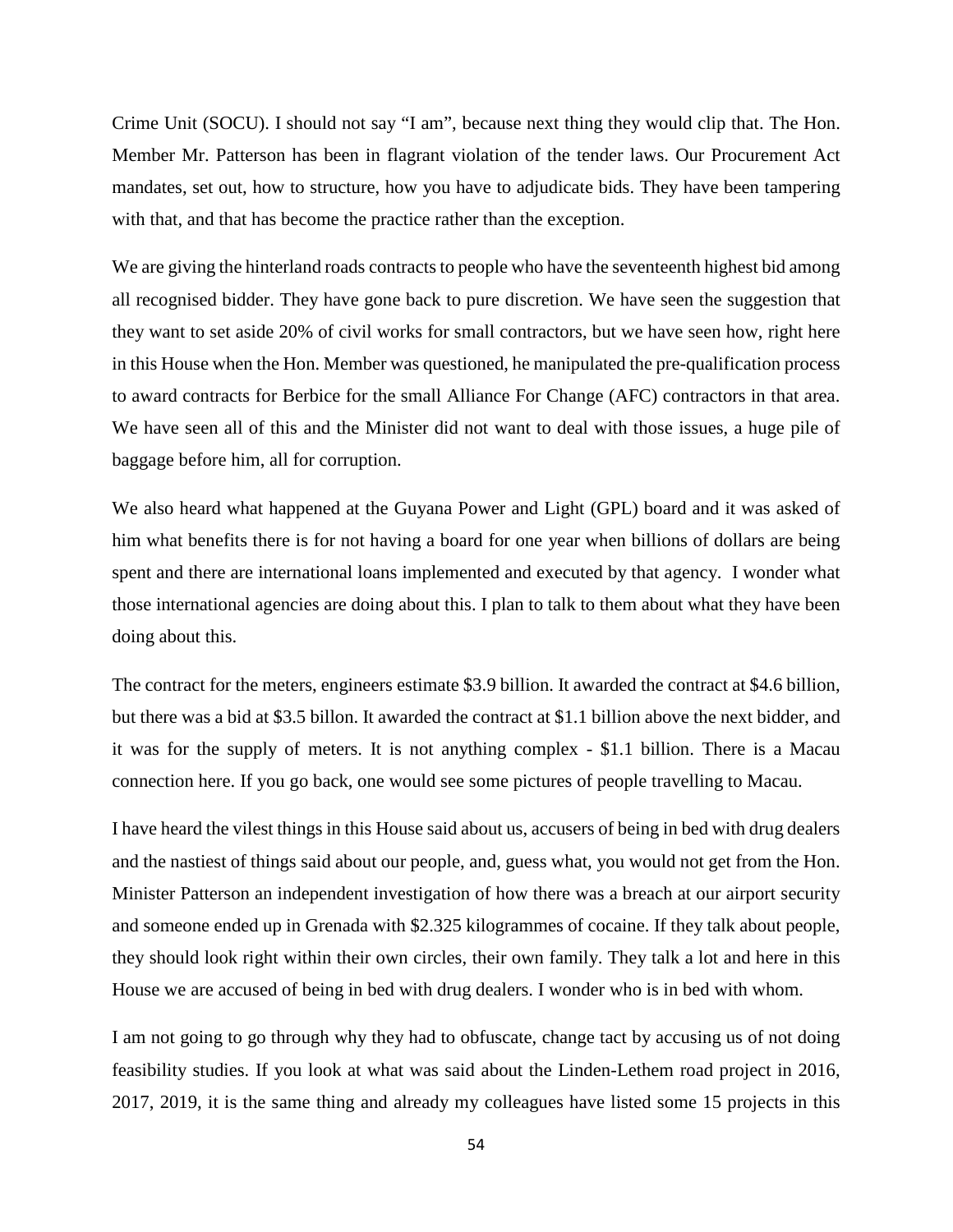budget that are only slated for feasibility studies. We were not questioning the feasibility studies. We are questioning the intent to deceive people to create the impression that things that are going to start in 2019 when they will not. That is what we are questioning. The Minister then deliberately said that we did not do feasibility studies. Well, he mentioned several projects, but he did not mention the Marriot Hotel. Let me say to him that he should check HBS Consulting International and Marriot International which did the market study for that one.

If he goes to the Booker Tate's website, this is what is on it:

"The Guyana Sugar Corporation approached Booker Tate in the year 2000 to assist them in developing their sugar industry with the intent of increasing sugar production, lowering operating cost and thereby improving profitability. Booker Tate carried out a viability and expansion study which recommended developing sugar production in the east of the country where agricultural conditions were more favourable than the west."

We had a feasibility study for sugar. It was done there and there was a loan from the World Bank. The World Bank does not make any loan available unless there is a feasibility study.

I do not belabour the entire National Assembly, but if you look at the Parliament, this is the Supplementary Order Paper, National Assembly, 2 p.m., Tuesday, 23<sup>rd</sup> November, 2007. There is a question by Mr. James McAllister who was a Member of Parliament at that time, Construction of the Bridge Berbice across the Berbice River. He spoke about the bridge and then he said, "AND WHEREAS Patricio Millan Development Consultants Inc. conducted a review of the feasibility study done by the Louis Berger Group and provided the IDB and the Government of the Guyana with independent cost estimates." The Minister said he cannot find this. It is either he never looked hard enough or something is wrong with his eyes. He said he searched everywhere. He said that searched up and down. It was in the Parliament. The feasibility study was mentioned by his colleagues in the PNC. There is a feasibility study for the Berbice River Bridge too. On the Amaila Falls Hydropower Project, he asked for a study and he said that he cannot find it anywhere again. These are big things about him, \$600 billion on Guyana Sugar Corporation (GuySuCo), Demerara Harbour Bridge and the Amaila Falls Hydropower Project.

So, there is a Cabinet decision that was prepared for Minister Jordan, and I do not know whether he signed it, but the Hon. Member Minister Patterson was also part of that arrangement and this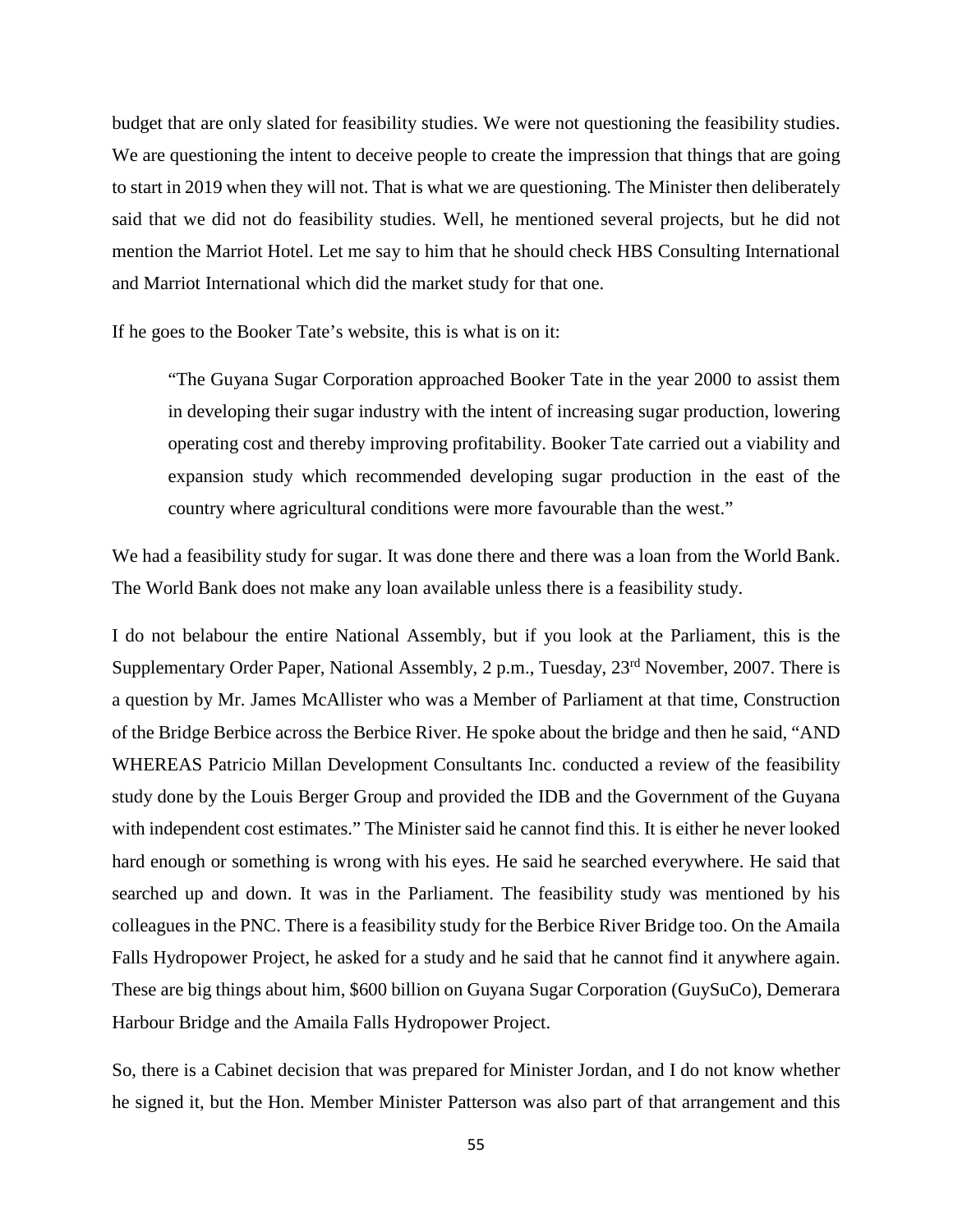was just after they took office. Here is a table which shows all the consultants who worked on the project and who did the study.

### *3.23 p.m.*

It is a document that the Minister of Finance would have sent to Cabinet. It states, "Government of Guyana, Engineering and Technical: Black and Veatch, SRKN, Ground Structures Engineering, The Harrington Corporation (Harco), Power Planning Associates Limited, John Cush, KANIE Services Consulting, Mercados Energeticos and Forsyth Global which is a subsidiary of the BlackStone Group." They are criticising that now, but they were prepared to go with Lloyd Singh for a year. This is a subsidiary of one of the biggest companies in the world – the BlackStone Group. They had problems with that. Their consultants were MHW Harco Ground Structures Engineers, BBFL Caribbean Limited, Geographic Information Systems Solutions Company, URS Limited, Washington Group International and Alice Geo, then the Inter-American Development Bank and the Caribbean Development Bank (CDB) hired Tractor Bell, Harco and PPA – that was for engineering and technical.

Legal - Hogan and Lovell; Trunkman Saunders; Timothy Jonas; Melinda Janki; Foley Hoag; Hughes, Fields and Stoby; Fraser, Housty and Yearwood; DeCaires, Fitzgerald and Patrick, *et cetera*.

On the environmental studies that were done, we have a long list of about 10 companies. Under financial, there are three or four companies. These are the studies that were done which they knew about. These were prepared for them and the Minister still comes here and says we did nothing on them.

He should not just apologise for the East Bank.... The Hon. Member, Mr. Ali, already shared this feasibility study on the East Bank Road. He is absolutely misleading the National Assembly. These are public documents - half of these are public documents. When a Minister comes to the National Assembly and accuses the other side just to hide or divert attention from all of the illegal corrupt practices taking place in his Ministry, it is terrible.

The Hon. Minister, Ms. Lawrence, is also another embattled Minister. The HDM Laboratories, Inc. and their procurement fraud there; the \$325 million spent for renting a house in Sussex Street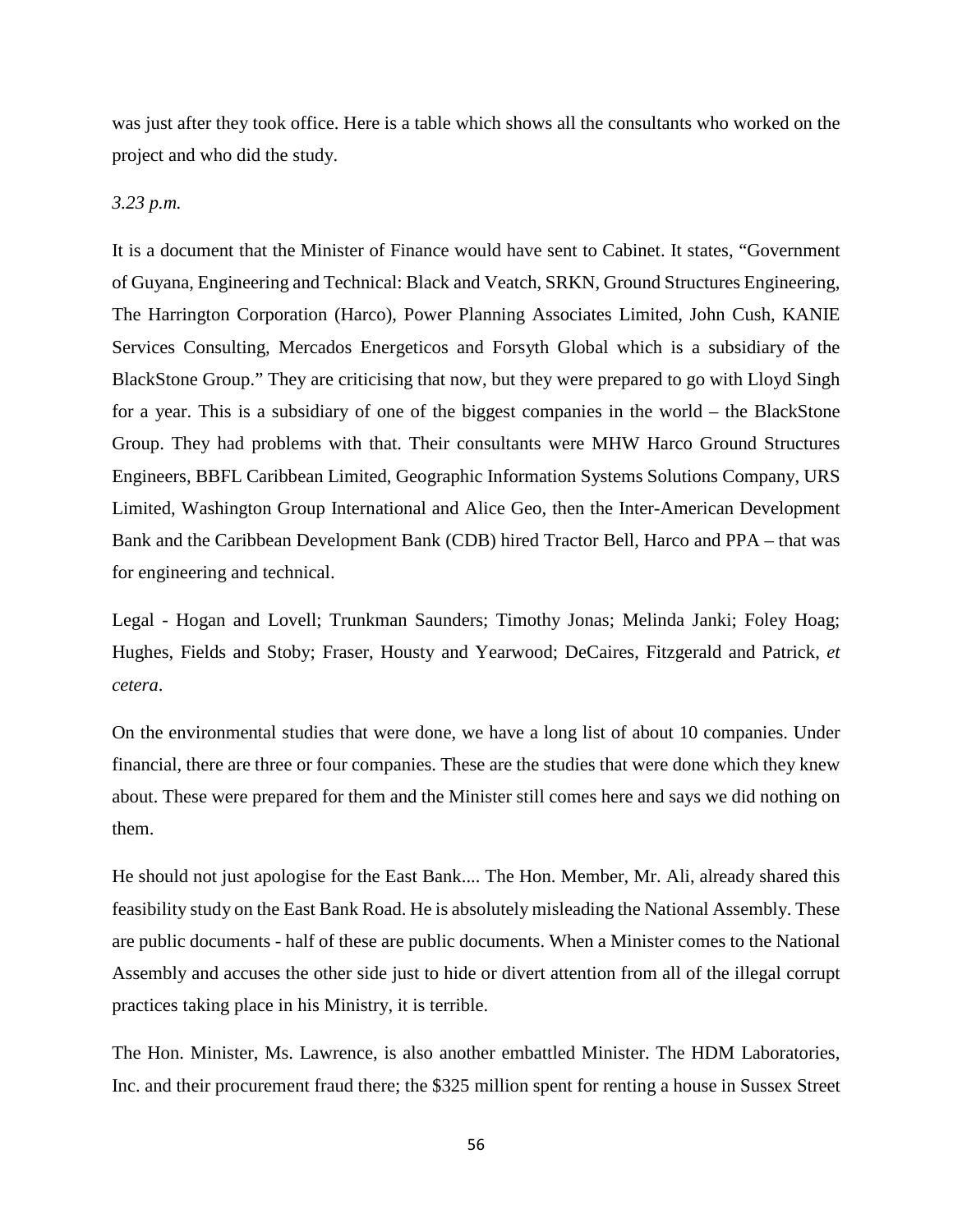and calling it a bond; and the \$605 million single source award, all of which were investigated by the Auditor General and the Public Procurement Commission. They found that there were significant breaches. I do not even want to go through the others. The Hon. Member, Ms. Lawrence, is also struggling to deal with the huge amount of corrupt practices with procurement in her Ministry. It is unbelievable, and we get all of these explanations. The Hon. Member also did the same thing, she started accusing our side. The Hon. Member, Mr. Patterson, sits next to her, so I guess that they worked out a strategy.

In 2012, the New Guyana Pharmaceutical Corporation (GPC) Inc. got a single source contract. It is hard to explain to people, who are impervious to technical reasoning or explanation, that there is a difference between pre-qualification and single sourcing. With pre-qualification you get this through a competitive process and single sourcing is like what they did with the bond and with the HDM Laboratories Inc. and the one with the hospital – the ANSA McAl Project.

"You see this long story, me aint able buse and cuss and waste me time". We cannot do that. We cannot "yap yap yap" and "lash them in their heads"". That is not for us in the Parliament here.

**Mr. Speaker:** Hon. Member...

**Mr. Jagdeo:** This is a quote, Mr. Speaker.

**Mr. Speaker:** Hon. Member, you have been speaking for one and an half hours under an understanding which has been worked out. I will extend this time for half an hour more. Please proceed.

**Mr. Jagdeo:** Mr. Speaker, thank you. I had hoped that you would have been a bit more generous to me. I am just starting.

**Mr. Speaker:** Hon. Member, you are the only person that has so far received that generosity.

**Mr. Jagdeo:** Mr. Speaker, there is, and you are aware of it, information has been that there is no time limit. We never imposed that on the Leader of the Opposition when we were in Government.

**Mr. Speaker:** What has happened on this occasion allows this to happen.

**Mr. Jagdeo:** Really?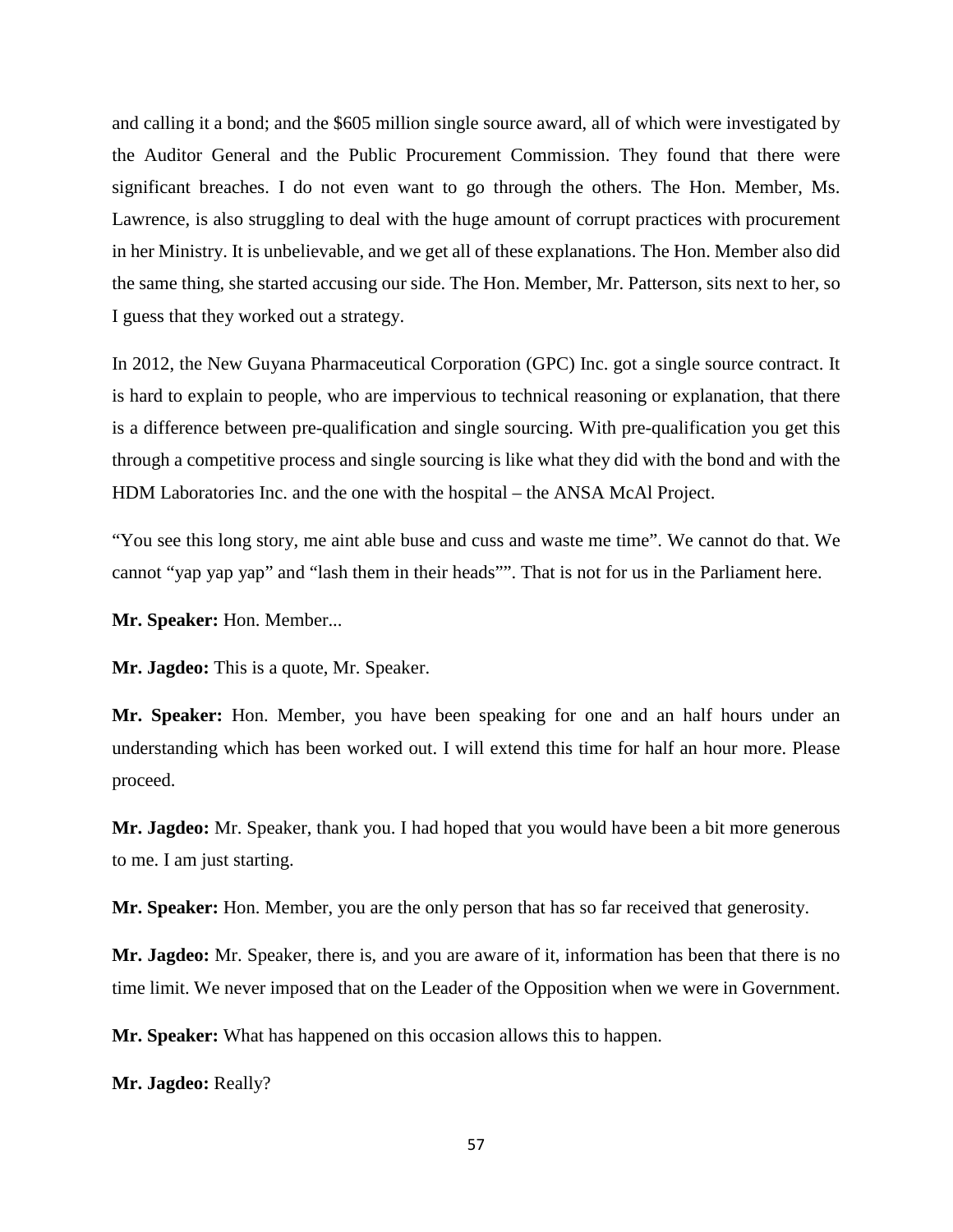**Mr. Speaker:** Allows me to be generous.

**Mr. Jagdeo:** Let me go on because I am hoping at the end of my 30 minutes, you will probably spare me. Since it is up to your discretion, you will give me a few minutes more.

We seem to have elevated now, discrimination as an official policy of the Government. When we sent over 1,000 students abroad to study medicine and they came back to this country to serve the people of this country, we never, in selecting them, asked them who they voted for or what their affiliations were. It was good enough for us that they were Guyanese children; good enough for us. If you look at those who went, they were people from all 10 regions of Guyana. We ensured that there were diversity and balance in the students we sent abroad. That was a policy. For these children to come back now as young doctors and serving all of our people, I am being told that "I am looking for a doctor, but he/she has to be only People's National Congress (PNC)". [**Mr. Nandlall:** And speaking Spanish.] Forget the speaking Spanish. That can destroy, demean people and dehumanise them. When we go to the doctors, and I want to ask the Hon. Member, Ms. Lawrence, if when she goes to a doctor, does she start off by asking the doctor before he/she treats her "Are you PNC?" This is party policy elevated to a State position and this is terrible.

Maybe I should not just go on because you have read the comments about speaking to people and saying who looks like whom; who looks like Jagdeo. Indo-Guyanese are being told the people who look like Jagdeo, that they are referring to Indo-Guyanese. This is from the Leader of the PNC, from the Chairperson of the PNC. I saw an apology and the apology seems to be "I am sorry that I was caught. I should not have said it publicly" There was no apology for nothing else.

I recall that I ended up in Court. The case is gone now. When a person filed private criminal charges because I reported on what they did in the villages on the East Coast Demerara – beating their drums and using racist sentiments. It was a public meeting and I said at the end of it that any person in the People's Progressive Party (PPP), who uses this sort of language, we will kick them out. Those were the exact words. It was a condemnation of it and it landed me in Court. This is not condemnation of racism and partisan behaviour.

How many of us hold party cards? They may be people, sympathisers to the APNU too or PNC, but they are not party members. Since when do we do this sort of thing? I would not say much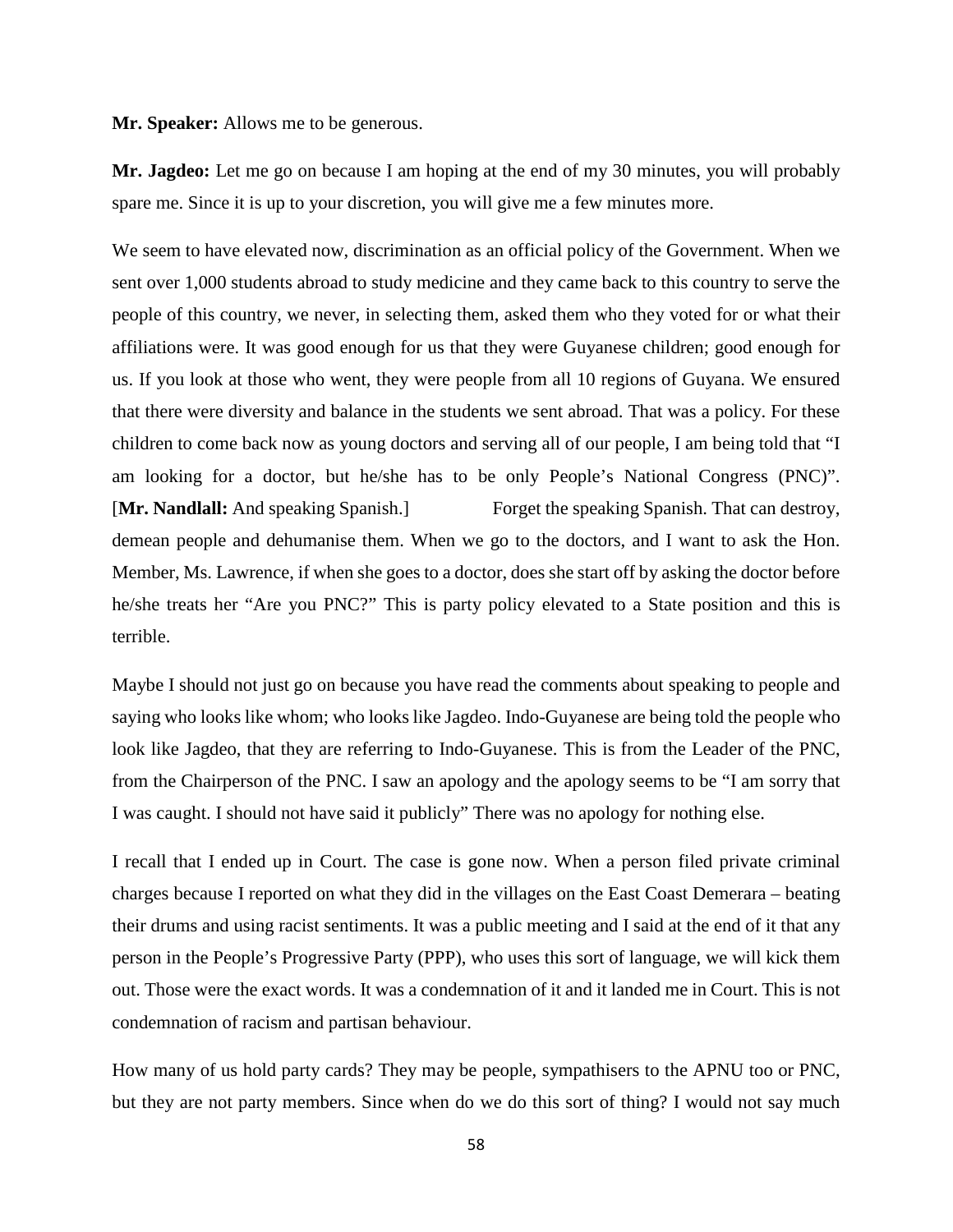more about that Ministry, but I wonder if it is in practice already because we have seen people being thrown out of places, for example, at the Medical Council, the lawyer was changed. Someone who has been defending her now, one of the young persons in APNU/AFC has now replaced that. The Hon. Member, Mr. Adams, [**Ms. Teixeira:** He is not young.] No, I am speaking about someone else. This is already in practice. I think that it is utterly disgusting. I would not bother.

I need to quickly rush through. The Hon. Member, Mr. Joseph Harmon spoke about us being scatter short, *et cetera*. He was the teacher, but he had it wrong. He said the cash grant was stopped in 2015 by the People's Progressive Party, even though we were not in Government; that there was a secret sub-committee that he knows about. That is absolutely not true. The cash grant was not supposed to be \$10,000. It was supposed to grow to a maximum over the years of \$50,000 per child in this country. That was what we had intended over time to grow it to because we could not provide transportation.

They took it away. If he is so concerned about who took it away, why did he not put it back? This Government has stolen \$8 billion from our children and spent it on themselves. One billion, six hundred million per year times five years is \$8 billion, that is what they stole from the children of Guyana.

I heard Mr. Harmon speak extensively on the Low Carbon Development Strategy (LCDS). He quoted Mr. Chris Lang from REDD-Monitor. He said Mr. Lang was opposed to our project. What he did not say to you was that there is a connection between REDD-Monitor, Ms. Janet Bulkan and Mr. Palmer, who is also related to Mrs. Bulkan. REDD-Monitor hates people like us. I do not have a chip on my shoulder. They were very angry with me when I, as roving Ambassador for the three forest-basins in Congo, when we had the Heads of State meeting, they had asked me to perform that role after I left, I made sure that the caricature of the Developing World across Africa, Asia and in this part of the world could not perpetrate that caricature, that we were incapable of managing of our forests.

Mr. Lang, the United Kingdom (UK) national moved to Indonesia, and that is his whole thing. You need to come through us, we are the civilising people. You cannot take care of your own forest. If you try to bypass us, then your programmes are not going to be approved. I can give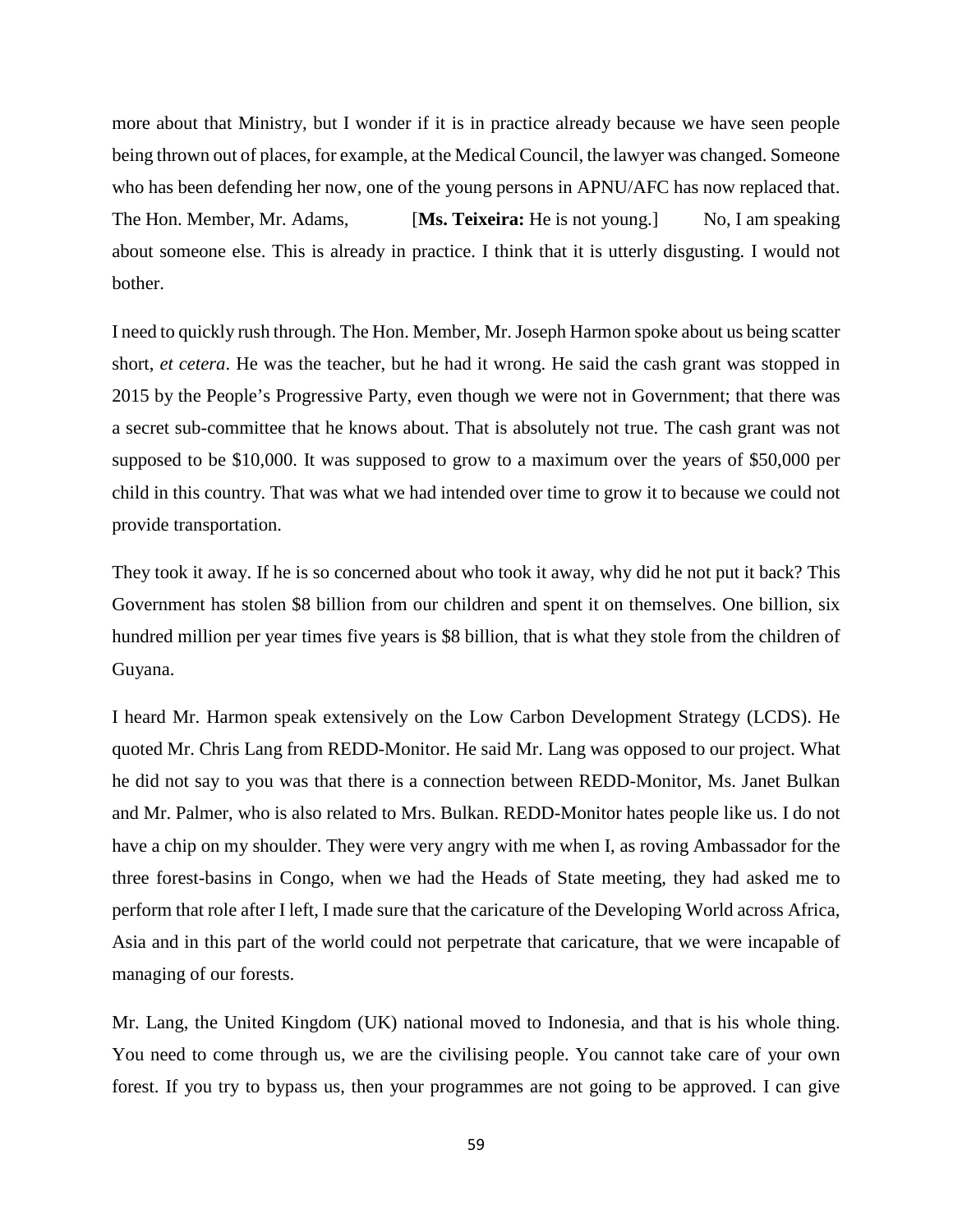reading material for the Hon. Member, Mr. Harmon, to understand the true nature of Mr. Chris Lang. *Carbon Markets and REDD*, you could read that article.

He said:

"...Carbon trading does not reduce emissions..."

Nobody in the world believes this. This is a neophyte, a hustler. In fact, if you read the truth behind Mr. Chris Lang, you will know that he is just that – a hustler. You will know also that, in an open letter to Mr. Erik Solheim, who is now the Head of the United Nations Environment Programme (UNEP) and who was the Minister responsible, that Ms. Janet Bulkan and the Hon. Member, Mr. Ramjattan, wrote them trying to prevent money from coming to Guyana through the LCDS.

They wrote them saying:

"Do not send any money to Guyana."

### *3.38 p.m.*

Ms. Janet Bulkan and the others wrote in 2009 that we were talking about this LDCS, but that the LDCS was not part of the United Nations Framework Convention on Climate Change (UNFCCC) Project. It is true, but we did not allow that to daunt us. So, when the Hon. Member, Mr. Harmon, came here and regaled us with his knowledge about why we need the Green State Development Strategy, and he told us that the world is on a path to destruction above two degrees Celsius - above three industrial levels, and that we face an existential threat, we have been saying that a long time. We have been saying that the Paris Agreement, the level of ambitions there, as forward as they are, they would never achieve the 1.5 degree that is needed for sustainability.

The Hon. Minister told us that anthropogenic actions cause climate change, but what is new? We know about that already. The Hon. Minister then said that, our strategy, we got McKinsey and Company to do a strategy to have the people come here and pay for carbon credit. Clearly, the Hon. Member, Mr. Joseph Harmon, does not understand the concept. It is not about paying for carbon credit.

We started off developing the LCDS because there was a gap in the framework of the UN Convention, where a number of Non-Governmental Organisations (NGOs), when the Kyoto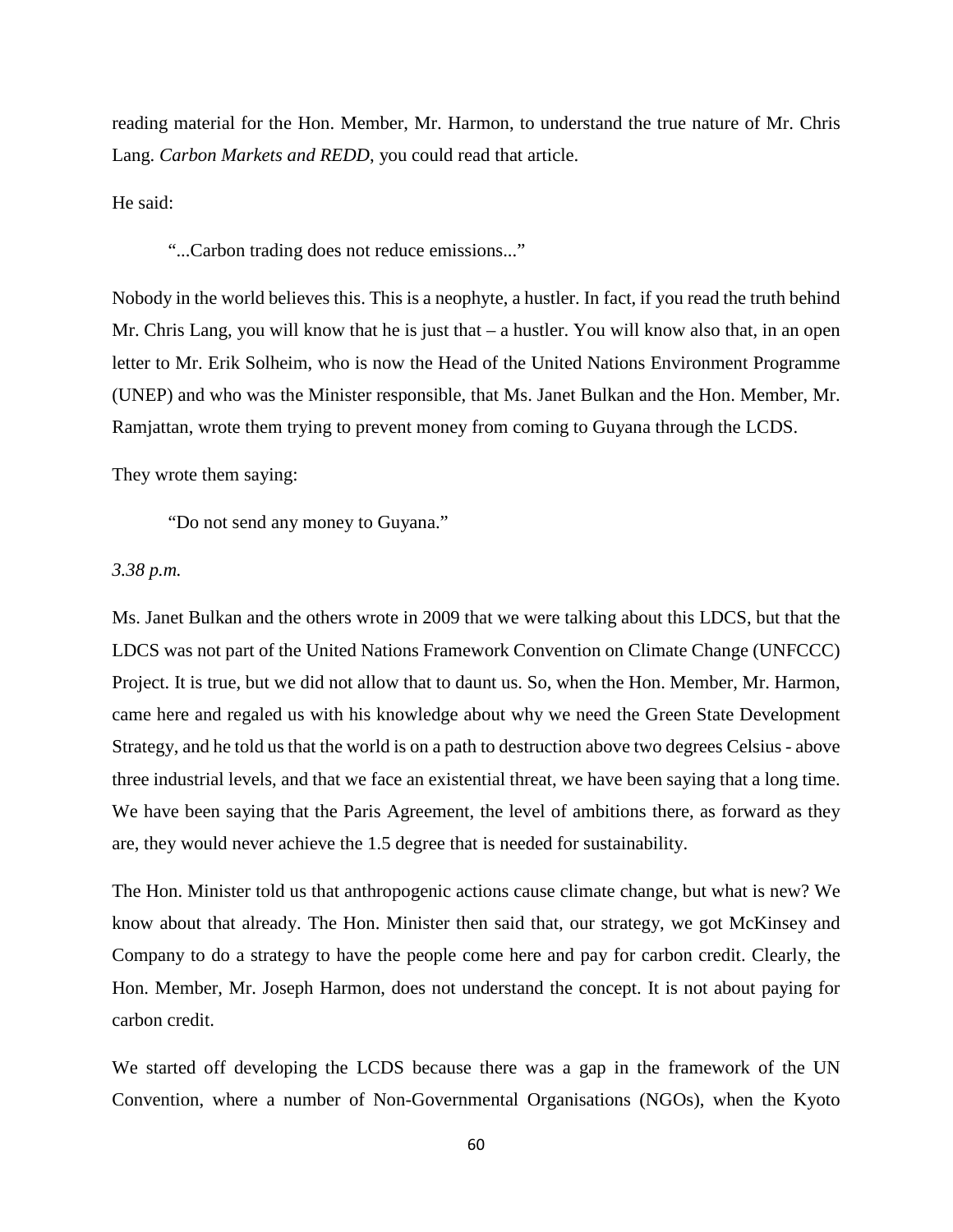Protocol was being negotiated, some for reasons that were altruistic and others like Mr. Chris Lang and Mr. Palmer, for selfish reasons, opposed it. They did not want forest carbon to be traded as an offset mechanism and so what happened was that we fought for this. We said, why is it that you only support the abatement solutions that are located in the developed world, because if the carbon trading takes place there, that is where money is, and you do not support the abatement solutions that are cheaper, but are located in the developing world? Since deforestation contributed about 20% of the greenhouse gas emissions, so 20% of the solution had to be in countries like ours.

We started off with fighting the international community and people like Mr. Chris Lang and we did not do it like this *weak kneed* Government. We did not go into it with a chip on our shoulder because people look differently than us. We defended the national interest and countries like ours. We fought and we managed to get changes and they are hostile to us because of this.

We got McKinsey and Company to come here, one of the biggest consultancy companies in the world. We did not get Professor Clive Thomas or Mr. Goolsaran, it was McKinsey and Company because we needed to use a consultancy company that the Developed World was using for the credibility of our numbers. They repainted several scenarios. We said, what if we built a model, where it says, we leave 10% of our forest with the highest conservation value and what if, we deforest over 25 years, the remaining forest, and convert the forested areas into other activities like mining and ranching and large-scale agriculture like the developed countries had done? Most of them do not have their primary forest, but they come out here and tell us, "You protect yours", and they think that you should protect it for free, although it serves a global good and they busy cutting down their trees. All of their primary forest is done, they have converted it. So, we argued, what if we do that? How much could we earn at an annuity and the annuity using USD \$5 per a tonne of carbon trading came up to about \$580 million a year - that is what the world should pay us for avoiding deforestation. That is how much we contribute to the global climate fight. That is what we did.

Once we got that, we then went all outside of the UNFCCC process, because the UNFCCC process is slow. Until now they have not done it and we had this arrangement with Norway for them to buy carbon from us at \$5 per a tonne for avoided deforestation. We even changed the concept from REDD+ and Mr. Chris Lang and Mr. Palmer confuses the REDD+ with our Low Carbon Development Strategy. They are very different. Most of his criticisms was about the REDD+; how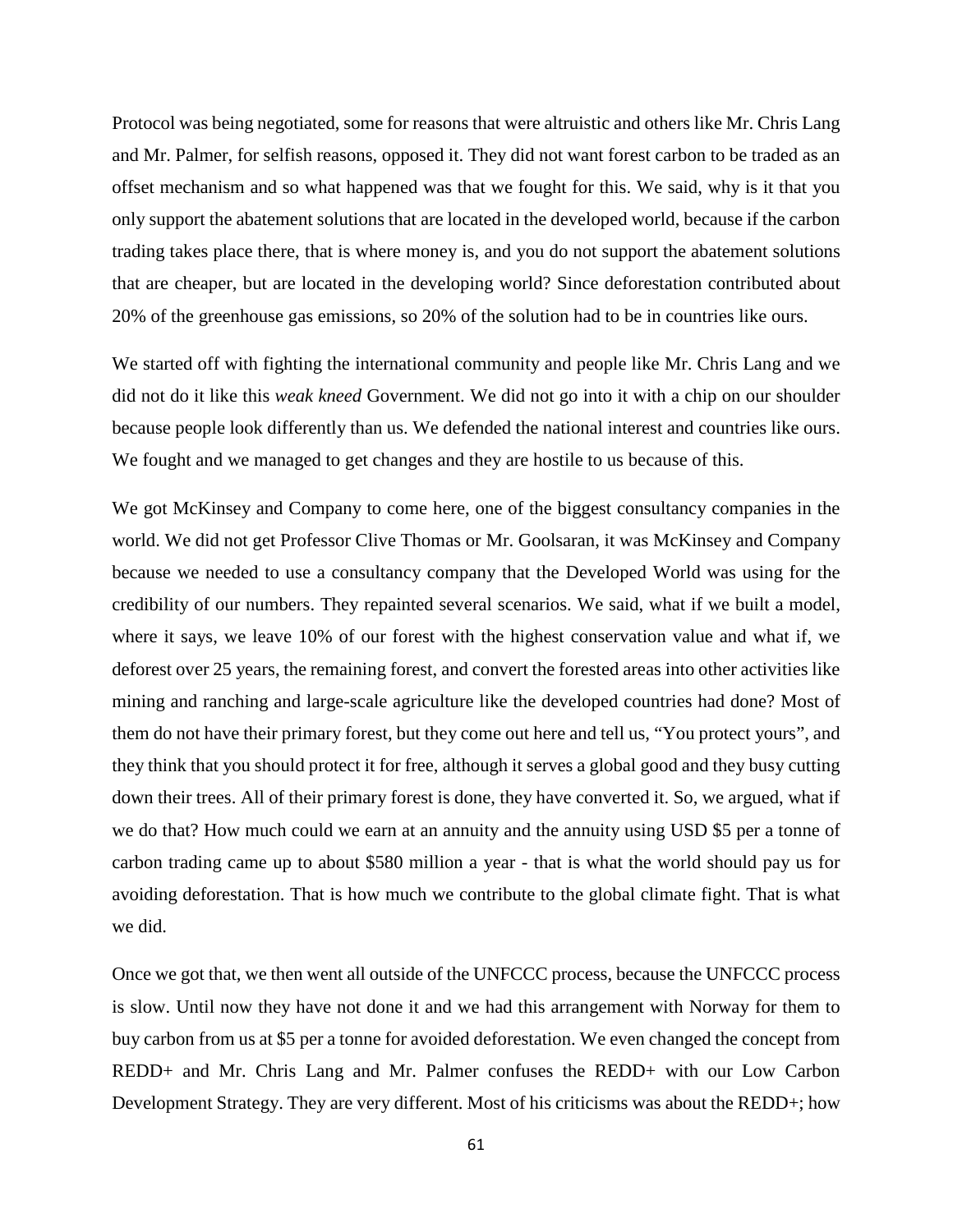we did it before and without consulting with people. He did not understand the difference between the REDD+ Strategy and the REDD Readiness Plan, which was done through the World Bank and the LCDS, which was a development strategy. That was the basis on which we did it.

The Hon. Member, Mr. Harmon, said that he did not know much about this and how it was done in secrecy. I went to the website last night and the website is still there, and there was a posting up to a year ago. Mr. Harmon, on that website, said that:

"Bartica will be a microcosm of green development in the entire Caribbean…"

This was posted in June, 2017. Mr. Speaker, if you look at the documents there, you would see that between 2009 to 2015, when we left office, we had 75 meetings of the Multi Stakeholder's Group. I would just want to let you know, quickly, about who were the people there, I would not call the names, but the institutions; the Ministry of Foreign Affairs – this is a meeting with the President of Guyana, 75 times between 2009 to 2015 and all the minutes are on that website now that he does not know about. He said that it was secrecy and they are posting his picture on the same site. I thought that they had discontinued it after June. There were the Ministry of Amerindian Affairs, Office of the President, Office of the Prime Minister, Guyana Forestry Commission (GFC), Guyana Gold and Diamond Miners Association (GGDMA), Private Sector Commission (PSC), National Toshaos Council (NTC), North Rupununi District Development Board, the Amerindian Action Movement of Guyana, National Amerindian Development Foundation, Guyanese Organisation of Indigenous People, University of Guyana Conservation, International World Wildlife Fund, Iwokrama International Centre (IIC), there was Ret'd Major General Joe Singh in an individual capacity, Raquel Thomas, Annette Arjoon and several others. There were Ministers, then there was the Amerindian People's Association (APA) that was invited, but it decided not to attend. It is not to cite Ms. Jean LaRose from the APA. I do not want to be too critical, but Ms. Jean La Rose is not an independent person. She was the Deputy Head of the A Partnership for National Unity list during the last elections and the Government is citing her as its source of criticism of the strategy, but there are several other organisations. It is an absolute lie about the LCDS.

Now, what has happened is that, let me tell you the sectors that the LCDS has and moneys set aside for those sectors, so we are earning moneys. Mr. Harmon said that it was just a strategy to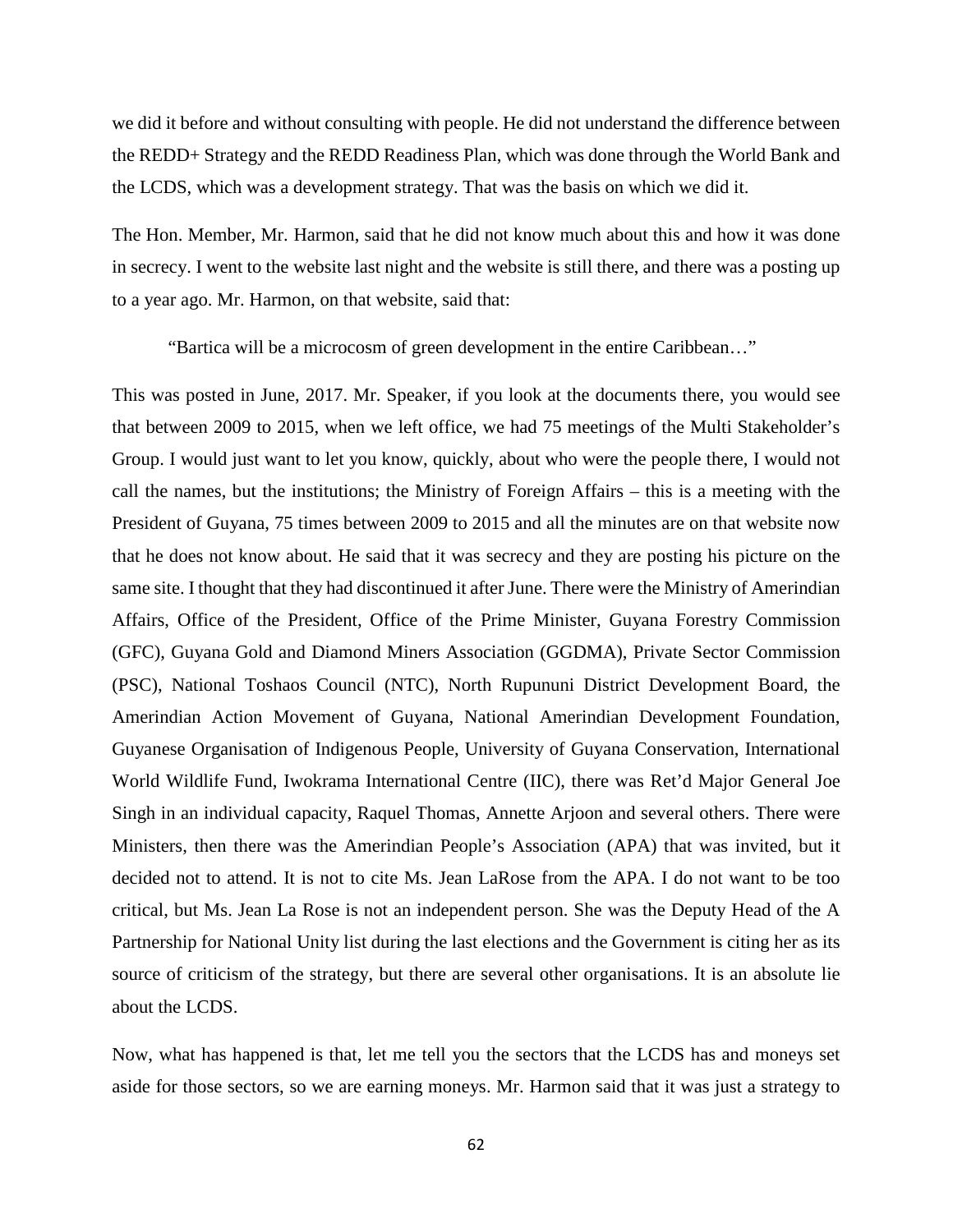collect people's money abroad, but he is busy using the money. I would point to that now. The low carbon transition - ecotourism, aquaculture, business process outsourcing, fruits and vegetables, the Centre for Biodiversity Studies, renewal energy, the land titling, the low carbon transport, Amerindian Development Fund, Curriculum Development for New Economy, and Hinterland Information and Communications Technology (ICT) Access - US\$17 million in the budget that the Hon. Member, Catherina Hughes referred to. This pretentious thing about what is happening in the sector, I have listened and it is revolting, as though it had nothing to do with the PPP. She has been using money now that we have earned through the same programme; micro and small enterprises, flood resistant crops, introduction of instruments to mitigate risk, that is, innovative financial instruments and insurance policies; upgrading infrastructure and assets. All of these are part of our Low Carbon Development Strategy. Look at it here, it is specific projects, policies, *et cetera*. This Green State Development Strategy sets a goal. It says, *oh* we want to better manage our resources. We want a low carbon trajectory, but they are busy going to polluted sources fuels and they want a low carbon trajectory. They made a pledge to do 100% renewal energy by 2025 in the Paris Agreement. We are not anywhere near that, no way of achieving that. By 2020, people are supposed to raise the levels of their ambition. That is the meeting that is taking place now in Poland, to raise ambition, and they are going backwards.

This Green State Development Strategy could never be the philosophical underpinning of anything, much less the budget of anything. It just states what it wants to do, better manage our resources, including oil resources, the big contradiction.

Then it states that it wanted a low carbon trajectory. This document (LCDS) here sets out the goal, pathway, policies, projects and the source of funding. So far, their source of funding is the budget, that is the difference here.

If you go to this year's budget and you check the profile in the budget, then you would see what I am talking about. The profile outlines all of the things - I have misplaced it. They renamed the programme to Low Carbon Development Programme, but the moneys come from Norway and it is there to do almost all the things they boast about; the land titling, funding of Amerindian villages, the \$17 million ICT Project, all of these. Check their profile under the Ministry of Finance, Volume III and you would see what I mean, the entire thing.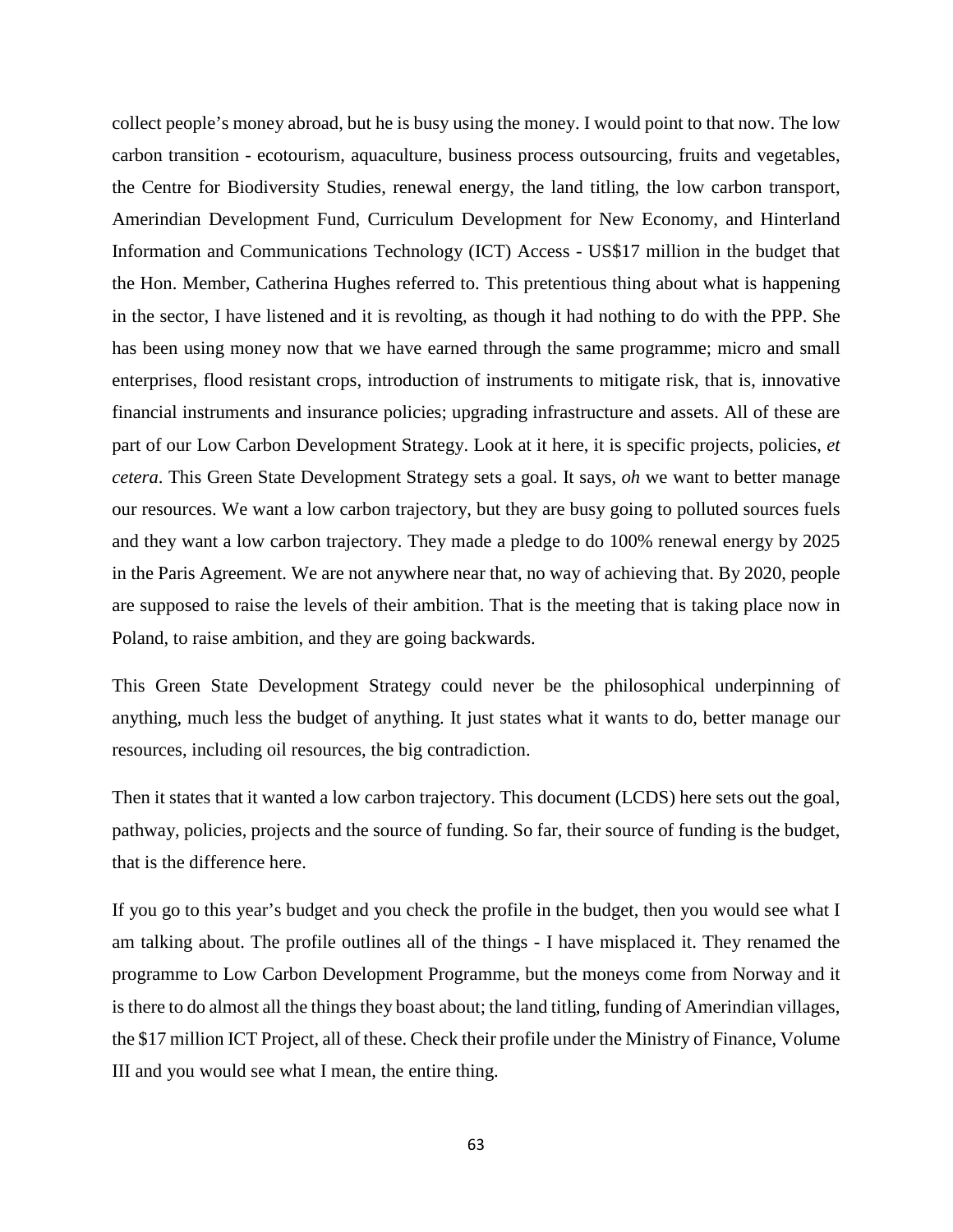I do not have more time to deal with Mr. Harmon comprehensively because I think this policy is wasting our time and effort, and, definitely, you have to scrap something that is useless like that. There is no way forward with that strategy.

The oil and gas sector is one that we heard a lot about. We have made it clear that, for us to make progress here, we have to understand the dynamics of the economy. The Hon. Minister spoke at length, but he failed to answer some key questions. The first one is: What are the terms of reference of the Department of Energy? What are the terms of reference of the Petroleum Commission? A draft came here and then it got stalled. How do they overlap? Which is the technical body? Which one deals with licensing and all of that, especially in light of the President's letter? We are no closer to an answer for that. We heard the Head of the Department of Energy saying no new oil licence would be issued until a model contract is completed. Is that true? The Hon. Minister could have mentioned it if that was the policy of the Government. But just like with the National Industrial and Commercial Investments Limited and the Guyana Sugar Corporation fighting and nobody knows who is in charge of the sugar industry now, the same thing is here. We are not any closer to finding out.

Will those contracts, after the ExxonMobil Corporation contract, be reviewed in light of this model agreement? Something that we sought to ask here in this National Assembly. So that is the first thing.

Mr. Speaker, what is happening to the audit of the pre-contract cost? Why is it the ExxonMobil Corporation's decided to postpone Liza II? Is it because His Excellency made a statement that he would control the pace of development of the oil fields? So, we heard that there, and then the Hon. Member, Mr. Carl Greenidge, came here and said, "Oh they will get to 750 million barrels in a couple years' time." And the decision to move to Liza II is not even made as yet, there is some hold up of it and the President said that we are controlling the pace of this.

# *3.53 p.m.*

Three - will they tender future blocks or does the Hon. Member Mr. Harmon still believes that he needs a foreign consultant to tell this Government that? And a foreign consultant of a particular hue too, not any Guyanese consultant. So, do they still need that?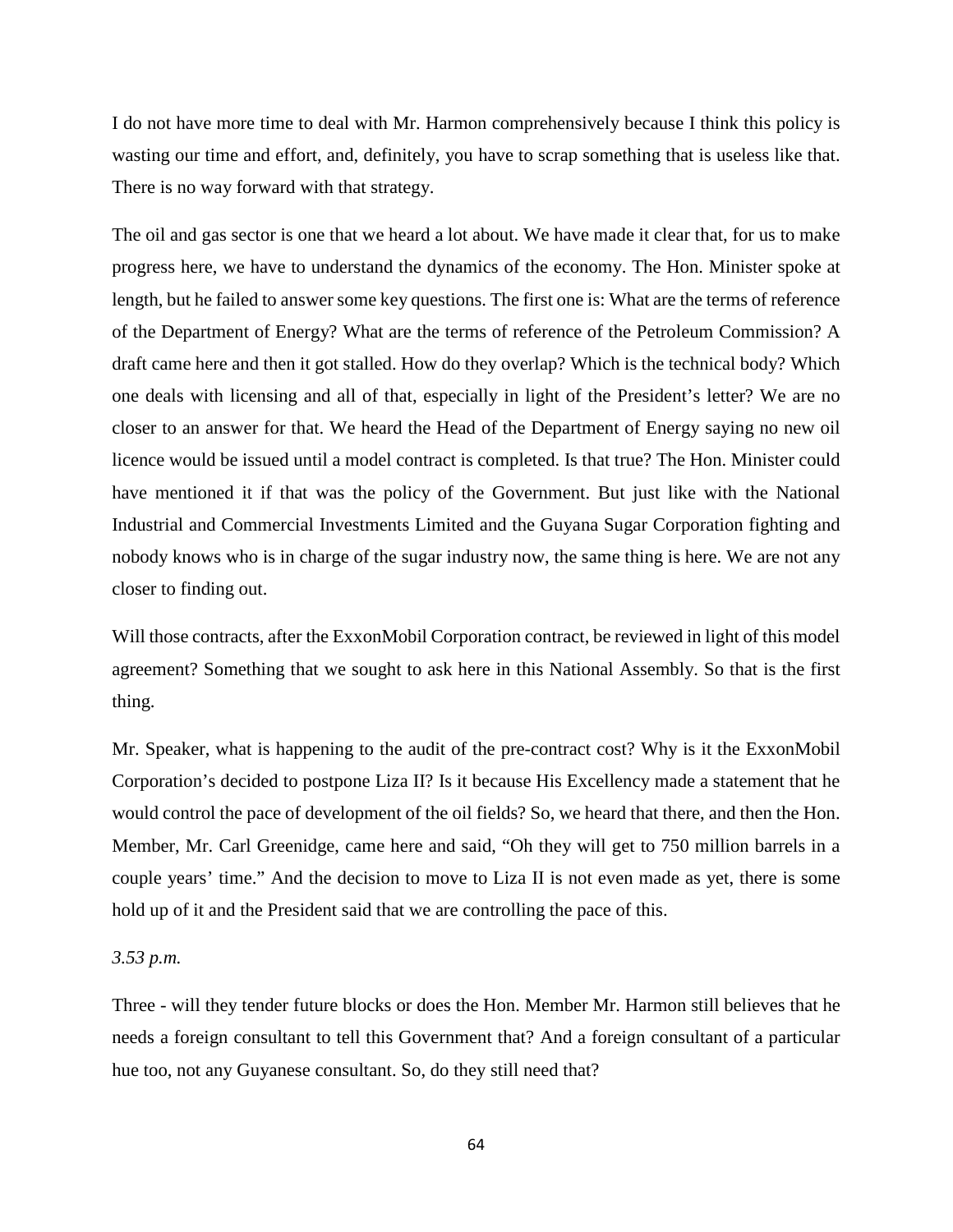The Sovereign Wealth Fund. This Government believes that oversight can be a backend process. Oversight has to be throughout from the beginning for it to mean something. That is not what they are doing, because we have seen the sort of backend oversight from this Government, where nothing happens, and their level of arrogance. He did not explain, nor did he address the fundamental issue which came up in all of the consultations with the private sector. We have been in the public domain speaking about it, and in the international community and the media, which is that the model is not the best practice model that they are imposing on us. It leaves too much room for capricious Government action that the Government almost controls the entire thing: the Central Bank, the macroeconomic committee and the investment committee. All have an overwhelming presence of the Government. I am not saying that you must exclude the Government totally, but we believe that no arms-length management of the resources, where the politicians get involved, is managing the stream of revenue that gets deposited into the Consolidated Fund. The process to get that out of the Sovereign Wealth Fund is one that is established by clear criteria and is independently verified, not by the Ministry of Finance, some macroeconomic committee or any other group, but independently verified with a report coming to the National Assembly. These are key things. To cite the Santiago Principles does not address those major things.

We believe in predictability. Any investor would not find us as a rollover; we negotiate strongly for this country, as we have shown. That is what is good for Guyana. We believe that there is a balance to be struck between investors making enough money to encourage them to invest more, and with the people of this country, to whom the resources belong. Therefore, we are yet in the dark. We have heard a lot and we have seen a lot, but there are too many questions that remain unanswered.

Coming back to the budget, it is said that you can put "lipstick on a pig" – I think President Obama popularised it – but you cannot change the nature of the pig. They have done a lot of brush work on this budget, but we have gone through its elements, and this budget is not going to change Guyana for the better. I want to refer all of Guyana to the advertisement we put in the newspapers. Did you see the advertisement? It is so full because these are all the things that we want to reverse, all of the hardship measures that they have imposed on the country. Some of our Colleagues read this out. This is in the newspapers, so please pay attention to what we have asked for here. I do not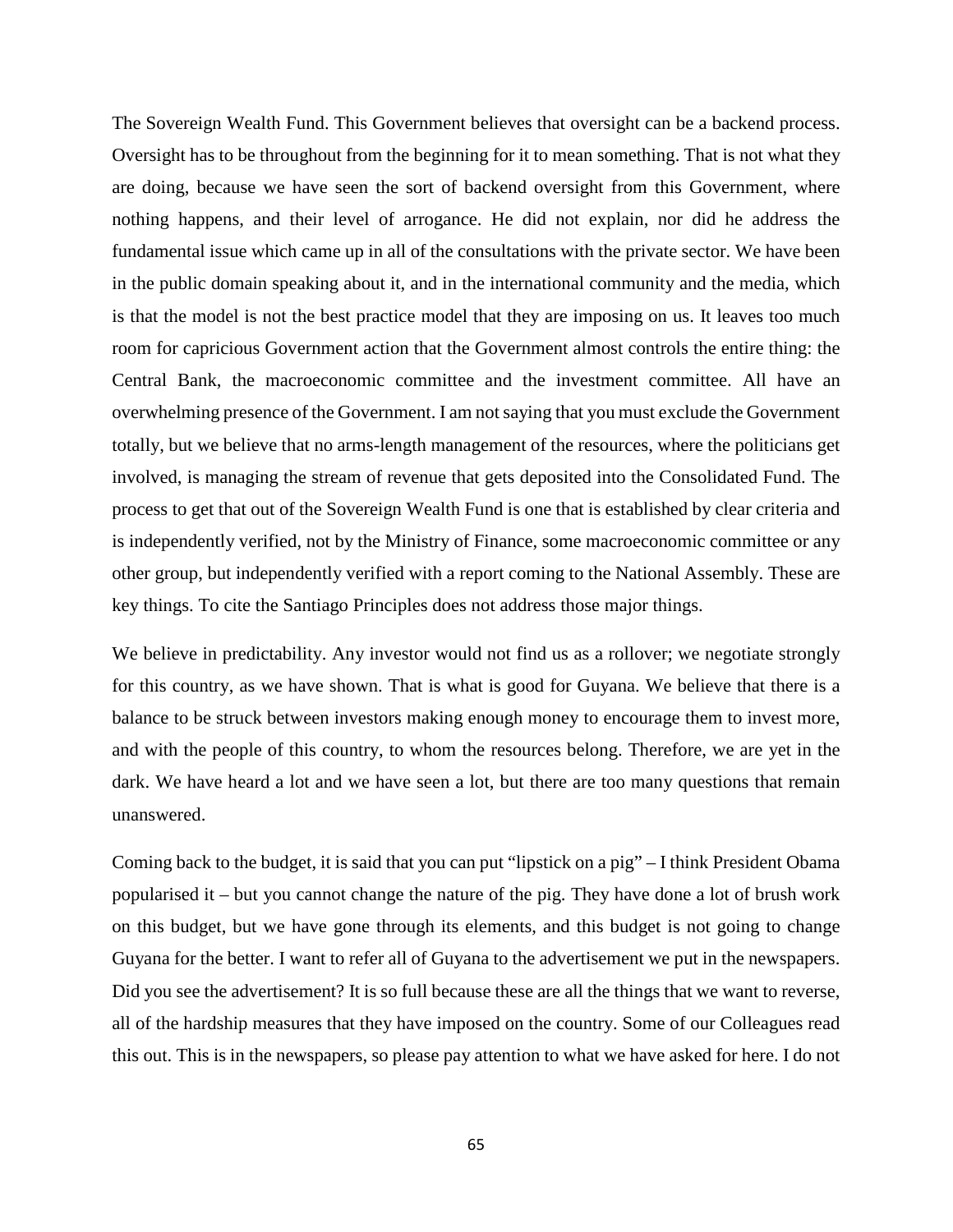want to read it out because there are so many things that this Government has changed for the worse that we want restored.

Regarding the sugar workers, there is an unbelievable level of arrogance, outrageously so; arrogance about this unkind, uncaring behaviour. The day that the sugar workers came here for their severance, I came back into the National Assembly and I asked some Ministers, "Why do you not just pay the people their money? You said that it was released." They said, "Oh, there is still some Court case." I said, "Go and tell the sugar workers that they are getting paid. Go out to the line there because they have been working for 25 years, some of them, and they have to come now for two years and practically beg this Government to give them the \$400,000 or \$500,000 that their severance would amount to". After two years, they had to take legal action to get it, and you are telling me that the legal action is preventing it. Many of those workers' lives are being devastated. This is illegal. I think the Hon. Member Ms. Burton-Persaud raised it in this House that employers under the Severance Pay Act, could go to jail/prison for not paying workers their money on time. But they do not see it that way because a lot of them got their big increases right at the beginning. They are living the 'good life' and they are busy eating in here, in the Parliament Building and then got one of the newspapers to ask "How did the people, if they are so poor, get the passage to come to Georgetown?" That is what you are questioning, how they got the fare to come to Georgetown. They should just go and listen to the sad stories. This did not have to happen. We are demonstrating it over and over again. They could have kept all of those workers working and they could have kept the jobs.

Somebody spoke about jobs. Our young people have not seen a single initiative in this budget to create jobs or to retain jobs. We are losing jobs and we do not have anything to create new jobs. What are you going to tell the young people? We hear about how they are being educated in robotics. Two robots will go in some school, and we are flying with drones and the Ministers are travelling around. I do not understand and they read these speeches, almost believing them, robotically, as some of our Colleagues said. There is no care in this Government, absolutely no care.

**Mr. Speaker:** Hon. Member, you have another 15 minutes to wrap up.

**Mr. Jagdeo:** Thank you, Mr. Speaker.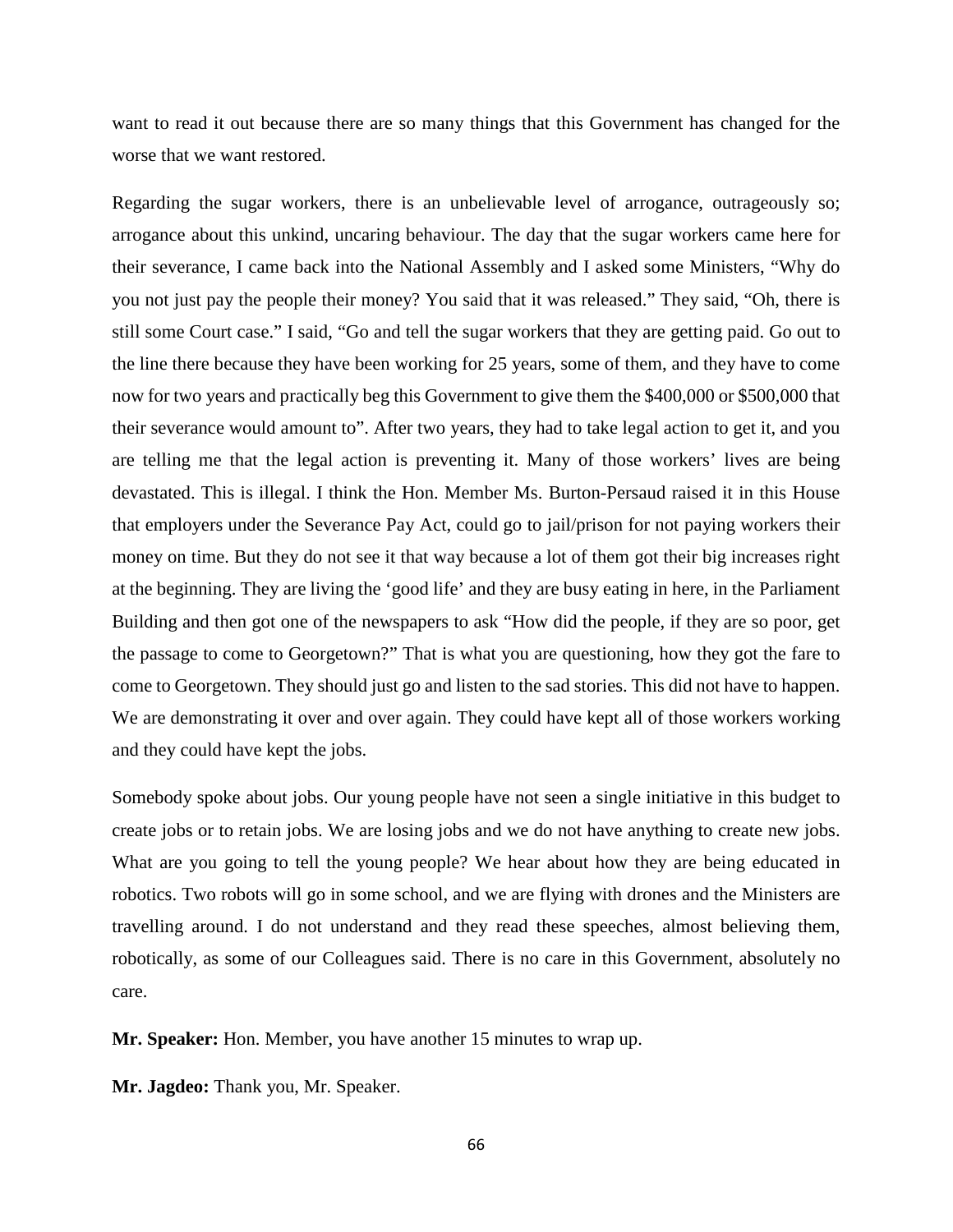I heard the Hon. Member, Ms. Ally, said, "Bring it on." She was talking about the no-confidence motion and she was talking about how they won five towns, and that the five towns are 50% of the towns. That is a perfect example of delusion and desperation. I recall on that the night the noconfidence motion was filed, we saw the dishevelled group hastily posing in a house to show unity. Then there was the 'Love and Unity' Concert in Sophia, which was well attended by 150 persons, and by some protestors too. The panic that ensued in this Government which seemed so invincible, they have started now to even threaten their Colleagues. People said to me that they had threats to their lives and their families. They have even threatened to disrupt the Parliament on the day. I am saying this to you because I will be writing you about what I have heard, so that you can be aware on the day of the no-confidence vote, what they plan to do. This is because they are very unsure. When they said, "Solid 33", any person on that side, who has a conscience and who is a patriot, should vote for the no-confidence motion. They cannot not see the destructive path that this Government is leading them into - any person on that side. Behind all of this bluster and *fat talk*, there is a scared group of people - extremely scared, suspicious and looking at each other.

Secondly, the results are clear for the elections. The Hon. Member, Ms. Teixeira, spoke extensively about that, but they would not even listen to that. They are so arrogant. At the meeting in Sophia, they blamed the people for not voting for them, rather than blaming themselves for pursuing policies that are impoverishing our country. That is what we have from this Government.

There is one other issue that I want to address, and then I will come to the end. Our Prime Minister, Mr. Nagamootoo, who made the Local Government Elections a test case, has quickly moved on. The 115,000 votes that the PPP secured more than the AFC has done major damage to his psyche, I think. I am not going to speak about the extravagance in his office anymore, we will have another time that will come, but in five years he has spent \$849 million in capital expenditure through his office, compared to a small amount…[*Inaudible*], in excess of \$800 million.

I believe that the Hon. Prime Minister is squatting in the House. So, I want to bring to your attention something that we will be focusing on shortly.

It states here, as part of our Constitution of the Corporative Republic of Guyana, in article 178 (4):

"During any period when a minister is performing the functions of the Office of the President under article 96 or 179 or has assumed office under the proviso to article 95(1),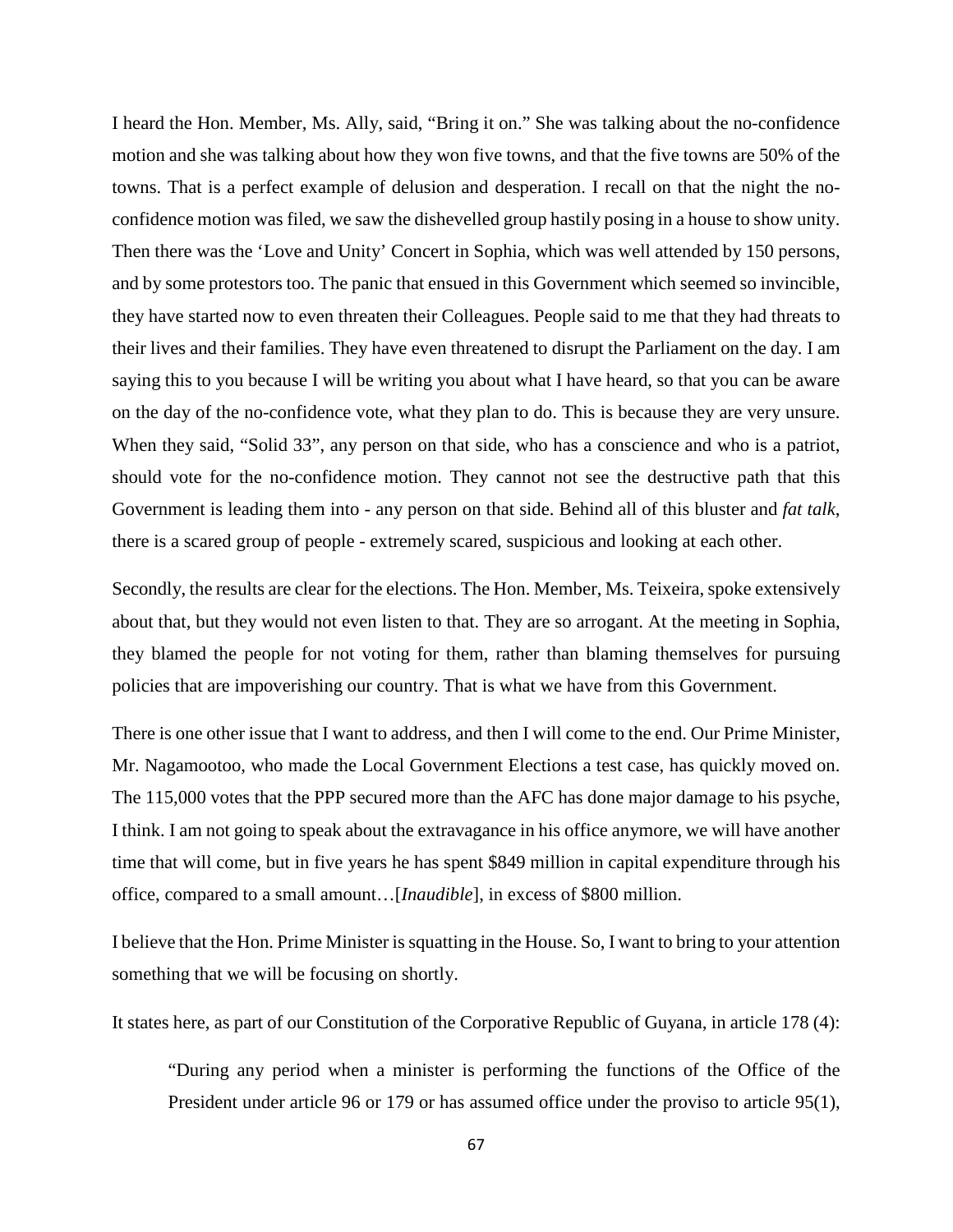his or her seat in the National Assembly shall be regarded as vacant and may be temporarily filled in accordance with any provision made under article 160(3). At the expiration of the period the person temporarily filling the seat shall vacate it and the seat shall thereupon be resumed by the Minister."

What is article 96? Article 96 states:

"Whenever the President is absent from Guyana or considers it desirable so to do by reason of illness or any other cause, he or she may, by direction in writing, authorise any member of the Cabinet, being an elected member of the National Assembly, to perform such functions of the Office of the President."

So, in accordance with these two provisions of the Constitution, we have had this Prime Minister come here over and over when he is acting as President, in violation of our Constitution, squatting in the National Assembly, contrary to the practice of the past, and we have allowed this to happen. We plan to raise this on Monday when we come to consider the estimates. His presence will not be missed in the House. I am sure they can find another member from the APNU side to perform the functions well.

I want to say to the Guyanese people to not lose hope. We can go on and talk about the callous behaviour of this Government, be it their Mayor and City Council and what has happened and what they have subjected the people of Georgetown to, we will address that at some other point in time. That is why they got the results in Georgetown, not because of people who look like Mr. Jagdeo or who look like Ms. Volda Lawrence, as she said, but because of their policies in the City. We spent \$30 billion in the City from Central Government over the 23 years. Thirty billion dollars in the City to transform this City. If you look at the Commission of Inquiry Report, you would see that in the last three years there was no audit report. The hundreds of millions spent. The Commission of Inquiry enumerated whose son and whose daughter and whose friends and families were getting the contracts. That was all in the Commission of Inquiry Report that was just concluded. They had 28 out of 30 seats there. They allowed it to continue in the City, that is why the people in Georgetown rejected them, not because of race, *et cetera*. They continued with those people. They are still in the fold, and this is a practice of this Government. So, incompetence is a virtue, as I said before. Someone gets promoted if he or she is incompetent.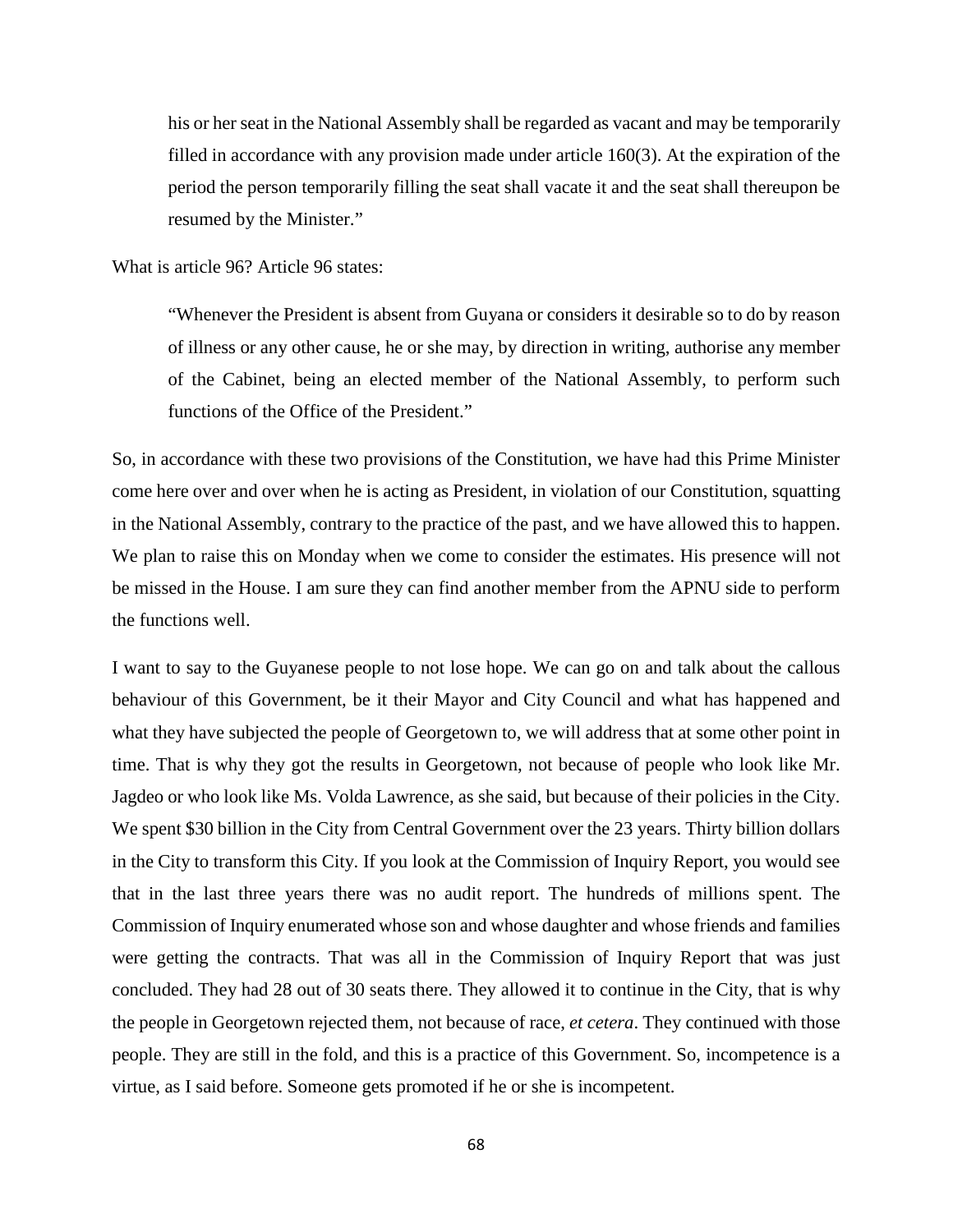## *4.08 p.m.*

Secondly, they live in a dream world so everybody else must be corrupt except them. It is a cesspool in the world in which they live.

Thirdly, they have no vision for Guyana. They have no ability to execute the plans of this country. They have no care in their heart for the people of this country. They discriminate extremely vindictively against people. That is why their tenure would be limited. So, take hope, Guyanese.

Thank you very much, Mr. Speaker. *[Applause]* (*4.08 p.m.*)

*[The Members of the Opposition withdrew from the Chamber.]*

*[Interruption]*

*[Mr. Speaker hit the gavel.]*

**First Vice-President and Prime Minister [Mr. Nagamootoo]** (*4.10 p.m.*): Mr. Speaker, thank you very much for giving me the opportunity to speak to *Budget 2019* during this debate.

On 18<sup>th</sup> October, 2018, when His Excellency, President David Granger, addressed this august Assembly, he said the following:

"I restate my government's vision for Guyana's development and the means through which we shall achieve our objective.

The State's principal objective is to secure the 'good life' for all. The 'good life' entails providing every citizen with opportunities to be the best that they can be. The 'good life' is about securing sustained economic prosperity, ensuring citizens' access to quality public services and promoting social cohesion…"

His Excellency continued:

"The 'good life' involves eliminating extreme poverty and removing social, ethnic and geographic inequalities. The ultimate indicators of the good life are happy communities, happy households and happy people."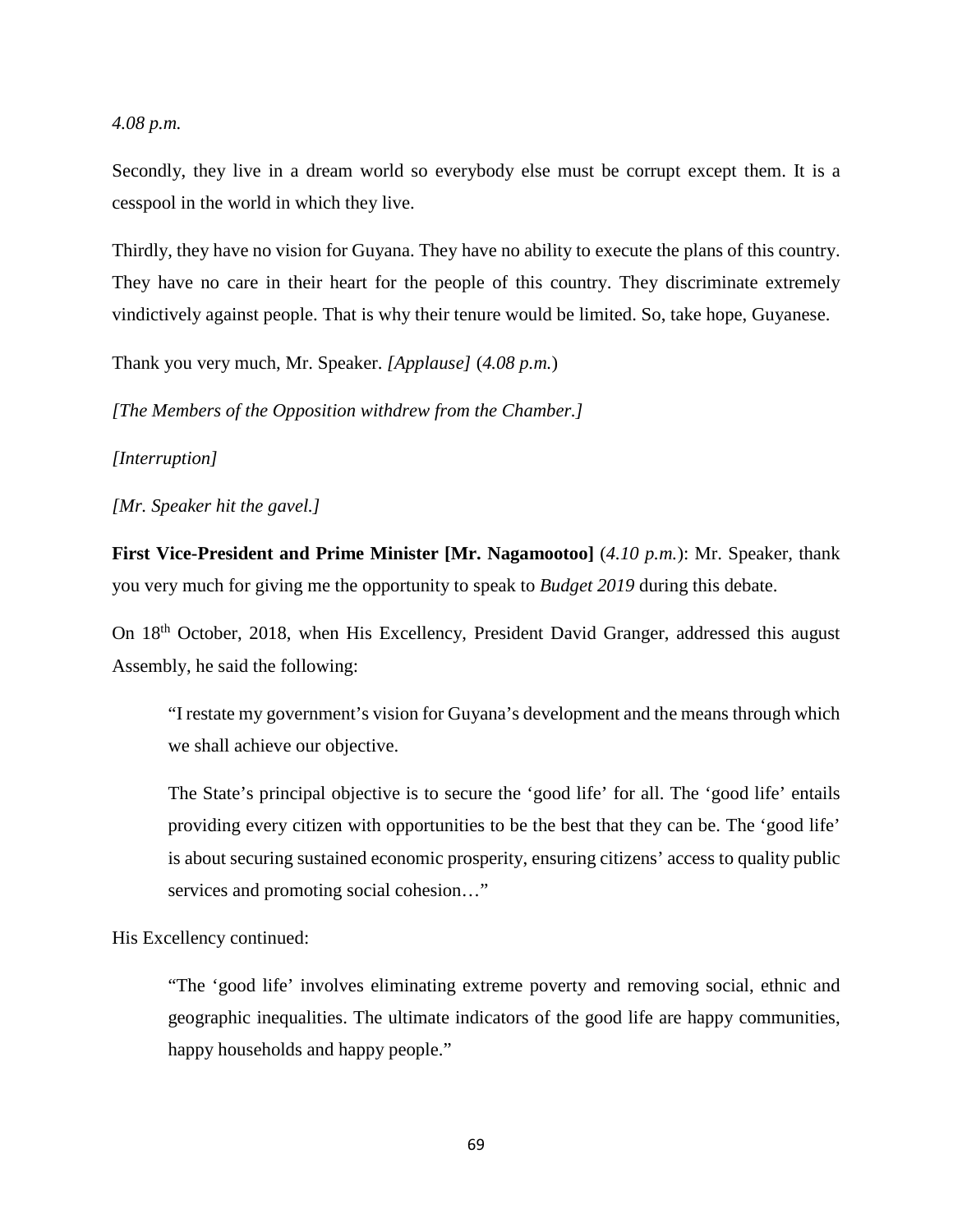I believe that those words used by His Excellency, in his address to this Parliament, have guided the theme of next year's 2019 Budget: *Transforming Our Economy, Empowering People, Building Sustainable Communities For the Good Life.*

Our foreparents were motivated by emancipation and the end of indentureship to work and to make sacrifices so that they could enjoy their freedom and lay foundations for the good life. The good life for our people was the dream of the fighters for our independence and the expectation of our new generation under our Republic.

While 50 years of one-party rule may have many negatives and consequences, successive governments did make notable contributions towards transforming our economy to give Guyanese a greater stake in and to share in our national wealth. Over the years, our people claimed the right to elect their governments, both at the central and local levels, which gave them greater power to share and influence the nature of our society. They used the nation's wealth, through national budgets, not political party wealth, to take us through further along the road to a good life.

Everyone knows that we cannot do the things we would like to without money, whether as salaries and allowances, pensions, social assistance, student loans and stipends, income tax exemptions and savings at the personal level, and through concessions at the corporate level. Budgets are not new to me. As a journalist, I covered some 20 budgets before I entered this Parliament. I was involved, directly or indirectly, as a Minister of Government, in shaping the policies for budgets over another 20 years.

However, *Budget 2019* is the biggest budget ever. Three hundred billion and seven hundred million dollars is a lot of money. It is *nuff bread*. This \$300.7 billion national purse will ensure that all persons in the public service get an improved salary. The increases are based on a progressive model. Those with lower salaries get bigger increases. These include the vast majority of employees in Government Ministries, Government Departments and offices - teachers, doctors, nurses, policemen and soldiers, firemen and firewomen, coastguards, *et cetera.*

The Opposition, during the debate, said that there are no jobs. But I heard, as I was coming in here, the Hon. Member, Anil Nandlall, shouting and screaming that his political party, the People's Progressive Party (PPP), is opposed to the \$16 billion being set aside to employ public servants, highly educated and specialised persons in the public service. I wondered whether those who sit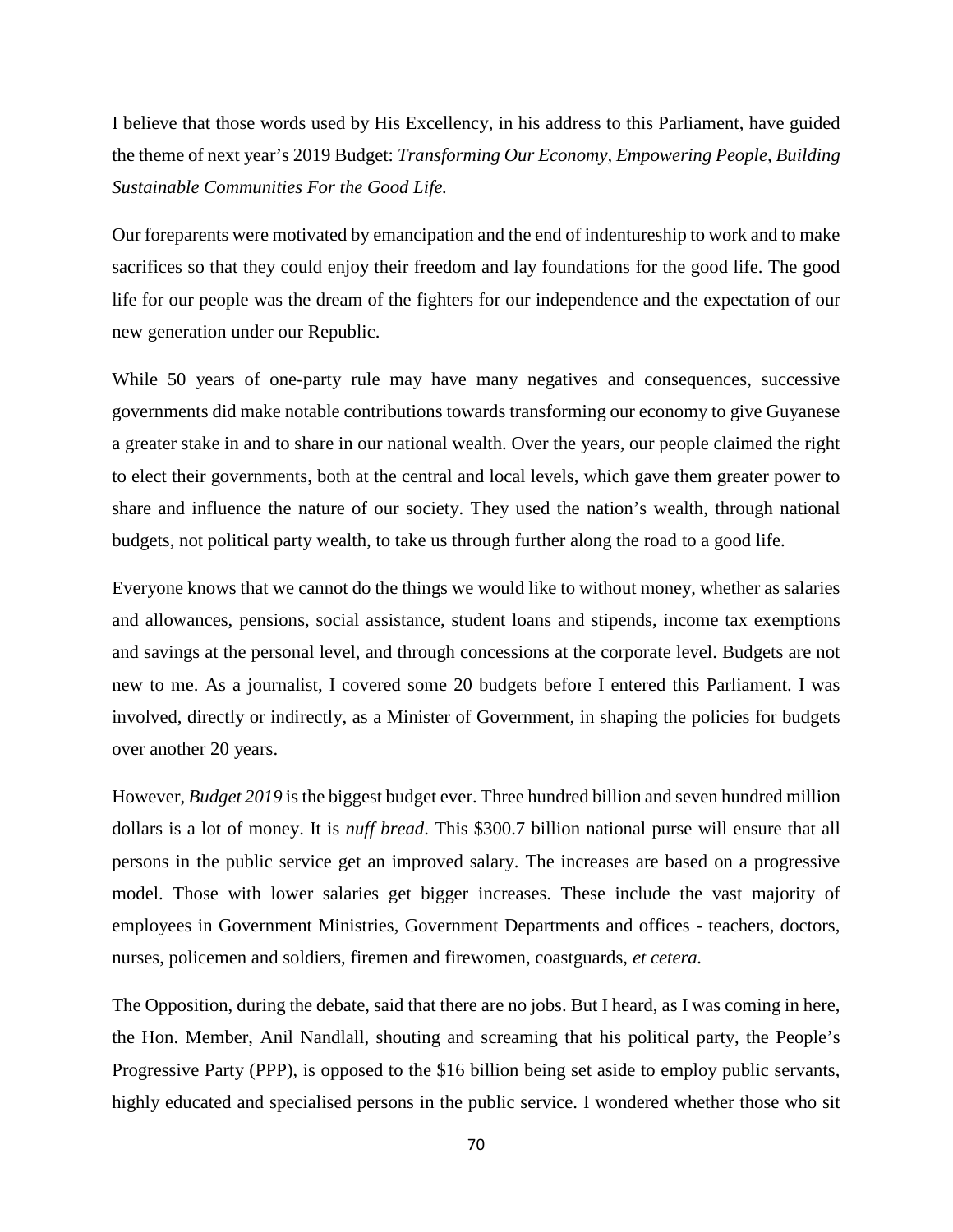on those now empty green benches and who have become so eloquent in their noise, could be demanding jobs and, at the same time, be opposing allocations to create those jobs and be making a mockery of the allocations. It appears clearly that it is an attribute on that side to approbate and reprobate; to and condemn the very things that they seem to advocate.

The Budget gives back, in tax exemptions, some \$3.5 billion that would benefit persons with disabilities, re-migrants, tourism promoters and drivers. These measures have been set out fully in the Budget. I just heard how horrible this \$3.5 billion 'give back' to our people is. The solicitous views being expressed is that these "poor people" are getting \$3.5 billion. It seems to be such a bad thing that one does not remember that when we speak to the issue of re-migrants, that there are many students who study in places like Cuba and who wishes to buy vehicles, but they are not available. They may qualify as medical doctors, engineers and agronomists and have money in their pockets, but they cannot buy vehicles in Cuba. Those students, those qualified Guyanese returning to their Motherland, are now being given an opportunity to have a vehicle bought in Guyana and pay no taxes if the vehicle is \$5 million and less. We know it is possible for them to secure a vehicle in Guyana. They can have vehicles with the necessary capacity and they can benefit. So, this lamentation of the "poor Guyanese people" being given back \$3.5 billion, as if it means nothing, is a part of the political rhetoric that we have heard during these last days, and even just now. I will come to the meat of the matter, the last presentation, in a while.

We know that tens of thousands of jobs are secured from the funds in this Budget. It is one thing to talk about creating jobs. But it is another of budgetary allocations being set aside to pay those who are in the employ of the public service and, I will explain, in other areas. But we heard from those who sit on the now empty green chairs how the emoluments are going up, how the Government is voting more and more money to pay salaries and that is supposed to be a bad thing.

It would have been better for those doomsday advocates if the Government had frozen the allocations of emoluments and had found no money to pay public servants or to do the things that a government is elected to do. Then, they would have come back and said that the "poor public servants" are not being paid and that "poor people" are not being given facilities to which they are entitled. There is this pathetic lamentation for what has now become, for those who sit on the now empty green benches, a no-win situation.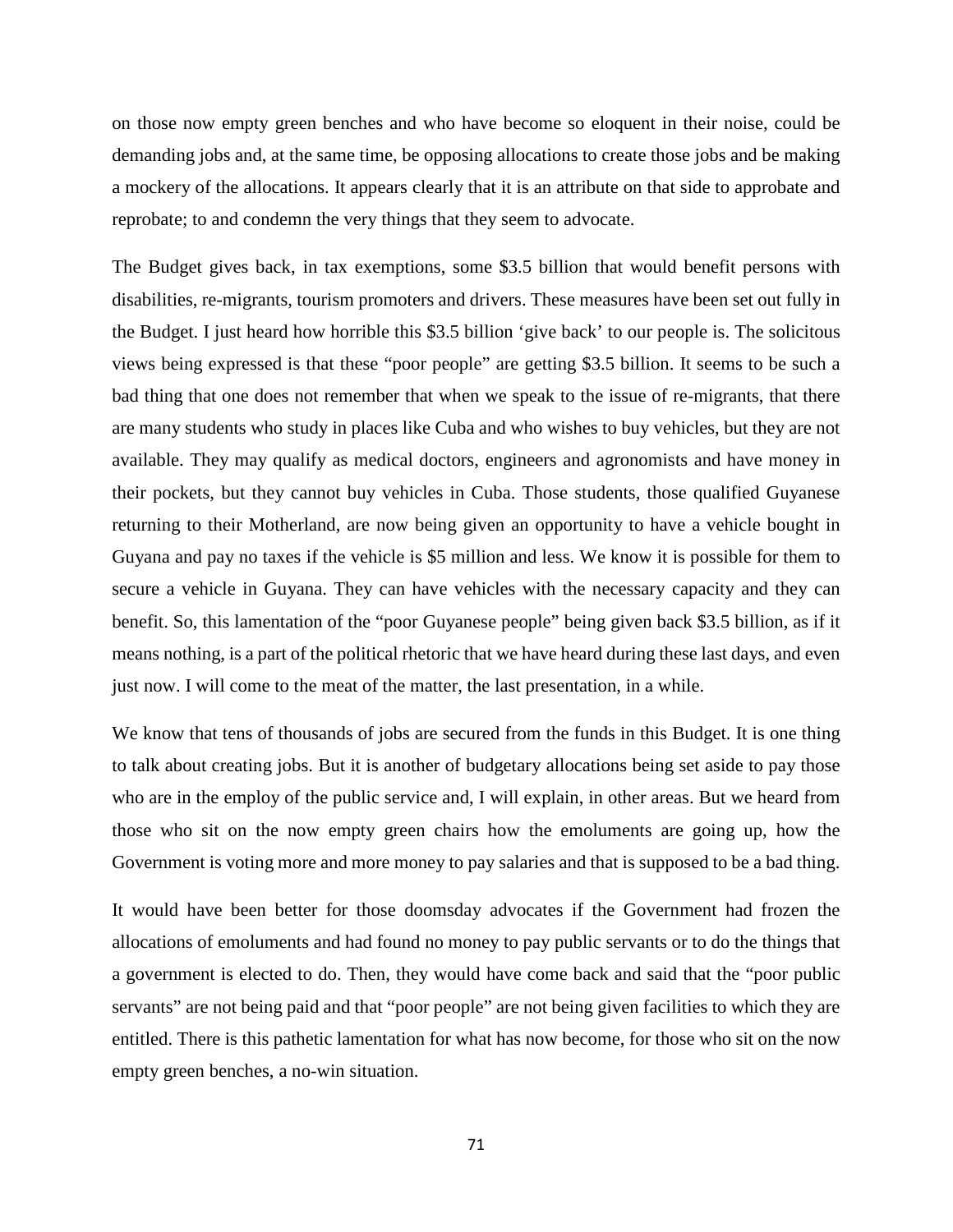# *4.23 p.m.*

It is difficult to even formulate a response to that type of political legalism, that out of nothing comes nothing. This is what summaries the contribution I have heard from that side.

The Opposition Leader said that he is opposed to the Budget having allocations for public servants. The allocations we see in the \$300.7 billion Budget ensure pay and continued jobs for all workers, both inside and outside of Government. Jobs are saved and created, also, by private companies that get contracts from Government - be it clerical staff, engineers, labours, technicians or security guards. We are not dealing only with people in Government's employ. It stretches outside. That is how the spread takes place with a Budget as large as this one. Moneys from the \$300.7 billion Budget ensures that the programmes in the health, education, housing, water and security sectors are adequately funded. Jobs must be maintained.

In this \$300.7 billion Budget for next year, agriculture will get a big boost to push our nation's food security and to secure the livelihoods of our farmers, cattle and poultry rearers, fishermen and others. Better drainage and irrigation facilities would be provided, sea defences and internal canals will be maintained.

I speak directly through this House and through you, Mr. Speaker, to the Guyanese people that they should understand the difference between a serious Government taking care of the interest and welfare of people and political bluster, vacuous charges and allegations to which I shall return and to which I shall respond.

Better drainage and irrigation facilities would be provided, as I said. Financial assistance, called subventions, would be given to the Town Councils and the Neighbourhood Democratic Councils (NDCs), irrespective of which party controls these towns and NDCs. They need to be assisted to improve streets and dams in the villages and towns, clear canals and trenches, provide better garbage disposal and sold waste facilities, maintain or build new markets and provide cleaner burial grounds. Our Guyanese people demand, quite justly so, the delivery of these services. This Budget, like the previous Budgets and like all other Budgets ought to do, should find ways and means of helping our communities so that they become cleaner, healthier and that they become models of what we could do in Guyana for our people, particularly those in the villages and at other grassroots levels.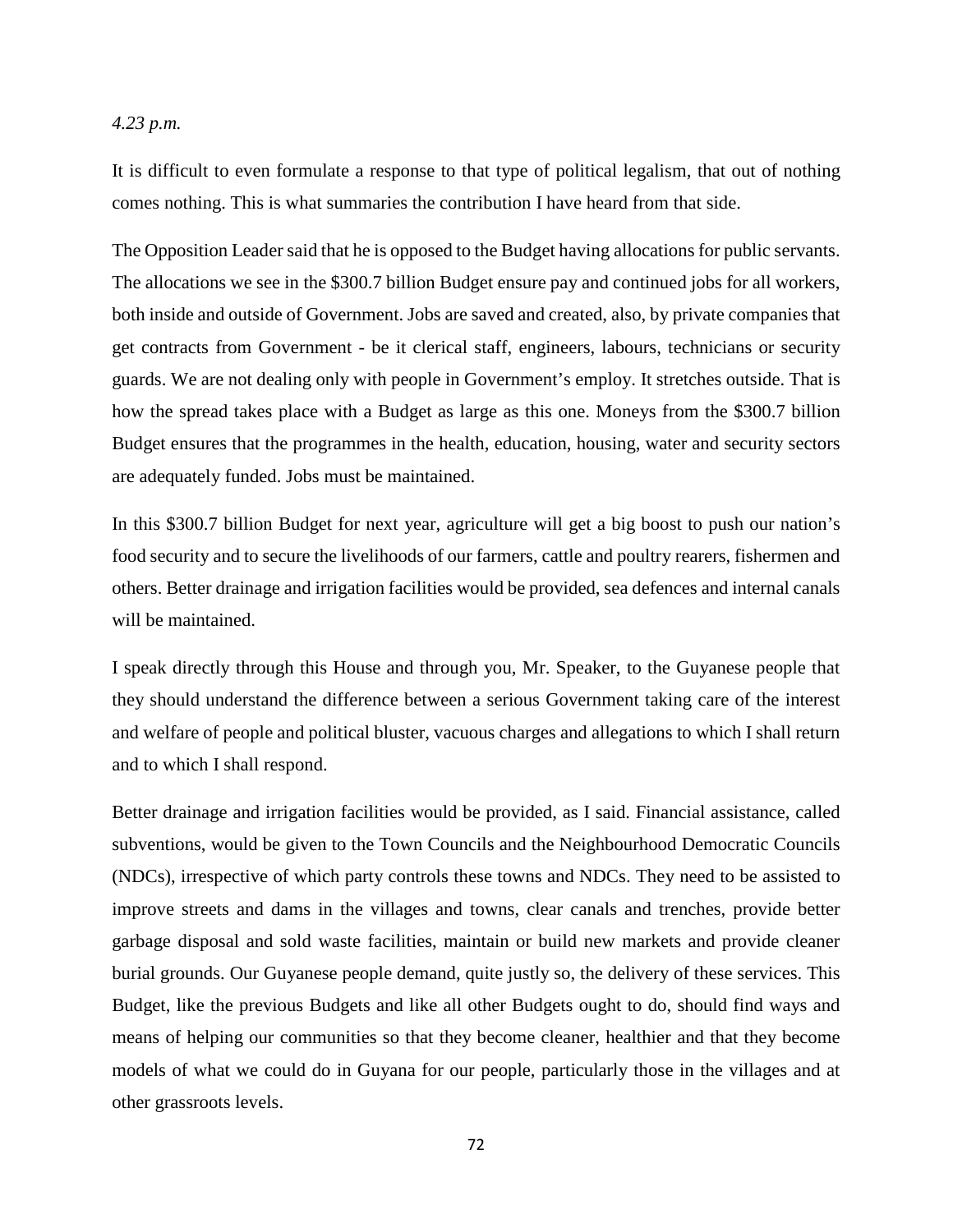This Budget, as our Ministers have said, ensures that infrastructure works continue in all sectors and in every geographic region to benefit every stratum of society.

It is from the national budget that moneys are found to maintain the several constitutional agencies, such as Parliament and the Judiciary. We were told that the Parliament, whose financial independence have been guaranteed by this APNU/AFC Government, is eating up too much food.

The PPP/C was opposed to creating these constitutional agencies and had defended a practice of political interference by making the Legislature, the Judiciary, the Office of the Director of Public Prosecutions (DPP) and even the Guyana Elections Commission (GECOM) subservient to a Minister's discretion. We heard the hollow talk, empty talk, just now about the discretion of Ministers. But, in the past, if GECOM wanted money to do anything, to ensure the integrity of the electoral process for which it is commanded by the Constitution, it had to take its hat out and go to a Minister of the Government. It was not even a Minister; it was the then head of the Presidential Secretariat. Someone had once nicknamed him Rasputin. They had to go and beg. If the Chancellor wished that a Judge should travel overseas, he had to go to a subject Minister because moneys were coming from a Budget agency. You know the old saying, *he who pays the piper calls the tune*. So, justice could be compromised if there is this type of political diktat and control over constitutional bodies which, under the Constitution, ought to be autonomous and independent. We broke that shackle that was imposed on our constitutional bodies and it was this progressive Government that guaranteed their financial autonomy.

Having created these bodies, even the Government is then bound to obey the law. The law states that it is only the Cabinet, and the Minister of Finance, who acts through and for the Cabinet, could come to the Parliament to make a request for the disbursement of moneys from the Consolidated Fund. It does not mean that, having given autonomy to constitutional agencies, they could make a request for any sums of money and decide it by themselves.

There is an irresponsible, callous and reckless Opposition that decided that it wanted to be the Government from those empty green benches. They said that the law states that they should decide how much the constitutional agencies get. We put down a heavy foot on that arbitrariness and that arrogance where the Opposition masquerades as Government or pretends, in a very obsessive,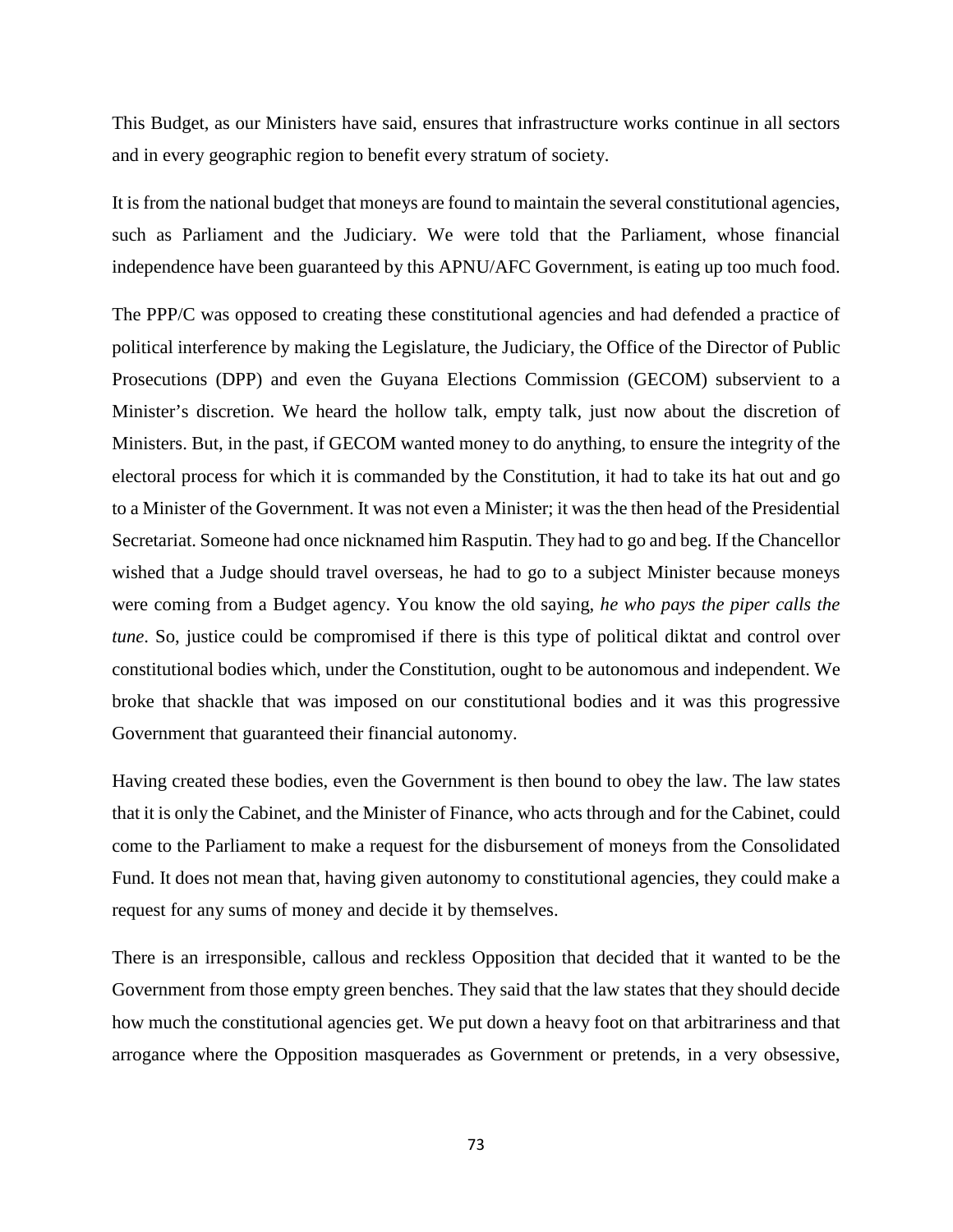unexplained manner that, cannot be explained by rational mind, that they are over here when, in fact, they are over there.

You heard, today, the Hon. Member, Anil Nandlall, cry out that we chopped the vote for the constitutional agency. In our times, we used a very delicate instrument called scissors. The law states that you could cut, but you cannot add. What we did when were over there was within the law. We were not outlaws. When we heard this word "chopped", we knew that it was used opportunistically with a view to *curry* favour with the constitutional agencies.

Sir, I will come back to the text of my speech. Because of my experience earlier this year, I have been advised by those who love me, who, of course, are many - almost all Guyanese - that I should take it easy. One person said, take it *aaraamse*. It means the same thing - take it easy.

I just want to digress to what I heard a few minutes ago. I heard the Leader of the Opposition, in what must be an act of sustained desperation, in which one could see not only the perspiration but the fear and the uncertainty, the opportunistic obsession with wanting to charge the Government with issuing threats to Members of Parliament. It is only a diabolical mind that would conjure up allegations of that type against Hon. Members of this House and to impute that, because there was a motion of no-confidence tabled in this House, attempts would be made to deal with Members of the Government side who would dare to support such an unpopular motion.

Of course, there are, in this House, parliamentary privileges while one is on one's feet. One is almost subject to certain limitations; uncensored. In anticipation of the failure of the no-confidence motion to stand, this arrogant and vicious allegation was made. Of course, not satisfied with that brazen attempt to create division on this side, the Leader of the Opposition proceeded, as a new born constitutional expert, to advise, of course, the Hon. Prime Minister, who they say has no portfolio, who is useless, does nothing in the House…He is suddenly obsessed with the presence of the Prime Minister in the House. Any lightweight or featherweight knows that when they are dealing with a heavyweight they have to come strong. He has no argument with which he could convince anyone of this politically pathetic position, so he decided to invoke the Constitution. **[Mr. Bulkan:** He is grazing.] It is not even grazing. Grazing presupposes that there must be some grass.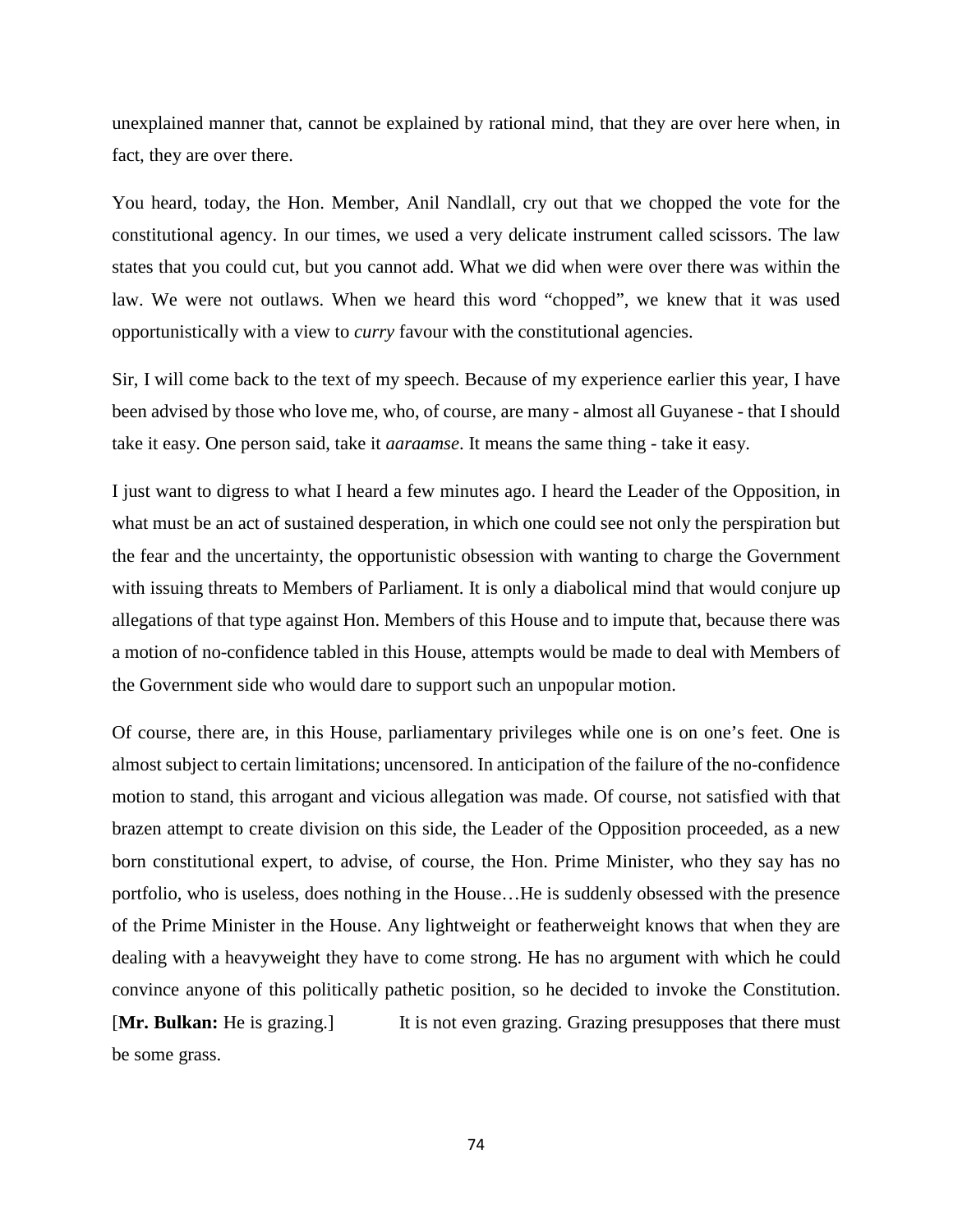According to articles 100 and 101 of the Constitution, the Prime Minister… and I am not speaking here in my defence. I am speaking here as a Member of this august Assembly, having been here for more than two decades.

# *4.38 p.m.*

As a lawyer, I think I could very well better advise the Leader of the Opposition that he has strayed into unexplored territory, unchartered waters, as my friend has said, because the Prime Minister is the Leader of Government's Business in this House. If the President leaves the country or is in the country and under his hands authorises the Prime Minister to carry out certain functions - we do not know what those functions are; it could be any function, and the President does not have to leave the jurisdiction either to do so, the Prime Minister remains Prime Minister. The Prime Minister remains the Leader of the House for Government Business and the Prime Minister remains the First Vice-President and the Principal Adviser to the President.

I can tell you this because I have been on the Committee that explored and examined the 1980 Constitution from 1996 and even before that. We were probing the Constitution since 1990. I was honoured to share the company of persons such as Professor Harold Lutchman in the initial exploration of the constitutional provisions. And I can tell you for sure that article 178 (4) does not apply to the Prime Minister. It states that if the Prime Minister is not appointed to perform these functions, any Minister could be appointed. So, the provision applies to any Minister appointed to perform the duties or functions of the President. He should resign from the House. In any case, there has been a convention that has not been touched and that has not been contaminated, except by the attempt, the feeble one, today. The Prime Minister performing any functions, one or more, has never been invited to vacate his Membership of the National Assembly.

The Constitution provides that the President is elected and, once elected, he remains the President until he is unelected. The Prime Minister is an elected member of the National Assembly. One cannot *ipso facto* un-elect me. In fact, I cannot act on bad advice to un-elect myself. I want to put that in context for the Guyanese people to know that deviousness is what we see playing out. They are trying to first divide Members of this Government and set us up against each other. As a fall back, they are now asking for the removal of the Prime Minister from the House because the intention is to first be able to defeat the Budget, the \$300.7 billion Budget, to lock down the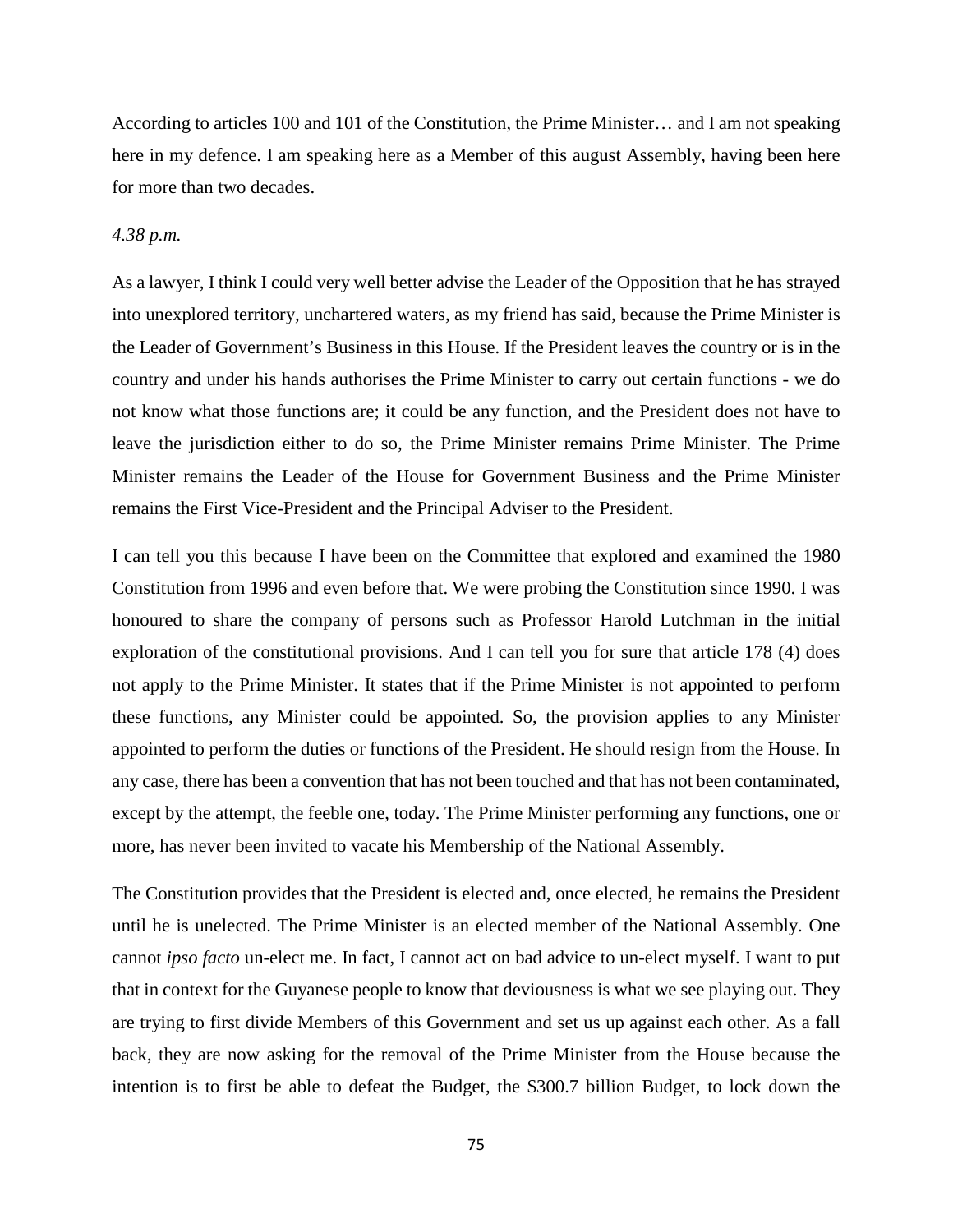Government, to create a constitutional crisis and to breathe disaffection and rebellion among the people of this country. It is diabolical, and it has to be met squarely. It has to be answered. It has to be defeated. We are not moving.

Last year, the year before, and the year before the year before, when the Prime Minister took the floor to speak to the budget, the Opposition staged its usual annual ritual of walking out, storming out. This Prime Minister has no power, according to them. He has no portfolio. According to them, the propaganda and the bottom house, he is a waste man. They run every time the Prime Minister stands on his feet. They cut and run. They hide. I believe that the mischief has to be answered.

When you deal with a nation's feeling – and I am not without a large number of people who think that the Prime Minister is a fit and proper person - it offends the conscience of people that you can show this crass disrespect for another human being and feel that you can 'run through' the person. I interpret some of the remarks, which were made here, and which were directed at the Prime Minister, as a direct threat to the safety and the limbs, perhaps life, of the Prime Minister. The obsession to have me removed from this House is to achieve an objective, a nefarious objective, of removing a Government.

Your Honour, through you, I want to give notice to this National Assembly and to the people of this country and I am serious today. I am very serious. Today, we saw the attempt, again, to stir up hostility, knowing that the sugar workers have been near and dear to the heart of this Government. I have sat with President David Granger and members of the Cabinet for days, weeks and months agonising about how we could deal with the tragedy in the sugar industry, which we inherited. We heard the Leader of the Opposition say that they had a feasibility study since 2000. He mentioned all the names of the companies that had given advice, in 2000, that the estates should be concentrated in East Berbice, which was better suited for cane cultivation. They did not act on the advice of their own feasibility study, if it was a feasibility study; and I doubt whether there was a feasibility study. If was just *gyaff*; it was just froth. They allowed the sugar industry to go down. They allowed the sugar industry to be bankrupted. When we got into the Government, we looked into the books and the Guyana Sugar Corporation (GuySuCo) owed \$85 billion. It had become unsustainable to operate the sugar industry without bringing the entire economy down. And they knew, the former Government knew that, unless it gave bail outs to the sugar industry and it gave up to about \$17 billion, it would not have been able to keep those workers as the milking cow and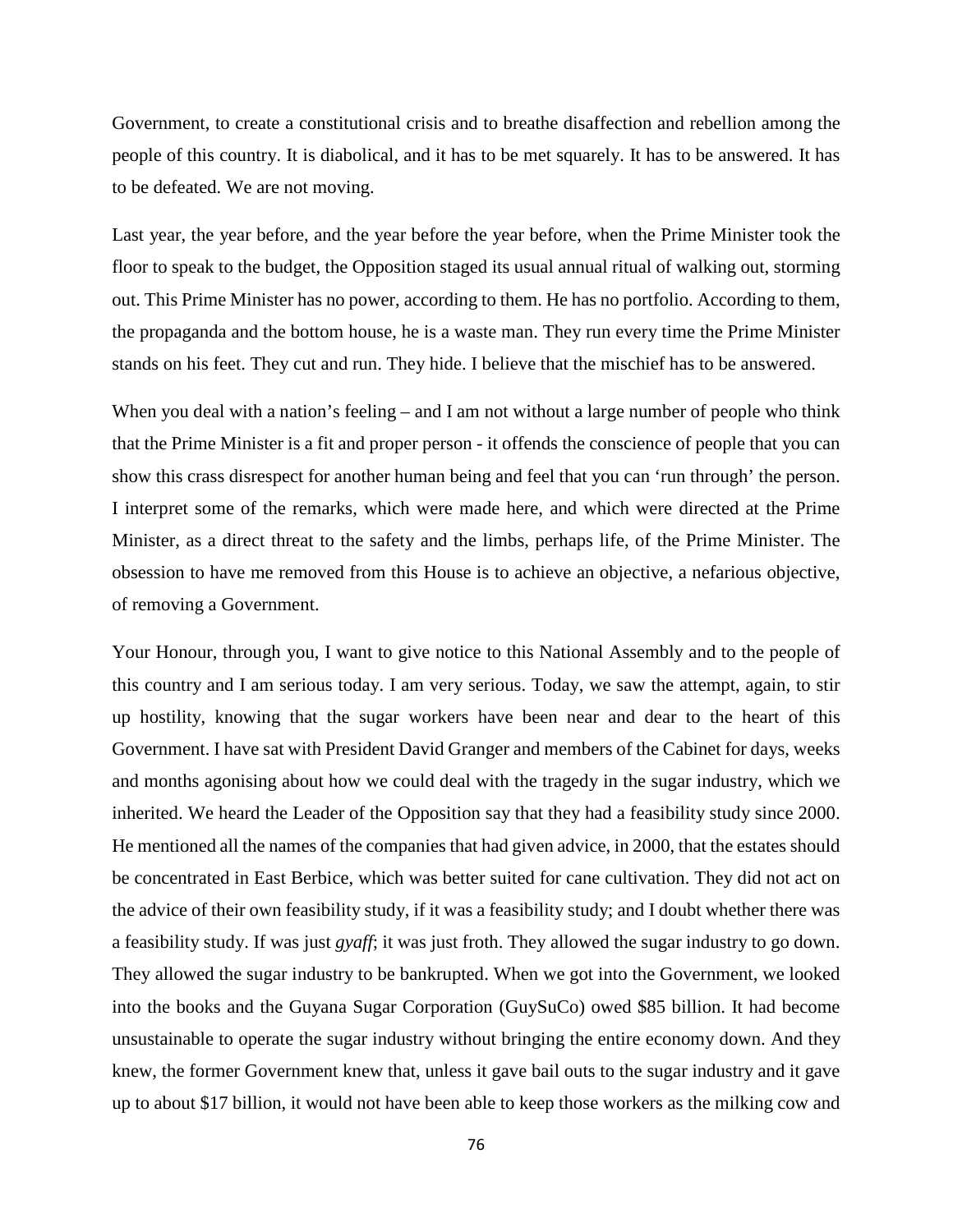as the ethnic voting machine to re-elect them into Government. So, they resorted to social bribe at the expense of the Guyanese nation. They played with the lives of the sugar workers as well as every other worker in this country.

When I came here two years ago, I made a statement here about Wales. No one wants factory closures. I came from the sugar belt. I have sugar in my blood. Tomorrow, the Grinch will have a headline, "Nagamootoo is diabetic", but that does not bother me. We have so many people who are diabetic and we need to be concerned about their health and encourage them to take care of their health. We spoke here about the plight of the workers and we gave an alternative for all those workers who wanted to go to Uitvlugt. They could have had re-employment. So, there was alternative job. Some chose not to go to Uitvlugt and they were paid. This is not the work of a callous administration. They were paid the balance. There were others who were not sure whether they wanted to go immediately or take severance. But the union that is in the bosom of the PPP, Guyana Agricultural Workers' Union, filed a court action and got an injunction that the severance should not be paid until they were consulted. There was information reaching me that they wanted union dues to be deducted first and they wanted workers who took loan to pay back the loan. They wanted to milk these poor sugar workers, poor suffering sugar workers. The workers came to me at the Office of the Prime Minister to complain that I should prevail upon the Union to withdraw the case so that they could have been paid. We kept to our side that, as soon as the court decided on the issue, GuySuCo was prepared to pay. Of course, GuySuCo was broke so it was the Government that had to dip into taxpayers' money to find the severance, as we had found before - \$37 billion. It was \$37 billion in over three years to bail out the sugar industry, to pay sugar workers' salaries, even while we were unable to produce sugar to sell competitively overseas. We were producing sugar at 50 and 55 cents per pound and the markets that we had were for 16 cents per pound. So, we were carrying this industry, but our interest was to save it - save 10,000 workers.

It needs to be explained to Guyanese sugar workers that this is a Government that has thought over the matter and that brought a green paper to this National Assembly, having first established a Commission of Inquiry (COI) to look into the problems of the sugar industry. Then, we took the decision that we were going to modernise and transform the sugar industry and put finance and capital into those three factories that could survive.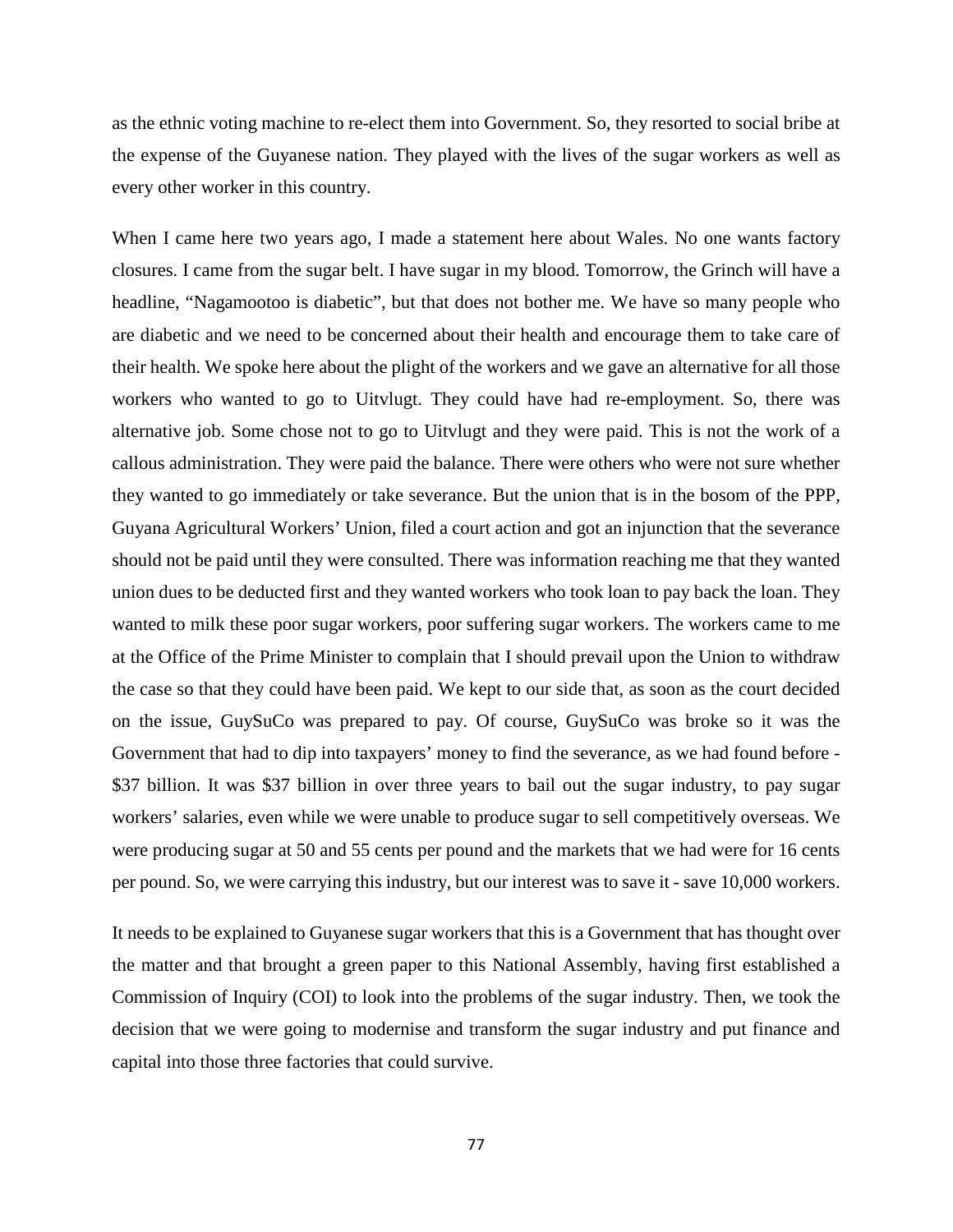Sir, the severance has been paid - \$5 billion plus \$85 million in interest. I do not have the exact figure for Wales, but I think that it was a substantial sum and interest would be paid as well. So, this should bring us to the closure of that chapter so that the Members of the Opposition would not exploit it for divisive purposes and be able to tell the sugar workers that we are heartless.

### *4.53 p.m.*

When I heard the Leader of the Opposition spoke today - I am sorry that I am mentioning the Leader of the Opposition, the LOO, so often - I know, and it is not hard for anyone to see through, that there was an attempt to turn this Parliament, this National Assembly, into a court of law, to try to advocate and resolve issues that are before the court. I am not going into the substance of that. I have the file here. I have the newspaper clippings of all those who have been charged with malfeasance, various types of frauds, skulduggery and theft. They are in the newspapers, accessible to all. As a lawyer, and Your Honour as a lawyer, we are advised against admitting exculpatory statements. Anything that is said here was intended to be used outside of the court in order to influence the court because you have parliamentary privilege. What is said here will be reported. If you say that the men, and whoever else, and women too, are victims of trumped up charges, are victims of vendetta, you are making an exculpatory statement that they are innocent and therefore the court should take cognisance of that. It is elementary, rudimentary law, in legal practice that such statements are highly prejudicial and they serve only the self. They are motived by selfinterest. I do not know if the Hon. Leader of the Opposition is conjuring up, as he has conjured, fears of threat in this Parliament, of a situation where he probably may be a guest of the courts, and he was trying to set the tone that it is all contrived and that he is innocent as charged. That is what I read into all of that.

Then we saw, in answer, statements made in this honourable House by Minister of Public Infrastructure, David Patterson, that many projects had been undertaken by the previous administration in the value of \$600 million. [**Mr. Patterson:** It is United States dollars).] It is US dollars. My apologies. I am, subject to correction - without feasibility studies. We have here an itinerary expert on feasibility, waving some paper like straw in the air and saying, "feasibility study; I have it here." We are in the Cabinet, feasibilities studies are serious things. They would be tendered and submitted to Cabinet. Then another piece of paper was waved, quoting, someone saying, "I have seen it". He is trying to be like Moses, "I have seen the Promised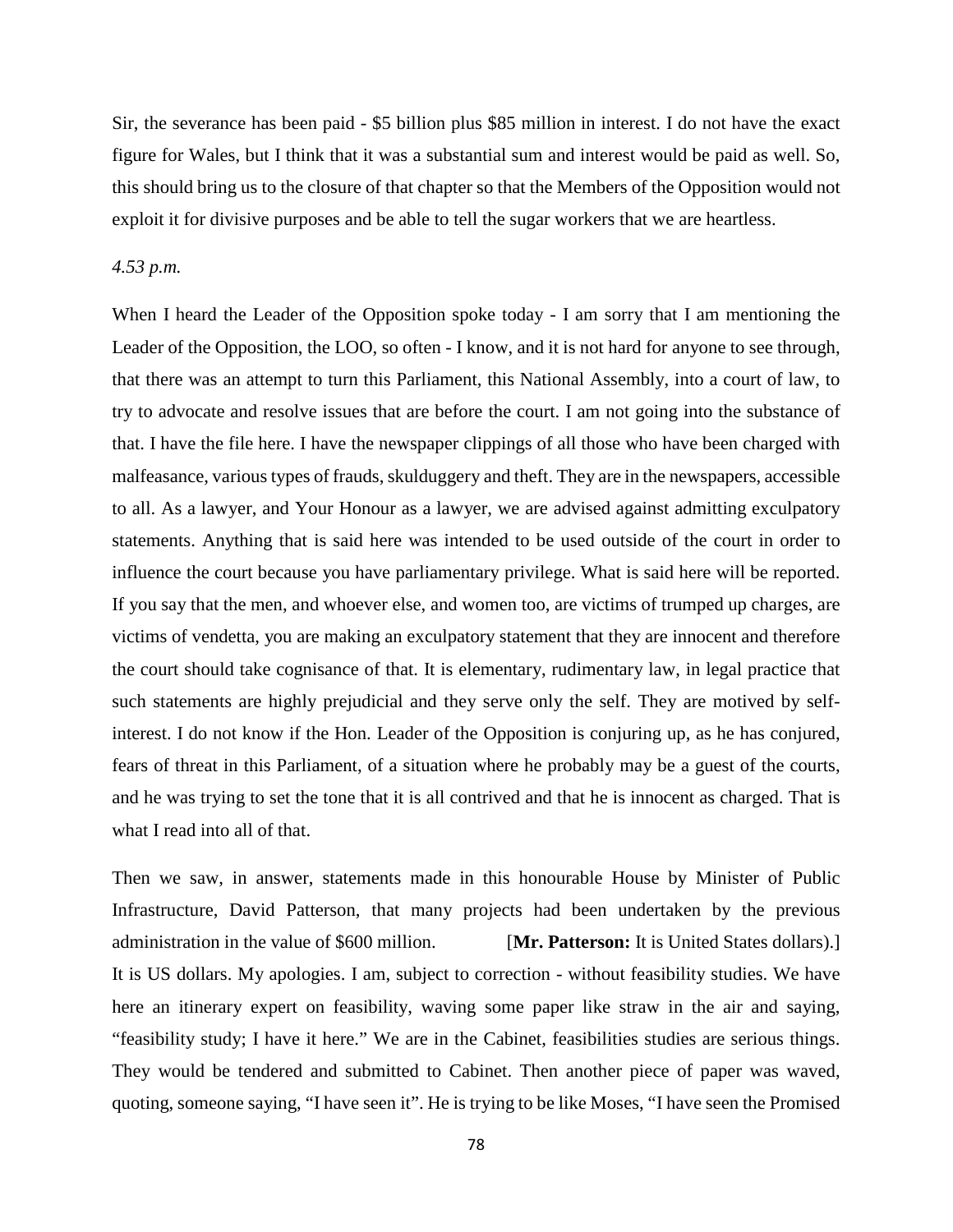Land", but I have not yet entered it. I have seen it in the court of law. That is hearsay. You want to say that you have a feasibility study, and someone referred to it in a correspondence, but you have not submitted it to the Cabinet, submit it to the National Assembly, make it an official document.

That, here again, we have an attempt to pull wool over the eyes of this National Assembly and the Guyanese people that there had been Amaila Falls Hydropower Project feasibility study; that there was another feasibility study for the Berbice River Bridge. It is the one they said that someone had seen. Of course, they talked about the Skeldon Sugar Factory feasibility study. They probably have other feasibility study for the fibre optic, \$2 billion that went down the drain for trying to run fibre cable from Brazil. Somewhere along the line the cable disappeared.

Having not been able to answer the Hon. Minister David Patterson, it is regrettable that a former President now condemned to the green chairs as Leader of the Opposition, resorted to *ad hominem*  and started to personally attack the Minister, trying to wage, under privileges, a vendetta against the Minister. It turned this debate into a vicious assault on the character of prominent Guyanese of merit, Guyanese of quality, such as Dr. Clive Thomas, renowned in the world as a Third World economist and Mr. Anand Goolsarran, throwing these derogatory and divisive remarks about their character and their capabilities. It is really a descent to the political pit. I believe that what was passed out here as a contribution to the debate was intended to turn this House into a political opera, a political theatre, because there was nothing that you could see that was rational that was coming from it.

Every year, I describe that "Nagamootoo, Nagamootoo*,* Nagamootoo", as the "*Naga-mania.*" It is a disease. [**Mr. Patterson:** Is it contagious?] No. It has a cure. If you are close to me, I have the antidote of love, affection, kindness and compassion. You come here, and you talk about Nagamootoo's sport utility vehicle, (SUV). We remember that. When I was sworn in, I have a Prime Minister's vehicle. I am not personalising this. We were driving along Vlissingen Road and it broke down, in the middle of the road. The Prime Minister had to jump out. He ran into the security vehicle. A vehicle was bought, a SUV, and there was the headline. Hon. Member Mr. Nandlall came into this Parliament here and said that the Prime Minister has a \$100 million SUV - custom-built and bulletproof. It has a freezer; it has a bar – the good life. Then a repeat of the SUV story, because as Goebbels had the line that a lie often repeated becomes a truth. That it is to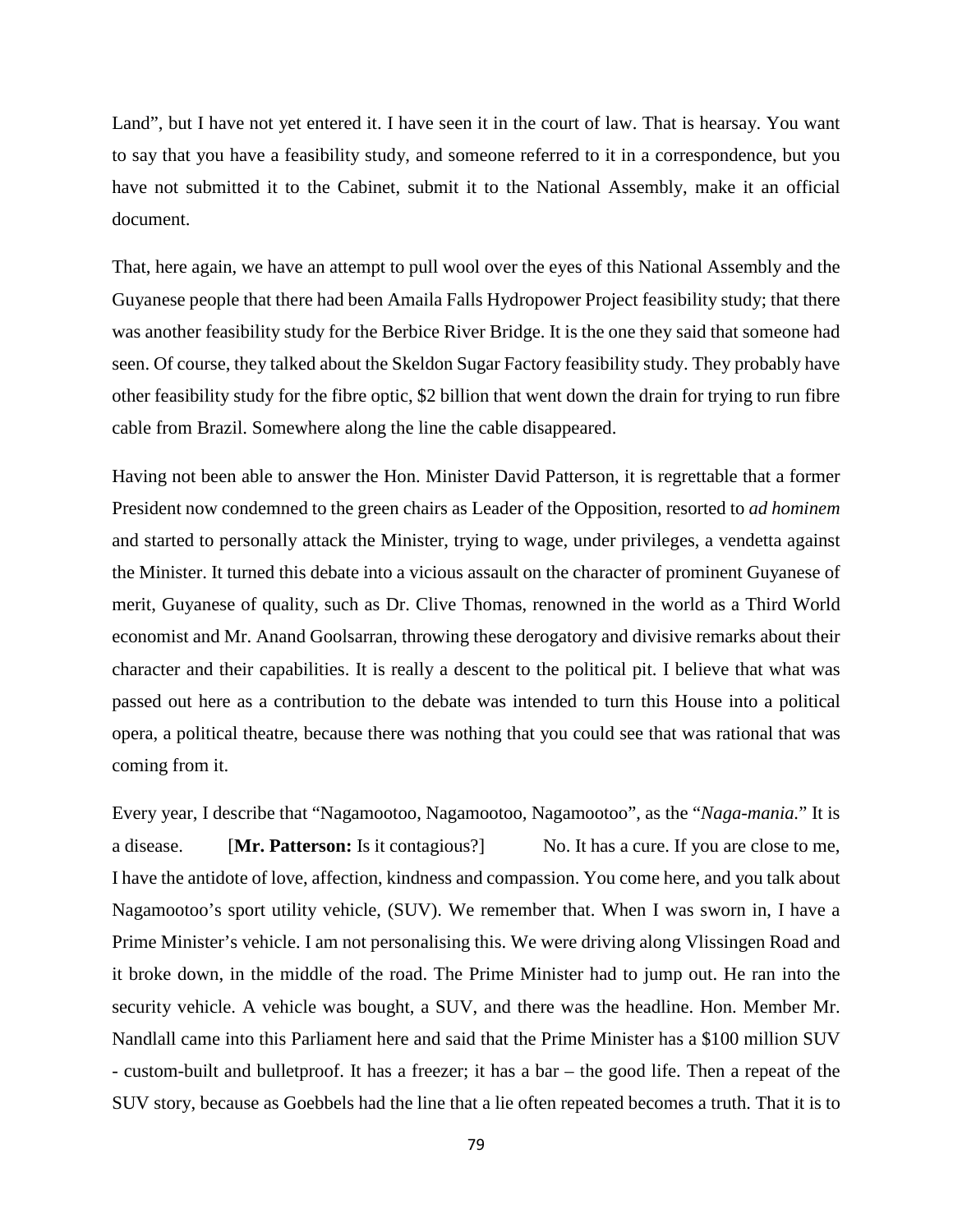repeat this thing and Nagamootoo is there, as in Shakespeare/*Twelfth Night*, as Olivia, who said that she sat like patience on a monument, smiling at grief. Your Honour knows that. There I was, like a monument of patience, smiling at the grief of someone, every day, dragging my name into the mud and placing me in a \$100 million SUV. I mentioned that and, of course, the money turned out to be \$13 million for two vehicles and two motorcycles. It was never \$100 million, not \$20 million, but it was \$13 million, because we heard here about how much money was being spent on repairing vehicles in the Government service. Well, if you oppose Government service having new vehicles then you have to make do with the broken-down ones and you have to pay to repair them.

You want to know whether these allegations made in the House were in fact serious, since they brushed off what the Minister of Communities explained to repeated allegations of dietary spending money to purchase juices for children, providing hot meals and breakfast. You brushed that off as if it is not an explanation at all because you want to send over a message that this Government was wasting money on feeding public servants. Of course, we know, how the food is going or gone, right here.

Sir, I do not know if I am infringing on your time for dinner, having talked about dietary.

**Mr. Speaker:** Hon. Prime Minister, you are quite within the time.

**Mr. Nagamootoo:** I just raised that to give me an opportunity to have a bit of dietary myself. Well deserved.

Then the conversation ran cold. I saw the Hon. Leader of the Opposition sweating profusely, that he was running out of steam. He was running out of charcoal to burn the fire he wanted to light in this House of mischief. He then referred to problems in the party camp. He was referring to the PNC, trying to paint a picture to exploit the illness of the President and having made that nice statement that we are in sympathy with the President and wish his speedy and full recovery. Then he came back and said, yes, we know that there are some problems in the party. I was glad he said that because it gave me the opportunity to immediately rebut that the problems are over there. They are not new problems. It started when this same accuser engineered the rigging and manipulation of internal party elections out of fear of this minuscule, insignificant, worthless Nagamootoo. But he came back, every day, and you can hear him, the tape would catch, I am sure, him saying,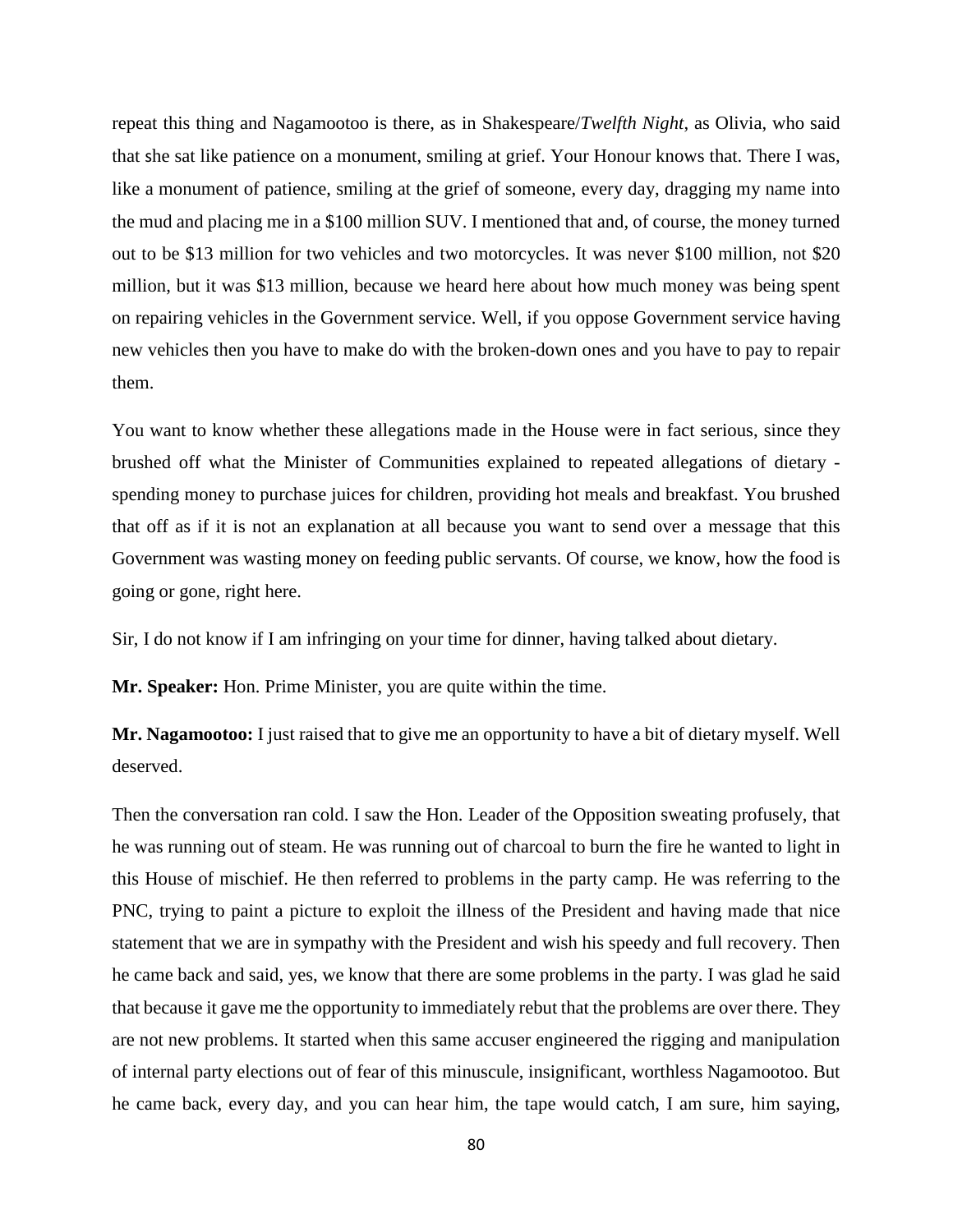"Naga, you got to come back." [**Ms. Charles-Broomes:** What is he saying?] "Naga, you got to come back." *Boat gone a falls.* That is a reflection, because the season is returning for the selection of the party's presidential candidate and the 'turks' are out there with their knives behind their backs. When you throw allegations over this side, it shall be responded appropriately.

The Hon. Member himself is adopting what a Trinidadian friend told me as the car garage tactic. I asked what this car garage tactic is. He said, *when you deh home put your car in your garage*. People on the road, a thief, would see that the owner is at home. Even when you are not at home and your car is broken down, leave it in the garage, so if the *sweet-man* pass, the man is at home. The Trinidadian gave me a joke.

# *5.08 p.m.*

We see up to this day the Caribbean Court of Appeal would have made a ruling that there is no third term. [**Mr. Bulkan:** There is no coming back.] It is no coming back. There is no way you can contest the internal party elections but what you did is to keep the car in the garage, occupy it. Nobody else could get into the garage. That was explained to me that it was a game being played out to be able to occupy the space for the appropriate time when the elements would all be in place; so manipulation will take place and there would be the cry of foul.

I heard also when the voodoo economist failed to analyse Budget 2019, how is it that a \$300.7 billion could be reduced into nothing. The three-card, "the more you watch, the less you see and the less you watch, it is better for me." You know that game. Guyanese know that game. We had this three-card trick today. Suddenly we were told - this Government was elected for five years and not a day less - that we have entered the fifth year of our term. That was a voodoo calendar. It is from voodoo economics to voodoo calendar. It depends which side of the coin you are looking, the positive or the negative side. The Hon. Leader of Opposition has never been convinced that there is a positive side. He is a loser. Yes, we know that.

Whether the glass is half empty or half full, he should have been looking at the APNU/AFC coalition Government having one and a half year more before elections are due. He tried to reduce it, by this three-card trick, to say that we are in our final year. The game is up because he is playing to the gallery of the people out there.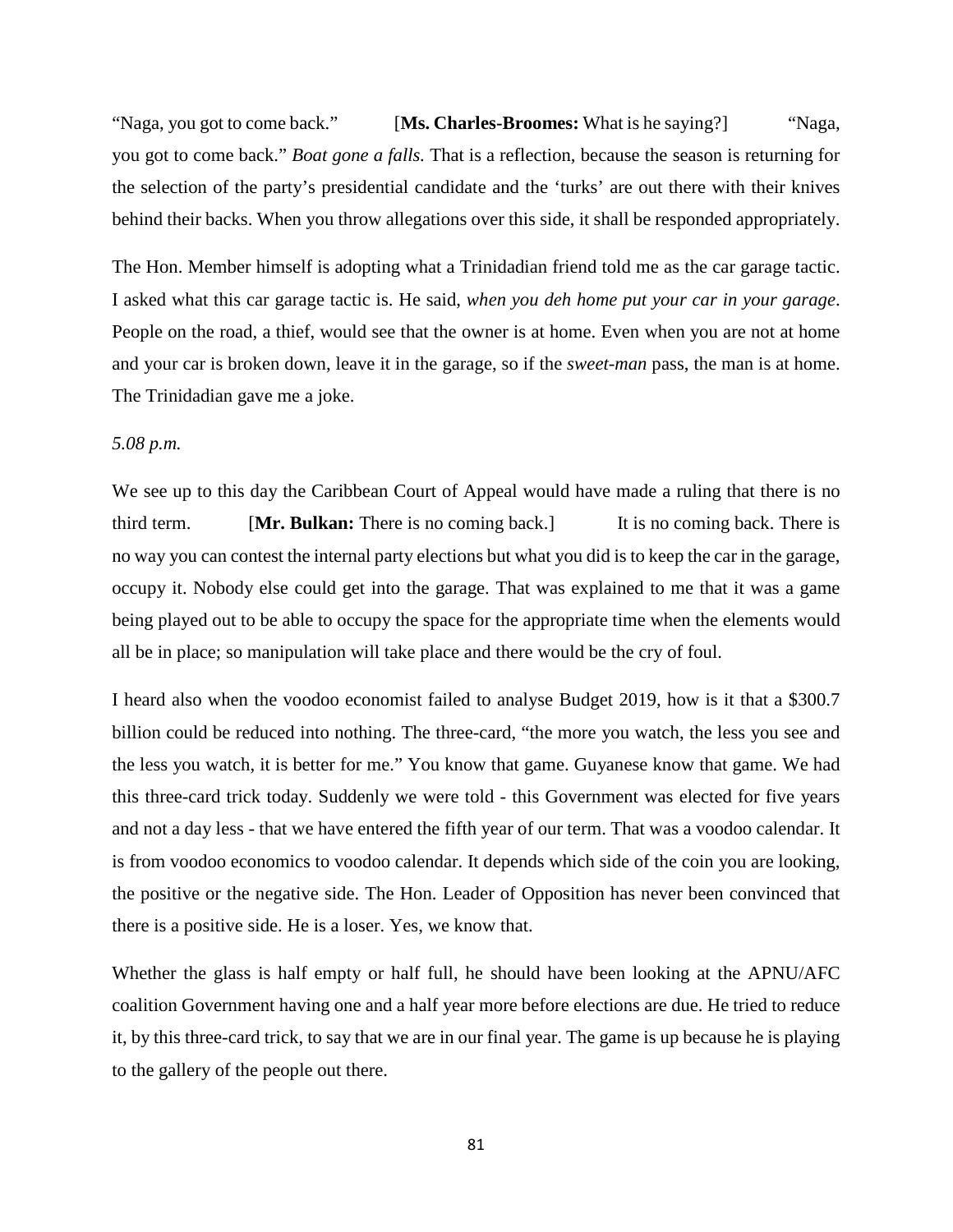I want to come back to something which I should have touched on before. I want to do it early and I will come back to some other matters.

We were told by almost every speaker of the Opposition how the PPP/C scored a landslide victory in the local government elections and how there was a referendum on this Government and if they won it, *ipso facto,* the Government is defeated and should resign. You could imagine that I was not here to look at demeanour, as lawyers do, to see how power and the attraction of power could cause one to salivate. I was not here to see the pig with lipstick, but I heard it. It was sad that even the Prime Minister was defeated. This is a fatal obsession, as I said, with Nagamootoo and Whim. I want to say that Nagamootoo did not lose and Whim did not lose. I am here and wherever I am there will be Whim. It will be in my heart until eternity. They cannot take that away. Whim has not lost.

It reminds me of the story of the old man who came to Georgetown for the first time. He was going to Water Street and must have been given some bad advice, as we have had some bad advice today. They told him when he goes to Water Street he will have to fold up his pants, and all of that, because it is Water Street. I am sure that you heard that story. Here is this old man with the boots around his neck and some children from Georgetown shouted at him, "Old man like you are lost. He said, "*Me, me deh hay, Wata Street lost.*" Well, I am here, and Whim is here.

In 2016, the APNU/AFC fielded one constituency in Whim and it scored 31 votes. In 2018 the AFC, running independently, secured 62 votes and this is for the record. It is 31 plus 31 votes. It increased the vote over 2016 by 100%. No amount of statistical juggling will change the reality that Whim won. Whim has made an inroad into what had been a PPP ethnic fortress, as I recall from the 1960s. I belong there. I know that its politics. When the PPP contested in Whim other parties got zero. For a little party to come, engage the PPP in this ethnic fortress, and secured 100% increase in the votes, for me, it is a victory for all of Guyana. It is a victory against racism and tribal politics.

They said in Whim that this little party did not have the number of backers. You had to get 20 backers each, but I do know, as I have said it is the voodoo calculations, if you look at the number of votes you will know that it is more than 20. When you point a finger, they say the thumb and three other fingers come back at you. I look at Buxton/Friendship where the PPP contested, the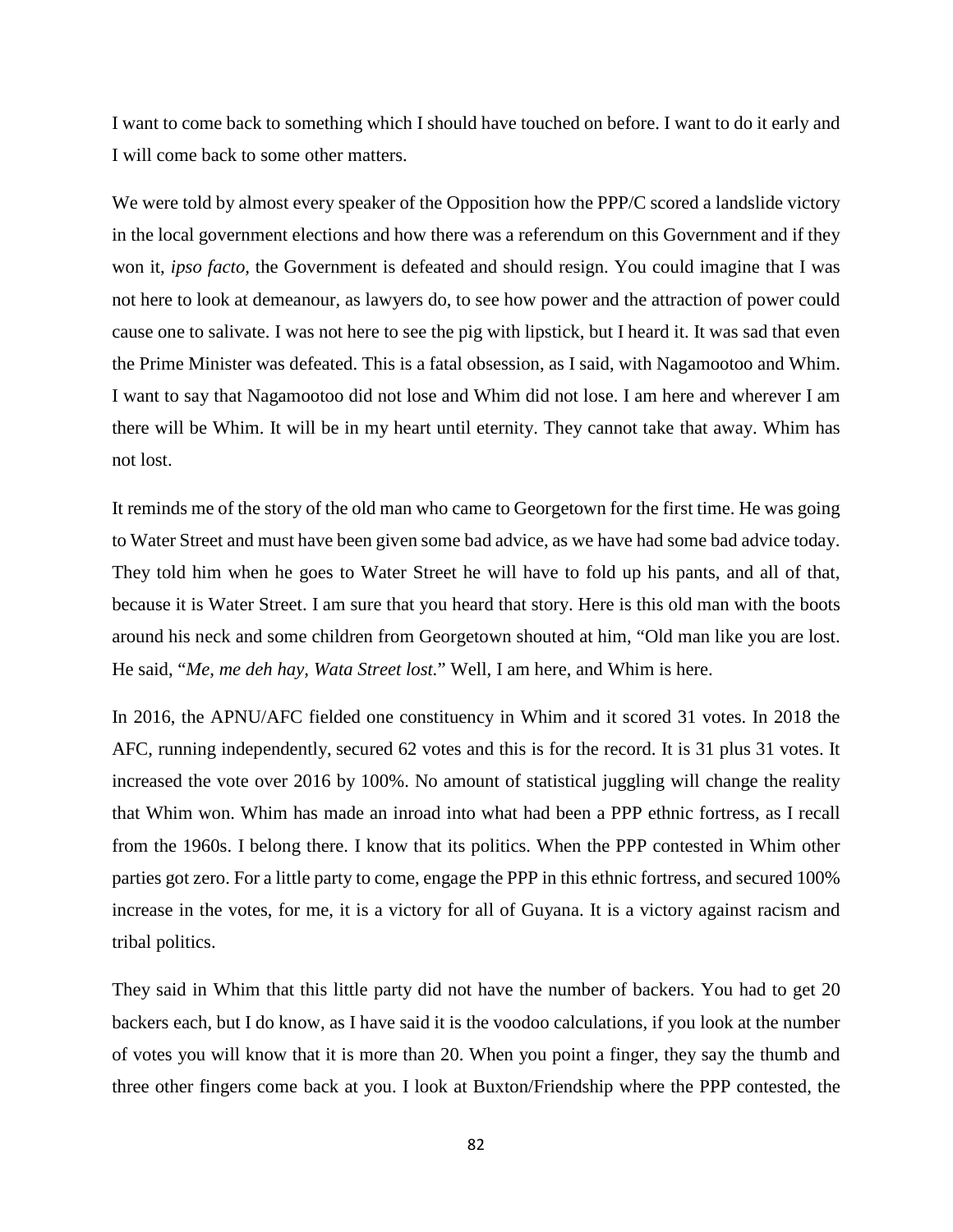headline was, "PPP won in Buxton." When you look at the fine print afterwards, for Buxton, in two constituencies - Buxton and Friendship - under the first-past-the-post APNU got 1,336 votes, AFC - 103 and PPP/C, it was a big doughnut, zero. There were other ones whereby they got three and seven, but in this one where they had 20 backers signing up on this… [**Mr. Jordan:** They lost both constituency.] They lost the constituencies. They got the doughnut treatment, zero, then turned around to claim this incredible victory and tried to wipe out their own failure on somebody else's identity, which is the AFC, which explains a lot as to why the PPP had to withdraw from constituency two, Rushbrook/Maria Johanna in Wakenaam. They found that there were a lot of fake names. Dead people were registered as candidates and backers. Of course, it did not absolve the Leader of Opposition when he said if it is found to be fake, I will withdraw from the list. The deed was done.

I want to go a bit more into this. There are allegations of manipulations, abuses of proxies and fake names in Mabaruma and Hosororo which the Guyana Elections Commission is investigating. This big pompous feat and exhibition that we saw here of victory, are hiding the facts. We have been silent for a while. I have not engaged this in the public. I have seen it over and over, all about Nagamootoo and his crushing defeat in Whim but silence does not mean surrender. I have decided to put it into the records. I hope that the media will be able to give reproduction of these facts, that this party, AFC… I must say as Prime Minister I am very conscious that I am dealing with a party advocacy almost, but it is a party defence. It is a political defence. It is a necessary defence because what has been said into these records will go down in history, that the AFC contested and took fourth place in four municipalities, Georgetown, Linden, Mahdia and Mabaruma and three Neighbourhood Democratic Councils (NDCs), Whim/Bloomfield, Mocha/Arcadia and Diamond/Grove. I want you to pay careful attention to this. The votes cast in these municipalities and the three NDCs amounted to 43,295. The APNU scored 24,881 or 57.46% in these municipalities and NDCs. The PPP scored 14,106 or 30.27 % and the AFC scored 4,964 or 11.4%. This issue about landslide, we must look at where the party was engaged because we cannot allow this matter to go further than it has been taken.

We know that there was a headline that stated AFC's overall votes was 4%. In the local government election there is proportional representation (PR), but for the national election, the whole country is one constituency. All your votes are calculated as against the total number of votes cast. In local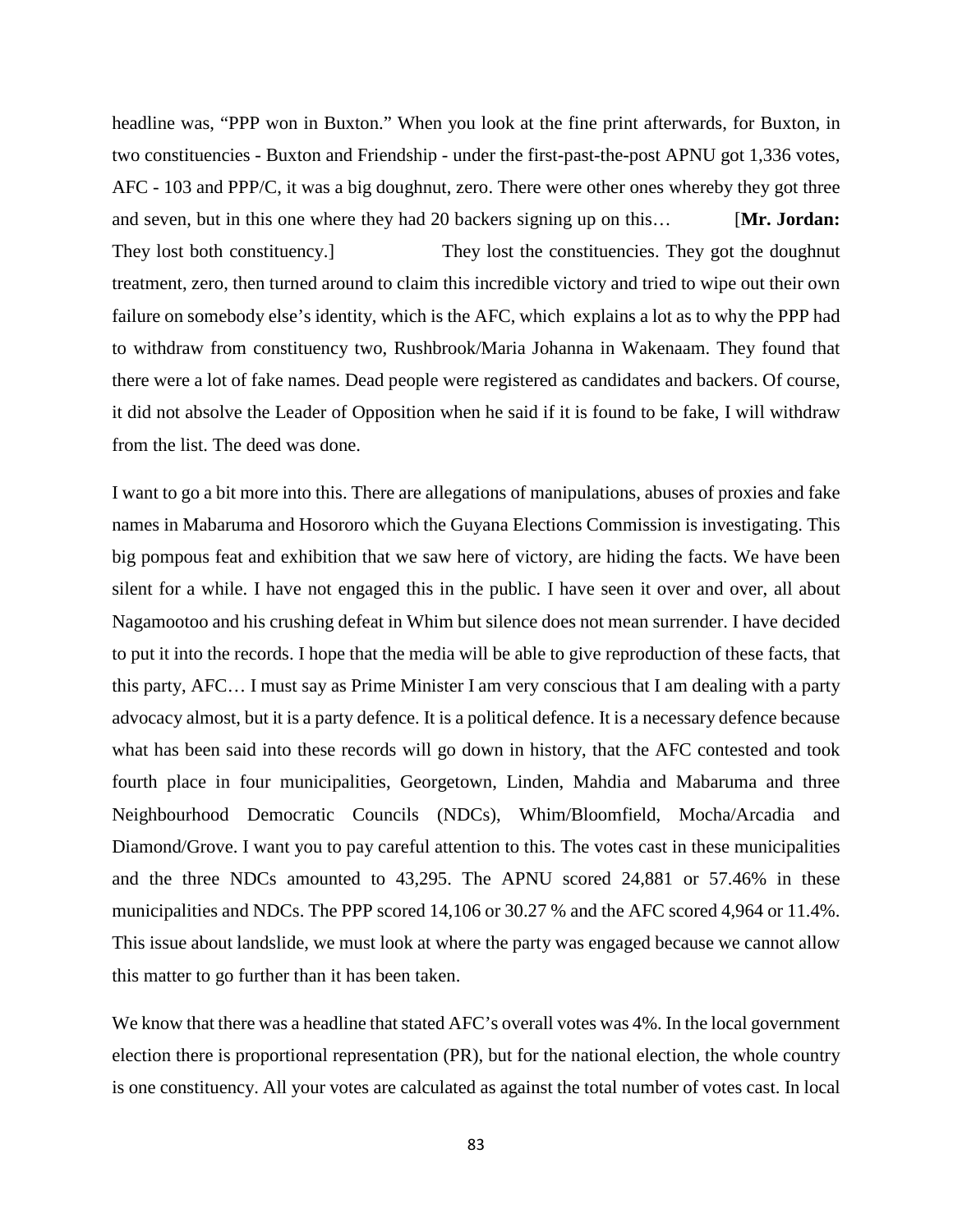government elections, you are accountable only for the areas in which you contested. You cannot translate the number of votes for a political party as against national total and it is to bring your 4%. That is why the *Stabroek News* newspaper stated, it did its calculation, that in 27 areas AFC had 8,719 votes. In 27 constituencies, even if we ran in individual constituencies, the AFC pulled 8%. It now went a bar higher. It is not 4%. It is 8%, if you look at all the single constituencies. If you look at where a full list was put up the AFC came out with 11.40%, which was 1.4% more than what was estimated and bandied about as the 10% party. Where is the defeat?

There is this decimation of the party. It was cleverly done to weaken the coalition and show that a partner in the coalition has been decimated. It is part and parcel of the divisive campaign. It is the dividing rule campaign that I have been talking to in this House and to the nation. I want to say this, even if it was true that the Alliance For Change had 4% of the votes, it is enough. The 4% is enough. It is like 100%. In real political term it is enough to keep the Pharaohs and *Ali Baba and the Forty Thieves* out. Four percent is all you need. Do not worry with the 10%, 12% and 15%. They know that.

#### *5.23 p.m.*

That is why there is this bombast and boast about having won the elections convincingly. If you transpose and use the same arguments they have used about putting the percentage as against the national list, let us put the number of votes Hon. Member Colin Croal was talking about in the elections and the Hon. Leader of the Opposition said that they got 122,000 votes and how much more they got than the AFC and the APNU. Well, I have the figures here and when you cast the figures against the list of the 2015 General Elections, there was 585,727 voters and if you look at the number that they said they have in the local government elections that they said that it will give them a landslide victory in a future national elections, it came up to 20.8%. This big party that thinks that it got the 2020 Elections lockdown in its pocket, when you look at the real votes as against the last election, you would only get 20%. If you calculate it on the basis of 71% turnout in the elections of 2015, it would secure 29.4%, and no more.

I want Members of this honourable House to know that you cannot fall victim to this propaganda of the omnipotence of the pharaoh, because the statistics, here, show that this party which went out to tell people that this is a referendum on the Government, if you vote for the PPP in the local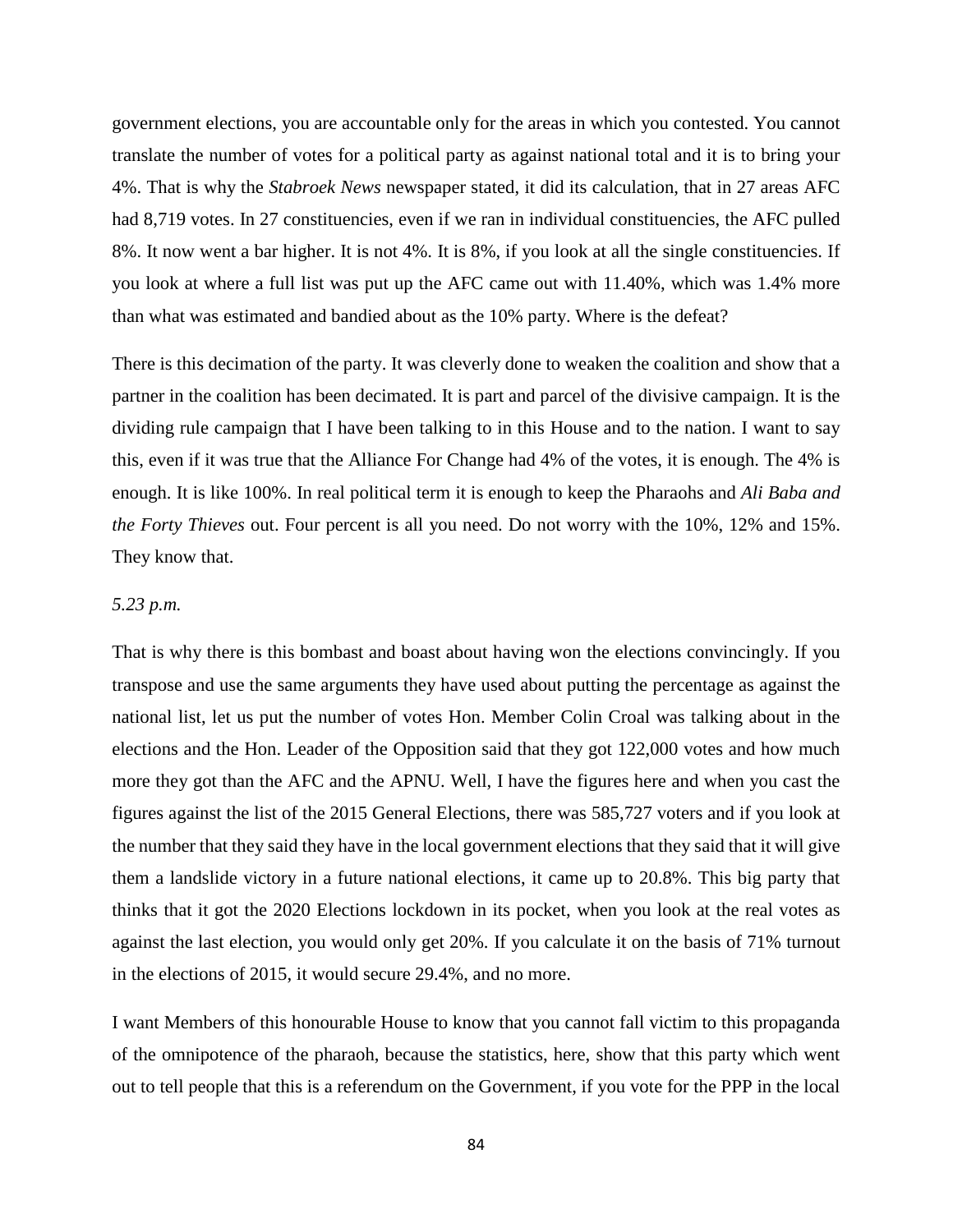government elections the Government will have to resign. It failed even that, to motivate their supporters, and so there was the tragedy of the elections, of course, is on our houses, but more particularly 36-40% turnout does not motivate confidence in the Opposition. It was a vote of no confidence in an Opposition that tells supporters to come out overwhelming to throw the Government out, and so it is failure from the point of view of mobilisation.

This talk here about landslide victory is part of the propaganda. It is part of the psychological warfare, war of the fleas, to pick at the coalition and hope that it will demotivate us, discourage us and divide us, and so we must know the nature of the political beast we are dealing with. There might have been apathy among supporters of the Government, who are many, but apathy is not acquiescence, apathy is not giving in and therefore we are hoping that we will be able to turn the tide and to show the Opposition that it has not been able to capture the imagination of the Guyanese people. I will tell you why it could not capture the imagination of the Guyanese people in the past and nor will it be in the future.

### *Mr. Adams assumed the Chair.*

Congratulation John Adams, for securing the seat. It must be a very hot seat by now, judging from the length of the last presentation. Sir, I would offer you no comfort.

This national budget of \$300.7 billion has a special feature that appeals to the young people, the generation that will run this country, and that is the ICT sector. We heard Minister Catherine Hughes and Minister of Finance talking about the exciting years and days ahead of us when we will bring Guyana into the digital age and these allocations and the creation of the *Infohub*, and bringing young people from high schools wherever they are into connectivity, e-commerce, ehealth, e-postage and you name it they are going to have it, but it is coming out of this budget. It could not be that bad. It could not be so negative that the Hon. Members who have all spoken here from the Opposition felt that the budget has nothing to offer. Of course, there is money in the budget and they recognised that the Office of the Prime Minister has a 'Cinderella' budget. We are very frugal and we do not ask for a lot of money, but we work properly, we work efficiently and we produce results at low cost. We will continue with the support of this Government - \$908 million in all - for all the public information sector as well as the Office of the Prime Minister. We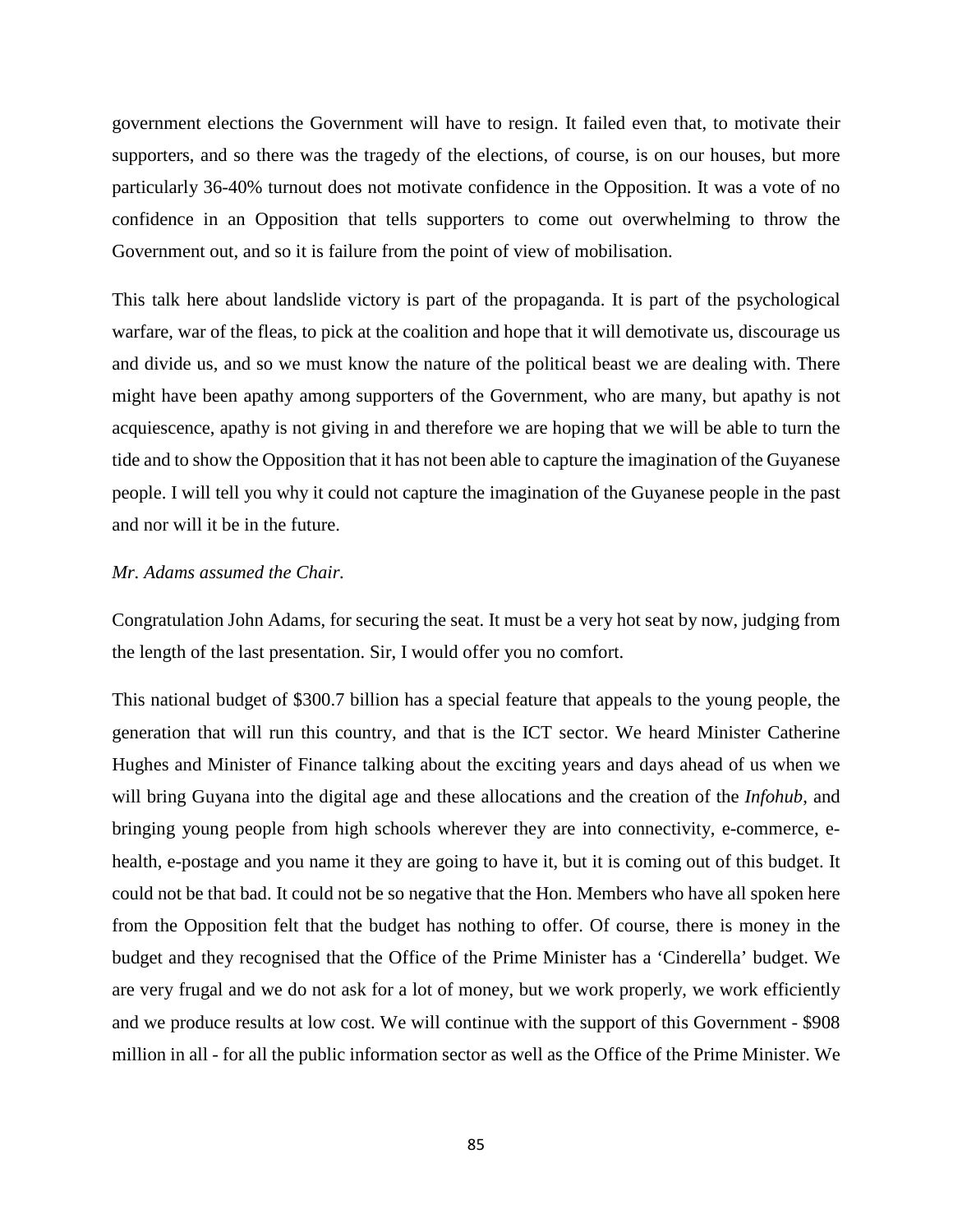will continue the revolutionary policy of connecting with our Indigenous peoples and our hinterland communities via television, radio and various colourful publications such as these.

I have taken the liberty because I want this House to see what it is that the Ministry is doing at low cost. I have a sample, and it is not the glossy and expensive magazine, of the *Hinterland Highlights*. There is a special edition of the *Hinterland Highlights*, the smiling Minister of Finance with caption, "Special for the budget, big plans for more hinterland development in Budget 2019." There is something for Linden. *Linden Ledger* and it focuses… Minister of State, you look sharp here. [**Lt. Col. (Ret'd) Harmon:** Yes. Thank you.] [**Mr. Jordan:** What about the Minister of Finance? He looks decent too.] Well, you look sharp. You knock him out. There is the *Linden Ledger*, and it is for free distribution. Do you know why I am doing this? I am a newspaper man. Ink is in my blood. This is a business I know. When you see the headline that read that there was going to be a lot of spin in the budget, you know that they were referring to this bowler. We know that. Then there is *Essequibo Express,* "Rice exports jump up 43%", "Mainstay pushes tourism," "Thousands access free health care at Suddie Hospital", "Youths benefit from environmental workshop" and Parika Selling to get long overdue upgrade". This is the *Essequibo Express*. *Rupununi Roundup,* our President looks so relaxed with a child in his arms. Then there is the *Westside Diary*, Region 3, "Green Light for the New Demerara River Bridge". You know that is the bone in the throat of the silent green Opposition's chairs. They do not want this bridge. It links the West Demerara. The ethnic tribal politics would not be served by a four-lane bridge across the Demerara River and so they are trying to kill this project by discrediting the Minister and discrediting the feasibility study. It is as the west side story. This is a nice one, The *Berbice Bulletin*. "Region 5, successes hailed at RACE". This one here has Minister Amna Ally smiling graciously on the front pages, and Ms. Cummings.

These are the publications which tell the story and because of what has been alleged to water down the contribution of the Department of Public Information (DPI) to place on record, my deepest appreciation for the work being done by this dedicated new staff who are young and very aggressive and hardworking. They are developing capabilities every day and they are very versatile. As you could see, in the publication of seven monthly newspapers, it is to keep citizens informed of how their taxes are being used to bring progress and development to the communities. In addition to the longstanding *Hinterland Highlights*, I showed you the others that we have, and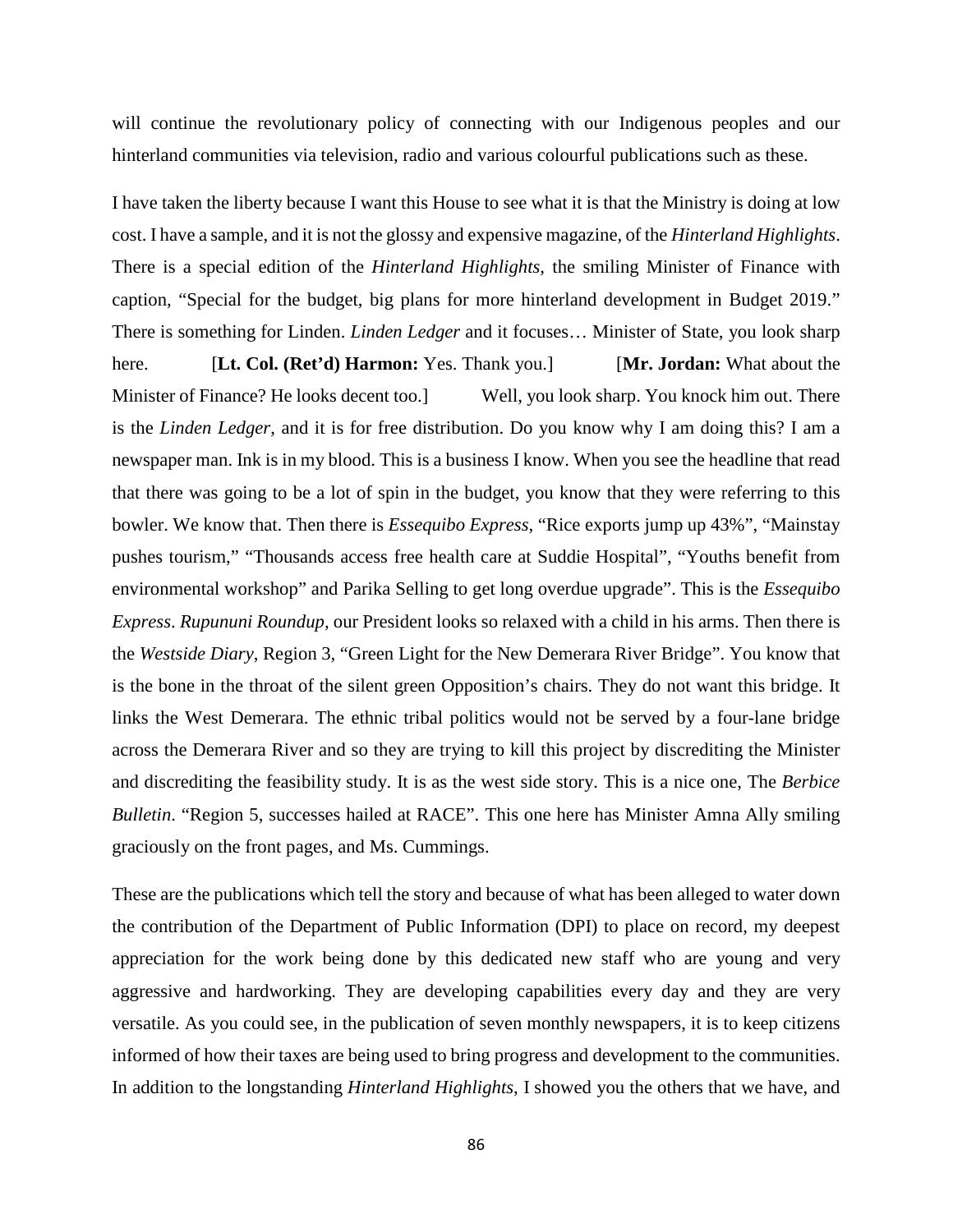so we are hoping in the new year to have other newspapers in Regions 1, 5 and 8 and it is to have a special edition for Georgetown. We are also sending inserts to newspapers in New York and Toronto, to keep our Guyanese in the diaspora updated with developments in the homeland.

The DPI produces a daily news programme focusing on bringing news and information to the people about the business of Government, not contrived negative stories seeking to cause gloom, division and disharmony in our country. *Infohub*, as we all know, has brought a breath of fresh air to Guyana's news and information services. It is broadcast daily on National Communications Network (NCN) and several privately-owned stations, including E-networks and SKAR TV which reach out to us and start to broadcast this programme as part of the licensing agreement to provide 60 minutes for public information in every 24-hour cycle. Guyanese can now access news and information from the DPI via newspapers, via television, online, via the website [www.dpi.gov.gy,](http://www.dpi.gov.gy/) via social media on Facebook, Instagram, Twitter, YouTube and also via Whatsapp. I encourage all the Opposition Members, indeed all the Guyanese people, to subscribe, for free, by sending a message to 608-4111.

As I am speaking now, what I say here and what everybody else had been saying here is being broadcast throughout the world, not only via the Parliament Office's website but also via DPI on the very popular Facebook livestream. Unlike what an Hon. Member of the Opposition interrupted the proceedings to allege, all presentations are being broadcast, and when I say all, including those by the Opposition Members. We now have fair and non-partisan coverage, unlike the information blackouts that transpired under the previous Government. Even further, not only is the DPI broadcasting this via Facebook to the world, but NCN is broadcasting live on Voice of Guyana (VOG). We are being heard on seven regional radio stations, right now across Guyana, Radio Mabaruma, Radio Mahdia, Radio Bartica, Radio Orealla, Radio Aishalton, Radio Lethem and, of course, Radio Paiwomak. Hello, to all of you in radio land now listening to the Prime Minister. Yet still this broadcast is going even further via a combination of radio and the internet as Radio Bartica and Radio Mahdia are broadcasting live online and can be access from anywhere in the world via the DPI website and the radio gargled act on any smartphone.

I wish to add that your humbled servant has now found some extra time to go on Facebook every Wednesday at 1.00 p.m. to engage with the people here and abroad and to transmit ideas about what is taking place in our beloved country.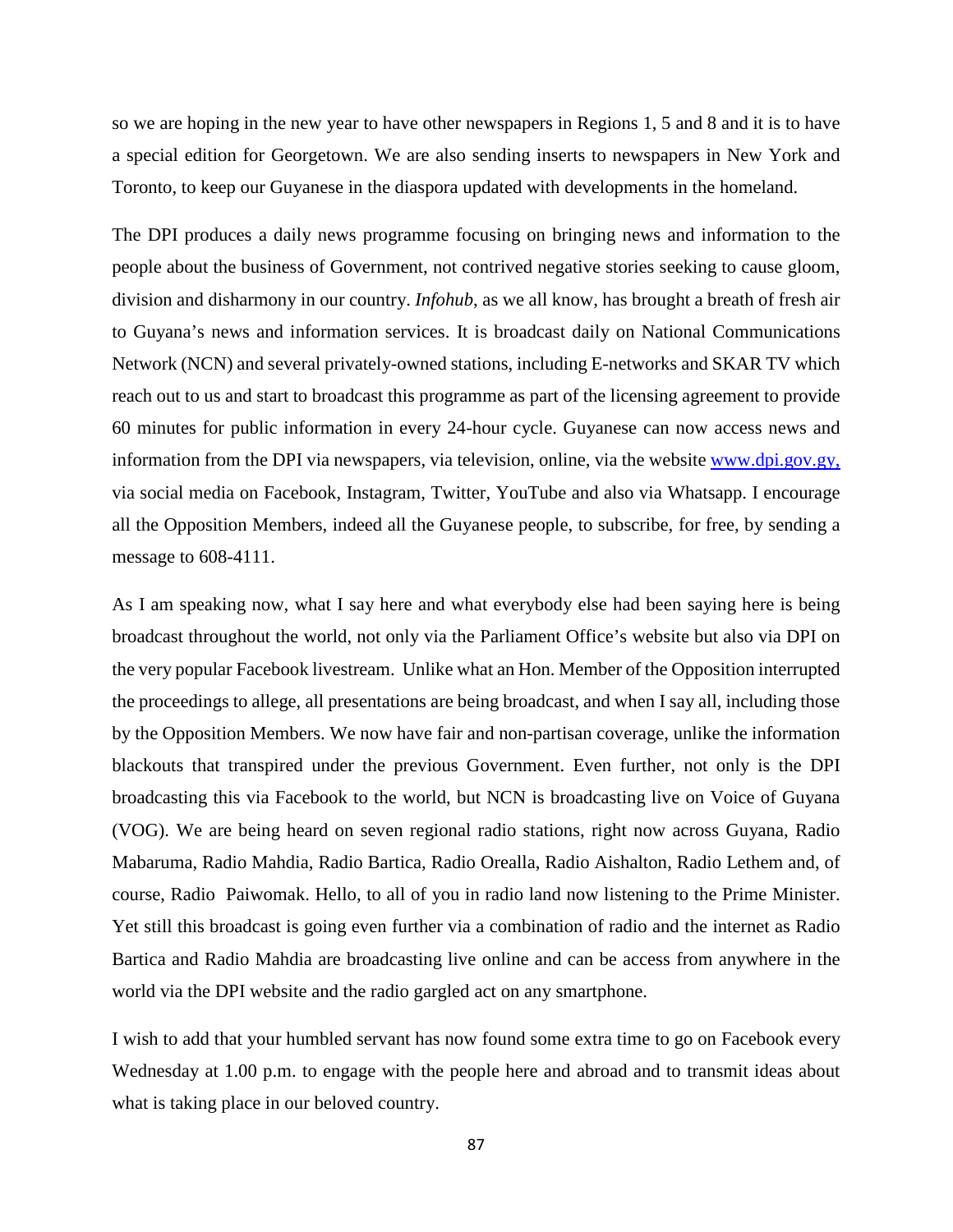#### *5.38 p.m.*

I know that it is being listened to because we see hundreds of trolls from those with PPP allegiance who would monitor what I say, every word. I believe that today Guyana is a better place for having a public information network that is open, that is impartial and carries the news to all our people.

I have tried to navigate what I had to say here today, as calmly as I could, but when I hear as an old political animal that the budget of this APNU/AFC coalition, that has laboured for such a long time to find the right tune, to find the right balance and to find the right social content, is being accused in this House in a derisive way that we are only selling "fluff and puff", then that brings out the animal in me that I have to answer. This is because this is a new budget and the Opposition tried to receive it with "old politics", old politricks and "old polyticks' came out and attacked the budget. "Poly ticks": poly – many, ticks – blood sucking insects, came after this budget with ravenous intention to shred it, destroy it and to denude the Guyanese people an opportunity to hear in this House, the contents of the budget and how it will impact their lives. We see all these bad and negative speeches - so called contributions. We noticed the hostility, the anger, the hate, the racist innuendos, the lust for power, the obsession with taking back Government at all costs. This is what the debate was used for. It was not to make honest, sincere, positive and constructive contributions on how we could improve on the budget, perhaps not this year, next year, or the year after next year after the General and Regional Elections of 2020.

We are always welcoming ideas, but we have seen the Opposition at its worst level. We have seen, we have heard the loud-mouthed, the noisy, insulting and disrespectful tone of the contributions. They huffed and puffed, they distorted facts and peddled untruths, they read old and cold speeches, each a fairy tale of what does not happen in Guyana.

**Mr. Speaker:** Hon. Prime Minister, you have been speaking for an hour and a half. There is an extension for another half of an hour. Please proceed.

**Mr. Nagamootoo:** Thank you very much. I am very grateful to you. This debate gives us an opportunity to also judge, and for the Guyanese people to judge that Guyana is not so bad after all. We have an Opposition that does what it can do best – oppose and the Guyanese people are taking note that this Opposition should in fact remain in the Opposition because it is doing a good job as the Opposition. As the old people say, "One good term deserves another." A good term of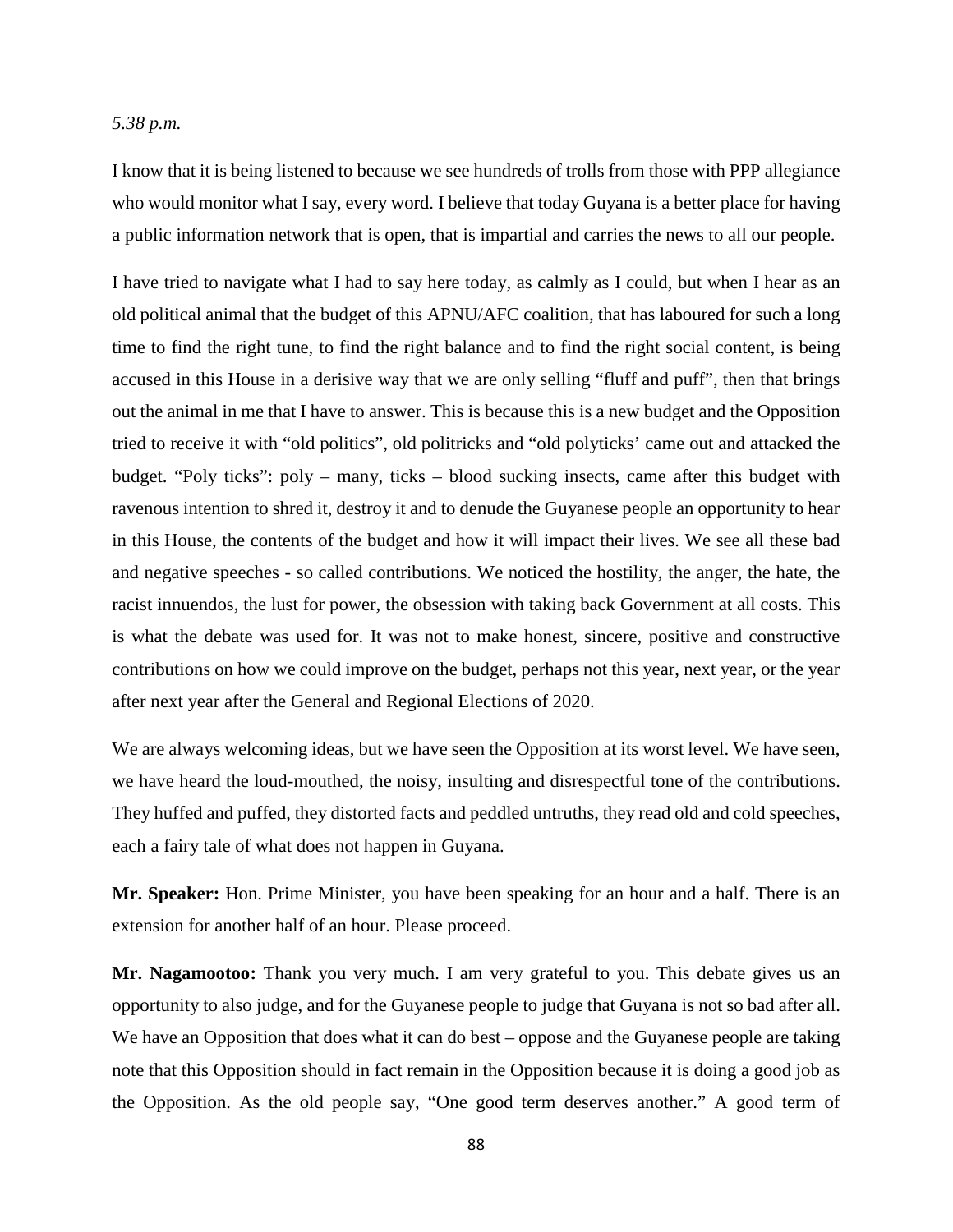Opposition deserves another. We have seen through that and we know that we could cope with the Opposition once we get the Government's business going.

For the Guyanese people this is, as has been described by some of my Colleagues, a peoples' budget. It helps to move Guyana, even by a little bit, along the road to the 'good life'. Even a little bit, it is helping to move us along this road. For me, it is also a confidence budget. Every dollar from the \$300.7 billion budget that would be spent in our country, on our people, promoting their welfare, providing security for them, defending our rights and protecting our sovereignty, build among our people confidence in their Government - this APNU/AFC Government.

The increase in the salaries for public servants, including teachers; the increase in 2018 as a lumpsum, tax-free Christmas bonus, earns the confidence of the Guyanese people in this APNU/AFC coalition Government. The Opposition Members of Parliament (MPs) say that they will not vote for this \$300.7 billion budget; they said that the budget is anti-working class and that the Government is corrupt and that is why they would not vote for the people to have \$300.7 billion. They have forgotten that under the post-Jagan PPP regimes, children used to spell the word corruption with three Ps – "Corruppption". Did you get it? I will spell it again – "Corruppption".

Conveniently and sadly, several Opposition MPs bandied about Ram and McRae's focus on Guyana's National Budget. Mr. Ram is my friend and I tell you that his accounting firm for many years have been doing these budgets. They have not set out only to review, critically, this year's budget, they did so on previous budgets. Let us go back to 2011. The review by Christopher Ram and Robert McRae referred to the then PPP Government as a:

"a mountain of corruption".

They did not go back there. They are talking that we are corrupt, and we are anti-working class. They forgot that, in 2011, the same *Ram and McRae's Report* spoke to a mountain of corruption. They said,

"Guyana cannot even make its Integrity Commission functional."

Integrity was important and still is. We revived the Integrity Commission. We have a functioning Integrity Commission that is asking and going after the declaration of assets and incomes by public officials. Some Government and some Opposition Members did not comply, but the question is –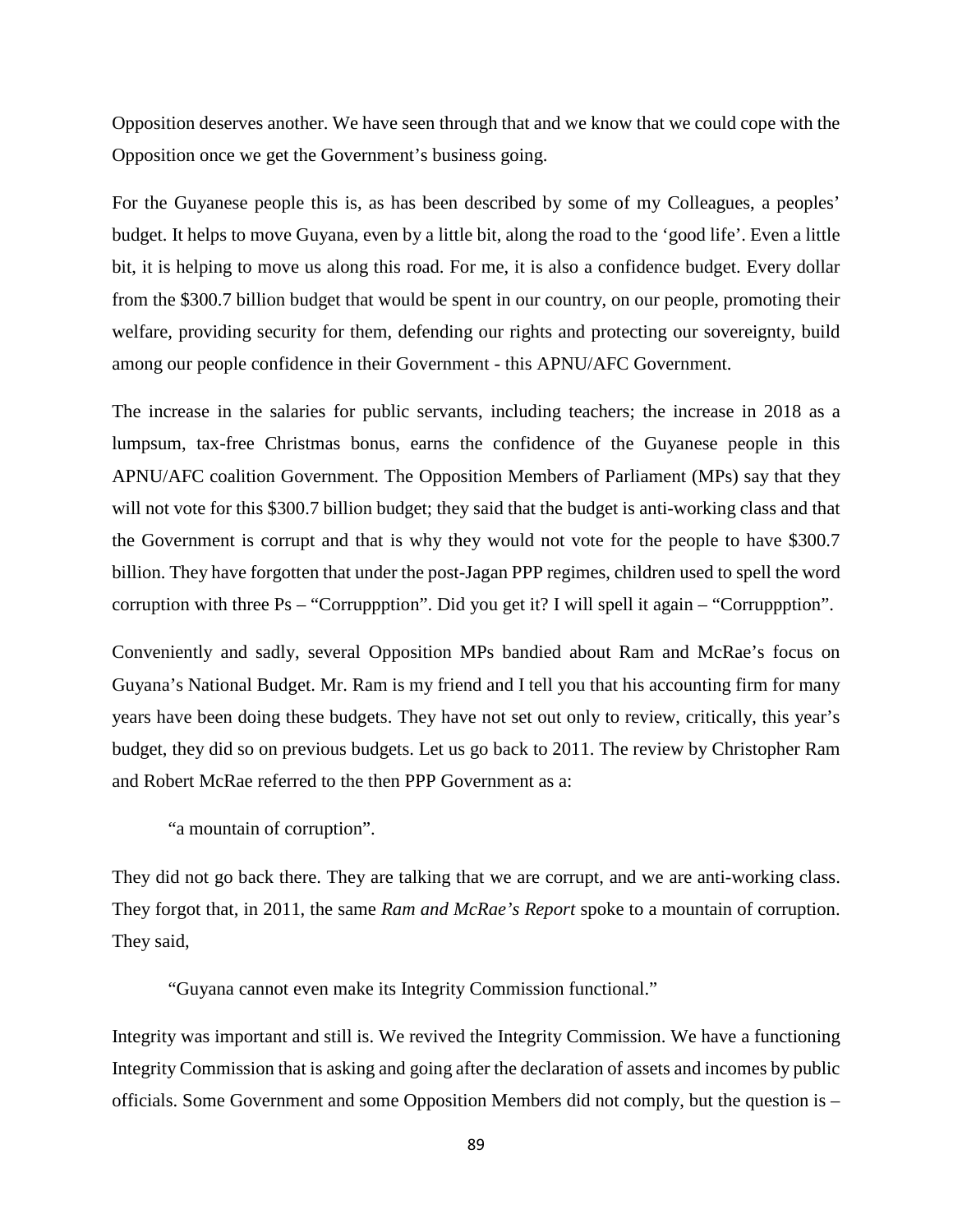under the PPP, after the death of Bishop George, the Integrity Commission was headless for nine years. They never wanted the Integrity Commission to probe the income and assets of officials, many of whom, presumably from the charges that had been levelled, were benefitting from disproportionate wealth, disproportionate to earnings. That is what the Integrity Commission was set up to do. It was to be able to ascertain that no one benefits from unjust enrichment. [**Ms. Hughes:** Mr. Jagdeo did not send in his stuff.] Yes, you could say that.

It was 2011 and the Leader of the Opposition was in his last days as the President. The *Ram and McRae's Report 2011* asked rhetorically, what would be Jagdeo's legacy? This is what they wrote:

"The Presidency has witnessed corruption rising to heights that are as dramatic as the depth of governance.

The Public Sector has effectively been subservient to the political directorate. The independence of the Judiciary was under constant threat, the gap between rich and poor is widening into a chasm and fear of victimisation has silenced civil society, the business community and independent professionals".

This was an indictment of the Government in 2011 and of the President at that time by the *Ram and McRae Report*. No one chose to quote the legacy indictment. They came here and tried to brand us with the same indictment that had been levelled against them.

*Ram and McRae's Report* stated this:

This is something to remember. They concluded that:

"The Executive Presidency was synonymous with dictatorship..."

We have here today all this condemnation of the Government for being corrupt. As one Member said during an earlier Sitting, quoting reference to equity:

"He who comes to equity comes with clean hands."

We did not see those clean hands because this is where they came from. This is the genesis. I also feel that decent-minded people, those with clean hands, also share the blame because, in 2011, the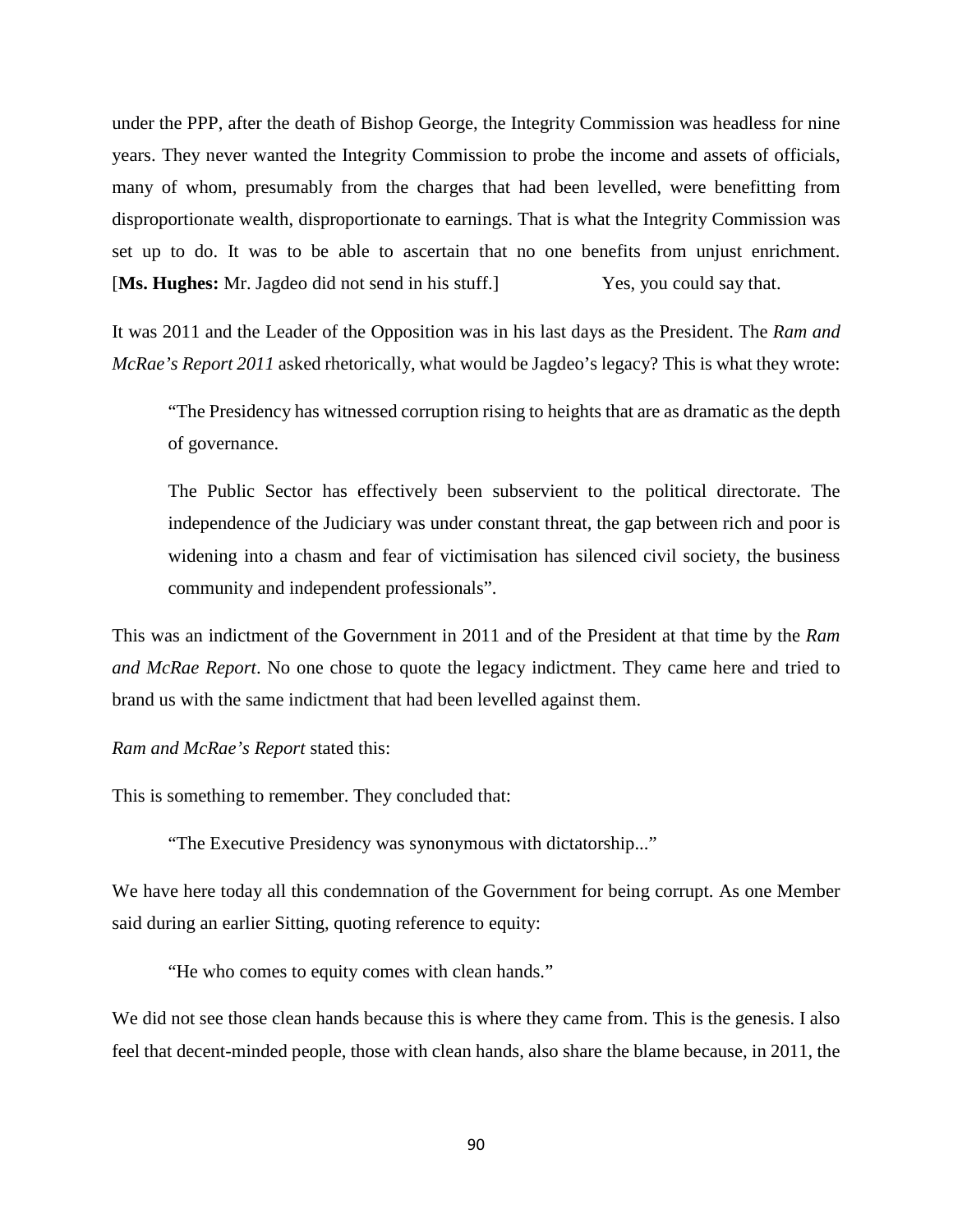Government was allowed to continue for another three years. This was Ramotar and not Jagdeo. They were commenting on legacy in 2011.

The combined Opposition, we were over there - the APNU/AFC. We had the majority of seats in this House and we did not use it earlier to exorcise the ghost, the phantom regime, that haunted the people. We allowed it to go on for another three years. They have brought discredit and shame to our country that is evidenced by the reports that we have seen. The damage they have done to our country is irreversible. That is why they could today stand and say what they have said.

We came to the 2014 period when judgement had to be passed and they brought another budget to this House. On 31st March, 2014, Ram and McRae, in their *Focus on Budget*, pronounced the budget "*Dead on arrival*". Their report highlighted on its cover "A dried up Amaila Falls" with a caption "*Dry stone*". Maybe they found no stone elsewhere.

They exposed the sleaze over that project and the job-for-the-boys' contracts, on a road to nowhere. That project still stinks, flipped-flipped and the road flopped. Budget 2014 was said to be presented against a backdrop of Guyana's experiences of an unusually cold relationship with the diplomatic community for languishing as a very corrupt country in Transparency International Corruption Perception Index - pervasive corruption. We have these people with their hands in the cookie jar coming here and lecturing us about corruption.

On page 18 of the review, Ram and McRae states:

*5.53 p.m.* 

"Ministers have taken statutory abuse and impropriety to new heights.

Statutory abuse - abuse of the law.

"Moneys were being spent in violation of the provision of the Constitution and the Financial Management and Accountability law and in defiance of the House."

Six billion dollars had been spent and then the Hon. Vice-President, Mr. Khemraj Ramjattan, then Leader of the Alliance For Change (AFC), I recall, went to the Commissioner of Police to inquire whether criminal charges should be brought against the Hon Minister of Finance. It was then that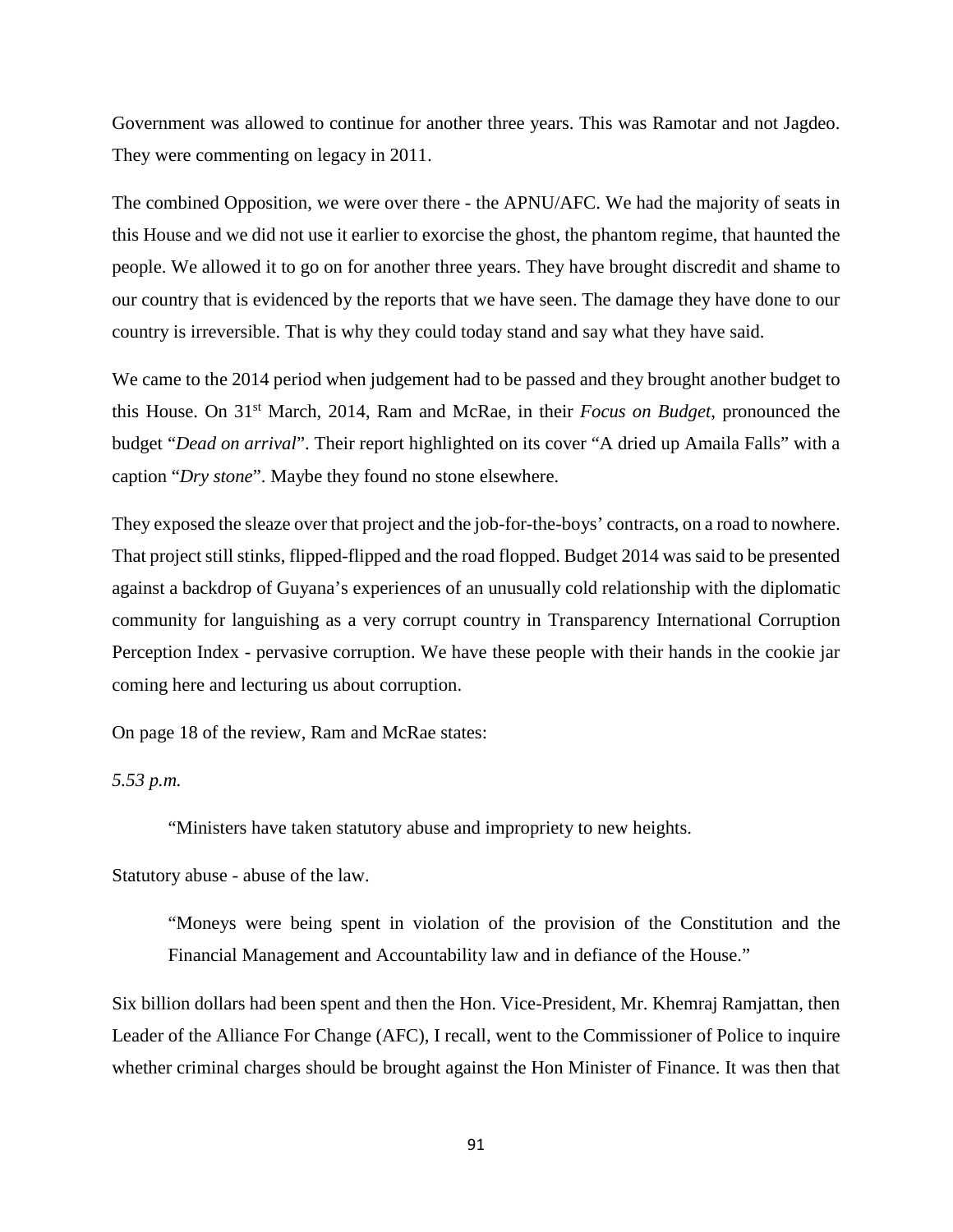we had seen a revolutionary situation developing, that we should move from the removal of a Minister, to the removal of the whole corrupt Government. It was corruption that brought it down.

We know that several years after these abuses took place, and as the learned Attorney General told the House today, when he exhibited the paper clippings of those who are before the Courts, I am sure that the justice may be slow, but justice will be done. Amen.

They sprang another, like mandrake, another rabbit from the hat. Just in case the arguments failed that this budget was fluff and puff, they said that you have not done enough. Show us what you have done in three years. They were comparing us to their 23 years of unbroken powers. I was part of that Government and I could tell you that when they say that in the last four years and if they want to make it the fifth year, that we spent \$1 trillion of public money and have nothing to show for it, I have done the calculation of 22 years of the PPP Government and I came out with the figure that they had spent \$2,127,680,000,000, *et cetera*. It has a couple of thousands inside, but I am not looking at the thousands here now, but trillions. If you look at the exchange rate then, the low exchange rate with the smaller budget, this possibly could be two into four into six trillion dollars. Then you mention these numbers, I do not blame the Guyanese for seeing *ning ning*. Some people say they get *bazodee,* seeing all these noughts. It is a lot of noughts. I cannot imagine that any government could spend that huge sum of money.

Then I hear one of the overzealous Stalinists levelling accusations against the Hon. Minister of Finance that the budget he has brought here is incapable of buying dog food. He called it a dog food budget. How insulting!

We want to know what had happened to the two, four and six trillion, which they had spent and which they are saying that we should compare ourselves, our three years, our one trillion we should compare our records with theirs. They always saying that we must match the performance and that all the projects that were done under the PPP Administration were projects that belong to them, they claim ownership. I heard a little boy in Whim said, '*Is wah, is mi mama man money'.* They think they own the money. Having been elected to Government that it is their money; that it is their school, it is their hospital, their bridge and their road. The little boy was not wrong. It is not their *mama man* money, it is the taxpayers' money, it is the people's money. A government is only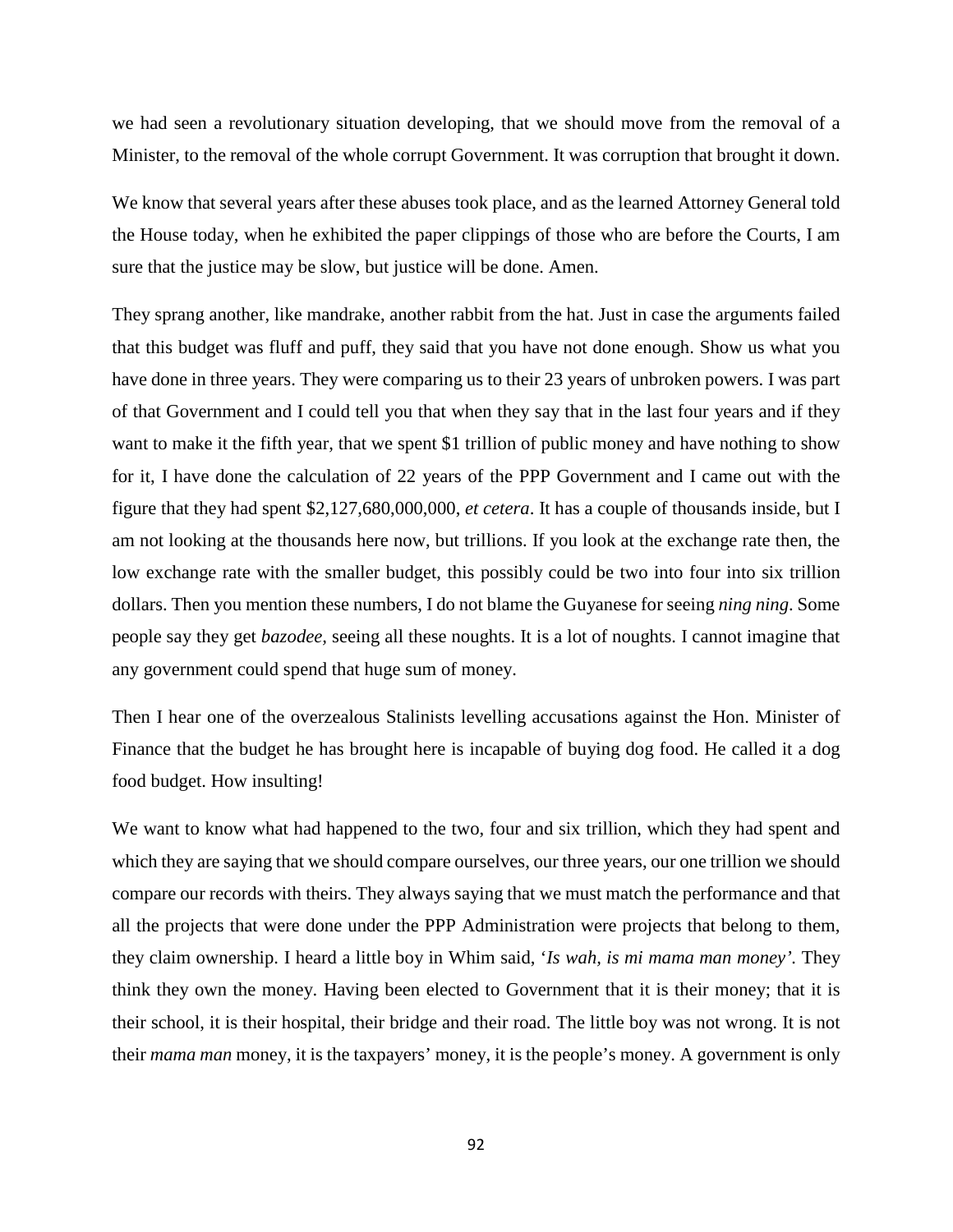an agent to ensure that it is spent wisely, that there is financial prudence in spending people's money and that you get results for what is spent.

I want to shatter this comparison that we were given that we could not compare and that we are the corrupt ones. I say here, that we cannot allow those who have made this country suffer from external sanctions and for our people being put on benches in our own CARICOM countries, being treated as mendicants and suitcase traders, that we cannot allow them to parade themselves as saints and savers. We cannot at the same time allow them to go back to have another chance to feed at the trough*.* Guyanese people cannot allow this to happen. That they are salivating after the oil wealth and they begin to see all the tricks in the bags; that they could fool the Guyanese people with nice fluffy talks, nice figures being paraded, as if, suddenly, they are experts in running governments. Well, experts at running governments do not find themselves in oppositions. Experts at running governments first protect themselves in government and do not open themselves to the kind of sleaze that would have brought them down when the people voted on  $11<sup>th</sup>$  May, 2015.

I say this, having heard some other contributions there, but not even, no pitiful political priest is going to be able to Baptist this slush that was inherited in Guyana and turn it into gold. None can Baptist it and convert it into gold. Even I might say that all the waters of the Berbice River; all the waters of the Demerara River and all the waters of the mighty Essequibo River, cannot cleanse the Augean stables which we have inherited from the PPP. We are still grappling with the shadows of those corrupted times and the mismanagement, inefficiency and the extravaganza and the waste.

I have looked at the records of the Leader of Opposition, when he was President, the Hon. Bharrat Jagdeo and I have seen that he had made in excess of 70 trips overseas. I have seen the amount of moneys that was spent on those trips, where he took what Guyanese would call would call..., [**Mr. Ramjattan:** A baraat.] Yes, Mr. Khemraj, he took the entire *baraat* with him as if he was going to a wedding ceremony. Not only moneys for airfares and accommodations, nonrefundable contingency amounting to US\$360,000. Those trips cause the taxpayer's \$147 million.

I think when the Hon. Member, Volda Lawrence, was speaking the other day to the issue of how much money had been used for the health treatment overseas of members of the former regime, she had been very polite in saying a \$100 million. When the list is published, you would see the excess that had been committed for cosmetic treatment and health, decorations and alterations,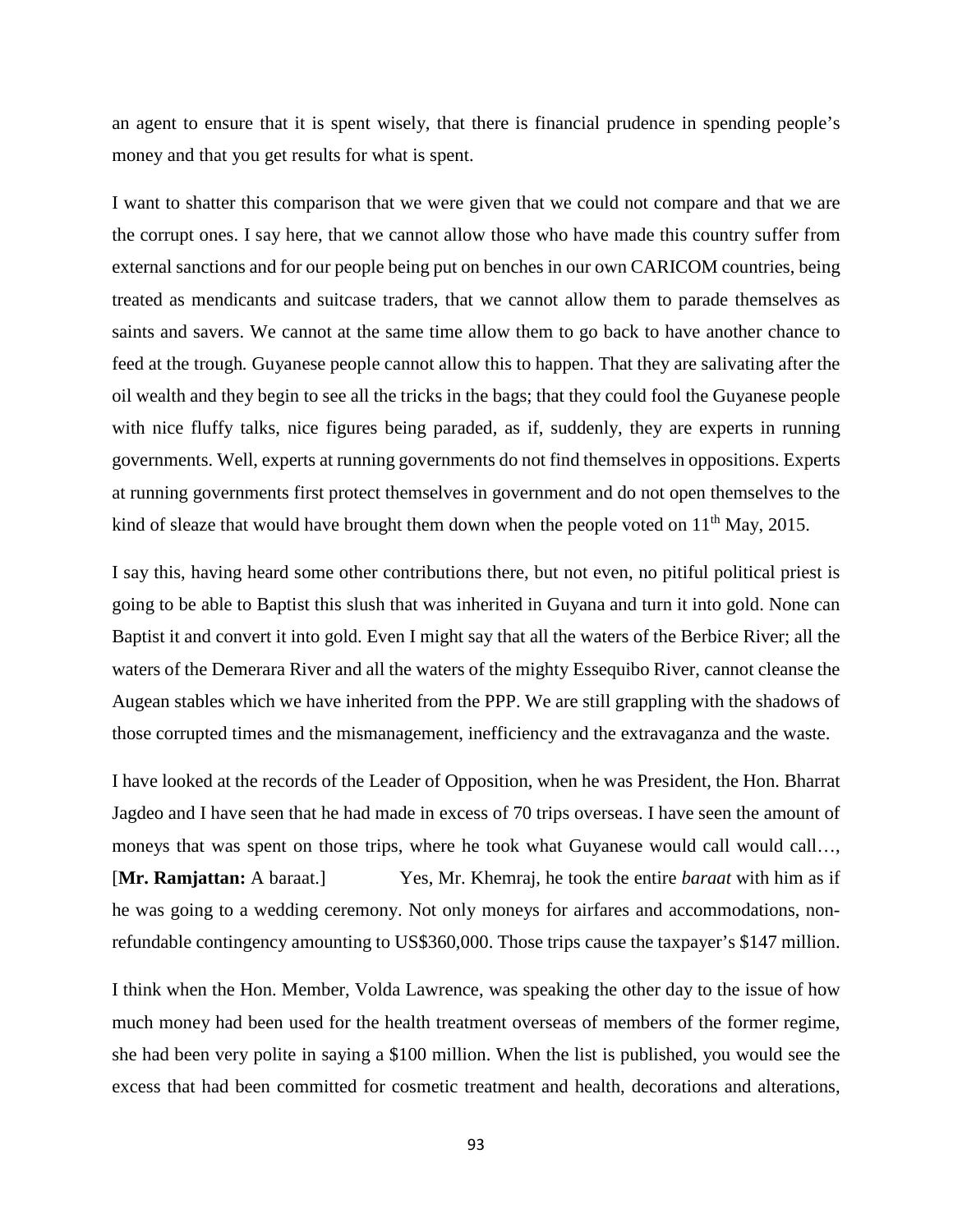fertility treatment and the whole works, in excesses of \$500 million. The Hon. Minister, Ms. Lawrence, had been very kind. I think that you are a very generous and very compassionate person.

We have to move on and I could say today that I have walked those 23 years to which I referred, and I have been part of for a time, plus 28 years before that, and where I am standing today, is like being on a mountain top. I can say that Guyana has never been safer, more secured, stable and strong than she is today, thanks to the APNU/AFC coalition Government.

Every one of our budgets has taken us to a better place. I want to offer a bouquet to the *budget boy*, the Hon. Winston DaCosta Jordan and his hardworking and dedicated team who have laboured. Not a bad comparison, I saw movies and cartoons as Santa worked in the factory, to bring good joys to our folks, particularly senior citizens like myself. Thank you very much. I look forward for a freck. I did not refer to the Speaker, but we are always grateful for small mercies.

So, this budget, in layman's term, in the language of the ordinary people, in the language of the grassroots, the breadwinners, the *Sistrens* in the villages, not only gives us bread, it gives us a little butter on the bread and we are grateful. **[Mr. Jordan:** Nut butter.] Nut butter. A little cheese next time, but butter will do for now.

The 'good life' could be realised through the efforts of the Guyana Revenue Authority (GRA) and the Partnership of Business and Labour. As regards the Business and Labour Sector, I say that we have to dialog and to find better ways of working together. Where Guyana is today, is not only the result of big budgets. We are here also because of political will. We have built a new architecture of governance that is built on a stable multiparty parliamentary democracy. We have an independent judiciary; we have open governance; we have a free press; and we have in the making, the building of a professional public service.

I could say this that no institution of democracy has been spared the Opposition's scorned and condemnation. They say that moneys are wasted on food, as I said before, and House does not meet regularly, but Sir I could say this to you today. This Eleventh Parliament, just in its midterm of this Government, has done well and I have to defend this edifice of a Parliamentary democracy and to show figures that, in the Sixth Parliament in 1992-1997, there were 105 sittings. In the Seventh Parliament, 1998- 2001 - 62 sittings, Mr. Jagdeo was then President; in the Eighth Parliament - 126 sittings; Ninth Parliament - 166 Sitting; the Tenth Sitting, 2012-2014 – 88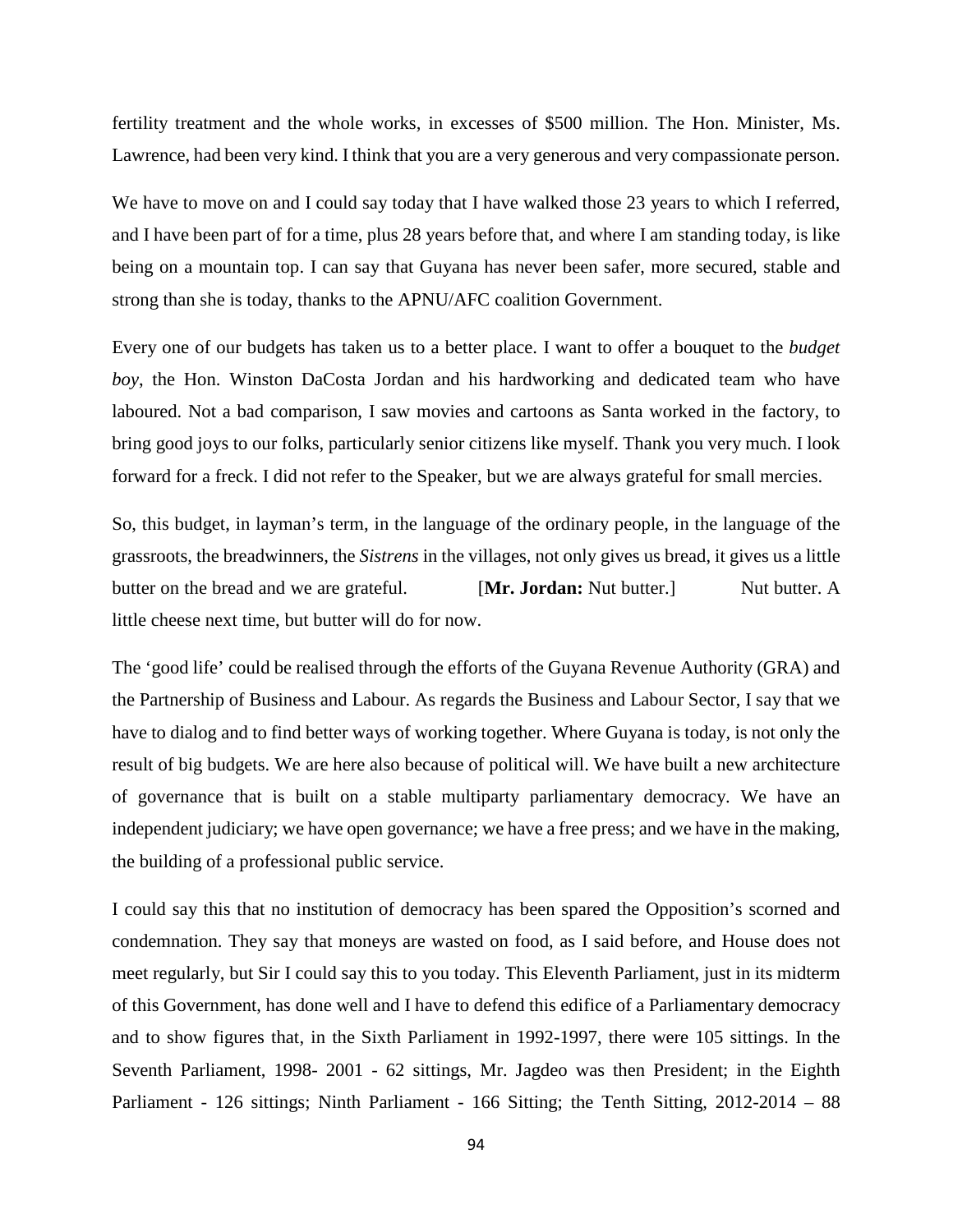sittings; and then President Ramotar prorogue the House. He closed down this Parliament; he shut it down. The only other time that had happened was in 1953, when the British invaded this country, landed troops and they suspended the Parliament. This is the first time we ever heard the word prorogue, again, since in 1953, but it was the PPP that did that, inflicting that wound on our democracy.

From 11<sup>th</sup> June, 2015, to today, we are meeting here for 105 times and they are saying that we are shutting down Parliament, going for recess and going on holidays. They did everything to besmirch the character of this House and the integrity of this institution. They even started to say that Ministers were going on recesses and leave, but the record would show that this APNU/AFC Government has been hard and consistent at work for the Guyanese people.

### *6.08 p.m.*

Between 2011 to 2015, Cabinet met 212 times in four and a half years. Between 2015 to 2018, this was September gone, we met 215 times with sub-committees and Ministerial conferences in just over three years. Four and a half years, 212 times - this is Cabinet; and in three years, 215 times. We beat them again, and that is why we will continue to say, "Thoroughbreds do not cry, they run and die." In this Government we do not cry, we listen to the attacks, we take the blows, but we keep fighting and we keep moving forward. That is the way forward.

Today, we can say to the whole world with pride that there are no death squads, no phantom squads, no extra-judicial killings, no partnership with the drug cartels and no assassination of political activists. We can tell the world that. There are no threats against journalists; faeces are not being thrown at any journalist under our watch - this Government; no sedition charges had been made against journalists. We have our little tiff and our little dispute now and then, but no one has been called a carrion crow, people from the Corentyne say, "*Channicrow*". We do not insult journalists. And so, I believe that we here on this side, I have looked around and I hope that I am right, I have not seen anyone here who has lost their visa to the United States of America (USA). No Government official.

So, we believe that we have, in Guyana, a new democracy and we have a new democracy with a new content. I just want to summarise because I know that my time is running, but I can just give you … They say, "Easy lesson good for dunce." I am addressing the Opposition, that even if they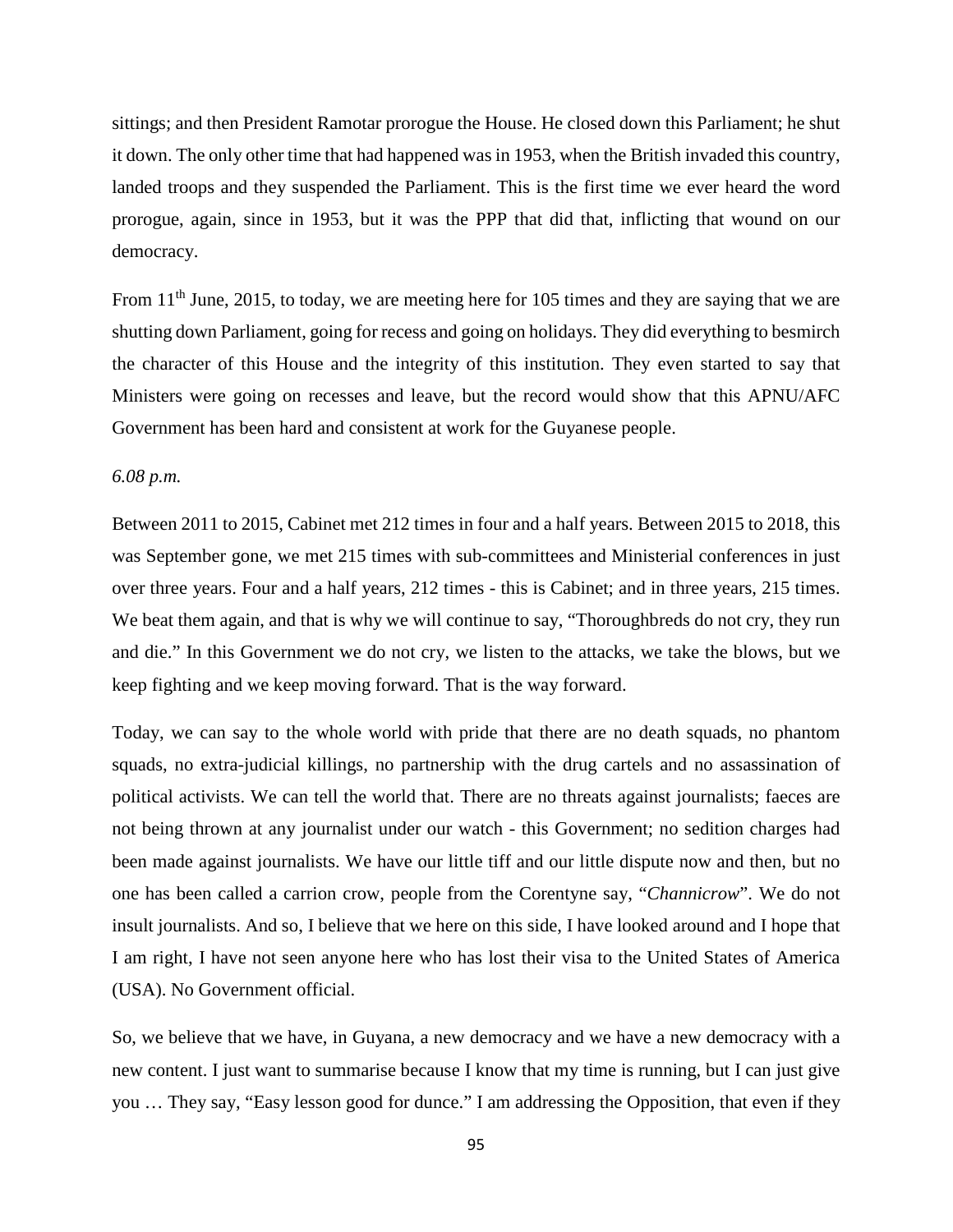had touched on these things I would have been satisfied today that they have come to grapple with a serious situation in this House of how we are dealing with the many problems of the Guyanese people, and how we are trying to find solutions to these problems, and that we have to work together to bring that, not to bring down, like crabs in a barrel, those who are trying to step forward.

We have little things like the As, in terms of children going to school. His Excellency President Granger has articulated a policy of access, attendance and achievements, and every effort, even setting up a commission of inquiry, declaring a state of emergency in the education system when our mathematics results fell way below - going down to 30%. Today, we have seen that we are ensuring that children have access to school, that they attend and that they can boast of the achievements we have seen in recent in times. Then, the three As have been complemented with four Bs from the President's own gifts and donations, not personal. There are buses, boats, bicycles, boots, and we can add breakfast and books. Not any breakfast, but a hot meal.

I went to an exhibition and a conference by Minister, the Hon. Dominic Gaskin, and I heard young people sitting there talking about youth entrepreneurship, and I heard rolled out the five Cs - Caribbean Community Climate Change Centre's - Programme of accessing and encouraging young people to enter into the world of commerce, to form companies, and to subject themselves to counselling from people who know business. They got a cash grant of \$50,000 and more to start up their businesses, and then they are taught how to enter into contracts. All for young people. I was there, and I have seen how many of them reported that they have opened little businesses, and here we have an allegation that no employment is being found. It is an insult to the young people who are full on entrepreneurship and who have enthusiasm, energy, talent and creativity, and they want to move forward, and they want to be self-employed and self-sustainable, and they are being accused that there is no opportunity and support for them.

At the larger level, we introduced the six Ds. So, there are the As, Bs, Cs, and the Ds, that we ensure the defence of our country; we guarantee our democracy; and we implement the devolution of authority from Central Government to the Municipalities to the Regions and to the Neighbourhood Democratic Councils (NDC). We promote development of the infrastructures so that all can benefit. We have diversification in agriculture to be able to supplement traditional crops with other crops. And, of course, there is the 6 Ds, which is the Guyana dream - the Guyana dream for the 'good life'.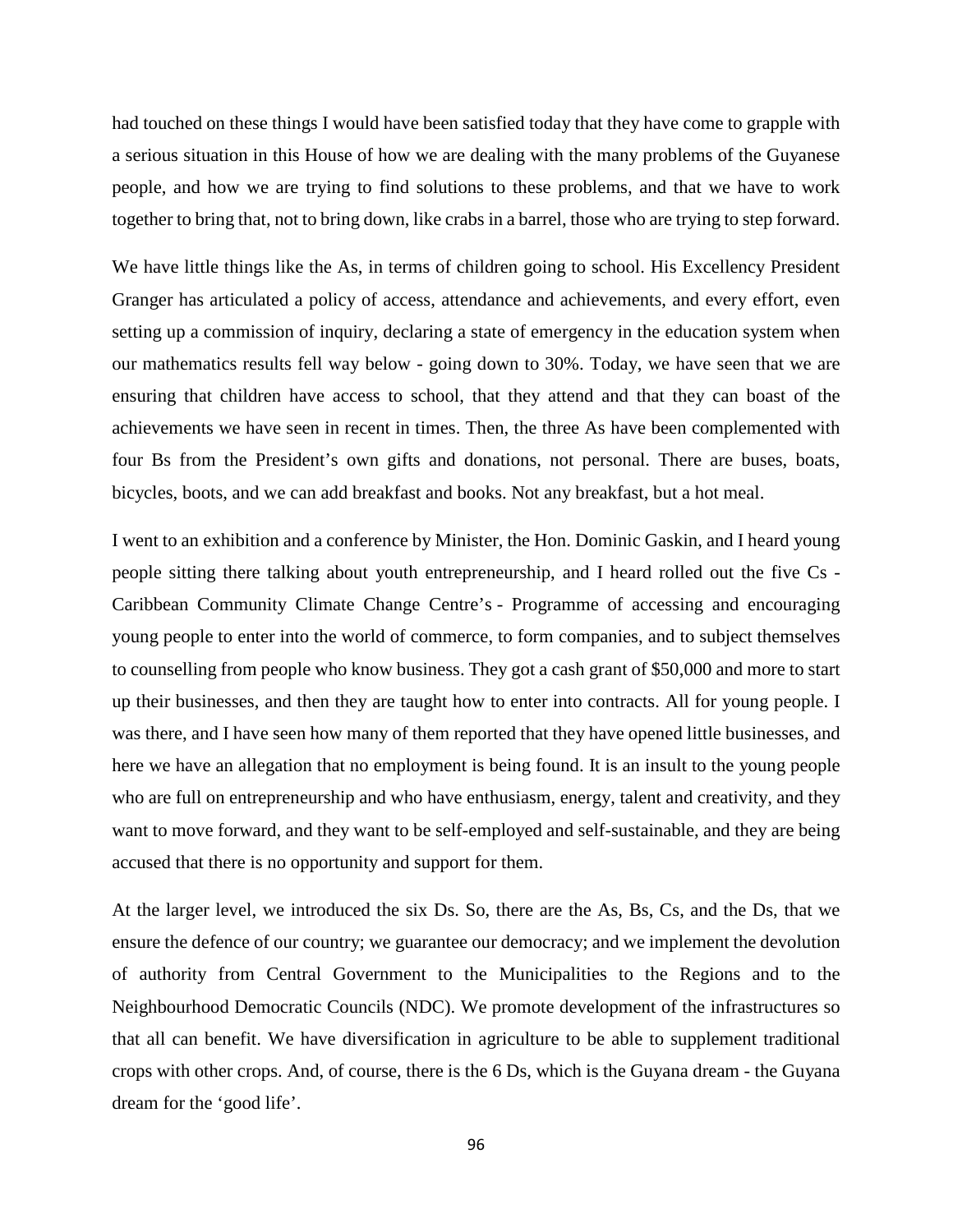And so today, it is a great honour and privilege for me to endorse this \$300,700,200,000, 2019 Budget, and to congratulate all those who worked towards this realisation. I hope that we can extract the light out of this budget and that we can altogether - the Guyanese people - can help us to dispel the despair, the doom and the gloom that the Opposition wanted to envelope this budget in, and that we can see the positive side of the content of the budget, this people's budget, this budget of confidence in governance, and that we can move forward and make Guyana not only a better place but that we can realise the 'good life' for all of our people. I ask for the unanimous – well, of course you would not have the unanimous – but for the approval of the budget in this honourable House.

## Thank you. *[Applause](6.15 p.m.)*

**Mr. Speaker:** I thank the Hon. Prime Minister for his statement. The next and final speaker is the Hon. Minister Jordan.

### **Minister of Finance [Mr. Jordan]** (**replying)** *(6.15 p.m.)***:** Thank you, Mr. Speaker.

As is usual, and as has happened over the last four budgets, the task is now mine to *bring the curtain down* on these debates on Budget 2019. This is the 5<sup>th</sup> occasion on which I am doing so in the familiar atmosphere of 32 empty green chairs on the western side. But, it is familiar, we have become accustomed to it.

As usual, I would like to start by thanking and recognising several persons who have contributed to the shaping of Budget 2019. I would first like to thank His Excellency President David Granger, whose indomitable spirit will allow him to win the health battle he is currently fighting. We all wish him well and a speedy return to full health, so that he can continue to lead this nation and this coalition Government.

I would like to thank my 32 Colleagues on this side for their continued and unstinting support, in and out of this House. I would like to thank our Budget and Allied staff of the Ministry of Finance, who, operating as 'Team Unity,' have shown that our limits are defined only by what we believe. I would also like to thank the Hon. Members of the Opposition, without whom there can be no debate. Their usual and predictable absence is a blot on the business of this House. To you, Mr.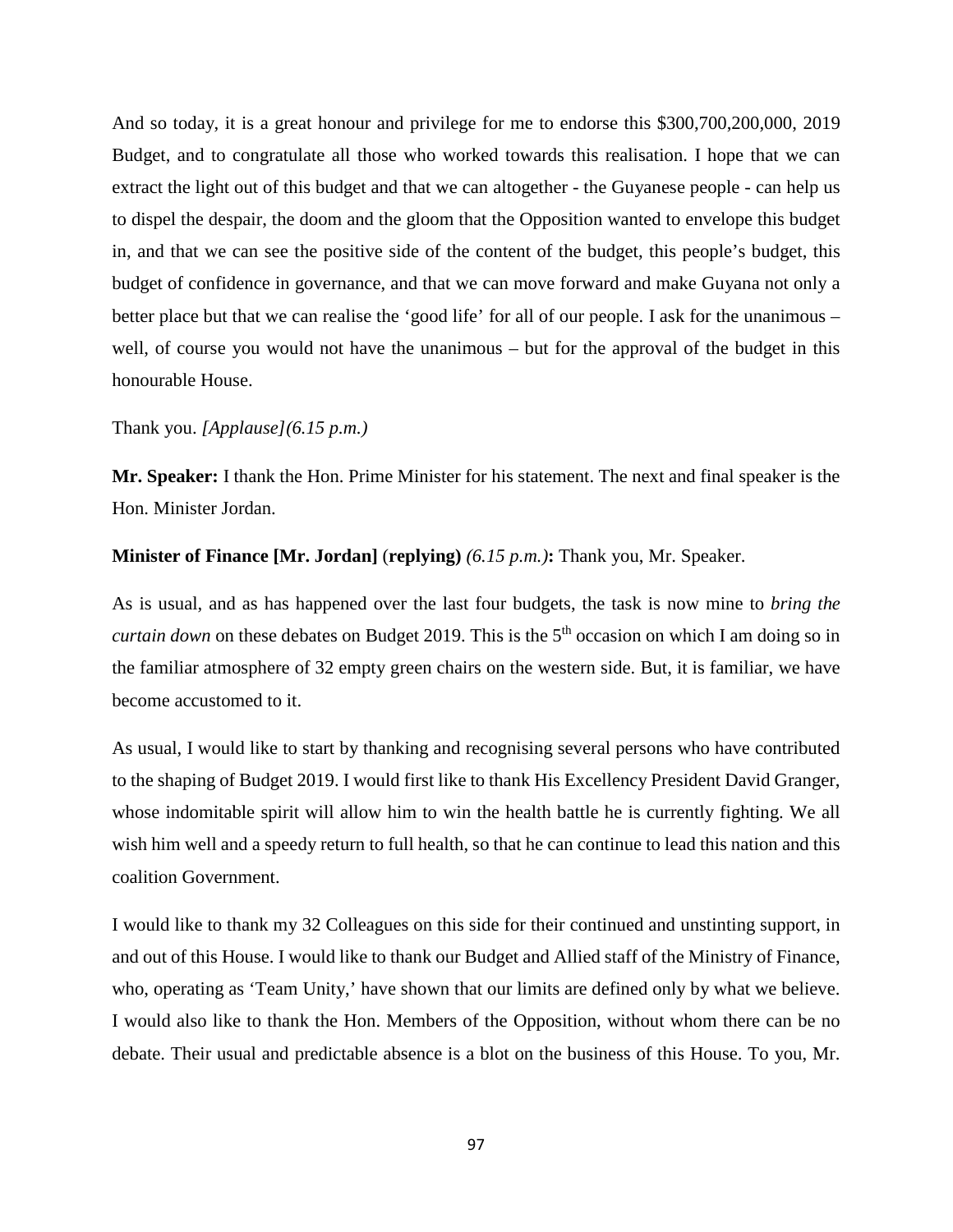Speaker, I would like to thank you for your astute time management of these debates. I hope that it will be extended to next week's consideration of the Estimates of Expenditure.

As noted in my Budget Presentation, this is the third time that the budget has been presented, in this House before the start of the fiscal year. After some apprehension, the private sector has begun lauding this sensible approach to budgeting by this Government. The records will show that only Frank Hope's 1976 Budget, which was presented on 24<sup>th</sup> November, 1975, was earlier than Budget 2019. It is true that our technicians, administrators and others are still coming to grips with starting the year with a full budget, but progress has been made in the quest to unlearn a culture that had permeated the budgeting environment for nearly four decades.

A number of speakers on the Opposition benches attempted to define what a budget is. I can distinctly remember Hon. Mr. Lumumba's forthright statement that a budget is not about numbers, it is about policies - or something to that effect he was saying. If the Hon. Member needed reminding, he could have done so by referring to Budget 2017, where, at page one it was stated that a budget serves the critical functions of "economic management; financial management; management of Government; and effective implementation of Government's policies." So, to the Hon. Mr. Lumumba and to those others who were thinking alike, a budget is as much about numbers as it is about policies. It is how we weld these together to create the ultimate 'good life' for all Guyanese, for which we set out as our goal.

I believe that it was Indira Gandhi, former Prime Minister of India, who is credited with indicating that "It is the opposition's duty to oppose, expose, and if possible, depose." These debates have shown up an Opposition that has become jaded, bereft of ideas and new thinking; an Opposition that continues to take the easy road by regurgitating their yearly presentations. The Hansard can testify to this assertion of mine. Indeed, Mr. Speaker, I felt your pain when you were moved to express, openly, your wish for Members to raise the levels of their contributions. This is a serious indictment on the quality of these debates and a disservice to the people of this country.

In their typical manner, the Opposition opposed everything in the budget, as indeed they have done for the past four budgets. Almost all of them ended their presentations with "I cannot support this budget." The Hansard will bear me out that this refrain, "I cannot support this budget," is not unfamiliar. Even if we did everything that the Opposition asked, they would still not support this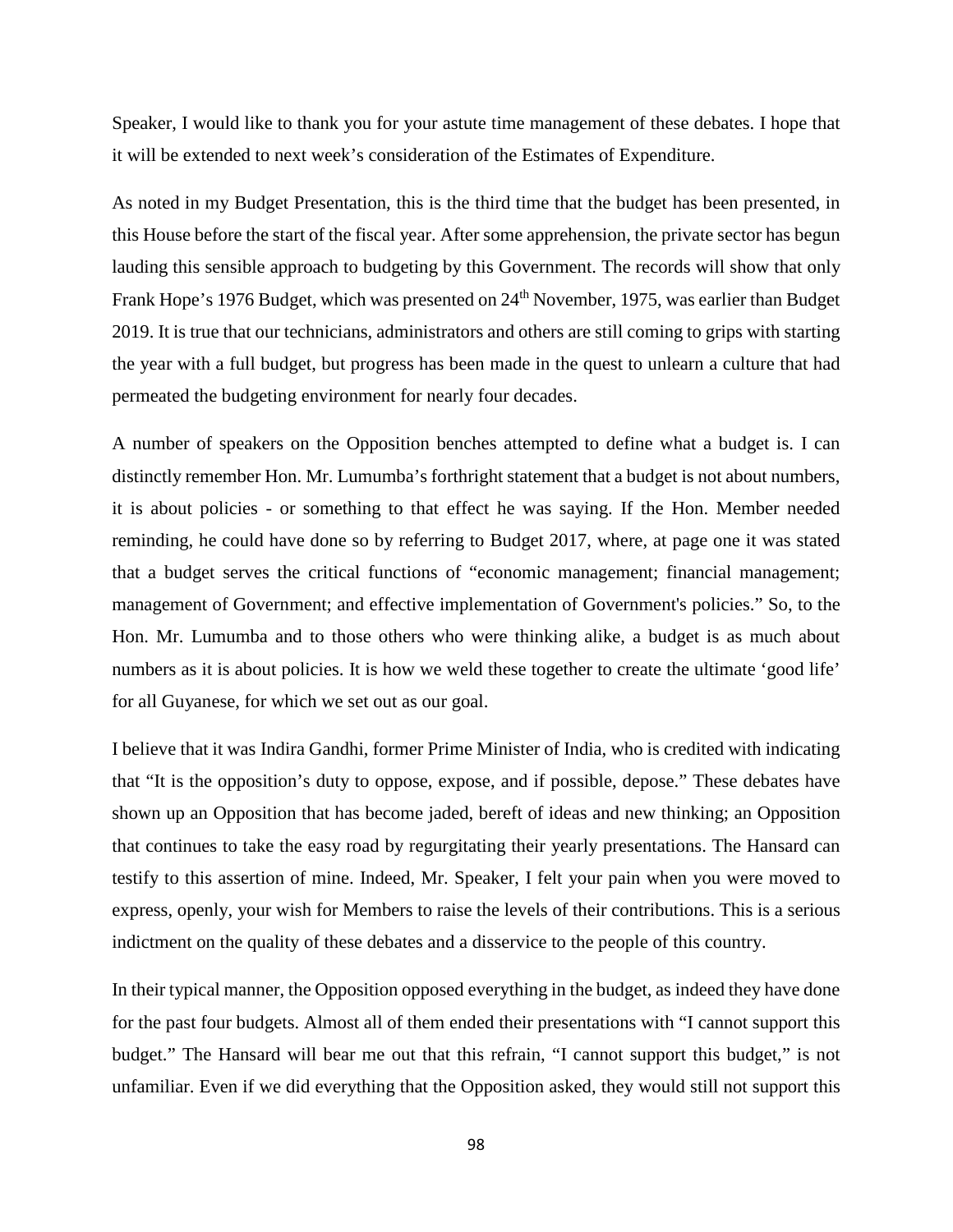budget. I could recall the Hon. Ganga Persaud crying that the newly laid East Coast Demerara road, for example, was too smooth. So, it is not that we do not have a road anymore, it is now that the road is too smooth. Do you see why you cannot please those on the western side? That is because it is in their deoxyribonucleic acid (DNA) to oppose, to be adversarial and so forth. To them, social cohesion and unity are just meaningless concepts to be waved around. There is this overpowering sense that they must be in charge for everything to go right.

#### *6.23 p.m.*

This is an Opposition that refused to take up its seats on boards, commissions and committees. This is an Opposition that refused to attend budget consultation meetings so that it could *cry wolf* and *cry foul* after not attending.

The Opposition is supposed to expose, but instead, they were exposed during this budget for their hollowness and shallowness. They were exposed, for example, for bringing to this House a variant of the television series, *Sex, Drugs and Videotape*. In fact, I would like to call it "sex, drugs and masking tape".

The Hon. Joseph Hamilton, in his presentation, seemed to be so enraptured by the beauty of the monument in Mahdia that he transported it to Lethem, only to realise that he had done so without lubricants to stimulate the economy. Is this the extent to which debate in this House has degenerated? A Member of the Opposition using sexually charged language to drive home his point on what he perceives to be nothing happening in an economy. I say: shame on you, sir! His ploy is no more different than that employed in the advertising industry, where women are exploited for nefarious gains.

In relation to the part about drugs, we had the Hon. Dr. Frank Anthony and the Hon. Dr. Vishnu Mahadeo making allegations about drug shortages, which were vehemently denied by the Hon. Volda Lawrence, and substantially refuted with facts, figures and refutations by senior officials in at least one hospital. On the aspect of refutation, I would also indicate that the Guyana Rice Development Board (GRBD) had refuted certain statements also made by the Hon. Dharamkumar Seeraj.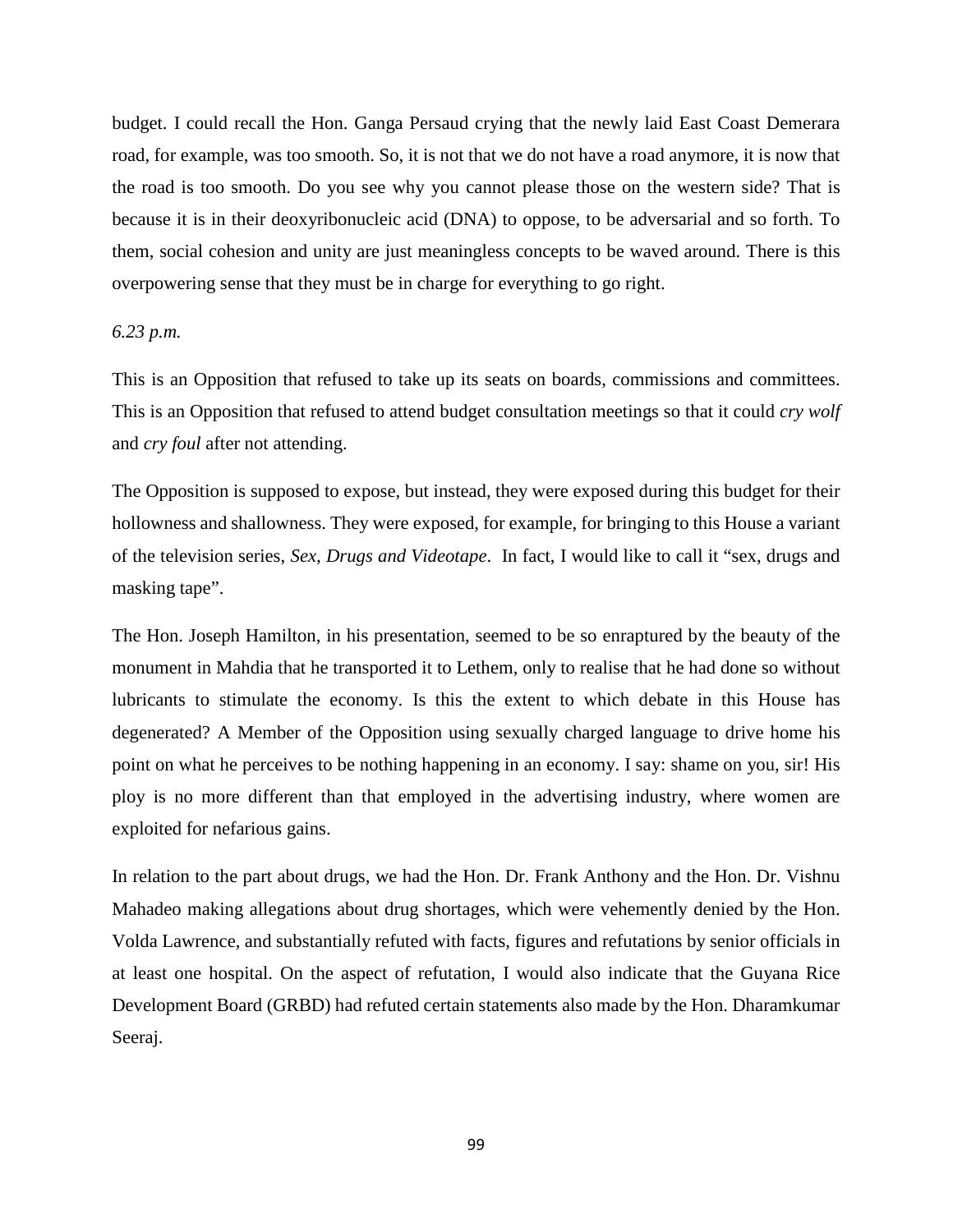Then, we have the masking tape, an allegory for the Opposition blinding themselves to the progressive policies, projects and programmes that inhere in *Budget 2019* that are designed to benefit all Guyanese.

They were exposed, too, for attempting to falsify statistics, numbers and calculations. I am reminded by a little saying which I saw on social media that states, "statistics are like bikinis. What they reveal maybe enticing but it is what they conceal that is vital". We have the case of the Hon. Irfaan Ali referring to Government's expenditure on personal security. He was indicating that the Government was incurring expenditure largely on personal security. I do not know how many of my Colleagues have personal security, but I do not. [**Hon. Members of the Government:** I do not.] A fair number do not. Do you see what I said about statistics? First of all, I do not understand how he came to that conclusion simply because there is no chart of account in the estimates that is called personal security. This is just playing, again, to the Gallery.

The allocation in *Budget 2019* is for \$5.7 billion and it represents a 15.3% increase over the 2018 revised position. Of this amount, 60% of this increase or \$458 million is to expand the provision of security services to our schools across the country. I heard the Hon. Leader of the Opposition say that we are putting security guards in the toilets. Well, so be it. If we have to put them there to protect our children, then we would incur that cost.

Almost \$100 million or 12% of the increase is related to the provision of security in health facilities across the country. People will tell you that when they go at certain times to the Georgetown Public Hospital Corporation (GPHC), particularly on the weekends, there can be a security challenge there. The doctors and nurses feel afraid when families, relatives and friends, *et cetera,* get exuberant when treatment is not meted out to their family or friends and so forth. So, we have to protect our doctors, our nurses, our teachers and our school children and it is a cost that we are prepared to bear. It is not personal security. Indeed, some of us need personal security, based on some of the things that have been said in and out of this House, but we are thoroughbreds.

The remaining \$200 million is the cost of providing security services across the remaining 89 Programmes within the Central Government. I think, also, we must appreciate, that it is this Government that raised the minimum wage of the private sector last year. Therefore, security rates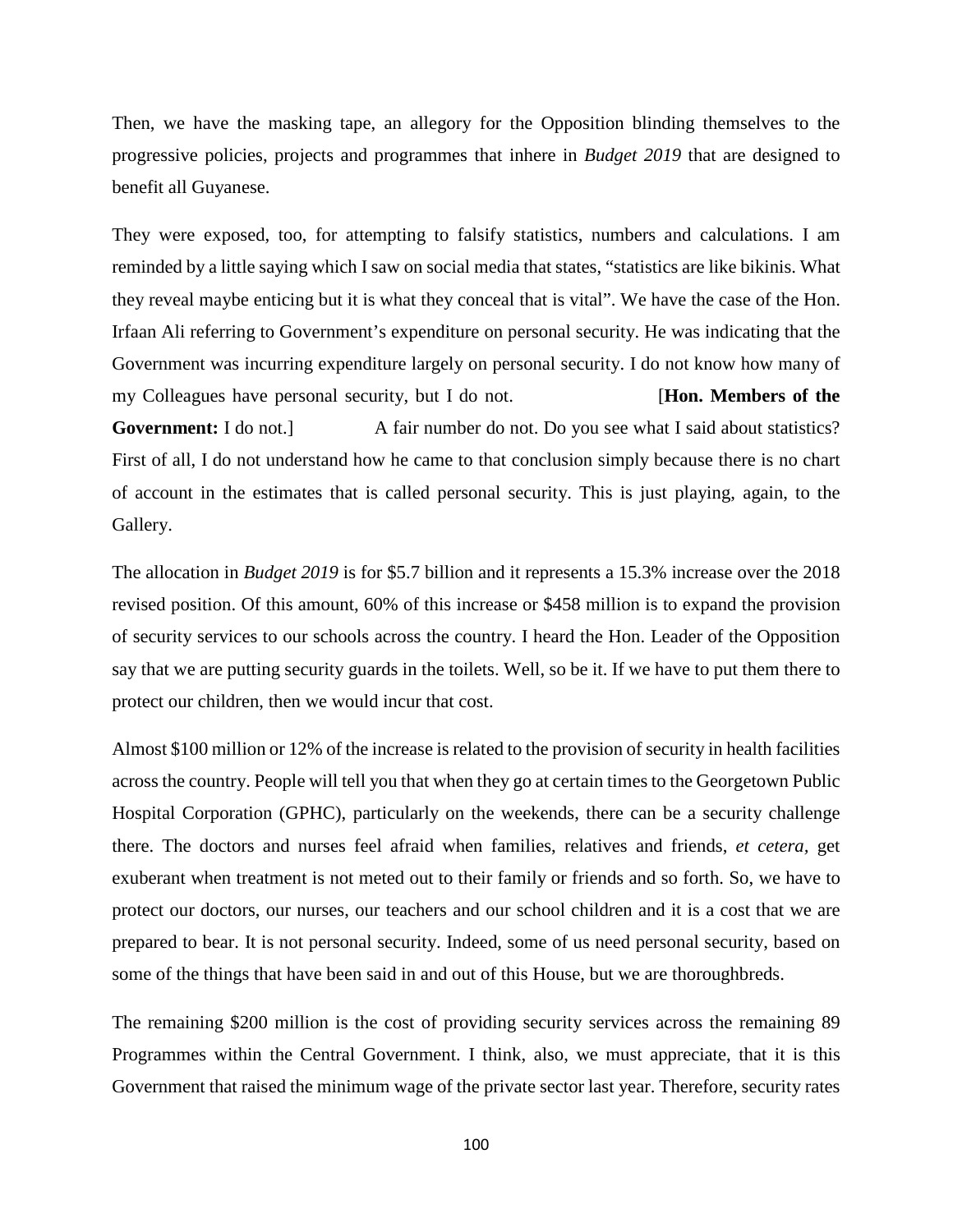went up, which we have to meet. There is no such thing that personal security is causing an almost \$1 billion increase and that is a fact.

We also had the Hon. Irfaan Ali making mincemeat about inflation. Do you see what we talked about regarding statistics? The goodly gentleman was adding up percentages and getting overall percentage increase. I believe that the Hon. Jaipaul Sharma mentioned this in his presentation, but I think it is worth restating because what we see in this House is a pattern of falsifying statistics to create confusion and to leave in the minds of the public something that is not really happening. There was a situation, when he was speaking about inflation, where he said that if there are three products - bread, milk and eggs - each costing a \$100, and the price of bread went up by 1%, the price of eggs went up by 2% and the price of milk went up by 3%, the total increase in prices is 6%. One plus two plus three equal 6. Which school did these people attend?

Is this the level of numeracy we have in this country now? Is this the level to which people with degrees have sunk, that they could add 1%, 2% and 3% and give that the overall increase is 6%? Let us see if we could do it the right way – the way we were taught as little kindergarten children. A 1% increase of \$100 is \$1; a 2% increase on another \$100 is \$2; a 3% increase in another \$100 is \$3; the total increase is \$6. If one were spending \$300 on these three items, one would now be spending \$306. Six divided by the original base of \$300 equals a 2% increase. Do you, Mr. Speaker, see how simple it is?

We, on this side, could give lessons. I said it in this House before: we are prepared to give free lessons where this is concerned. I will continue to show how this is a pattern of disinformation using statistics. So, there is a 2% increase in overall prices, but it is being shouted from the rooftop that it is a 6% increase and that we are killing the consumers and poor people and so forth.

Continuing in this vein was the Hon. Gillian Burton-Persaud. This Hon. Member took 0.5% of \$1,000,000 and came up with a \$20,000 increase. Now, let us see if we could do the math again. Ten percent of \$1,000,000 is \$100,000. Is that not so? One percent of \$100,000 is \$10,000. Therefore, half of that 1% is \$5,000. How can the Hon. Member take 0.5% of \$1 million and get \$20,000? It is because the Hon. Member wants to show that, even though 0.5% was given to the higher bracket, they are going to end up taking home more money - \$20,000 - than the person who got 7% at the minimum wage; they got \$4,200. When, in fact, \$4,200 should be compared with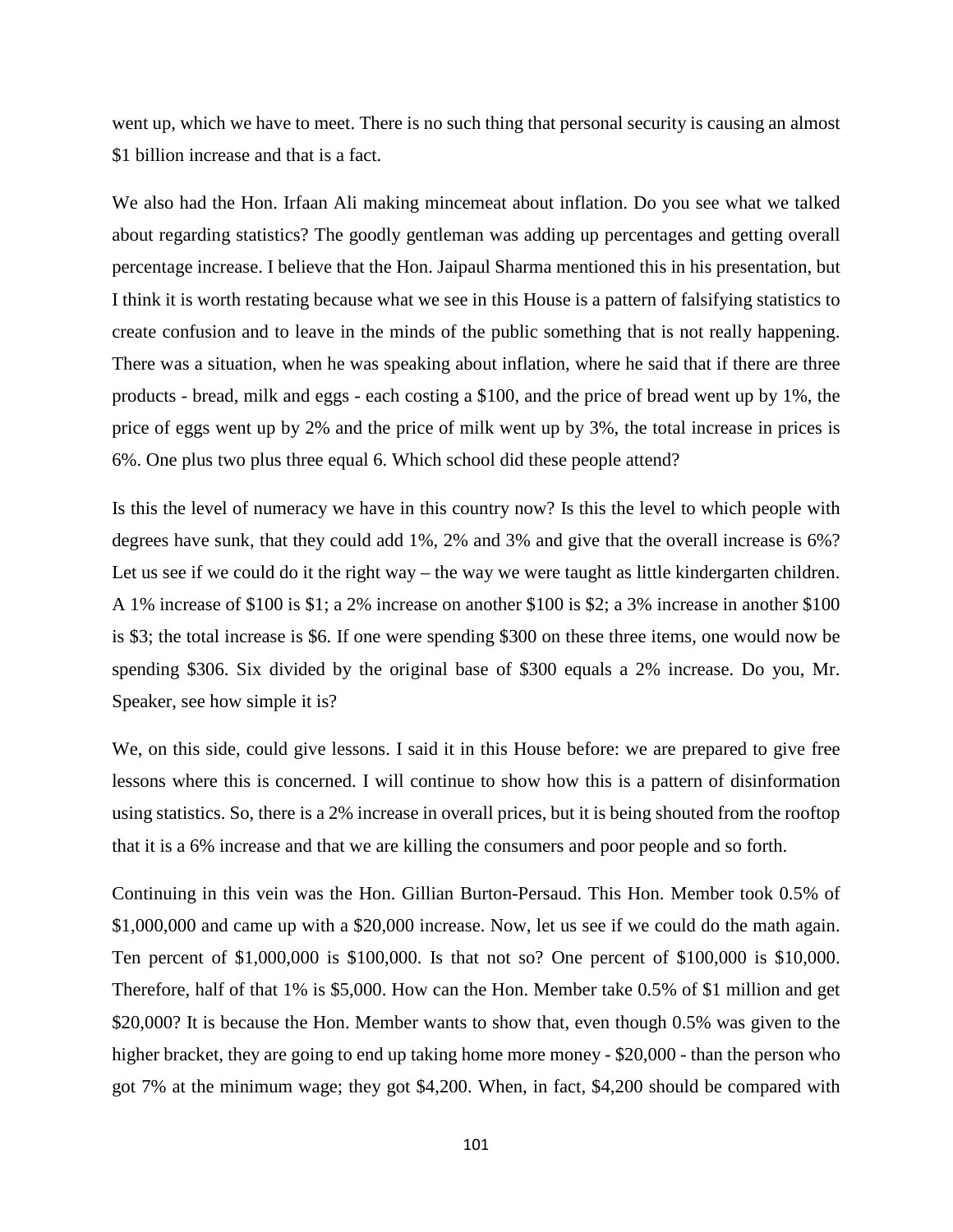\$5,000, which gives the more accurate picture that it is the bottom that we have favoured in the salary increases that we have given. That is no mistake. It was done deliberately because, as you could see, right through the range of speakers, it was a pattern of falsifying statistics in this honourable House. If it were a mistake, then it would have been one, but it is a pattern.

I will continue to show you the pattern, Mr. Speaker. The Hon. Dr. Vishwa Mahadeo came to this House and said we budgeted \$100 million to build a monument in Wismar, Linden for the Linden martyrs who his Government killed when the people were protesting for their rights. We did not kill any sugar worker. We did not kill a single sugar worker when they were protesting. We did not, and nobody should be killing anybody because they are protesting for their rights. These were unarmed people protesting for their rights and they were killed. We have budgeted a mere \$5 million in *Budget 2019* to recognise those martyrs.

I am asking my section here to revisit the compensation that were given to those people. Do you know why? It is not only that they should get it but think about this: The total compensation given to those people was less than the compensation given to one Commissioner. Just one Commissioner got more than the total compensation given to those people. Shameful! I am asking my Government to see it in their hearts, sometime before our term is finished, to correct this egregious wrong that was done to those people. One Commissioner got more than the total given to all of those people. That is how cheap life is in this country for certain people.

It was Mr. Vickram Bharrat who said it. My apologies to Dr. Vishwa Mahadeo.

Then, we have the Hon. Anil Nandlall. The Hon. Anil Nandlall made the incredible statement that the national debt has doubled, I presume since we came into office. It appears that no matter how many official documents you bring to this House, no matter how many official documents you can get from the International Monetary Fund (IMF) or the World Bank or the Inter-American Development Bank (IDB), these are totally irrelevant when they come to this House and make their erroneous presentations. This document, which has now become an official document of this House was presented maybe two months or no more than three months ago. If we go to page 9, Chapter 3, Total Public Debt, what does it state?

"The total public debts stock in Guyana declined from \$355.8 billion in 2013 to \$345 billion at the end of 2017."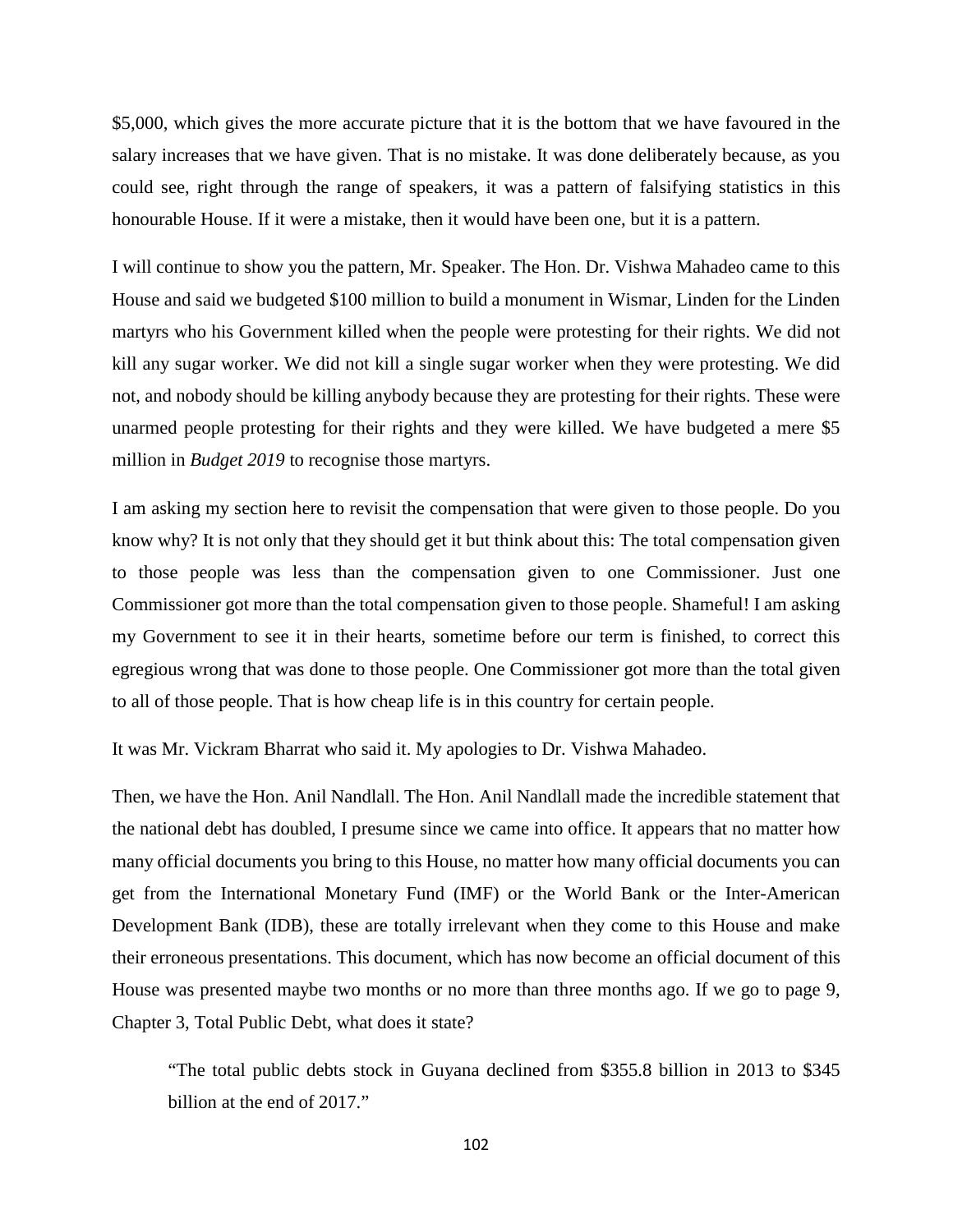#### *6.38 p.m.*

Does that sound like something was doubled? Is this not a pattern of deception that is developing in this honourable House, Mr. Speaker?

The next time this statement is brought to this House, we will ask that they produce the evidence of the 200 taxes that they continue to say, as a mantra, that we have increased since we have come to power. Reality: we have not increased a single tax since we have come to this point. Let us see our record. We have reduced the Value Added tax (VAT) from 16% to14%. We reduced the income tax on non-commercial companies, first  $30\%$  to  $27.5\%$ , and, in 2019, from 1<sup>st</sup> January, it would be 25%. Do you want to hear what Mr. Ramesh Dookhoo has said? He said:

"Personally, I never believed that in 2019 we would have seen a corporate tax rate for manufacturers of 25%. I must commend the Minister [of Finance, Winston Jordan] for putting pedal to the metal."

We have reduced the income tax rate to public servants and to all those employees out there, from 30% to 28%. We have increased their threshold from \$600,000, when we came in, to \$780,000 come 1<sup>st</sup> January, 2019. We have also instituted a one third, so those middle class and not so middle class going upwards could take one third of their gross income as their threshold, as their free pay, as we call it.

We have removed the income tax that was on National Insurance Scheme (NIS) contributions and we have removed a range of products from the exempted list to the zero-rated list. We have provided a range of concessions in the Budget. There has been no series of Budgets, I believe, in the history of this country, that have had the type of tax exemptions and tax relief that this Government has given over the last five Budgets. That is why we said that this is a private sectorfriendly Government and this particular Budget is a private sector-friendly Budget.

Here again, is our good friend, Mr. Ramesh Dookhoo. He says:

"Budget 2019 contains good social and private sector measures.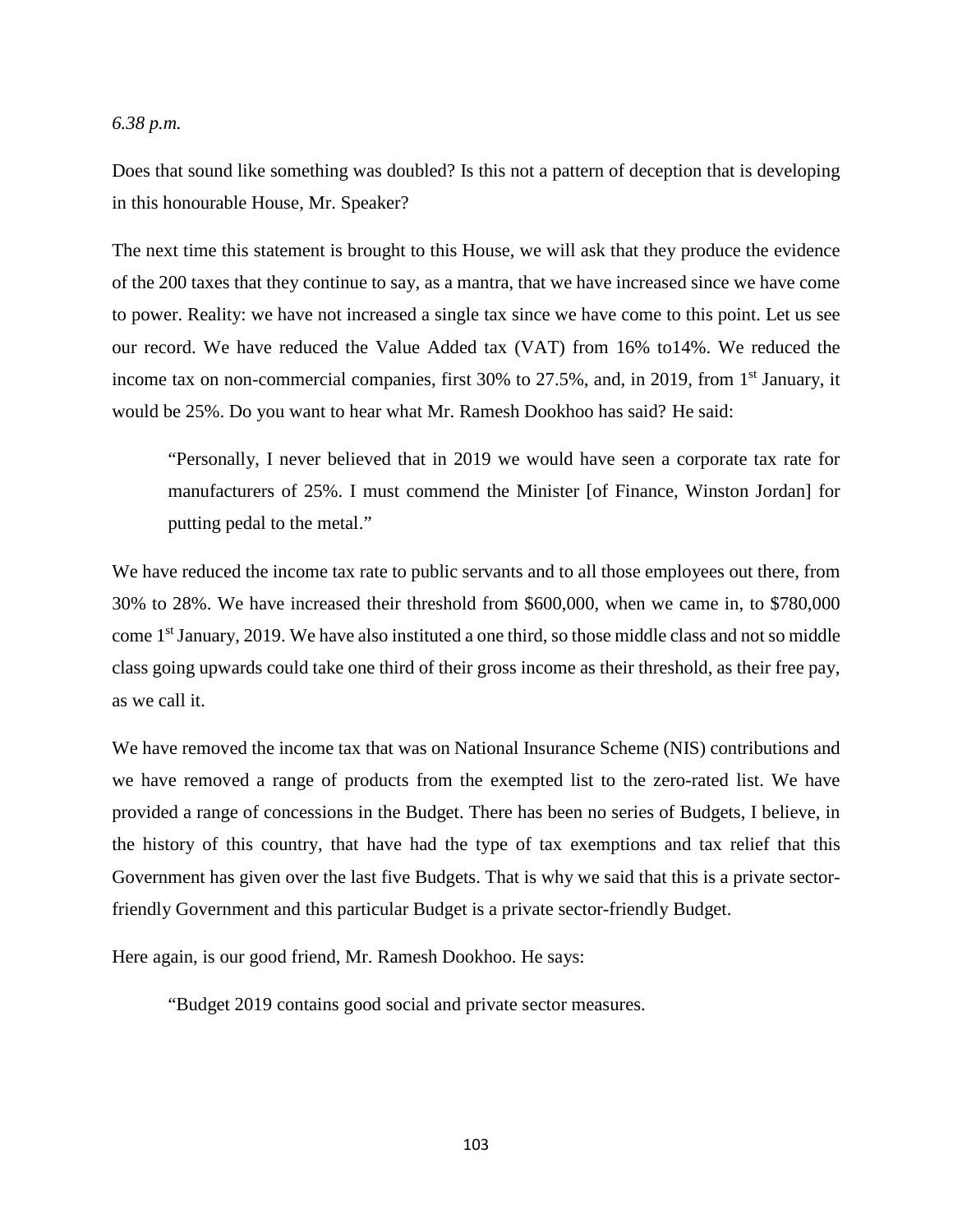Dookhoo noted measures such as the reduction of income and corporate tax rates to 25 percent was a "good measure" that will encourage small business to grow and be successful.

He said the continued measures to reduce taxes is a relief to local companies and serves as an incentive for international companies seeking work in Guyana.

What it means for the manufacturing sector is that persons who are involved in manufacturing would have more money to plough back into their businesses, retool, recaptilise and even open new manufacturing businesses in Guyana."

Then, there was the Hon. Anil Nandlall speaking about the growth in Gross Domestic Product (GDP). It is amazing. I thought the Hon. Nandlall is a practicing lawyer. I was initially concerned when I saw the notes and it stated "Anil Nandlall". Then, I realised what happened. It appears that Hon. Irfaan Ali had done such a bad job that they were scrambling towards the late end to get somebody to come with some economic and financial rebuttal of the Budget. Poor Mr. Nandlall was out of his depth. I would just leave what else he said and just talk about the last one where apparently this is foot-to-mouth disease, which we thought that we had gotten rid of; it seems to still be around and can be contagious.

It was the Hon. Gentleman who spoke about commercial banks being safe barometers of the economy and that the actions of Bank of Baroda and Scotia Bank represent the verdict. The verdict of what, Mr. Speaker? The first thing is that, contrary to a by-line carried in *Kaieteur News* today, Bank of Baroda pulling out did not come as any surprise to us. [**Mr. Williams:** Nor to them.] Nor to them, I think, easily. We knew since April. It was signalled to us in April that Bank of Baroda was pulling out of Guyana. We tried, during the interregnum between then and yesterday, when the news came out, to persuade them that doing business in Guyana is good. Alas, the local office was not able, maybe, to persuade the headquarters. In fact, I learnt that the local office chief did not even know that such a decision had been made until he was informed.

What is important is what is happening, generally, around the world. It did not start yesterday. It is just galloping, so to speak. The point being made is these banks consider doing business in these states as not profitable anymore. It is not that they are not making profits, but it is not profitable for them to continue because the risks have increased dramatically. They have to contend with this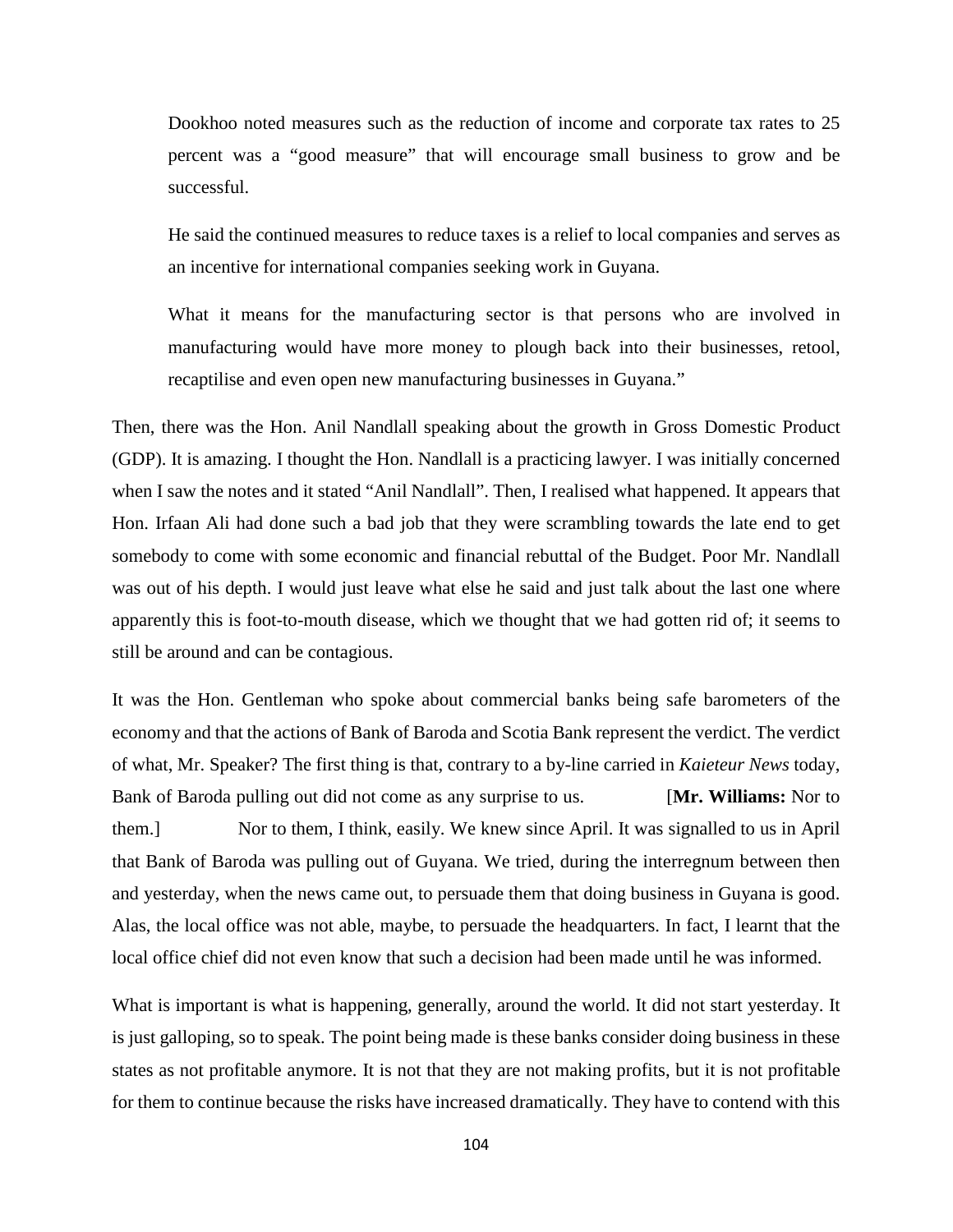form, this regulation and that regulation. They have Foreign Account Tax Compliance Act (FATCA) to deal with. They have the anti-money laundering regulations and so forth to deal with. So, they do not consider our territories to be profitable, investible territories anymore.

If you read the article in today's papers that was carried by *Kaieteur News*, it states plainly why they were pulling out. It is not only Guyana they would be pulling out from. It is indicated that they will be pulling out from Trinidad, Africa and New Zealand. They have already pulled out of the Bahamas. They said their focus is Middle East, parts of Europe, United Kingdom (UK), Japan, Singapore, Dubai and so forth. They do not want anything to do with us here. That is a fact of life. Scotia Bank is the same thing. They are pulling up worldwide; almost everywhere in the Caribbean they are pulling out, selling out and leaving.

What we have to do, really, is see opportunities in these challenges. The opportunities exist for our businessmen locally, businessmen in the diaspora and so on to *step up to the plate* and get involved in these businesses. That is where our opportunity lies. Let us be very blunt: with \$5 billion - and counting - barrels of oil, who is pulling out and for what reason? Who is not willing to take a risk with 5 billion? American Airlines is here. United Airlines is talking. There are more on the calendar and they will all line up. It will galvanise. Once that first barrel comes up, it will galvanise. Nobody is going to run from Guyana because they see a bleak future in Guyana.

In fact, within the banking sector, here are some of the recent headlines. This is *Stabroek News*, dated  $26<sup>th</sup>$  November, 2018, "Republic Bank profit up by 14.4%". "Demerara Bank records \$2 billion in profits". This is 18<sup>th</sup> October, 2018. Citizens Bank - is where you belong - recorded a 51.6% increase in after tax profits. Those are three banks in Guyana. Does that look or sound like the verdict is in and that these banks are pulling out because there is doom and gloom in Guyana? No, it is not. I think it is just a wicked piece of commentary that was made by this Gentleman, again to satisfy a certain audience, when the reality, not that he does not know the reality…He knows the reality or the untruth of what he is saying. As I have said, we have to be careful in this House of what we are letting into the *Hansard* because ulterior motives are afoot.

Back to the Hon. Irfaan Ali. He alleged that President Granger spent \$1 billion in travel. This devastating untruth, told in this House, at a time when our President is not enjoying the best of health and at a time when the President cannot defend himself in this House, was rightfully refuted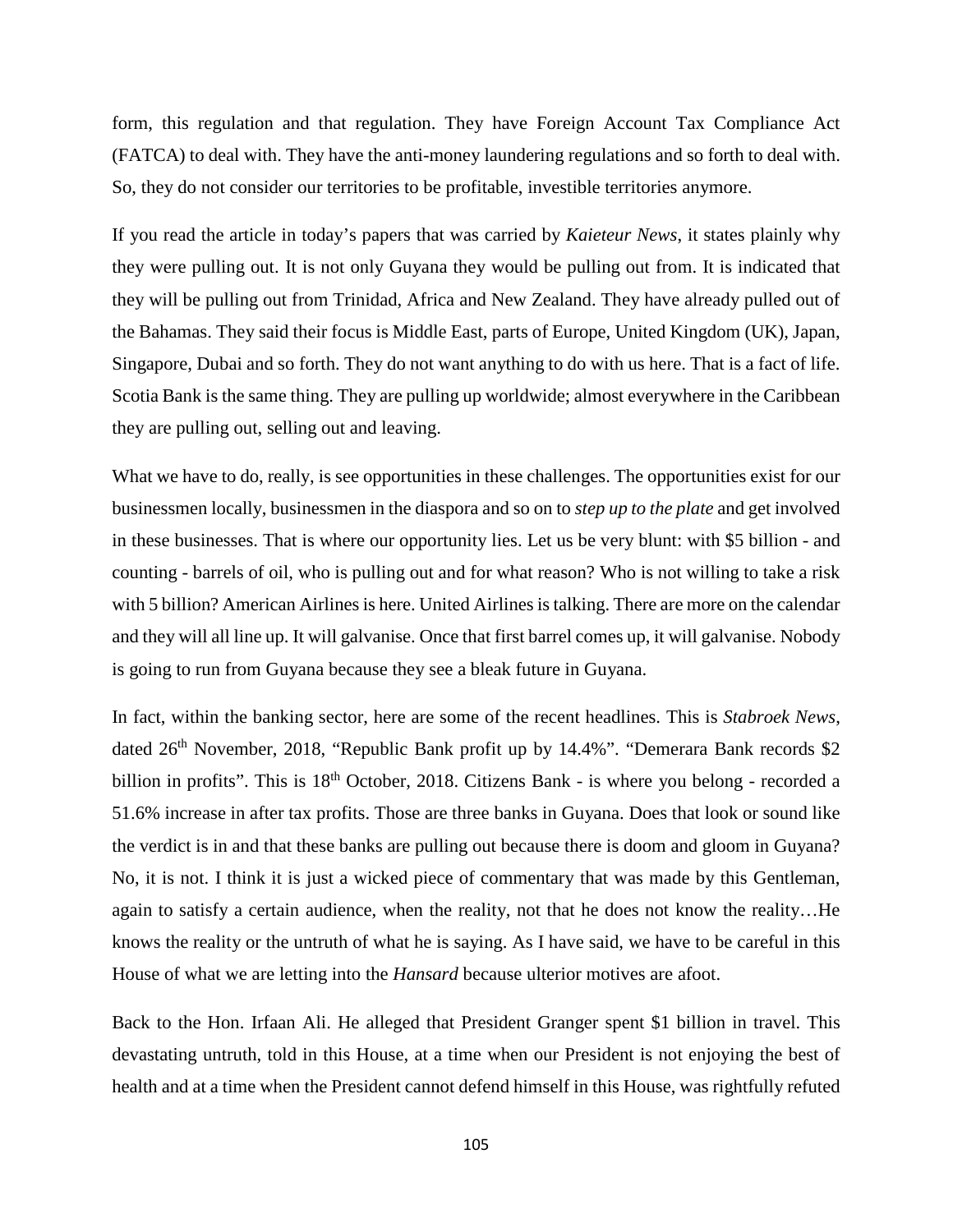and destroyed by Hon. Joseph Harmon. Such palpable untruths have consequences in this House, as one Hon. Member on the Opposition benches has found out. I am sure this one will have consequences too. While we wait to hear what those are, let me now fill you in on some travel numbers.

I have here the overseas conference and official visits made between 2012 and 2018. In 2012, the budget for overseas travel was \$270 million. Do you know how much they spent in 2012? They spent \$343,431,000. Almost \$100 million more was spent on travelling. The Hon. Prime Minister just told us who was doing the travelling. Did I hear somebody say it? In 2013, the budget for overseas travel was \$343 million. They spent \$412,071,000. In 2014, the budget was \$392 million but that was coming close to elections, so they pulled back. The actual was \$352,625,000. Entered the new Government into office in 2015. We came in, we set the budgets at the same amount - \$392 million. Do you know how much was spent? We spent \$263,567,000. Does this sound like people travelling all over the place? In 2016, we made a conscious decision to cut the travel vote and so it was cut from \$392 million, in 2015, to \$360 million in 2016. And of that \$360 million, we only spent \$232,736,000. In 2017, we made another conscious decision to cut the travel vote further. We cut it from \$360 million the year before to \$300 million.

## *6.53 p.m.*

So, in 2017, of the \$300 million, we spent \$294, 305,000. In 2018, it is still \$300 million and, based on the spending so far, we will be spending significantly less than \$300 million. So, at no time in this Government's time have we ever exceeded the travel vote. Not only did we not exceed, we were bringing down the budgeted amount and we are facing higher exchange rates, higher travel rates and everything else than three or four years ago when they were in power; and they travelled royally. Ministers of this Government travel business class. As I indicated in this House, I have the *Hansard* here, Friday 9th December, 2016, the Prince and Princesses travelled royally. I am at page 82 and I am quoting:

"Our people travel business – class and here is an example, on the  $28 - 30<sup>th</sup>$  January,

2015, going to Geneva, this Minister, a Hon. Member who is in this House who was

Presidential Advisor…"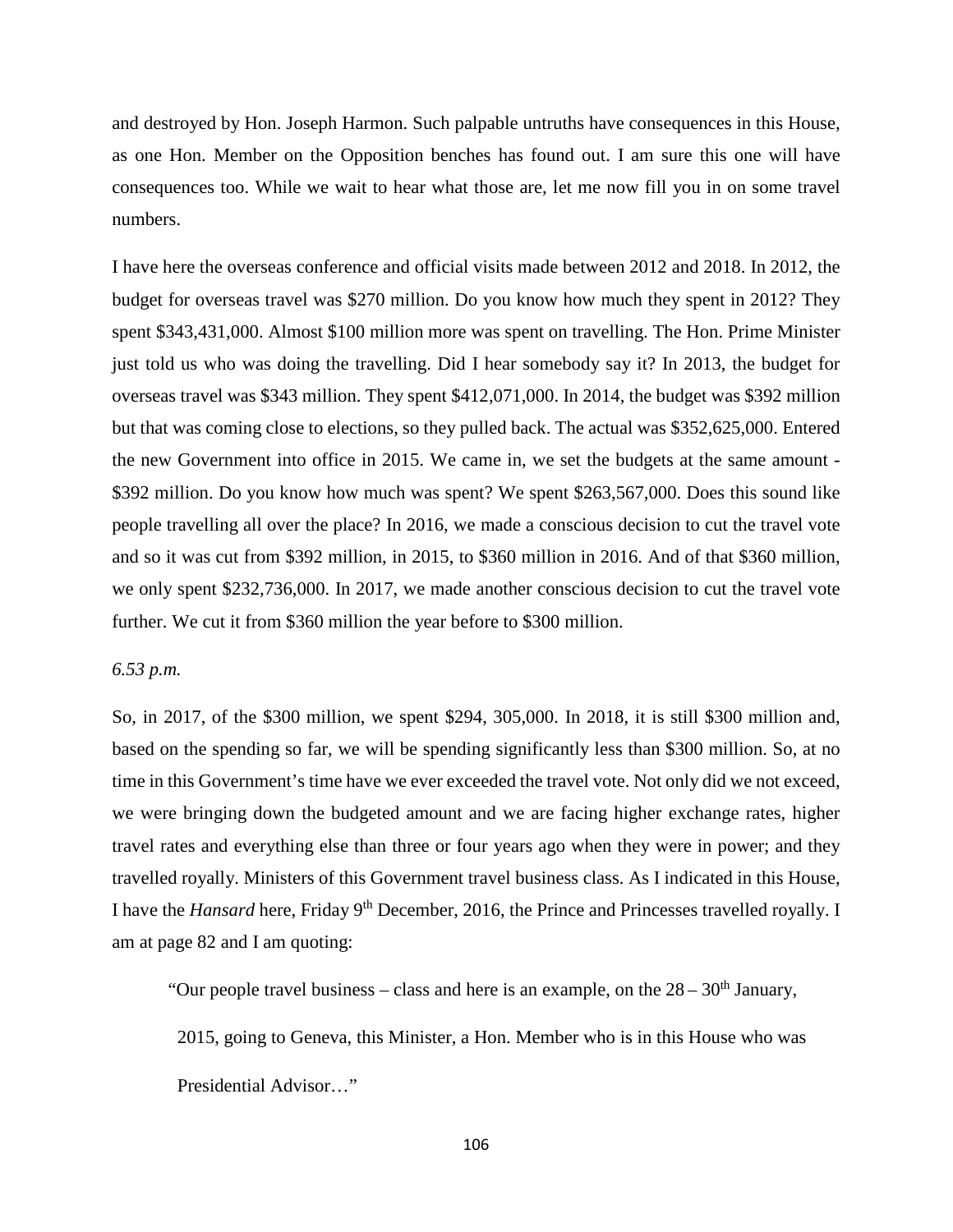At that time, I was speaking of none other than the Hon. Member Gail Teixeira.

"…went to Geneva, of course the Minister travels first – class and

 not business – class, the hotel accommodation, remember these rates here up to what I have read to the House, Geneva is Europe and so the individual would have

been entitled to US\$250 per night.

She took five nights at US\$500 per night when the stipulated rate, approved by the Cabinet at that time, was US\$250. [**Lt. Col (Ret'd) Harmon:** Do not forget about her telephone bill.] I am not even going to the telephone bill. It is amazing that, when it comes to this House, people who are coming to equity are not coming with clean hands. But they think that they are dealing with people who have short memories. We do not have short memories. In fact, yours truly, who is standing here, has a very long memory. He operated in the belly of the beast. He knows what the beast gives. He knows where the bones are buried, and I am telling you, when they are coming, they have to come good because I know where the skeletons lie.

The Opposition is also tasked with strenuously trying to depose the Government. Why else, other than mischief, a craving for media attention and a penchant for behaving like the Grinch - trying to steal Christmas from our people - would they bring a confidence motion when it does not have a majority in the House? Wait a minute. They are banking on a Member of our side voting with them to unseat the Government. I say to you, the Opposition, we like it on the eastern side of this House. None of us, I repeat none of us, will be afflicted to exercise a conscience vote. All of us will be voting solidly against the no-confidence motion. We will defeat you, not only with the strength of our numbers, but the correctness of our policies. So, in the words of the Hon. Amna Ally, "bring it on!"

The Opposition seems to think that its showing, in an otherwise poor turn out at the Local Government Polls, is a reason to salivate about its likely success at the General Elections in 2020. I say to them: it will take more than that to unseat this popularly elected Government. When the elections bell rings in 2020, we will see who is still left standing to go the proverbial mile and a quarter. As they say, *"fancy gallop don't win race"*. We are thoroughbreds, as Hon. Prime Minister reminded, just like 'Sport Desk' and 'King's Bounty' two famous local race horses when Durban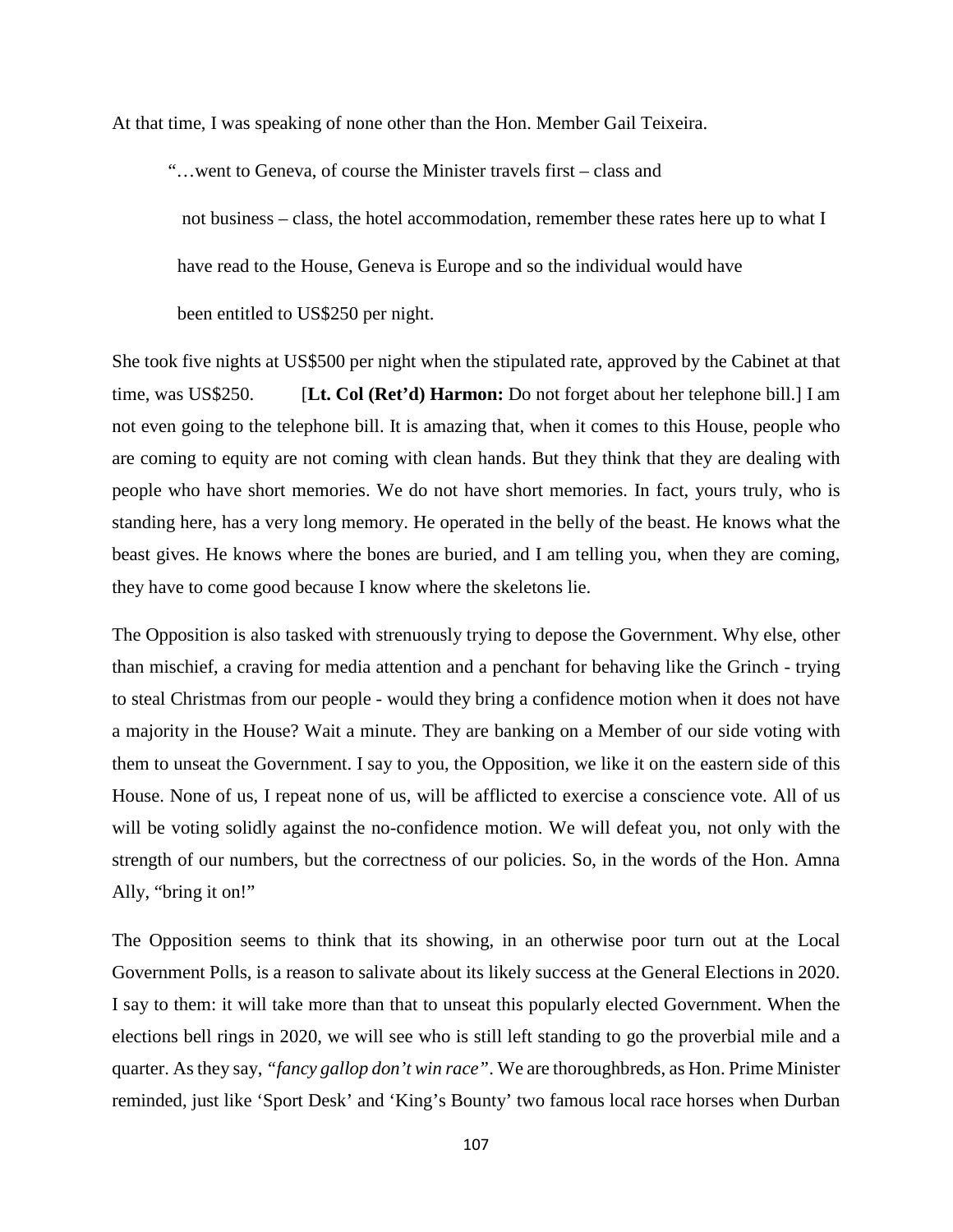Park was the home of horse racing in Guyana. We have stamina and I have proven it at age 61, with five budget presentations, the longest being 2019. We have stamina and when the elections are over, and the verdict is in, the Opposition would be sentenced to permanent residence on the western side of the House.

Continuing this trend of falsifying statistics, I seem to remember Hon. Dr. Vindhya Persaud perusing the Budget and finding that we are spending \$6 billion in feasibility studies. As indicated by the Hon. David Patterson, a number of projects under the previous government were done without the benefit of feasibility studies, and we, the taxpayers, are paying for these missteps and mistakes. We can name them: the Skeldon Modernisation Project, the Amaila Falls Hydropower, the Specialty Hospital. You name them, they are there. None of them is giving us a return today. And we the taxpayers have to be paying for projects that were meant to give us a return and that were meant to add to our capital stock. The Hon. LOO, Leader of the Opposition, talked about how we are not adding to the capital stock and that all we are doing is maintenance. Well, we are maintaining, up to this day, infrastructure that we inherited from the previous Government, infrastructure that should have been working for us right now. Some US\$200 million in Skeldon Modernisation Project, \$200 million of borrowed money. Do you think Skeldon or Guyana Sugar Corporation (GuySuCo) could pay back US\$200 million? Who has to pay it back? It is me, you and all taxpayers who happen to be paying taxes.

A road to nowhere, Hon. Prime Minister just mentioned it, Amaila Falls road. Some US\$45 million. Who had to pay for it? It was the taxpayers. They are doing analysis of the numbers from 2014 to 2019. A lot is due to the missteps of the last government. A lot of it.

Today, we have a lot of money. Banks are falling over to lend us money, but they want to know if we had feasibility studies done on the projects that we want to implement. That is why you see so much money in the budget. We have to create a project bank of projects for which feasibility study has already been done. Then, we could go and look for financing. We have to stop the idea of looking for financing based on project ideas. It is just like how the man turned up with the money for the airport - there is no study – and said take \$130 million and we said, "thank you". As a result of no feasibility study, they started at the wrong place which had quick sand. They abandoned it and went to the other side.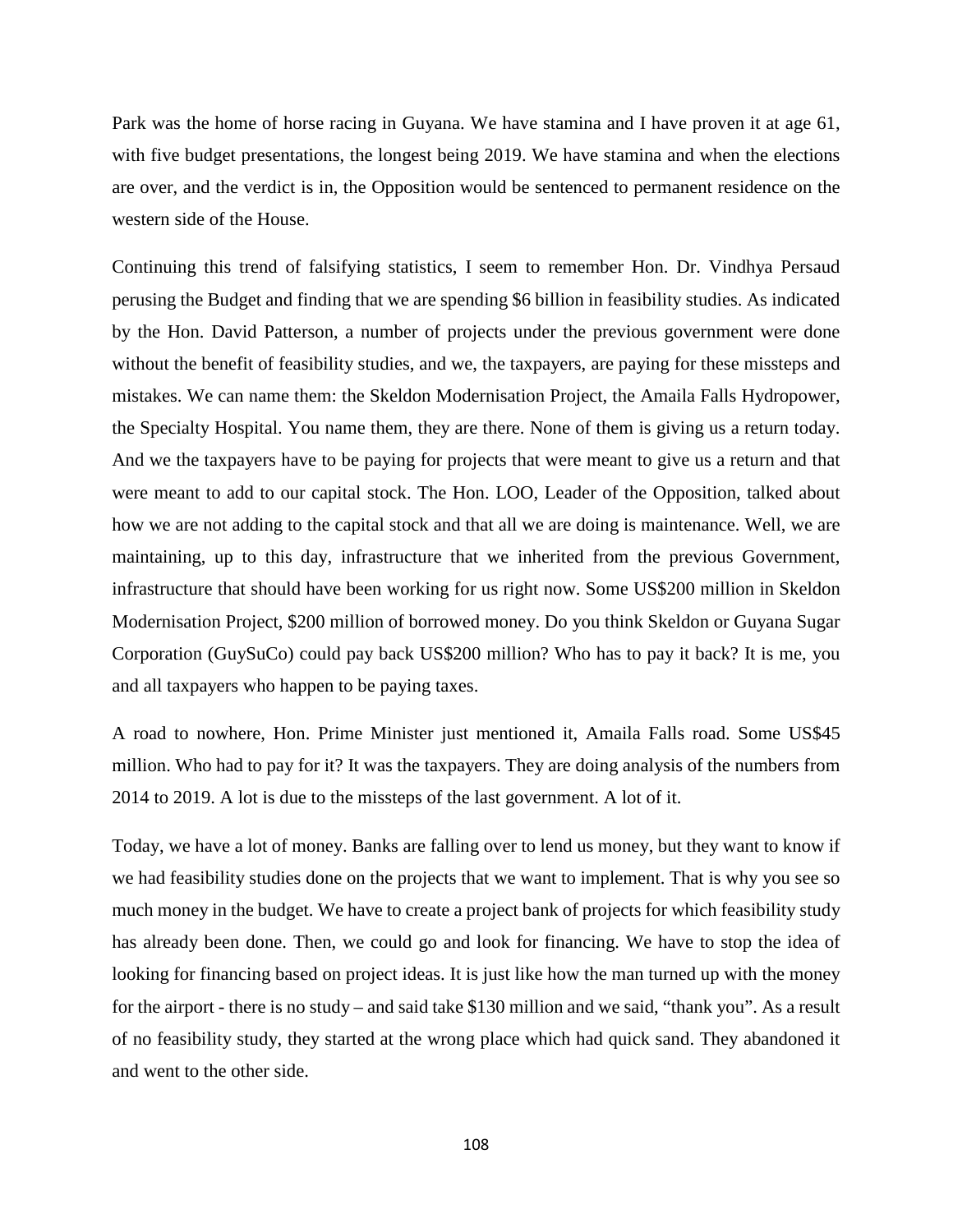Ram and McRae is shaking all over the place. He wants to know…we talked about doing the Linden/Soesdyke Highway last year. We spoke about doing it the year before and so forth. And we will be talking about it next year and the following year too. Do you know why we have to talk about it? It is not about throwing a little bitumen on the Linden/Soesdyke Highway, which they did back in 1993, with the Caribbean Development Bank (CDB) loan, when the previous Government went into office. There is a safety zone that one should not have crossed when it comes to the Linden/Soesdyke Highway. But because of lack of monitoring or poor monitoring and supervision or a blind eye being turned, the safety zone was breached, thereby compromising the Linden/Soesdyke Highway. So, it is no longer about throwing a little bitumen on it and saying that it looks good. The road has been heavily compromised. Now, geological surveys have to be done to find out if it has centipede cracks and so forth, dig up the highway and so on so that we could build a proper road that serves as part of the conduit for the Linden-Lethem road. And the road has to be able to take off how many wheels we are talking about and so forth. This is not a case where we could just go and get a loan of \$17 million, throw down some bitumen and then say that we did the road. We have to do these things properly.

There has been a study, I am told, where it has been shown that Guyana gets the lowest return on dollar invested in its Public Sector Investment Programme (PSIP). Part of the reason for that is because many of these projects did not have the benefit of feasibility studies to determine whether they should have been a go or no-go. This is a change in what had happened in the past. Also being changed is the issue of projects that are financed purely from the budget, not foreign financing. These projects, also, will have to go through rigorous project selection criteria before they get into the budget. We have to stop this thing of doing projects so that the budget looks big, but when we look three or six or months down the road the project is not properly done or should not have been done in the first place. We have situations where projects were built, and the residents said that they did not want it. I think a classic case is the Mon Repos Market. That was built with grant money. Yet, if you pass Mon Repos, it is chaos on certain days. There is a market, and nobody wants it. Where was the feasibility study, where was the consultation, where was everything that caused us to use grant money on a facility that nobody wants? We have to stop this, otherwise, it is going to be a case where we would continuously in this cycle of doing projects just because it is elections, doing projects because it happens to be our ethnic community, doing projects because it happens to be our political community, and, at the end of the day, it does no one any good.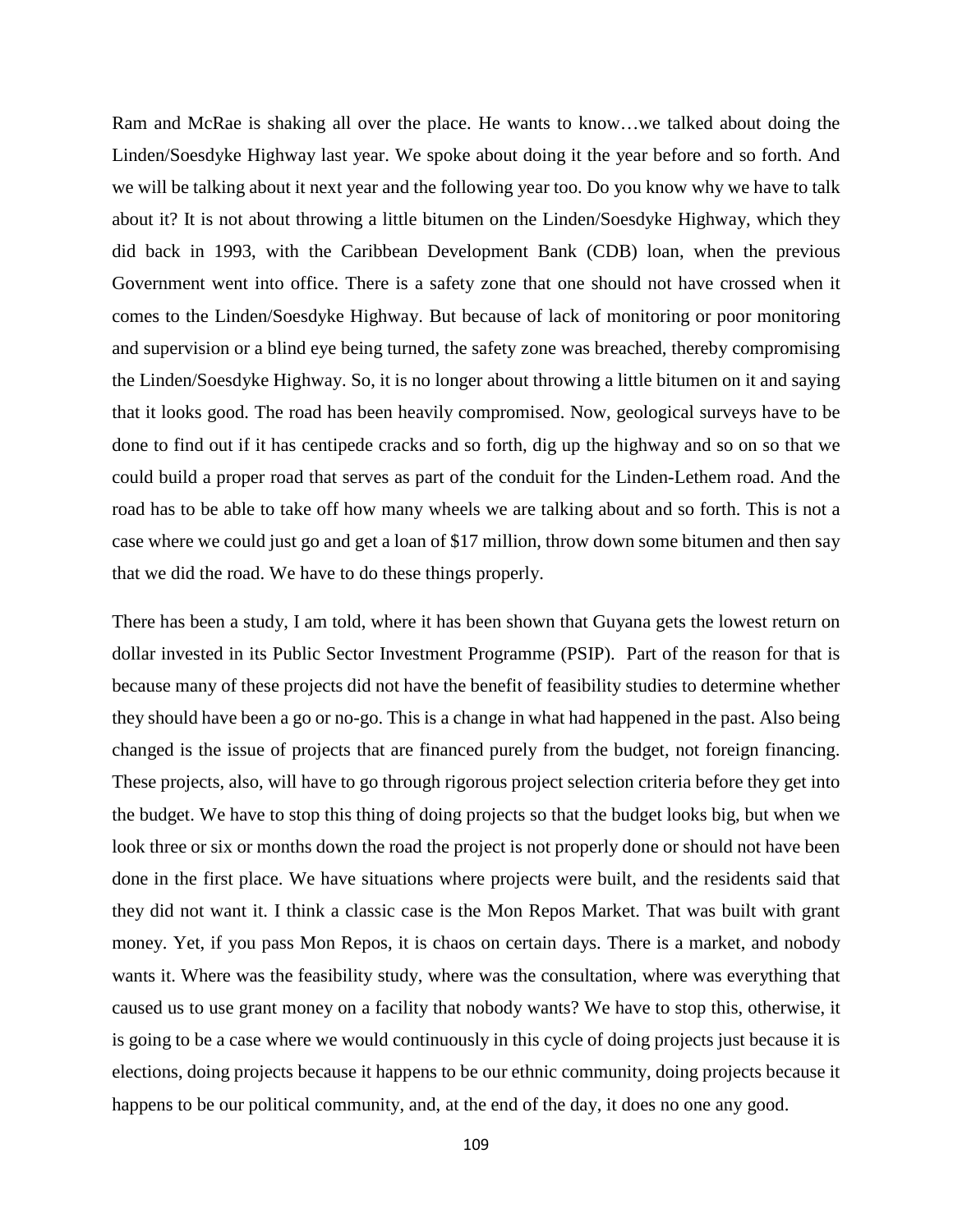On that, I would wish to say, yes, feasibility studies are a fact of life and they are going to be a way of life continuously in our budget.

I am going to come to our goodly gentleman who was given almost three hours. But, I want to deal, quickly, with severance because it was dealt with already by Hon. Prime Minister. I just want to make a quick mention of it because the Hon. Bharrat Jagdeo talked about how we claimed that we had to give the GuySuCo all of this money.

### *7.08 p.m.*

Now, that the money has gone. We do not have to give GuySuCo anymore, so what will happen to the wages and all of that. I really do not follow the deduction, the reasoning or whatever you want to call it. To me, it sounds like good politics. After all, the television is there and when these things are said, and it goes out to the community, people are riled up. "Yes, they have \$32 billion now, what are they doing with it?" That is so unfair, but life was never fair.

First, let us start with the severance. Can you imagine, since we came into Government, having to give GuySuCo, \$38 billion – not \$37 billion, \$38.5 billion - up to the end of 2018, we had to turn around and find severance pay, just when I thought we could have given the public servants a bit more. It is just when we looked around to find the money, the court puts a little thing on us - "boy, you got to pay with interest too." We had to now go again and find interest to pay with the severance. We did it. We are legal honourable people and if the court said so, we must do so. We did it. We paid the severance to the workers. I understand that Wales Sugar Estate has started today and will end tomorrow. Everybody is happy; it is Christmas. I hope they do not spend it out.

Having now, hopefully, got GuySuCo off our backs - figuratively, [because when this statement was used in a previous time, apparently, the language was way above the individuals' head and they literally took it and felt that they were monkeys ] we are now turning attention to the areas that we should have been giving attention to. That is, for example, why you can have a budget of \$300.7 billion that caters for everybody in a bigger way than before. That is why we can promise our public servants that they will get an increase in 2019 before oil and 2020 once the oil starts to flow.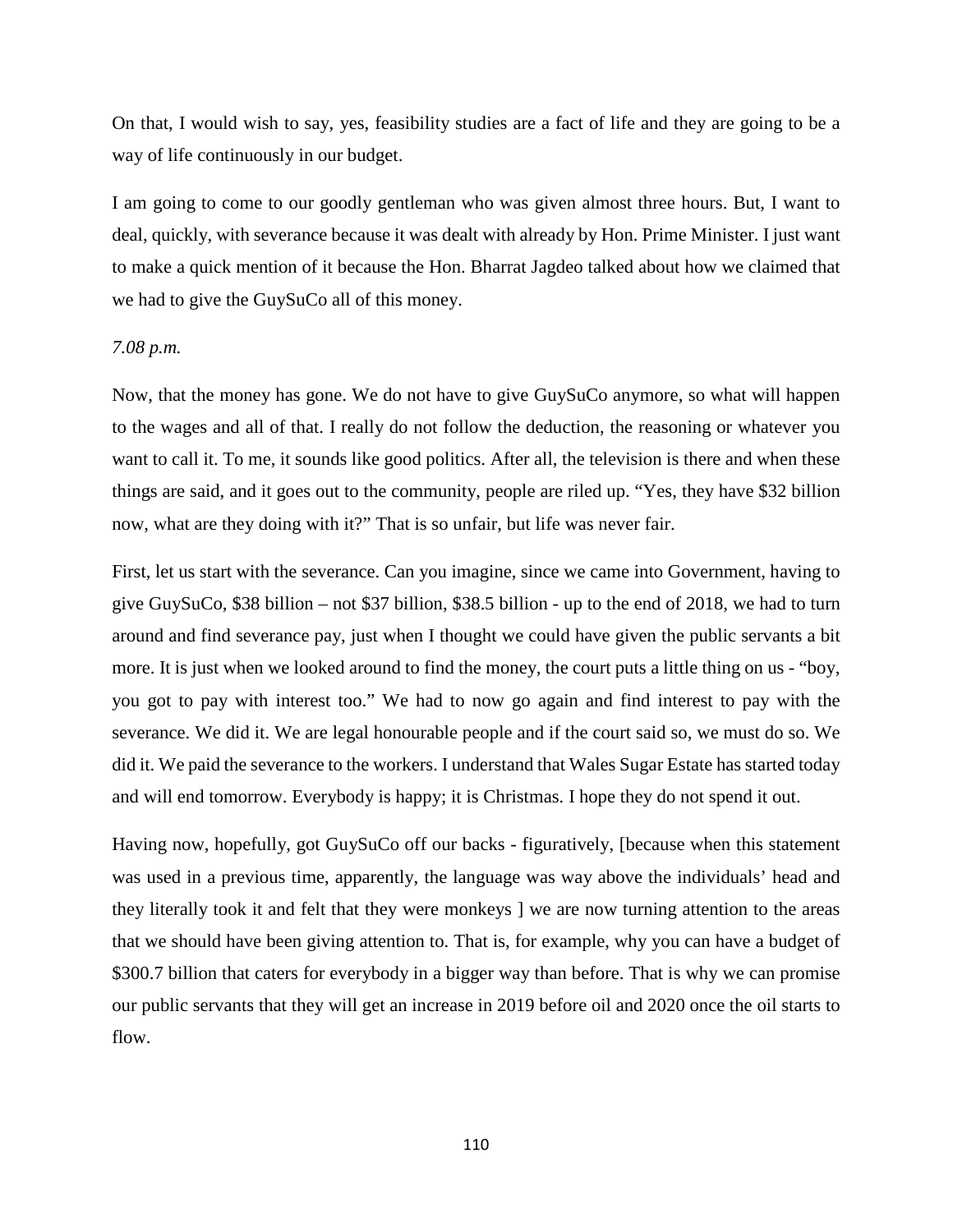It makes a lot of sense to go around telling people is only 8% they got, and so on. Well, 8% to the teachers is over \$1 billion-plus, because the 8% plus the 350 came up to one point- something billion dollars. It is \$1.5 billion, thereabout. The 'little' \$1,000 that was given to the pensioners – God bless all the pensioners - I have not met one pensioner who has said, "it is only \$1,000." They were quite happy. If I see a smile on my mother's face because she will get the \$1,000, I am happy too. One thousand dollars given to pensioners, plus public assistance, it is almost \$1 billion I have to find for that. It is not that we do not want to give pensioners \$25,000 or \$30,000. I would love to see the day when we could do that, but *one, one dutty build dam*. When we came in, it was only \$13,000-plus. Today, it is \$20,500 from \$13,000. They want to know what we are doing with the money. It is to talk to the person who was getting a minimum wage of \$39,000 plus. Now, it is \$64,200. The fastest rise in wages, so fast that private sector people are calling me, worried, that we are raising the public servants minimum wage too fast and it will have implications for their competitiveness and ability to export. We have to be wary that we do not draw people as a result of these fast rises in wages from the private sector into the public sector. Those are considerations we genuinely have to deal with. After all, we want a private sector that thrives and grows; a private sector that is creating wealth and not the Government. We do not want to do anything that will be injurious to our private sector, once, of course, they pay their taxes. We have paid the severance and we have paid the transfers, and so on.

Going forward in 2019, we expect that the savings, as a result of not having to pay GuySuCo and pay anybody else, to be quite honest - we are tired of paying public corporations - will be used in a number of areas to treat with the social security, to treat with the pensioners, and importantly, to treat with our infrastructure. I am sure that there are smiles in all of the communities as you go around as they heard their names called and their roads have been called. I got a lot of smiles, when they finally said South Ruimveldt, because they cursed me out. They said that I am living in South Ruimveldt and look at our roads. Finally, they said that it is South Ruimveldt. I am sure that other communities are quite happy that we are going to look at their roads. When I looked at the picture that the Hon. David Patterson sent to me about the little paving that they have done on the East Coast road, I said, finally, we are looking upscaled. The picture of the road, the quality of the road, and so on; I could just imagine when it is finished and they put on the markings the international standard in which this road would have been done. I think this is what worries, the Opposition, it is what is worrying them. Of course, the big worry is the extra one billion barrels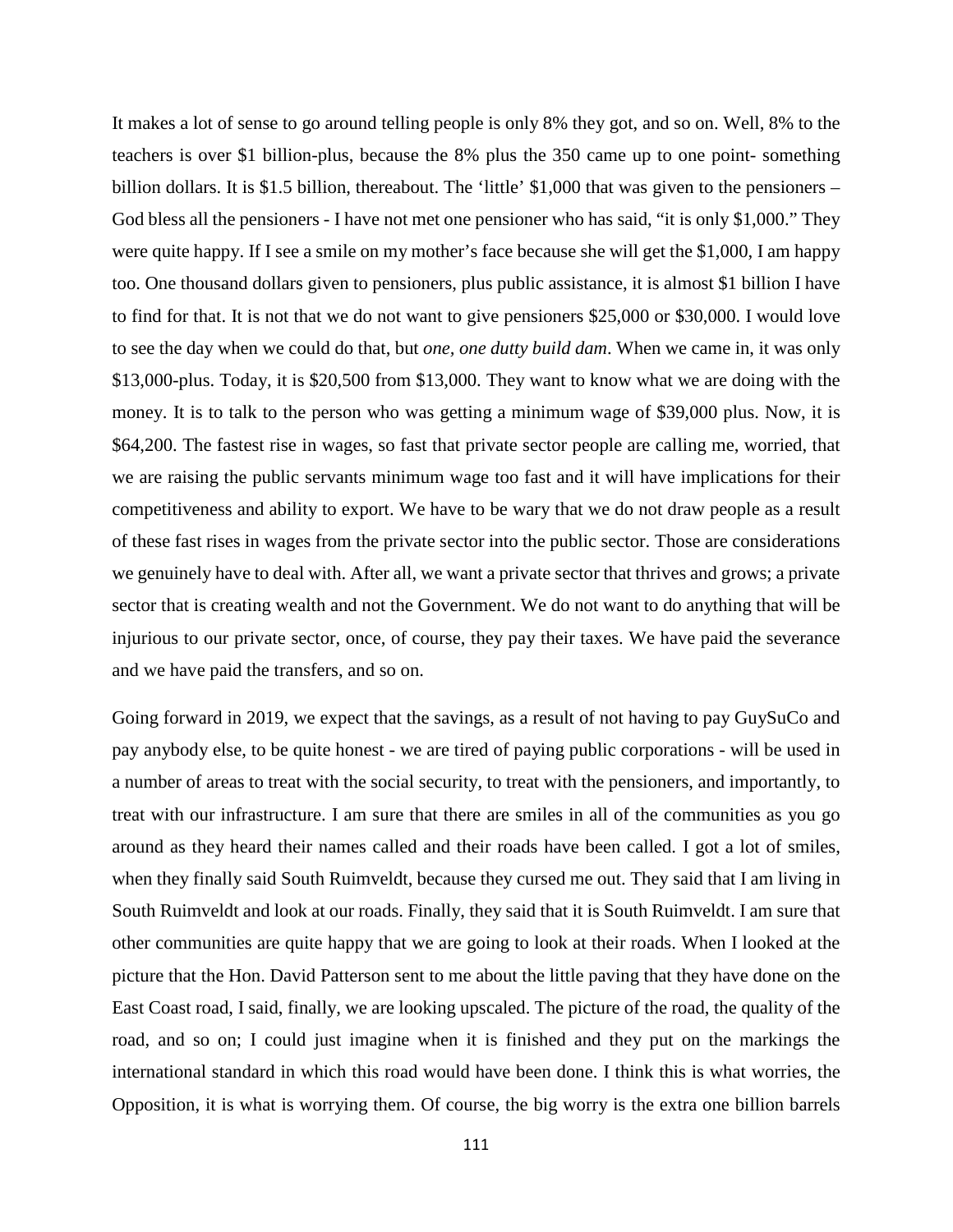that were found, recently. At five billion barrels, they did the quick math - carry a nought across, divide by two and put back another nought, it comes up to a trillion dollars. "Oh my God, we are going to be out of power". This cannot happen.

We have to beware of wounded lions. They are the most dangerous. We cannot lower our guard. We saw it today in the fuming and frothing that took place by the Hon. Leader of the Opposition. That is why you have to beware. The propaganda will thicken and it will expand. We, at all times, and timely, have to counter the propaganda and sell our programmes while we do it. That is why I will reiterate that there were no new taxes under this Government – no new taxes. There was reduction in taxes; there was increases in thresholds. All that we said was that we are trying to broaden the tax base.

Now, the big mantra is the taxes in the budget, but this has been achieved without a single new tax. Jordan is not a wizard. This is straight economics. As the base widens and as more people are brought in, the tax will go up. Now that the taxes have gone up, we can reduce rates further. Bear in mind, as Mr. Dookhoo has said, that he did not believe that we were going to put manufacturing tax to 25% within our first term. We did it. That is because not only we are true to what we have said, but it is because we believe that we must continue to give incentives to our private sector so that it could thrive and grow. This is not the only measure that it is going to benefit from in this budget. It has benefited from property tax, capital gains tax, wear and tear, export allowance, remissions being paid upfront, refunds being paid upfront, a glorious measure. Nobody has to wait five or ten years and wait on the budget to get refunds. Now, after these laws are passed, once the Guyana Revenue Authority has a refund for you, it has to pay you and it can make that payment out of current revenues before it remits it to the Consolidated Fund. Is this not something? I do not know how many of you have refunds to get. This is a measure clearly that will put money in people's pocket and certainty to people getting back their refunds.

This will galvanise people to pay their taxes because if you know that you are going to get your refunds and you will not get the bureaucracy that states that you have to wait until some budget to pass, or for them to put it in, people are going to pay their taxes. At least, certainly, the rate ought to be going up slightly more. Again, as I said, once the base continues to broaden, we commit to the public that we will continue to reduce taxes and increase the threshold.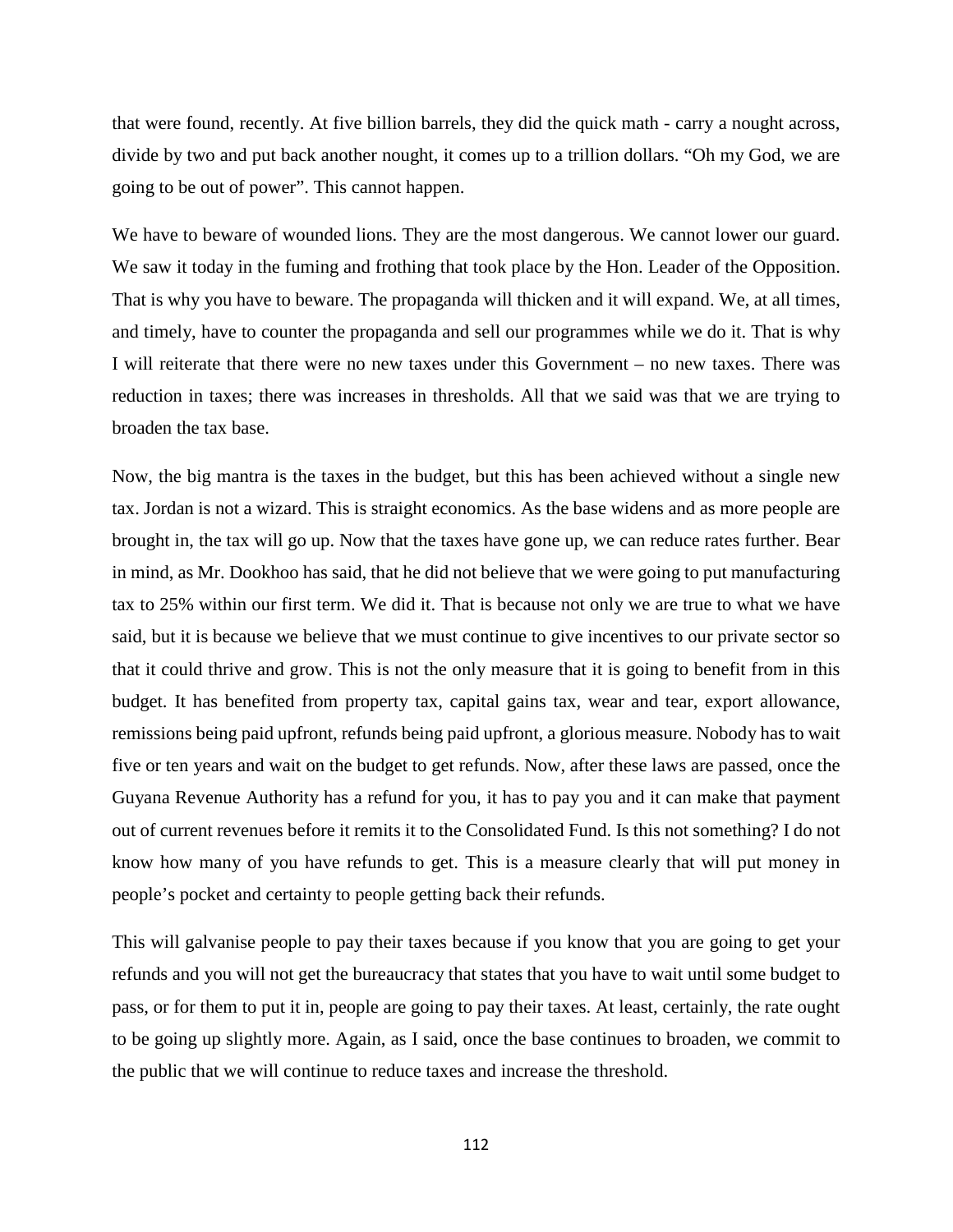I will take my next half an hour or so, to speak to Hon. Member Mr. Jagdeo. There is a lot that he said, and I do not know if I will get through, but I will try as much as possible to see how far we will get with this. There is no doubt that the economy has been evolving over the last three years. It has been going through some growing pains and it has to adjust to an economy that is legal. I said it, and I will say it again: No amount of private sector can ask me to prove it and all kinds of story. You do not prove a fact. A fact is a fact. It was a criminalised state for which many benefited, if they do not want me to call their names. Where drugs were not involved, wholescale giveaway of our national patrimony was involved. The Hon. Member talked about remissions. I can get tell you, I have the numbers here.

In 2014 – because the reference year seems to be 2014 – remissions of taxes was \$92.4 billion. There were not ExxonMobil and those companies then. So, who got \$92.4 billion in remissions? We know all the names. We can call all the names in here. We know their links to certain people in the former Government. In 2014, \$92.4 billion in remissions. When we came into power, we made certain adjustments and certain cut-outs. The remissions reduced dramatically by 2017. In 2017, remissions were \$64.3 billion. In 2018, it went up to \$85.9 billion. It is not because we have become more profligate. It is because of ExxonMobil which is coming in now and ramping up for 2020. That is expected because the laws that have been coming here in this House and have been passed two or three times give it complete duty-free and tax free, and so on and so forth, and it has ramped up activities. There are three drill ships, food and all kinds of story, so that is what is causing that there.

What the Misters do not know, do not understand or do not appreciate, is that on the balance of payment, there will be a situation where all the current items, which are coming in, will come as imports. It will be financed by the capital side because it is foreign direct investment that is coming into the country, and that is on the capital side of the balance of payments.

Now, why is there this large current account deficit on the balance payments? It is simple. On the import side, there are large chunks of imports, capital items, and so on, particularly for the people who are drilling out there. There is also a situation where there is no cheap oil anymore.

*7.23 p.m.*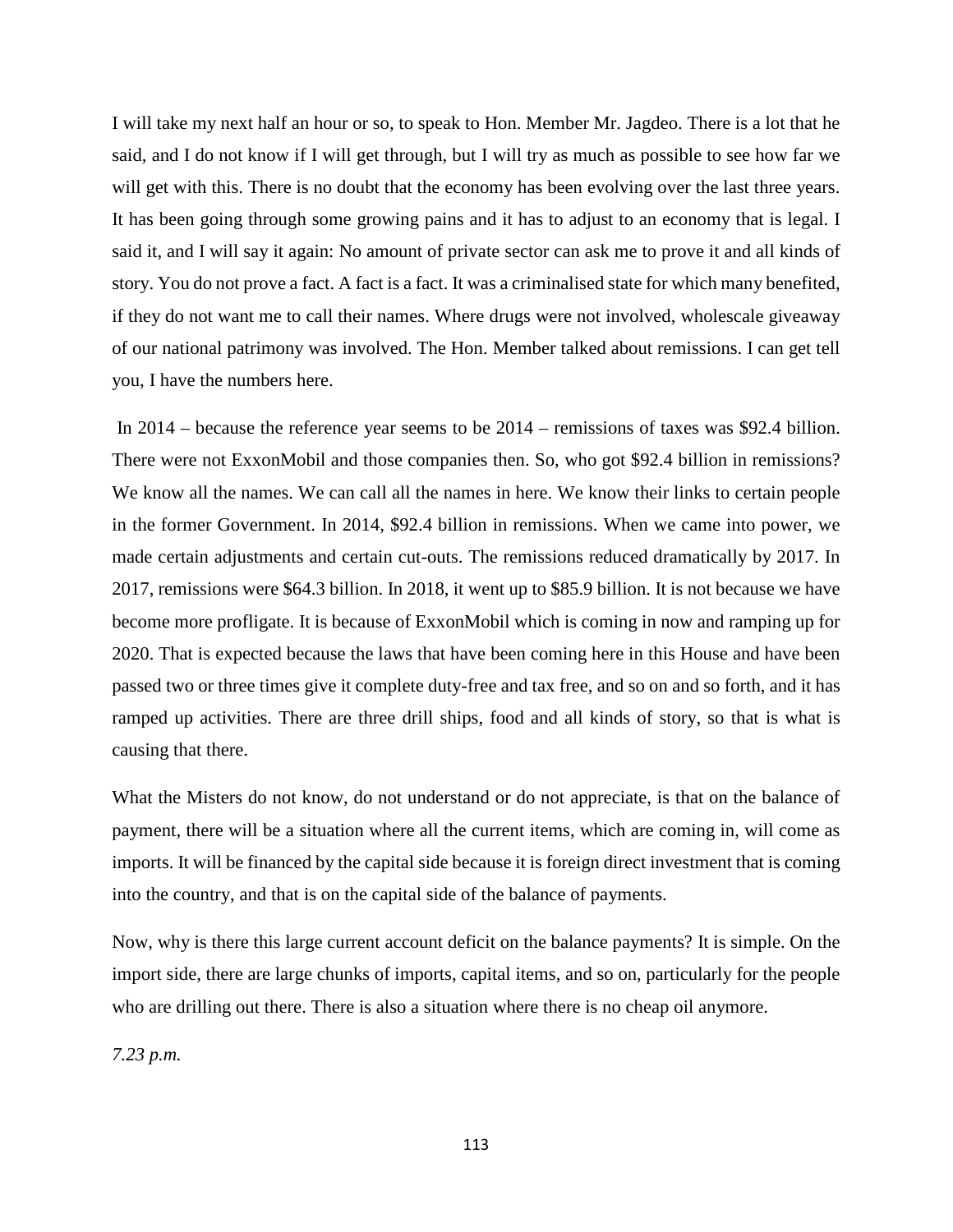Oil has increased dramatically in price over the last year. It will increase further, even if prices stabilise today, because the oil is no longer coming out of Petrotrin in Trinidad. That has been closed, so we must go further afield looking for oil. We do not have tankers, so we cannot get economies of scale even if the price of oil falls on the international market. We have a little 'two by two' boat that goes on this long journey and brings in a "quarter pint" of oil. By the time it reaches back here and puts the oil out, it has to turn around to get another "quarter pint" of oil. Until we could dredge the Georgetown harbour and have larger boats and storage capacity built in Guyana, we will face this situation. Do not holler how prices gone down at the international level but it is still high in Guyana. That is a fact of life. We have a little boat.

We do not get the economies of scale. We buy spots. We do not buy futures. Spot means that you go there (refinery), whatever is the price, you pay it and come back here. Futures is when you have a long-term contract that locks you into a price. This price is what will hold for the contract period. We do not have that capacity. Nobody wants to lock you in for "two gallons" of gas. For two million gallons of gas, yes, but for two gallons nobody will have time to lock you in and there is no futures for that. This is the reality. The Opposition loves to holler how international prices gone down but prices here are still high. International price is not the price we face. When we turn up with our boat, they say the price is this, and we say all right, fill it up, then we turn around and come back here.

Happily, we made representations to CARICOM Council and it has agreed to suspend the Common External Tariff (CET). When we go now, ex CARICOM, which is outside of CARICOM, to pay the fuel, we would not have to pay the duty that is employed on all products coming from outside of the CARICOM territory. That at least will hold prices down a bit. We have received that from CARICOM a couple of days ago. We are trying all kinds of things to make certain that we can stabilise the price. Then you hear on the current side, exports… Sure the exports receipts have not gone down, but they have not increased as massive as they should. Let us be blunt about everything of this country.

Our exports, from since Noah built the ark to now, have been the same. This is a mantra. I have said this in the House all the time. Nobody can come and say something differently. It is the same. You may be lucky if gold prices are good, today you may see gold export earnings going up.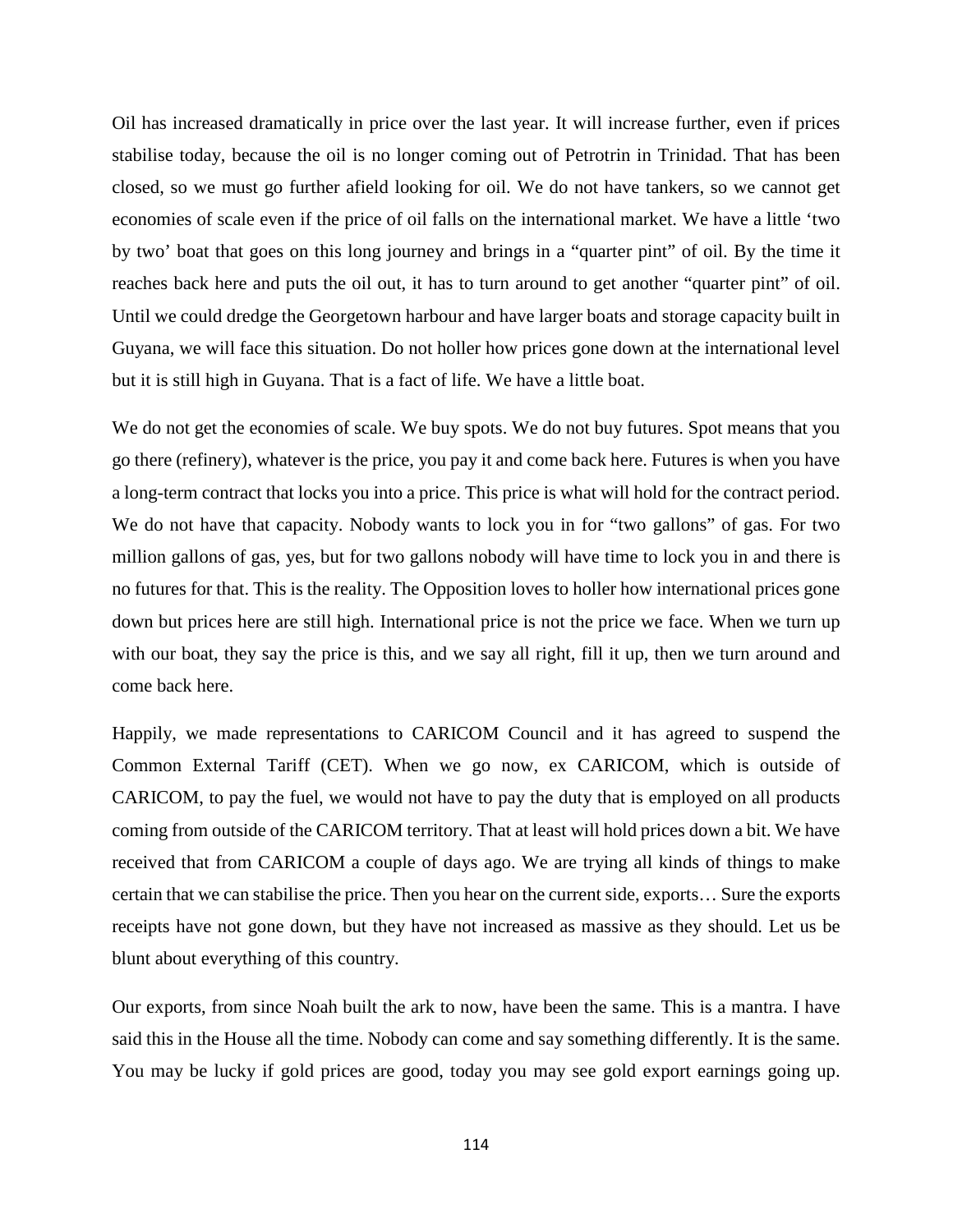Tomorrow, or not even then, by the time you sleep and wake up, it goes down back. Gold earnings will go down.

The big reason why we are in this position, today, is because sugar is no longer contributing in a big way. That is number one. Number two, sugar is not getting a preferential price in the European Union. That has gone a long time ago. We are not getting a preferential price for rice out of Venezuela. We are getting a nice price out of Panama, but it is nothing as what we were getting in Venezuela. Those are the facts. They banned the greenheart. It cannot get out and timber exports have gone down. This has nothing to do with our Government. These are not excuses that we are making. We cannot be selling timber, bauxite, rice, sugar, none of which we control the prices, and expect that tomorrow when the prices go haywire that our export earnings would be stabilised. What kind of zombie economics is this?

This is the reality that we face in this country. No amount of propaganda can change that. They could tell you how much they had and how much was exported in 2012 and 2013, but it will be the same thing. They had a lucky break with gold. They had the PetroCaribe which was going for the rice and sugar was still doing, 100,000+ to 212,000 tons. All that has gone. The past is dead. Long live the past. We must think about the future. The future is bright. We have five billion barrels of oil that will start flowing from 2020, March, and they still are talking about the past. It is the past they are talking about and trying to rile up sugar workers for votes. Talk to the sugar workers on how they could get a piece of the pie, come 2020 and beyond. Five billion barrels and counting; that is where the future lies, not in the past - brewery of sugar.

If you speak to many of the sugar workers… I read some of it, where they said they should have been out of the business a long time ago, now that they have their severance. They said they should have been out of that business a long time ago. One reason why they probably were not out is because of the propaganda that they were being fed that kept them on those estates, but now they have seen the light. For the Opposition to keep them corralled, it has to send out these messages: "Pay out these ethnic waste", "the Government did not…", under the bottom house, "the 'black' Government does not like you all," and "the Government doing this…", and so on. We have get our public relations (PR) message that states the numbers do not add up. "You are telling us that the Government does not like us, but here is what it is doing for us." This is what we must do. The message might be difficult to counter but we still must get the message out. We must get it out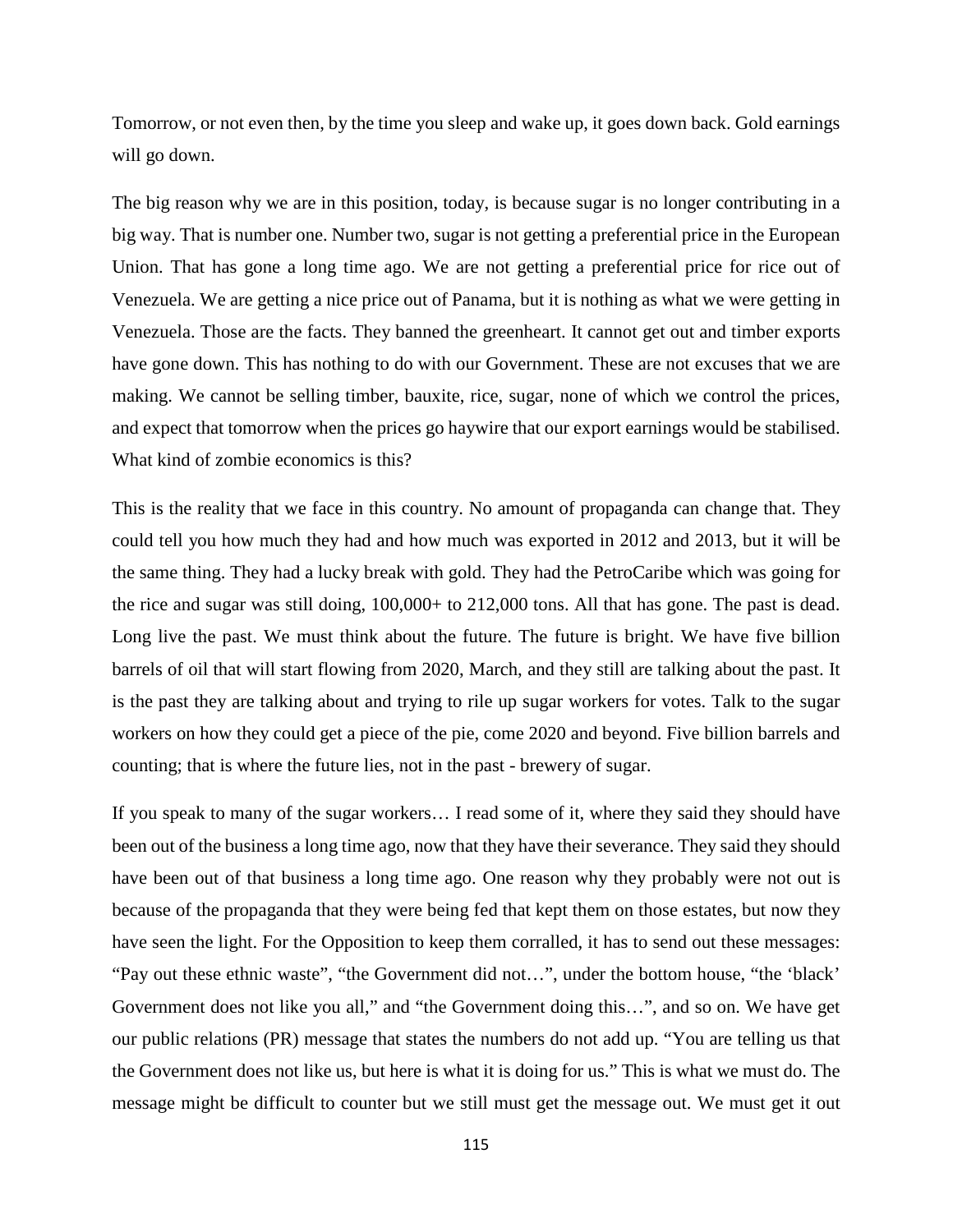timely because those Hon. Members are not wasting time. They are like the cracks under the highway, eating away at the foundation.

It is good to come here and talk about the four accounts of the national economy - fiscal and real accounts, balance of payment – the man sounded like a professor. The long and short, after we strip away all of that, the reality is: What is all of that doing for the man in the street? What is all of that doing for you? Do they have a \$300.7 billion alternative budget to give to the man in the street, to give him hope? Do they have that? It is only this Government that has put forward a budget. What they have done is to put forward a lot of hot air and talk. Talk is cheap and talk is plenty, but they have not put forward an alternative. For people who consider themselves to be a Government in waiting, they have not put forward a single recommendation. All you are getting is the refrain, "I cannot support this budget." [**Mr. Patterson:** They said to take it to a Special Select Committee.] Yes, Hon. Member Odinga Lumumba recommended that we carry the budget to a Special Select Committee.

This business about the signing bonus comes up again. I saw the Hon. Prime Minister's good friend, Mr. Ram, was making the same point in his column. I wanted to call and remind him that he being a lawyer, hearsay is not admissible in court and I am writing it down. It could bring libel charges. He used to be my friend, so I let it ride. I would like Mr. Ram and everybody else to bring the recording and bring the written that I denied that we did not get a signing bonus. I am not a lawyer, but they asked me two questions. It is in the *Hansard,* because I have raised this matter before in this House. They did not ask me if Government received a signing bonus. The question asked of me was whether Government received a US\$20 million signing bonus. I said that I do not know anything about that. [**Mr. Bulkan:** It was US\$18 million.] It is US\$18 million, but I do not need to tell them that it is. [**Ms. Lawrence:** They must do their homework.] Go and do your homework. It is because they did not get me saying, "no, it is not US\$20 million; it is US\$18 million", that they are saying that I lied about a signing bonus. You did not ask me any question. If you ask me that same question in the court, and I answered similarly, you cannot tell me that I lied to the court. You are asking me a specific question, "Did the Government receive a US\$20 million signing bonus"? The answer is no. What do you want me to do? Continue the answer? I am telling Mr. Ram openly now; if he accuses me again of lying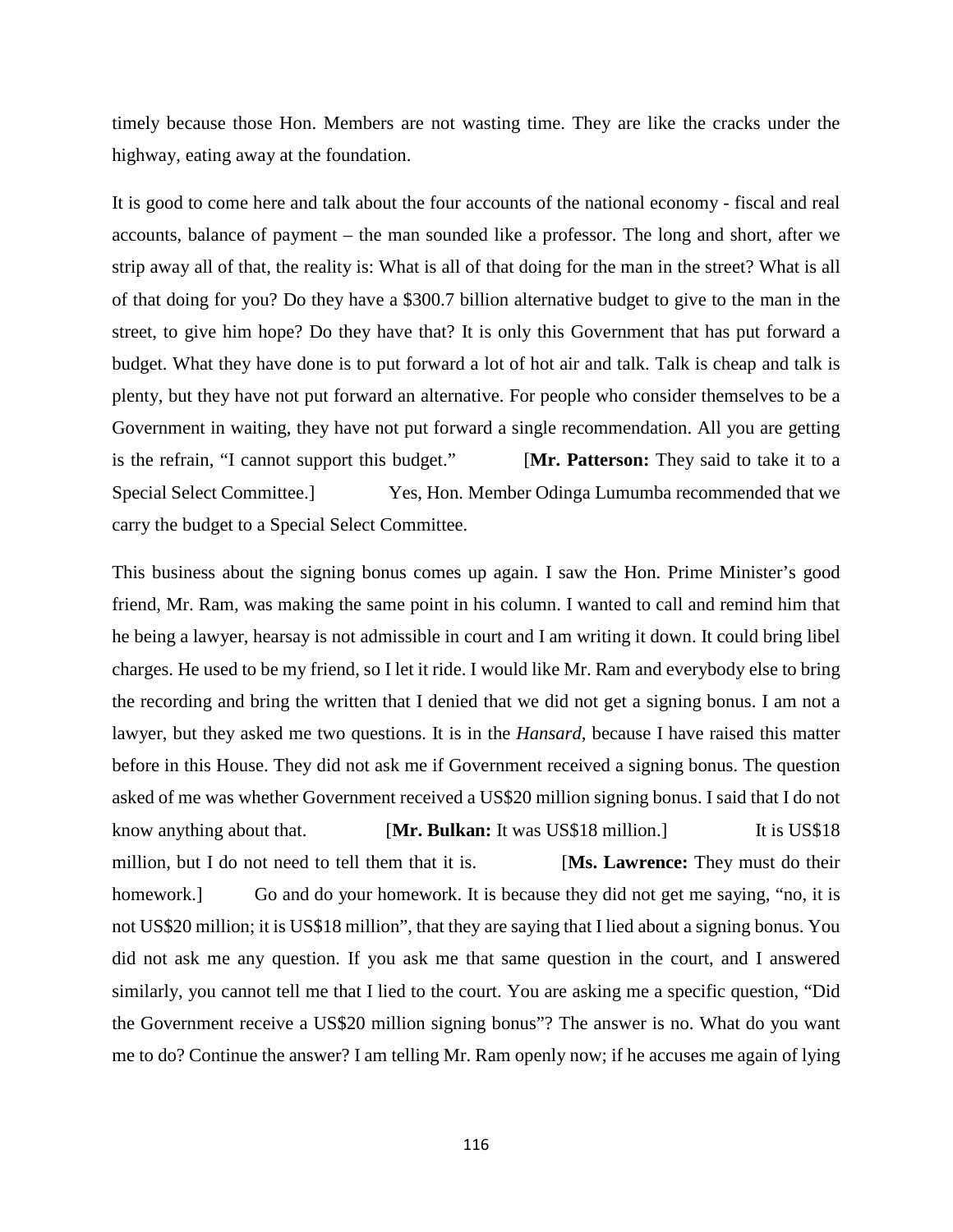about a signing bonus, it is not going to be this easy. When the Leader of Opposition makes that statement outside of this House, where he does not have privilege, he also should take notice.

They talked about the Government decimating some re-migrant scheme. It is laughable as it is palpable. We are fed-up with the situation whereby honest people from the diaspora are being made to pay for the dishonest. We have had quite a lot of dishonesty. People are coming here under the guise of re-migrant scheme, but the principal thing is to bring home many containers containing high-end televisions and high-end vehicles, then they disappear. I am not saying it is everybody, but a significant number of cases of this chicanery has forced us to make changes in the way we do business.

The way we will do business now is to give the re-migrant a \$5 million tax credit. The re-migrant could bring whatever vehicle he or she wants after. We are not responsible for the re-migrant wanting to bring any BMW in this place. We are not responsible for that. We said if you come back home, we will give you up to a certain level, and so forth. The genuine people will come. They will come even without the car. In fact, most of them would come without a car. Now they would be happy that they can buy it here within six months of when they come. They do not have to worry about a left-hand or right-hand drive car. They can come here and buy a car. They could bring the car that they have too if they are willing to take the challenges on these very challenging roads that we have. And what is wrong with reducing the limit from four to three years? The Hon. Member, the Leader of the Opposition, jumped up and said that they would not benefit.

Now if you are a lovely student, bright, who went out there, finished a first degree in three years, saved up all the 'little' pennies and you can buy a little something and come back, you are going to be treated first as a re-migrant. Secondly, you are going to be able to bring your car. I do not expect you to be a 'little' student who is going to bring a BMW, having served only three years in college. All of us who went to universities, if we could have afforded it, we bought a little secondhand jalopy to get us around and when we were ready to come home we would have sold it. Now we are not even asking you to have it in your possession for six months before you come home. You could bring the money home and buy one and go to your work, and so. Why is this not a positive for a young person who is coming home?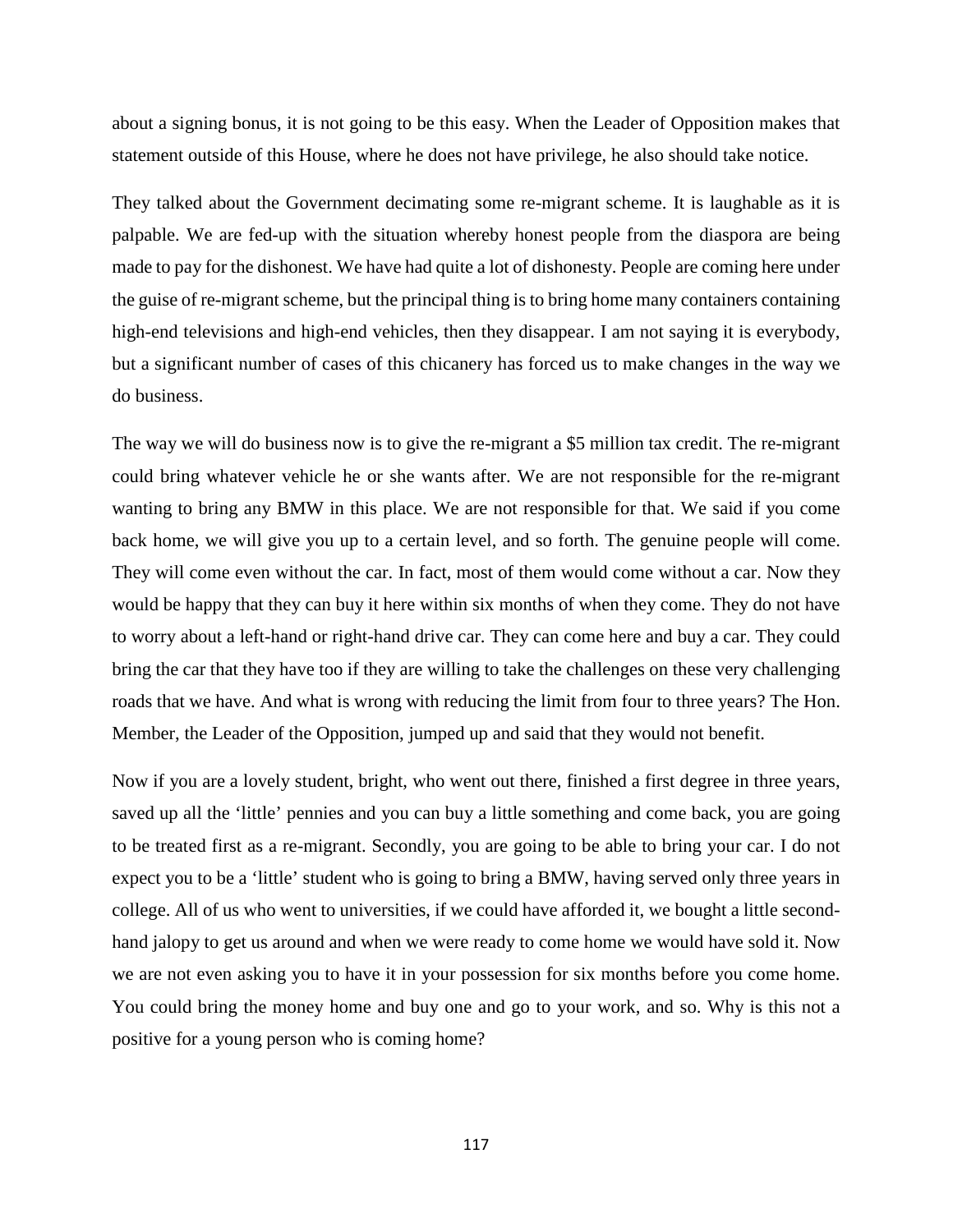It is in recognition of the excellence of young people that we have moved from four years. A first degree would normally take four years, but there are some excellent youngsters who could do it in three years. We are also not committing you to do a degree programme. We said three years of continuous study. Once you could prove that you went to high school in the United States of America (USA) or the United Kingdom (UK) for three continuous years, reached the A-Level standard and came home, you are still entitled to it. It has nothing to do with a degree, and so forth. The idea is to assist young people. They are always saying that we are not doing anything for young people. It is to assist young people when they come home to re-integrate and to have a "good life" too.

# *7.38 p.m.*

It is to jump in your car and go by the creek. You would not have to wait on a minibus. This is how we are helping young people where this is concerned. [**Ms. Wade:** We are rolling nice.] We are rolling good, # help-young-people.

Then of course, you cannot have a debate without hearing about the 50%. Even a certain trade union leader has picked up the cudgels of the *50 percenters*, as I like to call them, and has being running with it. I wrote a letter and I gave up. I was not about to continue because he has whole day to write. I do not. This matter has been dealt with *ad nauseam* and I do not really think it ought to be repeated *ad nauseam*. The simple reality is as follows: The Government came in and for reasons that have been stated, decided to increase salaries, one-off. I know it took a lot of blows, but it is one-off and not everybody got 50%. It was only a few persons got 50%. Prime Minister got 5% and President got nothing. The senior Ministers got 50% and the junior Ministers got about 19% and the Members of Parliament got a smaller per cent, and so on. The Senior Ministers' salary is the same salary as that of the Hon. Speaker and the Hon. Leader of the Opposition. Please note that the Hon. Leader of the Opposition took the higher of the two because he cannot get both, and so he is stuck with the pension. That is our goodly person who loves the poor. He did not take the \$800,000+, but he takes the \$1,600,000, or whatever, tax free pension. It is a pension that he gave himself just before he left office in 2011.

We have to repeat it because he likes to make the mantra of the 50%. Not only did he raise his own salary so that he could get seven-eight of it as a pension, but he made it seven-eight of the current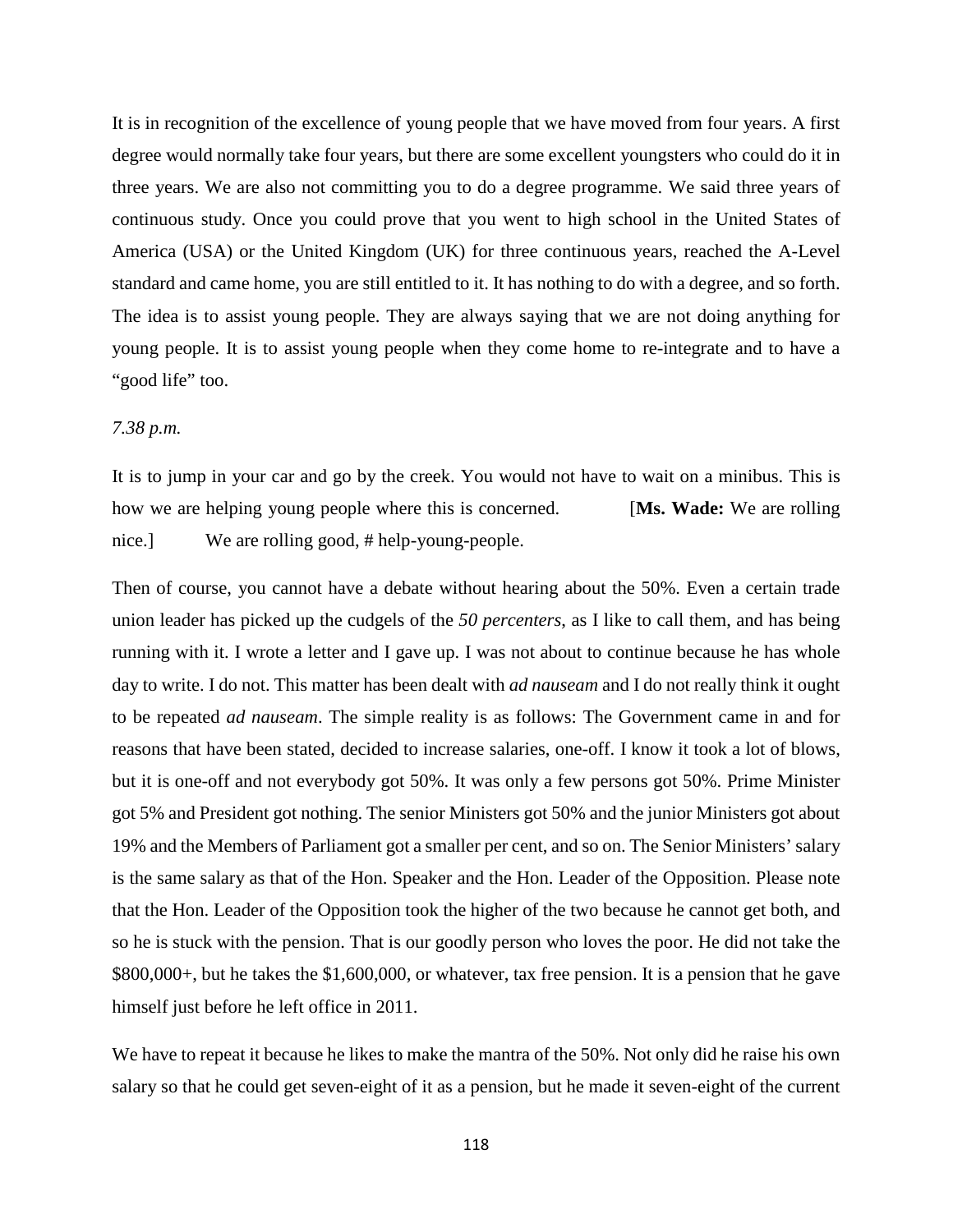President's salary. Do you know what we have had to do, Mr. Speaker? We are not giving the President an increase too, because to increase his salary means it is an increase in pension for the Opposition Leader, because it is seven-eight of the current salary of the current President. It is not only the Hon. Leader of the Opposition, he got fellow travellers because there are two other former Presidents who are getting the identical pension. We have to hold His Excellency down, because if we increase his salary, their pensions automatically go up and for us they got more than enough.

Whenever the Leader of the Opposition or anybody talks about the 50% increase, let us talk about the one point-something million dollars tax-free pension that the Hon. Member gets and if that is rounded off it is two point-something million dollars taxable. Nobody sitting anywhere here gets two-point something million dollars a month, not even the Prime Minister nor the Attorney General. There are people who are not working as hard as us earning almost two times as much as most of us here. I know it is not going to finish.

Then there is story about the members of the disciplined services. I am going to say it again, and I said it out there and I am going to say it in the House; the PPP/Civic Government paid a one-month bonus to the disciplined services. It was moneys that were intended to pay salary increases for the entire public service. This is not gossip. This is not a rumour. I was there. I am telling you, Mr. Speaker, that the PPP/Civic Government creamed off money that was meant for the entire public service, to pay the one-month bonus to the disciplined services. It had an ulterior motive of doing so. It was to keep the rest of the population in-line. It was to keep a certain segment of the population in-line, and it worked for them. The unfortunate thing about that is that, at a personal level, it bothered me when I used to see it being done because even moneys that were left back were sent back to the treasury. You saw through what was the whole motive behind it – the whole mischief behind it.

The second reason why it bothered me was because of the message, subliminal or otherwise, that is sent. I would leave it at that. It bothers me up to today the subliminal message that it sent. It will continue to bother me because I learnt that certain red jerseys containing certain 'grangers' were handed out to certain sections of the population in return for certain votes. It bothered me from the standpoint if this is what we have come to and is this what our forefathers, who came as indentured labours and who came here as slaves, fought for the right to vote and it can be bought with a jersey and a \$5,000. I believe, wherever this is being done, we have to say this is wrong, and we have to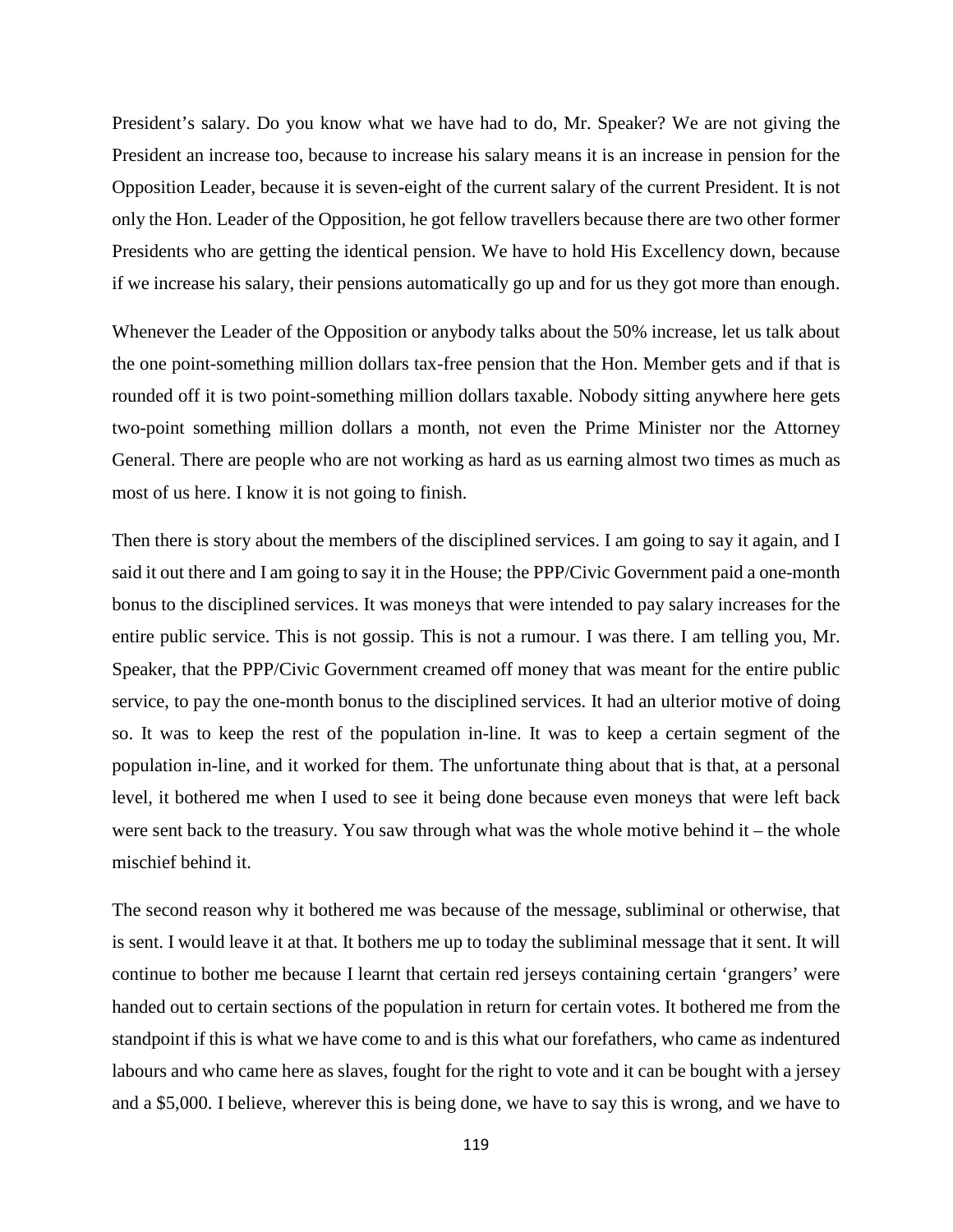call it for what it is. I do not know if it is against the law, but this here goes against the grain of what our forefathers and foremothers fought for, and to be bought with a red jersey and a \$5,000 is unspeakable. I am telling all of my brothers and sisters outside not to fall prey to this. I am not saying do not take it. Money is money, but do not fall prey, because it will come back again in the 2020 Elections and there is no question about it. There are deep pockets out there and it will come back, but I could only urge my fellow citizens not to fall prey. It is to take the money, but do not fall prey.

There are two or three quick points because I know we want to get out of here.

**Mr. Speaker:** Hon. Member, you have been speaking for an hour and a half. I will extend the time to another half hour.

**Mr. Jordan:** Thank you Sir. We heard about the Commissioner General, and I know they do not like him, but God bless him because he came at the right time and pretty soon, next year, we are going pass the threshold of \$200 billion without increasing taxes. They do not like him because, without a doubt, he has unquestionable character and integrity and he cannot be bought. He is not for sale. We have got from Guyana Stores Limited a judgement of \$3.8 billion. I do not know why we want to bring the people's business in here. It is just to set the record straight, since the Commissioner General cannot speak about taxpayers nor can he speak in this House. The individual is paying according to an arrangement he has with the GRA. That is all we are going to say. The Commissioner General is not running around the place looking for shopkeepers and vendors, and so on, because they are not exempted from paying taxes if they have chargeable income. We cannot have a situation in this country where some are paying taxes and others are not paying and when you go after non-compliant taxpayers to broaden the tax pool, one would get all kinds of thing. It is just as the story of the noise. We are not stopping you from pushing your cart and selling your music, but do not do it in violation of the law. Nobody is stopping the vendors from earning a living or the shopkeepers, or whomever.

Why is it that we, as a people, cry out that we are paying too much taxes, but we do not want to speak about the ten who are building all those fancy houses but are not paying no tax? We do not want to say anything. First of all, we are trying to register everybody under the tax net. If you do not have to pay tax, then you would not be registered. As long as you have to pay tax then you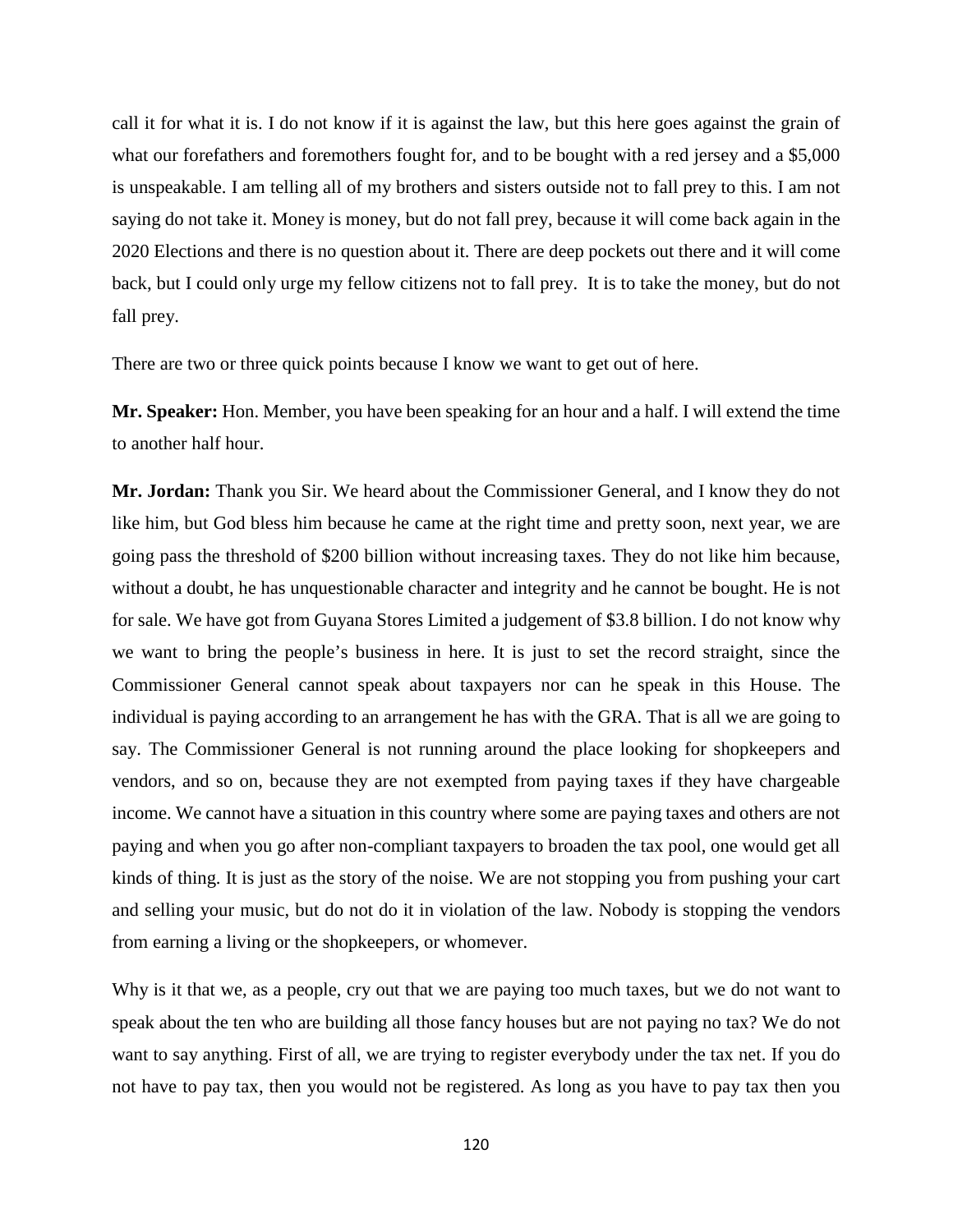have to be registered and pay your fair share of taxes. I would like to see income taxes go down, in the next round, when we get our next five years, to 20%. The speed with which this can happen depends on whether the willingness of a greater part of the population to pay their rightful taxes.

When we gave the amnesty, an Hon. Member jumped out and said we did it because of our friends. Everything is our friends. I would like to tell the Hon. Member something: in his case, the only non-taxable income that he has is his pension, and anything else he is earning he has to pay tax. I do not know his file and I do not want to know. I do not want to know anybody's file. For his sake, I am going to urge him, as a friend, to pay his taxes on the income that he is earning from the various jobs that he is doing. Come with clean hands. I am not threatening him. I do not know his file. I do not know anything. All that I am reminding the public is that the only tax-free income that he has is his pension. I do not need to threaten anybody. I do not go down that road at all. I do not need to do such things. The man (Guyana Stores) is paying his taxes. We are not harassing any vendors or anything of that sort. We just want them to register and if they have to pay some kind of tax, then let them pay their tax.

The amnesty was very successful. We gave people nine months of opportunity to pay and the plus about that now they are on the roll. The plus about it is that we now have an idea about their income and you are going to hear a lot harassment from a certain sector that we are harassing the gold sector and all these kinds of story. There is a weight of asset which is going on down there and all we are asking people to pay their rightful tax. The next thing you hear that the sector is being harassed. A significant set of the money came from gold during the amnesty. Thank God for the miners. Thank God now that they would be paying the right taxes. This has given us an opportunity to put people on the tax roll and to get an estimate of what is the income that they are earning. As I said, come 2020 and the next five years, we will have a tax structure here which all of us could be justifiable proud. It will be moved from what might be called exorbitant to perhaps one that there will be too much of moneys. Those are some of the things we have in mind: broaden the tax base, reduce taxes and bring everybody on board.

### *7.53 p.m.*

Then there is this case of the Guyana Power and Light Inc. (GPL, Inc.) meters that the Hon. Member was speaking about – about how we gave some contract to some firm. First of all, I think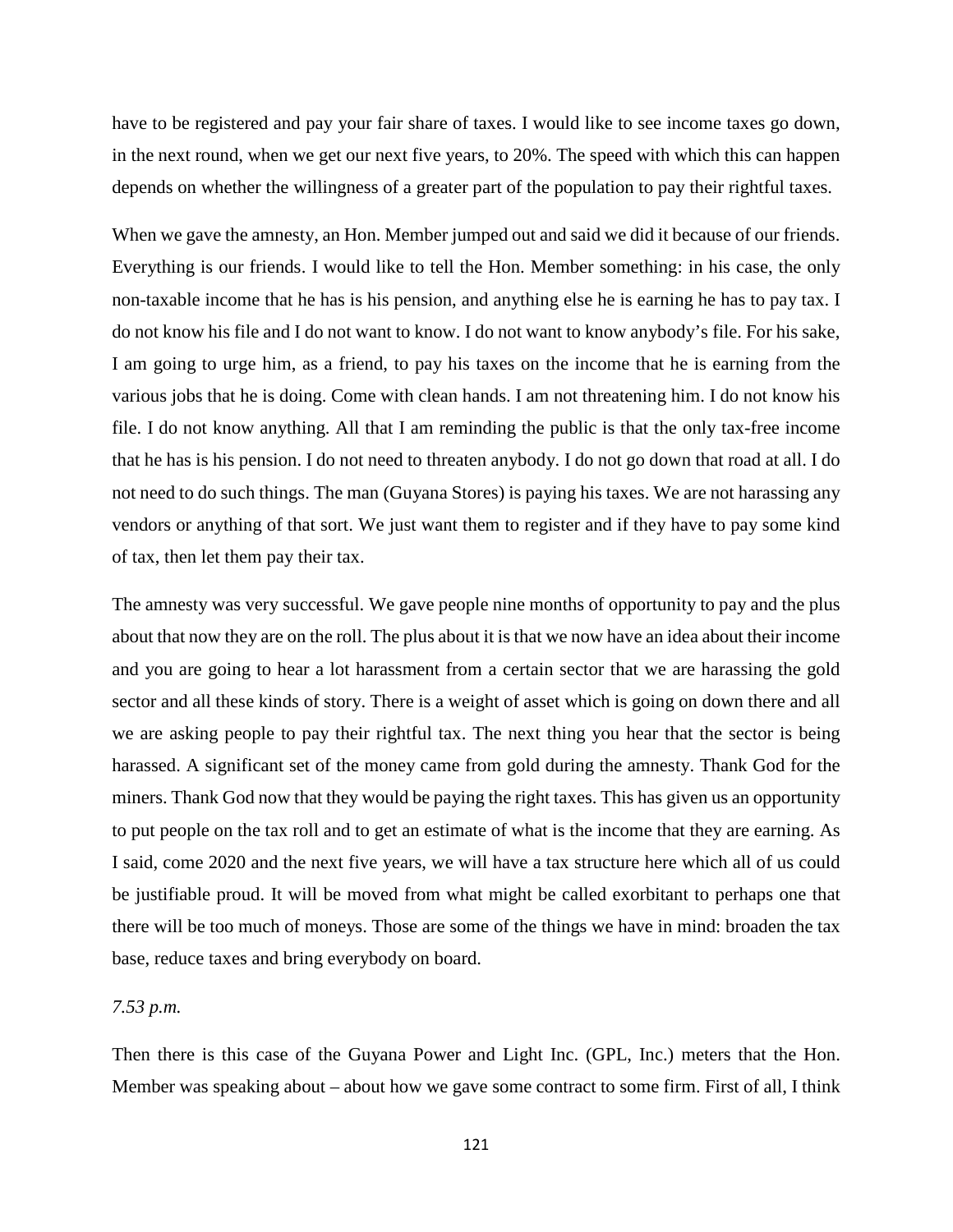that the public should know that the firm that won that contract is a firm that was brought here by the People's Progressive Party/Civic Government to do the submarine cable. The GPL Inc. has gone across to West Demerara and they did the substations under the loan that was taken from the Government of China. It was that same company that won this contract here. One thing that the Hon. Member was right in saying was – the price at which they won the contract was over \$1 billion more than the Engineer's Estimate.

Whose fault was that? This is an international tender, financed by the Inter-American Development Bank (IDB). Where is the chicanery, where we as locals are concerned, when anything that is done in the name of an international financial institution, it has to be done according to their rules and not our rules? This is one time when our sovereignty had been weakened because we had to subsume our Procurement Laws to the laws of the international community. This is not something that the Hon. Member does not know about. He was a former Minister of Finance, and he was a former Governor of several of those international institutions. He is aware of it. We cannot play around with an IDB financed contract or a World Bank financed contract. We did not award it to the Chinese. When the evaluators were finished, and it went up to the IDB, they had to sign off on it. Nobody wants to pay \$1billion more than the Engineer's Estimate on any contract. In fact, that caused a lot of trouble for the Phase II. It was because a significant part of the moneys was for Phase II, but had to be expended on Phase I. These are facts and they are known. If they had taken up their positions as members on the Board of GPL, Inc., they would have known all of this. If they do not know, they have enough insiders in those places to know anyhow. We have no witchhunting. They are there, and they are still passing the papers and so on.

They are speaking about me instituting discretionary powers. The Budget Speech is absolutely clear. What we are trying to do is to even things across all the taxes that we have. We did it in 2017 under the Value-Added Tax (VAT) Act. If you owe, we would bring it under the same thing, like the Income Tax Act. We are doing the same thing. In the Income Tax Act and in the Customs Act already lie provisions where the Minister of Finance can remit, in whole or in part, taxes due for good cause. What we are doing now is applying it to the VAT Act. I do not care to be given these powers. The Income Tax Act is older than many of these Acts here. The VAT Act is the newest of the Acts. I do not recall remitting anybody's Income Tax, to be quite honest, since I have been Minister of Finance. Where is this thing that they will go and do it for their friends and so on? Is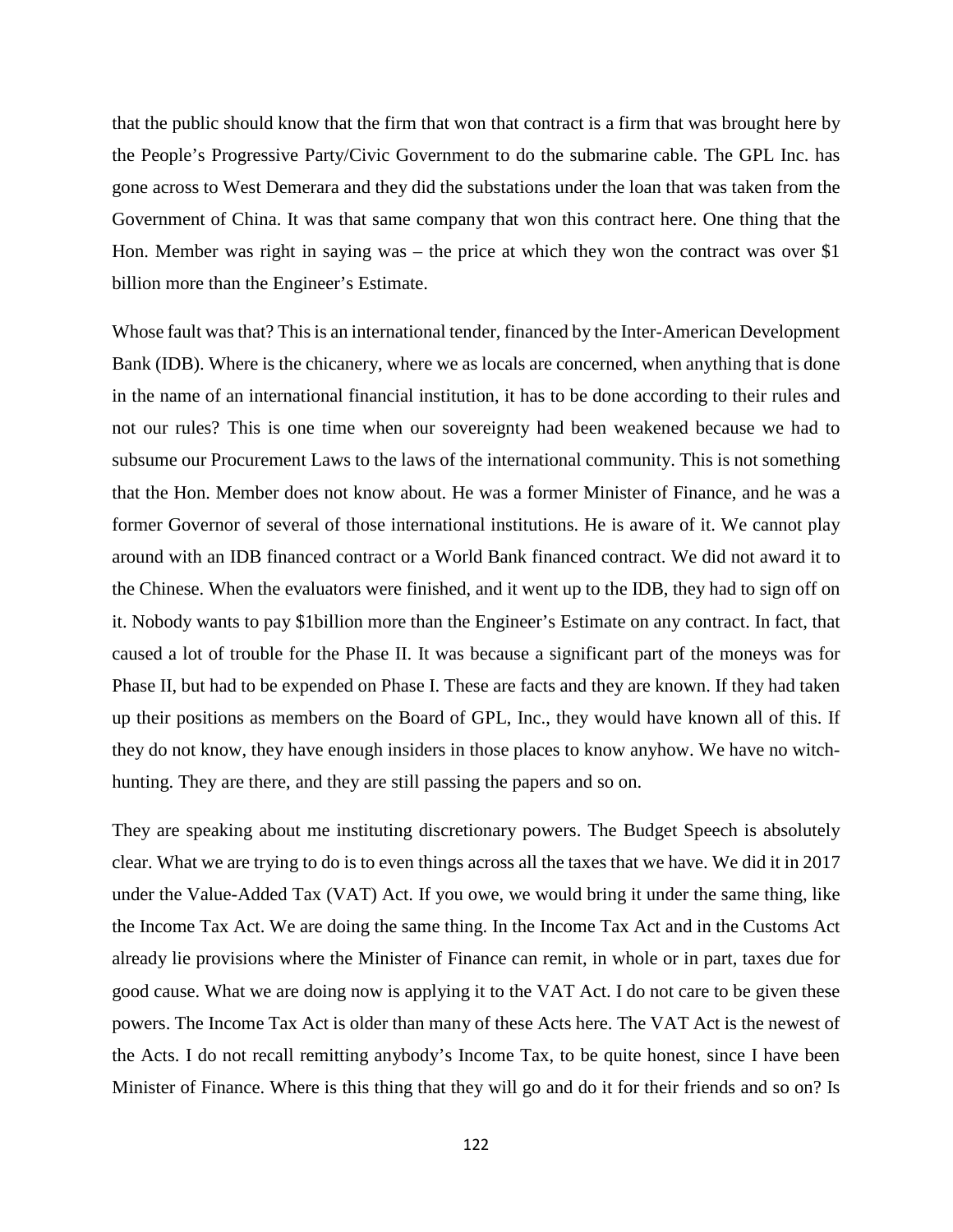this the best that the Opposition can do – malign you, stain you and throw mud at you? For three and a half years, I do not recall remitting any tax to anybody. Quite frankly, if you know me also, it would be a very difficult thing for me talking about remitting taxes.

In the Financial Administration Audit Act, therein, also, is a section where the Minister of Finance can relieve a debtor of taxes due for cause, and they put the cause there in the Act. Even in there I do not remember, although I have seen one or two come across my desk - very old and aged people, but, I do not recall signing off on anything as such. These are just put there, as we said, to even things across, same treatment across all taxes. They have also done a case where if you have refunds you could elect to have the funds pay another tax that you owe and so on. These are progressive measures. We must not see hidden things under every cupboard, behind every cupboard or under every stool, which the Opposition knows is not the case. They have to make these outrageously low comments. They do not get to you, but still.

The last one I want to speak about is this business about us using the money to buy vehicles and all kinds of things. I do not know if my Colleagues have gotten any, but I could speak for myself. The vehicle that I have is the vehicle that was purchased by Dr. Ashni Singh, former Minister of Finance, using funds that were under the Office of the Prime Minister. He got a good deal, so he also got a car with it. He was meant to use the vehicle and his better half, I believe, was meant to use the car. They were using them. Vehicle No. PSS 2010, which is the vehicle that I am using, was Dr. Ashni Singh's vehicle. I have not bought a new vehicle. I do not want another vehicle. The car that was being used, not by an official of the Ministry of Finance, it is there. It is laid down most of the time.

I do not know why there is this need to spread mud, based on what the Hon. Members used to be doing. [**An Hon. Member:** *Inaudible*]] I do not know. I saw the Hon. Prime Minister's car broken down on Carifesta Avenue - one of the sick things that they left back. They had to push it off of the road. The poor Ambassador in Kuwait sent us pictures where his car broke down in the middle of the highway and it had to be towed. This is not being said to show how frugal we are, this is just to maintain the reality of the situation. It is not easy to get past His Excellency and the Prime Minister about purchasing new vehicles and so on. After all, he went to the mountain top already and it was he who saw the Promised Land, so he does not have to worry about new vehicles anymore.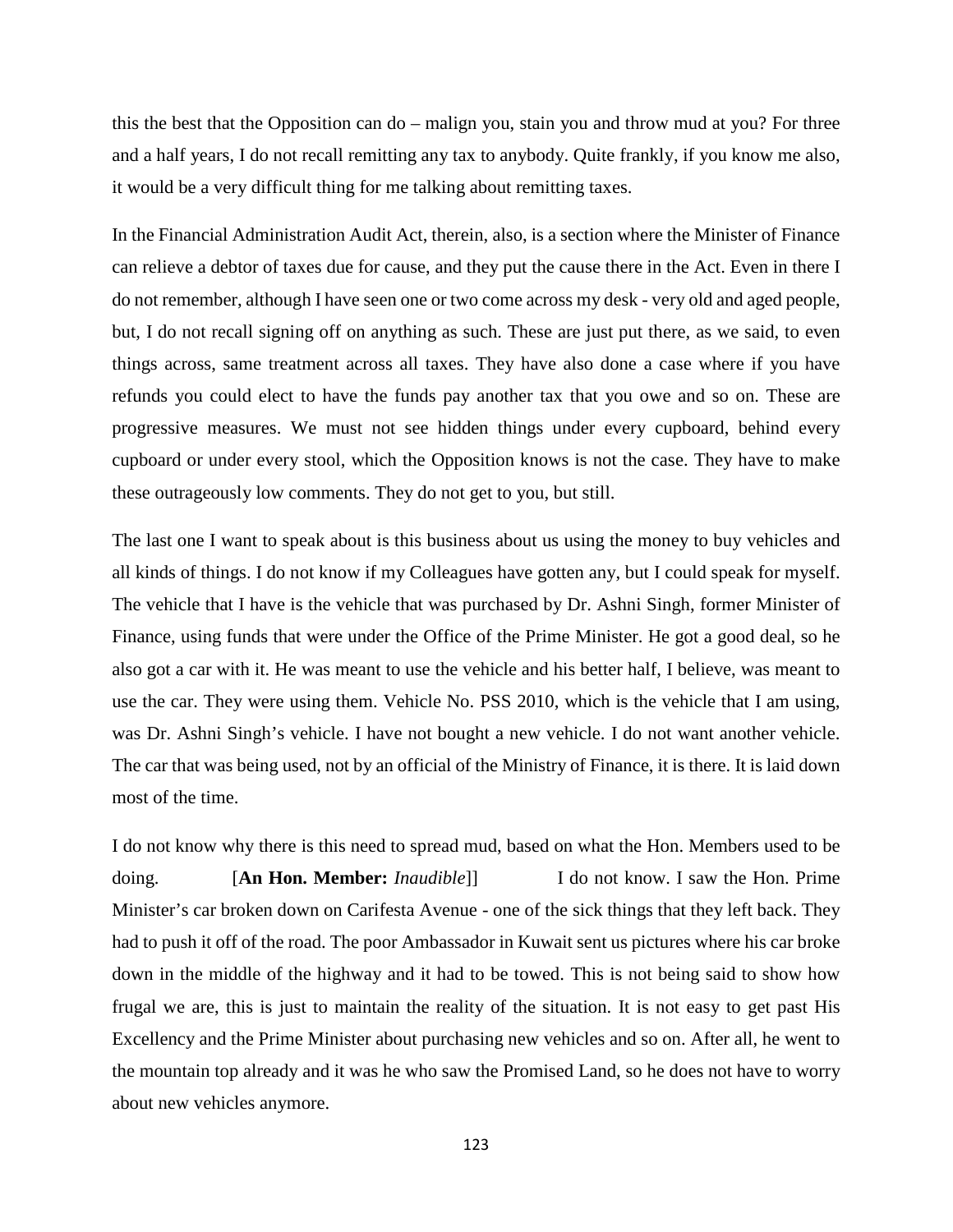This is the reality. People out there should know the facts and must not be led astray in terms of what the Opposition is trying to sell them, but again, as I said, the onus is on us to sell our case.

In coming to the end of this very important debate and session, I want to just indicate something that was said by the UNDP's Resident Co-ordinator, Ms Mikiko Tanaka, when she was giving a speech recently to the Consultative Association of Guyanese Industry (CAGI) on 15<sup>th</sup> November, 2018. This was about two or three weeks ago. What she said was quite instructive. Do you know why it was instructive? This is because you get self- flagellation that takes place in the media with some of the favoured commentators. This gives you a situation that suggests that all things are gloomy and that we have to be sorry for ourselves and so on. But here is a person who has been here for just about two years, and in two years she can make this speech. I will read a couple of paragraphs of it. It is a good speech and it should be made available. Here is what she said:

"Guyana has vision and leadership. President Granger's message is clear and consistent, a better life for all Guyanese through an environmentally, sustainable, diversified and inclusive economy and society.

The United Nations (UN) system has accompanied the elaboration of the Green State Development Strategy and the many consultations that some of you have been involved in. The strategy is soon expected to go to Parliament and then go to the public for dissemination.

The strategy is comprehensive, aligned to the Sustainable Development Goals (SDG) and very ambitious, as it should be. Oil will bring in revenues and attract foreign investors to create a few thousand jobs, but the real engine for Guyana's Green and Human Development will come from a modernised agriculture with value chains that can also supply nutritious food to the people; environmentally and socially responsible mining, quality construction for infrastructure development, tourism and other services.

Implementation will not be easy and requires commitment and discipline, hard and sustained work overtime from Governments, State institutions, private sector, civil society, communities and citizens.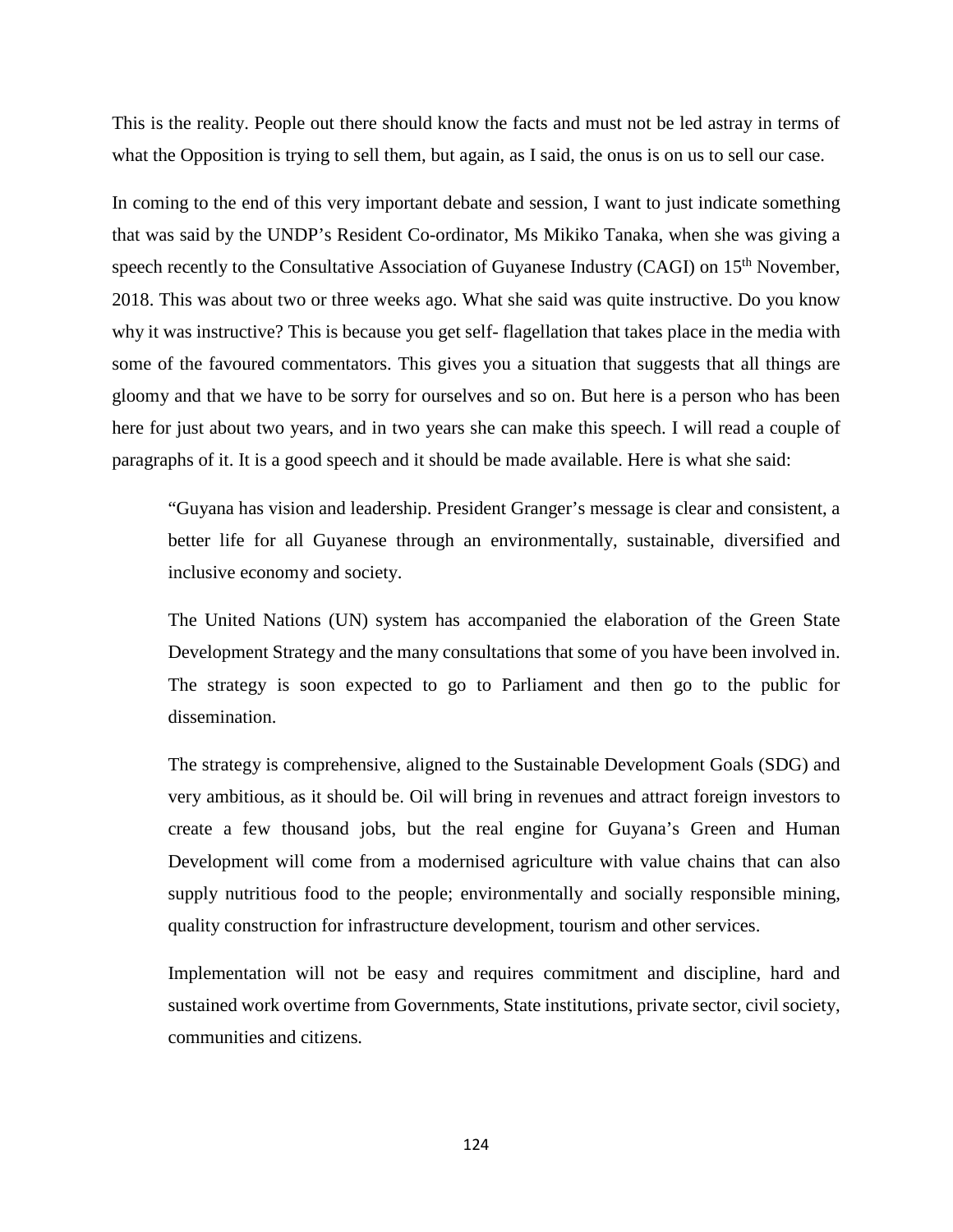The Public Sector for sure needs to seriously shape up into a coherent system of institutions that enables and enforces Public Servants to serve the public professionally. At the same time, the private sector has somewhere to go to generate enough employment for Guyanese youth; to build up professional standards of work, both in the quality of products and services and in work conditions for the workforce.

Oil has put Guyana on the world map and is attracting more foreign companies to partner with foreign companies with good management and socially responsible practices to invest and innovate for SDG-aligned businesses. Say no to corruption. Corruption only happens if there are takers and givers."

I think that it is fitting that nothing that has been said in this speech has not been said in that budget. You do not have to be an optimist to understand what lies ahead for Guyana. Even a pessimist, even Stevie Wonder, could see that, in Guyana, there is a paradise waiting to burst open and that there is a path to the Promised Land. You do not have to be like Moses and go up to the mountain, you just have to use what God has given. You do not have to have 20/20 vision; if you have eyes, you will see. If you have the wherewithal, we will get there.

Mr. Speaker, at \$300.7 billion, I am not thinking about the biggest budget. I have never once in my speech talked about the biggest budget. Money is not all, it is the quality of the spending that will make us achieve our goals. Three hundred billion, seven hundred million dollars is a lot of implementation. I know that we are up to the task, but those would be hollow words if we cannot make \$300.7 billion work for the intended beneficiaries - the ordinary citizens of this country who elected us and who are depending on us to come through with our promises, and to make their aspirations and dreams become a reality.

# *8.08 p.m.*

From promise to prosperity, I rest my case and I commend this budget for passage. *[Applause] (8.08 p.m.)*.

**Mr. Speaker:** Hon. Members, the general debate on the budget is now concluded. Before we adjourned, we will consider and dispose of the report of the Business Sub-Committee of the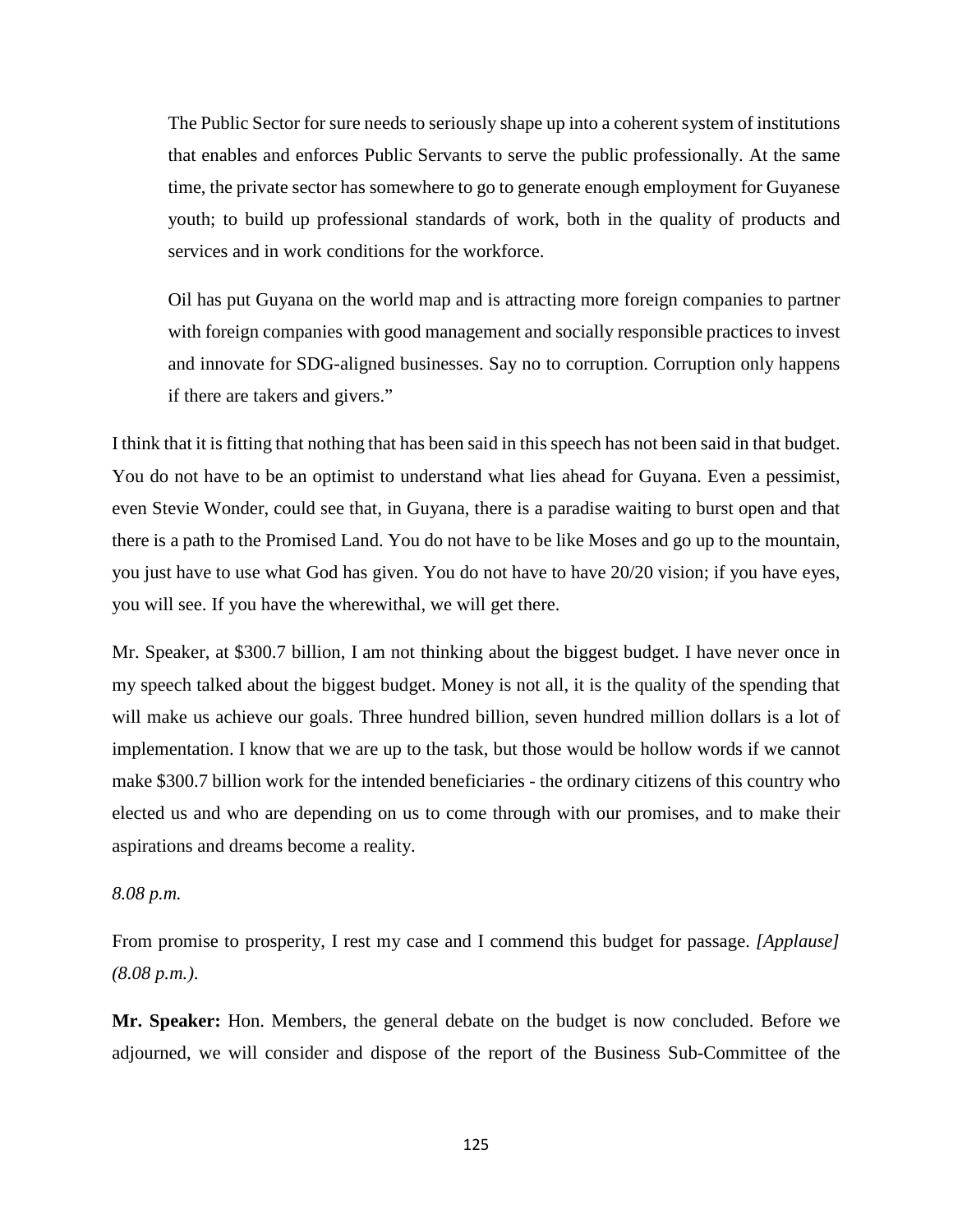Committee of Supply on the allocation of time for the consideration for the 2019 Estimate of Expenditure by the Committee of Supply.

*Assembly resolved itself in Committee of Supply* 

### *In Committee in Supply*

**Mr. Chairman:** Hon. Members, I wish to report that the Business Sub-Committee of the Committee of Supply met yesterday, Thursday 6<sup>th</sup> December, 2018 and considered the allocation of time for the consideration of the 2019 Estimates of Expenditure in the Committee of Supply. The sub-committee passed a resolution on the matter. Copies of the sub-committee's minutes, resolution and schedule have been circulated. Could the Hon. Minister of Finance kindly move the necessary motion.

**Mr Jordan:** I now moved that this Committee doth agree with the Business Sub-Committee in the said resolution.

#### *Question put.*

## *Motion carried.*

**Mr. Chairman:** The Committee of Supply has been allocated five days for the consideration of the estimates. The consideration will begin on the Monday  $10<sup>th</sup>$  December, 2018, at 10.00 a.m. and would continue, thereafter, on Tuesday  $11^{th}$ ; Wednesday  $12^{th}$ ; Thursday  $13^{th}$ ; and on Friday  $14^{th}$ December, 2018, that being the last day for the consideration of the Budget Estimates. This is in accordance with the resolution of the sub-committee.

*Assembly resumed.* 

### **ADJOURNMENT**

**Mr. Speaker:** Hon. Members, this concludes our business for today. Before I invite the Hon. Prime Minister to move the adjournment, I am bound to express thanks and disappointment. Thanks for the assistance I have had from Hon. Members from all sides and disappointment that some of the chairs are empty. I express the hope that this is not a ritualistic thing that will occur every time we have the budget under consideration, that one side or the other is absent. Thank you.